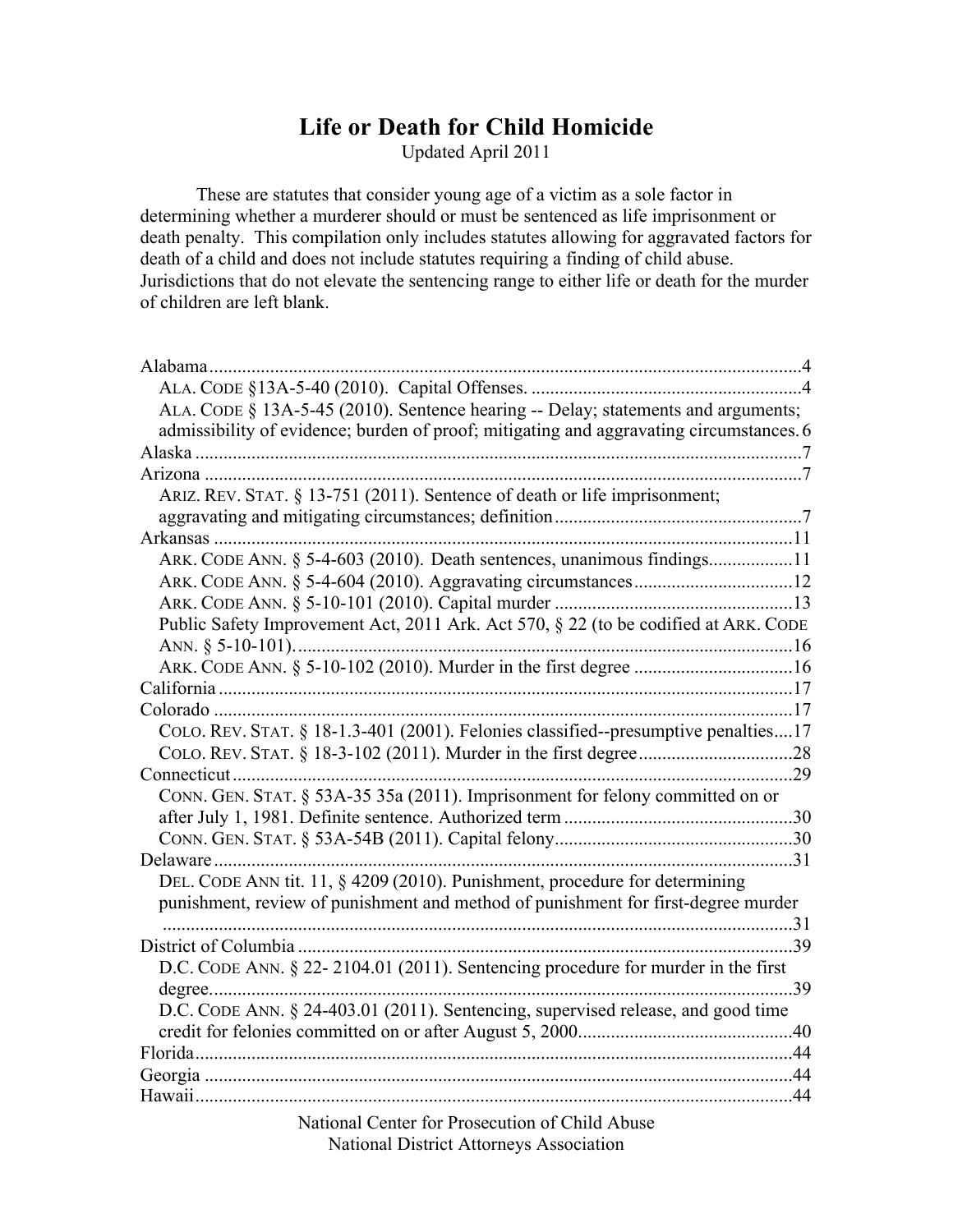|                                                                                       | .45  |
|---------------------------------------------------------------------------------------|------|
| 720 ILL. COMP. STAT. 5/9-1 (2010). First degree Murder--Death penalties--Exceptions-- |      |
| Separate Hearings--Proof--Findings--Appellate procedures--Reversals45                 |      |
| 730 ILL. COMP. STAT. 5/5-8-1 (2010). Natural life imprisonment; enhancements for use  |      |
|                                                                                       |      |
|                                                                                       | . 54 |
| IND. CODE ANN. § 35-50-2-9 (2011). Death sentence; life imprisonment without parole   |      |
|                                                                                       |      |
|                                                                                       |      |
|                                                                                       |      |
|                                                                                       |      |
|                                                                                       |      |
|                                                                                       |      |
|                                                                                       |      |
|                                                                                       |      |
|                                                                                       |      |
|                                                                                       |      |
|                                                                                       |      |
|                                                                                       |      |
|                                                                                       |      |
|                                                                                       |      |
|                                                                                       |      |
|                                                                                       |      |
|                                                                                       |      |
|                                                                                       |      |
|                                                                                       |      |
|                                                                                       |      |
| Nev. Rev. Stat. Ann. § 200.033 (2010). Circumstances aggravating first degree murder  |      |
|                                                                                       |      |
|                                                                                       |      |
|                                                                                       |      |
|                                                                                       |      |
|                                                                                       |      |
|                                                                                       |      |
| N.M. STAT. ANN. § 31-18-15 (2010). Sentencing authority; noncapital felonies; basic   |      |
|                                                                                       |      |
|                                                                                       |      |
|                                                                                       |      |
|                                                                                       |      |
|                                                                                       |      |
|                                                                                       |      |
|                                                                                       |      |
|                                                                                       |      |
|                                                                                       |      |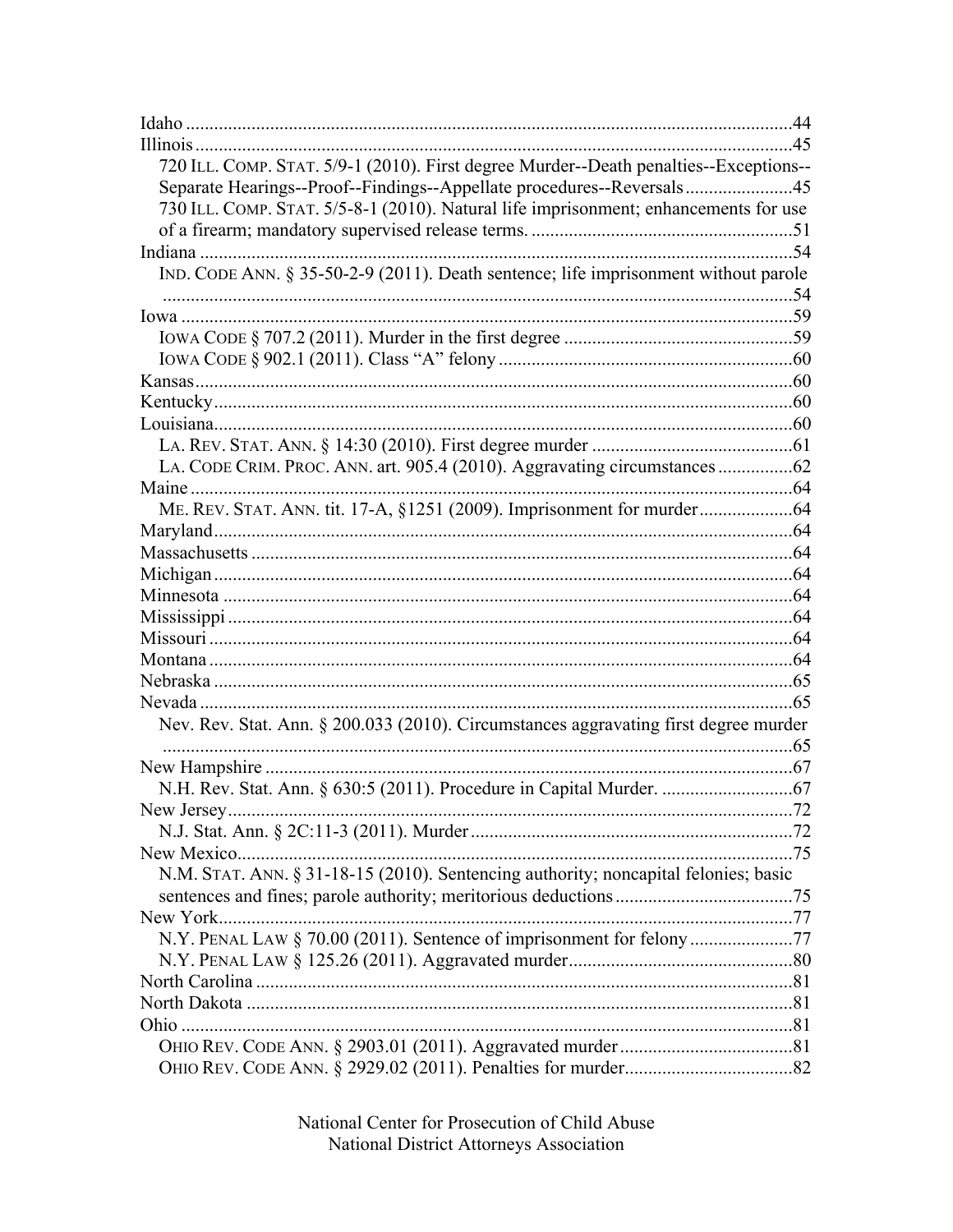| OHIO REV. CODE ANN. § 2929.022 (2011). Elections of defendant as to certain trial     |      |
|---------------------------------------------------------------------------------------|------|
|                                                                                       |      |
|                                                                                       |      |
|                                                                                       |      |
|                                                                                       |      |
| Oregon                                                                                |      |
|                                                                                       |      |
|                                                                                       |      |
|                                                                                       | 89   |
| 42 PA. CONS. STAT. ANN. § 9711 (2010). Sentencing procedure for murder of the first   |      |
|                                                                                       | .89  |
|                                                                                       |      |
|                                                                                       |      |
| S.C. CODE ANN. § 16-3-20 Punishment for murder; separate sentencing proceeding        |      |
|                                                                                       |      |
|                                                                                       |      |
| S.D. CODIFIED LAWS § 23A-27A-1 (2010). Mitigating and aggravating circumstances       |      |
|                                                                                       |      |
| Tennessee                                                                             | 99   |
| TENN. CODE ANN. § 39-13-204 (2010). First degree murder; sentencing; factors 100      |      |
| TENN. CODE ANN. § 39-13-207 (2010). First degree murder; life imprisonment;           |      |
|                                                                                       |      |
|                                                                                       |      |
|                                                                                       |      |
|                                                                                       |      |
| Utah                                                                                  |      |
|                                                                                       |      |
|                                                                                       |      |
|                                                                                       |      |
| VA. CODE ANN. § 18.2-31 (2011). Capital murder defined; punishment 114                |      |
|                                                                                       |      |
|                                                                                       |      |
|                                                                                       | .116 |
|                                                                                       | 116  |
| WYO. STAT. ANN. § 6-2-102 (2010). Presentence hearing for murder in the first degree; |      |
| mitigating and aggravating circumstances; effect of error in hearing 116              |      |
|                                                                                       |      |
| 18 U.S.C.S. § 3559 (2011). Sentencing classification of offenses 120                  |      |
|                                                                                       |      |
| Guam                                                                                  |      |
|                                                                                       |      |
|                                                                                       |      |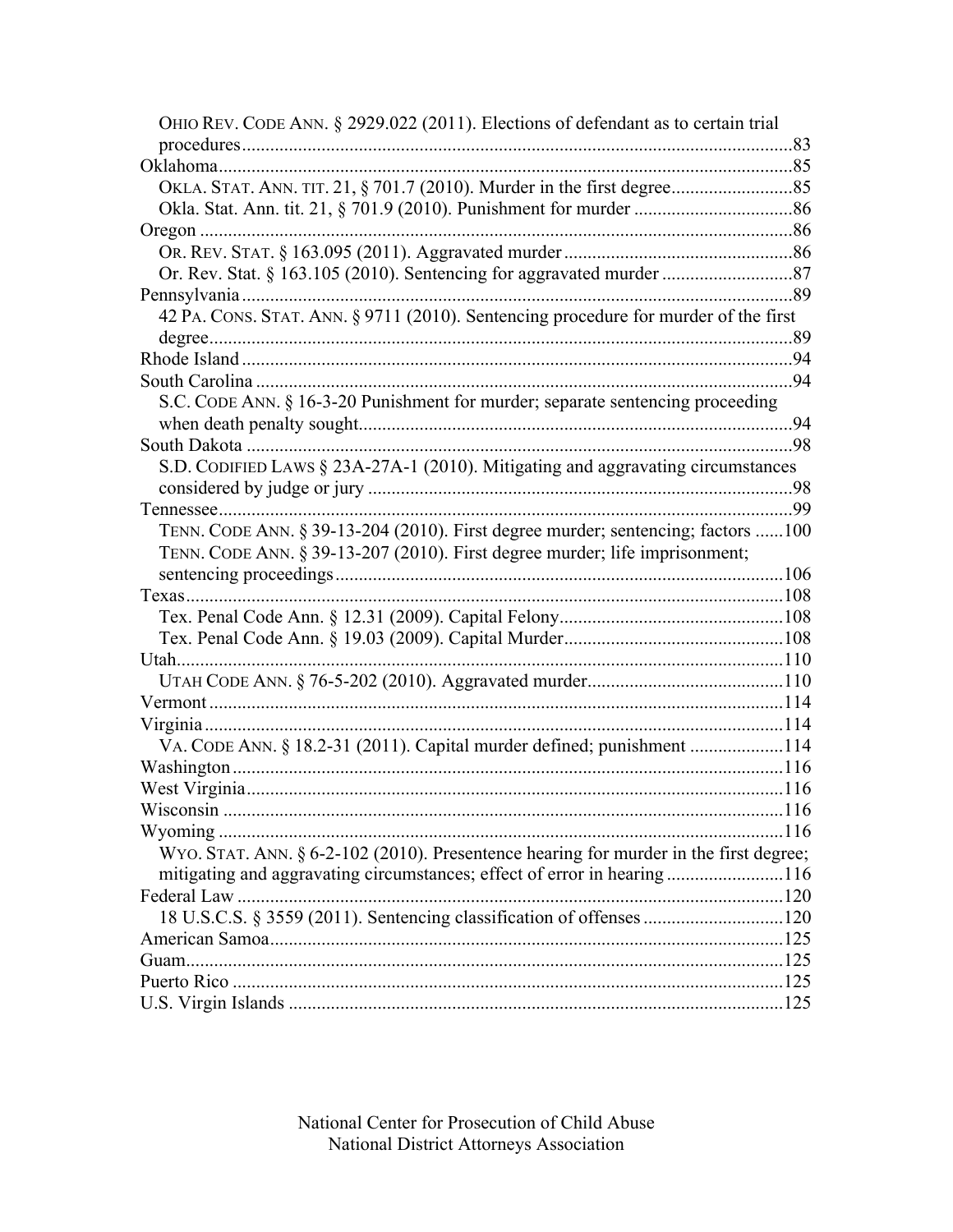# **Alabama**

### **ALA. CODE §13A-5-40 (2010). Capital Offenses.**

(a) The following are capital offenses:

(1) Murder by the defendant during a kidnapping in the first degree or an attempt thereof committed by the defendant.

(2) Murder by the defendant during a robbery in the first degree or an attempt thereof committed by the defendant.

(3) Murder by the defendant during a rape in the first or second degree or an attempt thereof committed by the defendant; or murder by the defendant during sodomy in the first or second degree or an attempt thereof committed by the defendant.

(4) Murder by the defendant during a burglary in the first or second degree or an attempt thereof committed by the defendant.

(5) Murder of any police officer, sheriff, deputy, state trooper, federal law enforcement officer, or any other state or federal peace officer of any kind, or prison or jail guard, while such officer or guard is on duty, regardless of whether the defendant knew or should have known the victim was an officer or guard on duty, or because of some official or job-related act or performance of such officer or guard.

(6) Murder committed while the defendant is under sentence of life imprisonment.

(7) Murder done for a pecuniary or other valuable consideration or pursuant to a contract or for hire.

(8) Murder by the defendant during sexual abuse in the first or second degree or an attempt thereof committed by the defendant.

(9) Murder by the defendant during arson in the first or second degree committed by the defendant; or murder by the defendant by means of explosives or explosion.

(10) Murder wherein two or more persons are murdered by the defendant by one act or pursuant to one scheme or course of conduct.

(11) Murder by the defendant when the victim is a state or federal public official or former public official and the murder stems from or is caused by or is related to his official position, act, or capacity.

(12) Murder by the defendant during the act of unlawfully assuming control of any aircraft by use of threats or force with intent to obtain any valuable consideration for the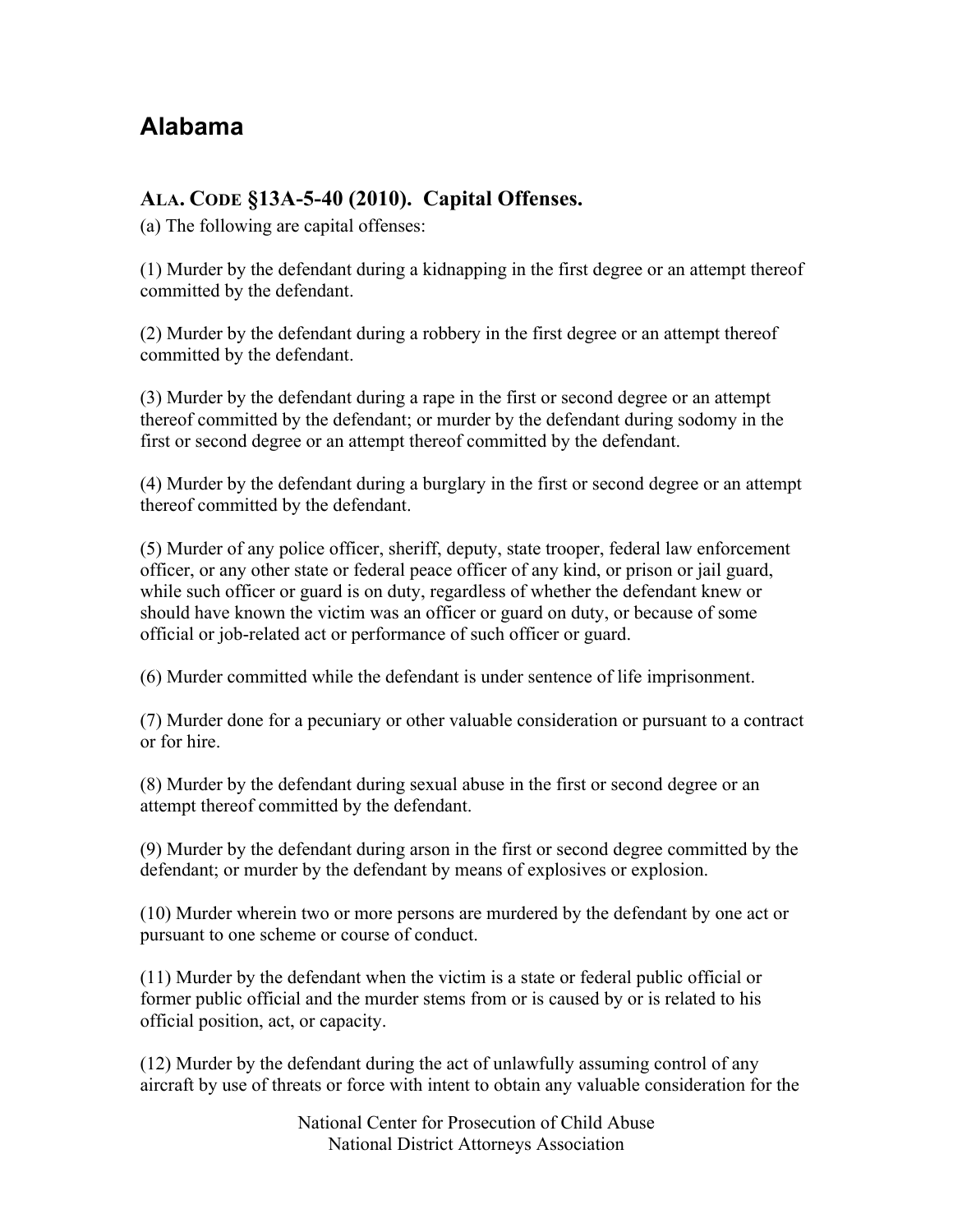release of said aircraft or any passenger or crewmen thereon or to direct the route or movement of said aircraft, or otherwise exert control over said aircraft.

(13) Murder by a defendant who has been convicted of any other murder in the 20 years preceding the crime; provided that the murder which constitutes the capital crime shall be murder as defined in subsection (b) of this section; and provided further that the prior murder conviction referred to shall include murder in any degree as defined at the time and place of the prior conviction.

(14) Murder when the victim is subpoenaed, or has been subpoenaed, to testify, or the victim had testified, in any preliminary hearing, grand jury proceeding, criminal trial or criminal proceeding of whatever nature, or civil trial or civil proceeding of whatever nature, in any municipal, state, or federal court, when the murder stems from, is caused by, or is related to the capacity or role of the victim as a witness.

(15) Murder when the victim is less than fourteen years of age.

(16) Murder committed by or through the use of a deadly weapon fired or otherwise used from outside a dwelling while the victim is in a dwelling.

(17) Murder committed by or through the use of a deadly weapon while the victim is in a vehicle.

(18) Murder committed by or through the use of a deadly weapon fired or otherwise used within or from a vehicle.

(b) Except as specifically provided to the contrary in the last part of subdivision (a)(13) of this section, the terms "murder" and "murder by the defendant" as used in this section to define capital offenses mean murder as defined in Section 13A-6-2(a)(1), but not as defined in Section 13A-6-2(a)(2) and (3). Subject to the provisions of Section 13A-5-41, murder as defined in Section 13A-6-2(a)(2) and (3), as well as murder as defined in Section 13A-6-2(a)(1), may be a lesser included offense of the capital offenses defined in subsection (a) of this section.

(c) A defendant who does not personally commit the act of killing which constitutes the murder is not guilty of a capital offense defined in subsection (a) of this section unless that defendant is legally accountable for the murder because of complicity in the murder itself under the provisions of Section 13A-2-23, in addition to being guilty of the other elements of the capital offense as defined in subsection (a) of this section.

(d) To the extent that a crime other than murder is an element of a capital offense defined in subsection (a) of this section, a defendant's guilt of that other crime may also be established under Section 13A-2-23. When the defendant's guilt of that other crime is established under Section 13A-2-23, that crime shall be deemed to have been "committed by the defendant" within the meaning of that phrase as it is used in subsection (a) of this section.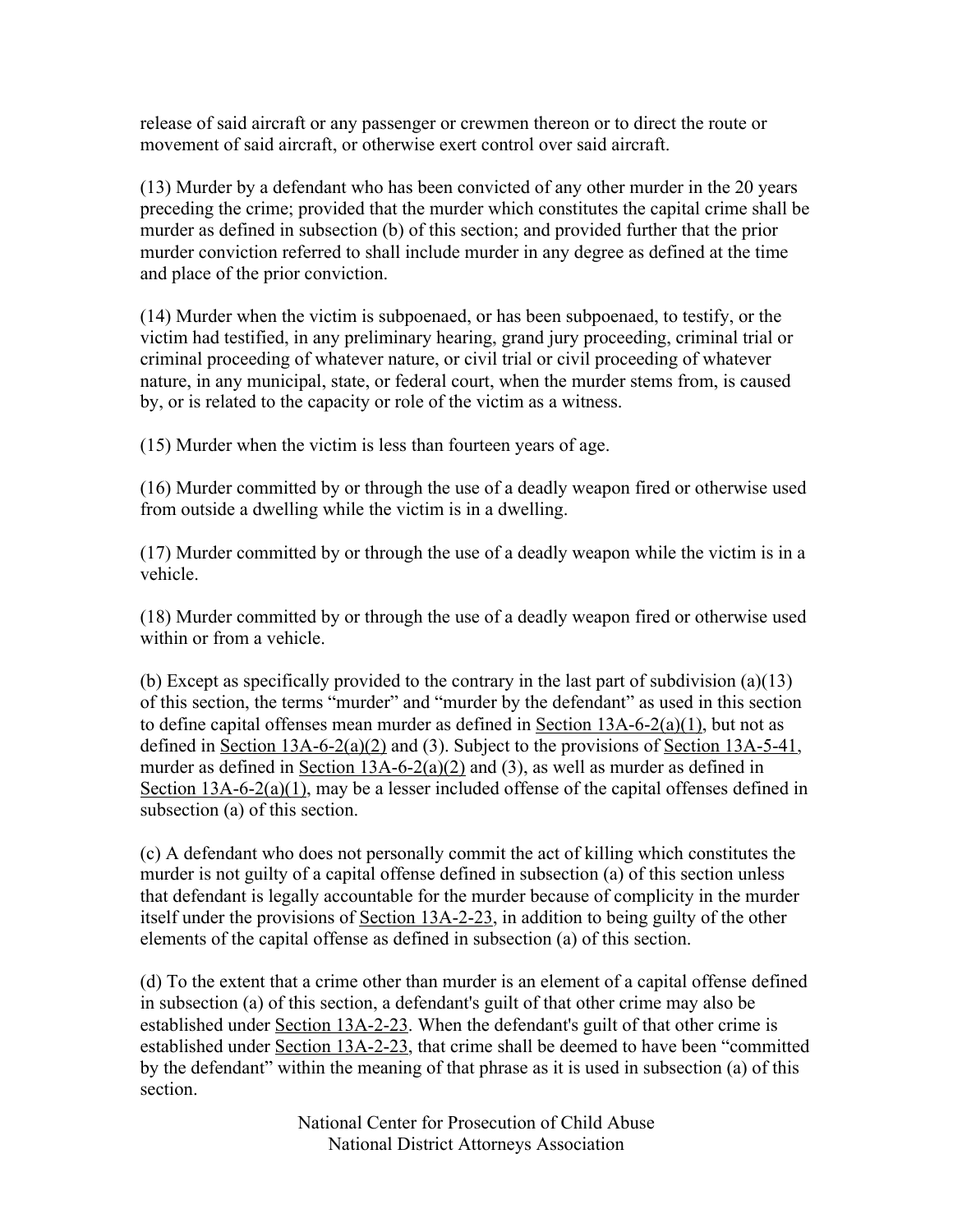### **ALA. CODE § 13A-5-45 (2010). Sentence hearing -- Delay; statements and arguments; admissibility of evidence; burden of proof; mitigating and aggravating circumstances.**

(a) Upon conviction of a defendant for a capital offense, the trial court shall conduct a separate sentence hearing to determine whether the defendant shall be sentenced to life imprisonment without parole or to death. The sentence hearing shall be conducted as soon as practicable after the defendant is convicted. Provided, however, if the sentence hearing is to be conducted before the trial judge without a jury or before the trial judge and a jury other than the trial jury, as provided elsewhere in this article, the trial court with the consent of both parties may delay the sentence hearing until it has received the pre-sentence investigation report specified in Section 13A-5-47(b). Otherwise, the sentence hearing shall not be delayed pending receipt of the pre-sentence investigation report.

(b) The state and the defendant shall be allowed to make opening statements and closing arguments at the sentence hearing. The order of those statements and arguments and the order of presentation of the evidence shall be the same as at trial.

(c) At the sentence hearing evidence may be presented as to any matter that the court deems relevant to sentence and shall include any matters relating to the aggravating and mitigating circumstances referred to in Sections 13A-5-49, 13A-5-51 and 13A-5-52. Evidence presented at the trial of the case may be considered insofar as it is relevant to the aggravating and mitigating circumstances without the necessity of re-introducing that evidence at the sentence hearing, unless the sentence hearing is conducted before a jury other than the one before which the defendant was tried.

(d) Any evidence which has probative value and is relevant to sentence shall be received at the sentence hearing regardless of its admissibility under the exclusionary rules of evidence, provided that the defendant is accorded a fair opportunity to rebut any hearsay statements. This subsection shall not be construed to authorize the introduction of any evidence secured in violation of the Constitution of the United States or the State of Alabama.

(e) At the sentence hearing the state shall have the burden of proving beyond a reasonable doubt the existence of any aggravating circumstances. Provided, however, any aggravating circumstance which the verdict convicting the defendant establishes was proven beyond a reasonable doubt at trial shall be considered as proven beyond a reasonable doubt for purposes of the sentence hearing.

(f) Unless at least one aggravating circumstance as defined in Section 13A-5-49 exists, the sentence shall be life imprisonment without parole.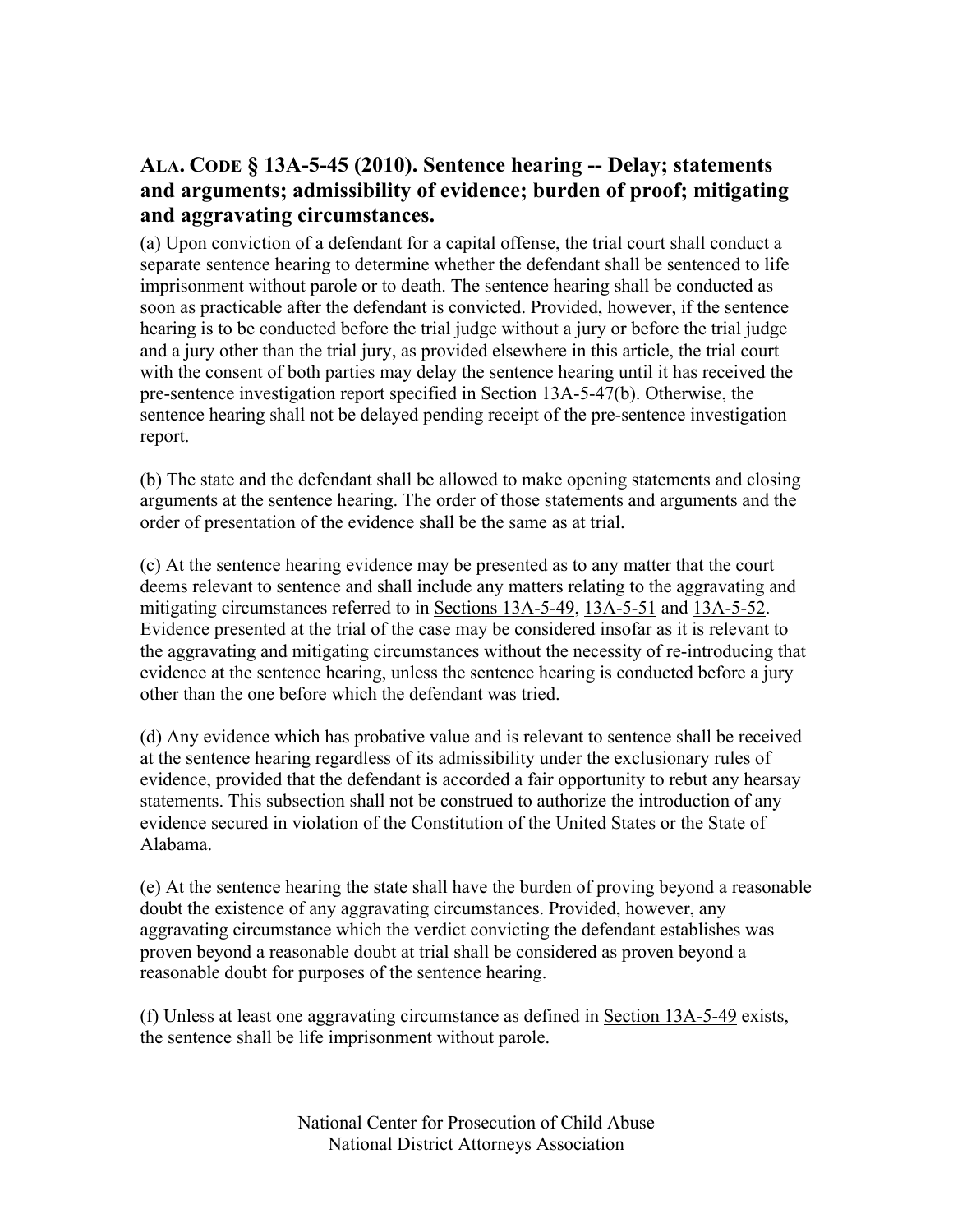(g) The defendant shall be allowed to offer any mitigating circumstance defined in Sections 13A-5-51 and 13A-5-52. When the factual existence of an offered mitigating circumstance is in dispute, the defendant shall have the burden of interjecting the issue, but once it is interjected the state shall have the burden of disproving the factual existence of that circumstance by a preponderance of the evidence.

### **Alaska**

## **Arizona**

#### **ARIZ. REV. STAT. § 13-751 (2011). Sentence of death or life imprisonment; aggravating and mitigating circumstances; definition**

**A.** If the state has filed a notice of intent to seek the death penalty and the defendant is convicted of first degree murder as defined in § 13-1105, the defendant shall be sentenced to death or imprisonment in the custody of the state department of corrections for life or natural life as determined and in accordance with the procedures provided in § 13-752. A defendant who is sentenced to natural life is not eligible for commutation, parole, work furlough, work release or release from confinement on any basis. If the defendant is sentenced to life, the defendant shall not be released on any basis until the completion of the service of twenty-five calendar years if the murdered person was fifteen or more years of age and thirty-five years if the murdered person was under fifteen years of age or was an unborn child. In this section, for purposes of punishment an unborn child shall be treated like a minor who is under twelve years of age.

**B.** At the aggravation phase of the sentencing proceeding that is held pursuant to  $\S$  13-752, the admissibility of information relevant to any of the aggravating circumstances set forth in subsection F of this section shall be governed by the rules of evidence applicable to criminal trials. The burden of establishing the existence of any of the aggravating circumstances set forth in subsection F of this section is on the prosecution. The prosecution must prove the existence of the aggravating circumstances beyond a reasonable doubt.

**C.** At the penalty phase of the sentencing proceeding that is held pursuant to § 13-752, the prosecution or the defendant may present any information that is relevant to any of the mitigating circumstances included in subsection G of this section, regardless of its admissibility under the rules governing admission of evidence at criminal trials. The burden of establishing the existence of the mitigating circumstances included in subsection G of this section is on the defendant. The defendant must prove the existence of the mitigating circumstances by a preponderance of the evidence. If the trier of fact is a jury, the jurors do not have to agree unanimously that a mitigating circumstance has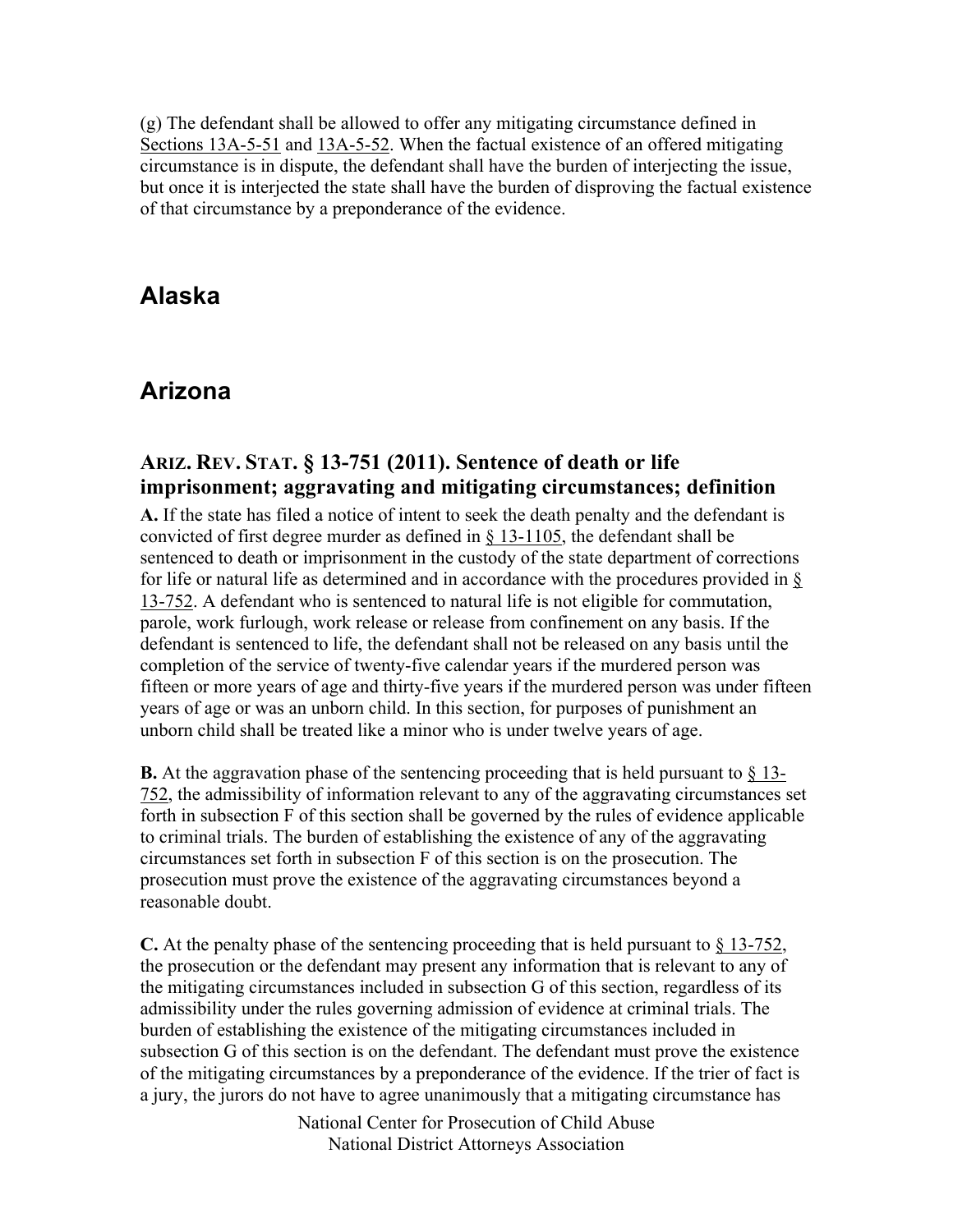been proven to exist. Each juror may consider any mitigating circumstance found by that juror in determining the appropriate penalty.

**D.** Evidence that is admitted at the trial and that relates to any aggravating or mitigating circumstances shall be deemed admitted as evidence at a sentencing proceeding if the trier of fact considering that evidence is the same trier of fact that determined the defendant's guilt. The prosecution and the defendant shall be permitted to rebut any information received at the aggravation or penalty phase of the sentencing proceeding and shall be given fair opportunity to present argument as to whether the information is sufficient to establish the existence of any of the circumstances included in subsections F and G of this section.

**E.** In determining whether to impose a sentence of death or life imprisonment, the trier of fact shall take into account the aggravating and mitigating circumstances that have been proven. The trier of fact shall impose a sentence of death if the trier of fact finds one or more of the aggravating circumstances enumerated in subsection F of this section and then determines that there are no mitigating circumstances sufficiently substantial to call for leniency.

**F.** The trier of fact shall consider the following aggravating circumstances in determining whether to impose a sentence of death:

1. The defendant has been convicted of another offense in the United States for which under Arizona law a sentence of life imprisonment or death was imposable.

2. The defendant has been or was previously convicted of a serious offense, whether preparatory or completed. Convictions for serious offenses committed on the same occasion as the homicide, or not committed on the same occasion but consolidated for trial with the homicide, shall be treated as a serious offense under this paragraph.

3. In the commission of the offense the defendant knowingly created a grave risk of death to another person or persons in addition to the person murdered during the commission of the offense.

4. The defendant procured the commission of the offense by payment, or promise of payment, of anything of pecuniary value.

5. The defendant committed the offense as consideration for the receipt, or in expectation of the receipt, of anything of pecuniary value.

6. The defendant committed the offense in an especially heinous, cruel or depraved manner.

7. The defendant committed the offense while: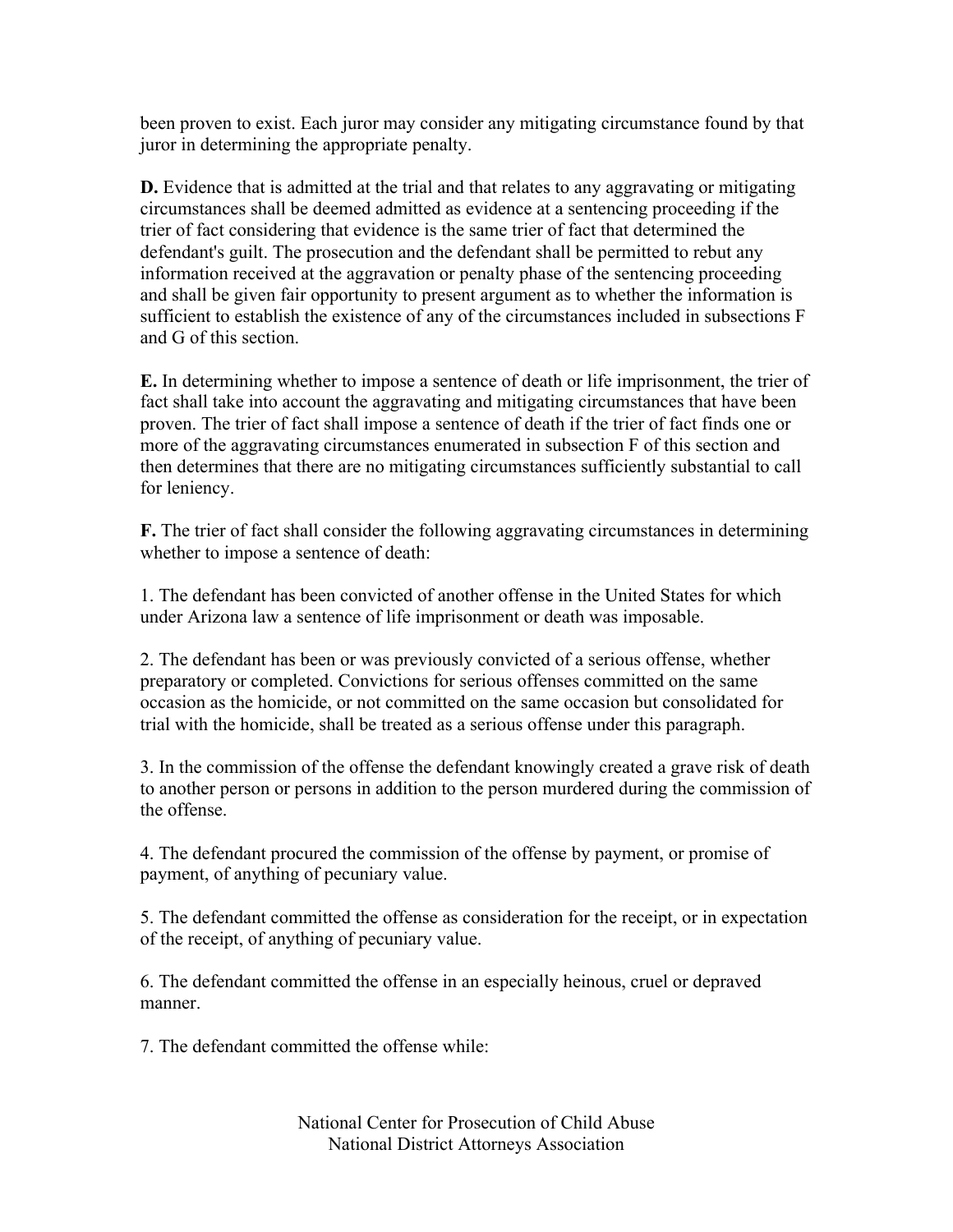(a) In the custody of or on authorized or unauthorized release from the state department of corrections, a law enforcement agency or a county or city jail.

(b) On probation for a felony offense.

8. The defendant has been convicted of one or more other homicides, as defined in  $§$  13-1101, that were committed during the commission of the offense.

9. The defendant was an adult at the time the offense was committed or was tried as an adult and the murdered person was under fifteen years of age, was an unborn child in the womb at any stage of its development or was seventy years of age or older.

10. The murdered person was an on duty peace officer who was killed in the course of performing the officer's official duties and the defendant knew, or should have known, that the murdered person was a peace officer.

11. The defendant committed the offense with the intent to promote, further or assist the objectives of a criminal street gang or criminal syndicate or to join a criminal street gang or criminal syndicate.

12. The defendant committed the offense to prevent a person's cooperation with an official law enforcement investigation, to prevent a person's testimony in a court proceeding, in retaliation for a person's cooperation with an official law enforcement investigation or in retaliation for a person's testimony in a court proceeding.

13. The offense was committed in a cold, calculated manner without pretense of moral or legal justification.

14. The defendant used a remote stun gun or an authorized remote stun gun in the commission of the offense. For the purposes of this paragraph:

(a) "Authorized remote stun gun" means a remote stun gun that has all of the following:

(i) An electrical discharge that is less than one hundred thousand volts and less than nine joules of energy per pulse.

(ii) A serial or identification number on all projectiles that are discharged from the remote stun gun.

(iii) An identification and tracking system that, on deployment of remote electrodes, disperses coded material that is traceable to the purchaser through records that are kept by the manufacturer on all remote stun guns and all individual cartridges sold.

(iv) A training program that is offered by the manufacturer.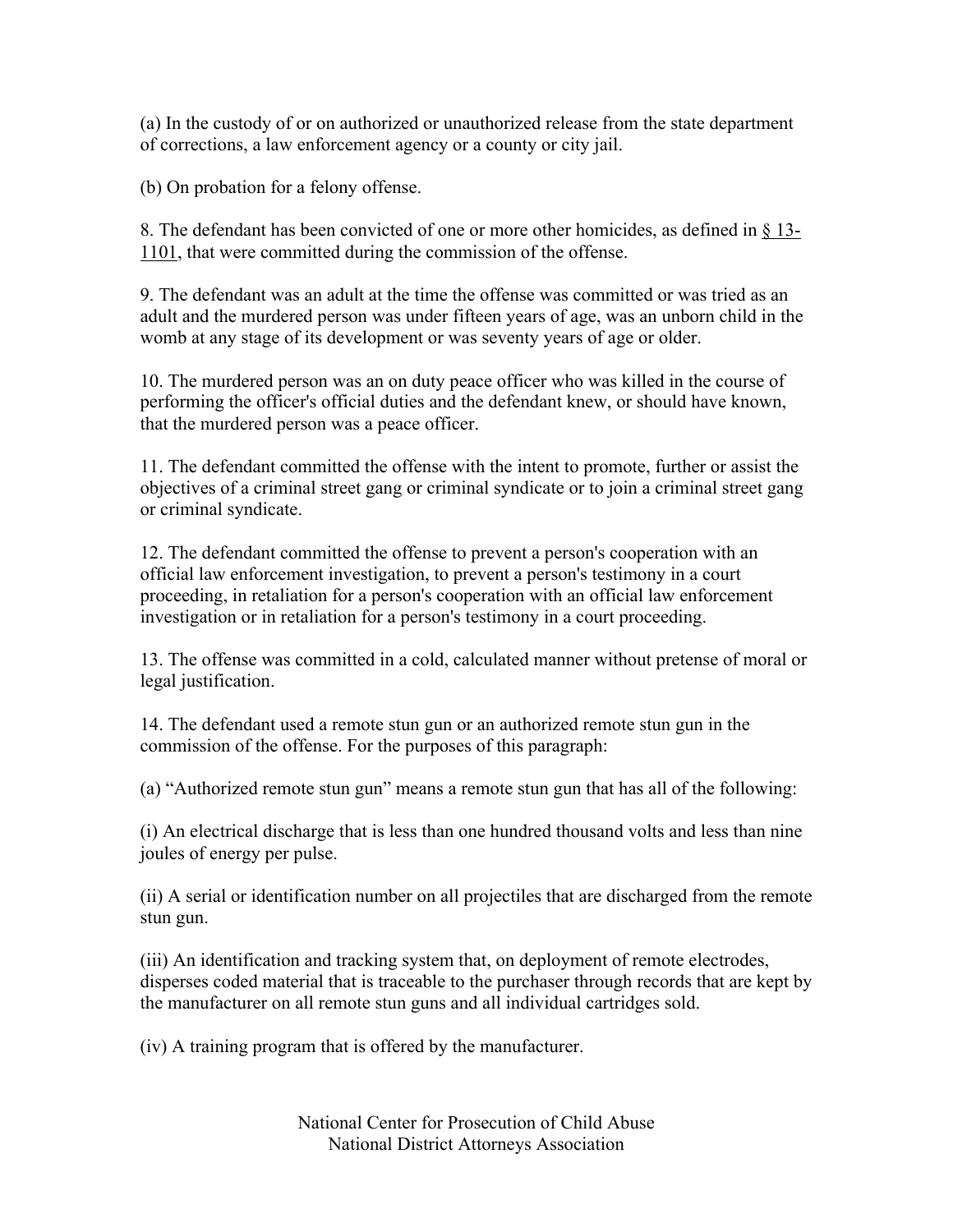(b) "Remote stun gun" means an electronic device that emits an electrical charge and that is designed and primarily employed to incapacitate a person or animal either through contact with electrodes on the device itself or remotely through wired probes that are attached to the device or through a spark, plasma, ionization or other conductive means emitting from the device.

**G.** The trier of fact shall consider as mitigating circumstances any factors proffered by the defendant or the state that are relevant in determining whether to impose a sentence less than death, including any aspect of the defendant's character, propensities or record and any of the circumstances of the offense, including but not limited to the following:

1. The defendant's capacity to appreciate the wrongfulness of his conduct or to conform his conduct to the requirements of law was significantly impaired, but not so impaired as to constitute a defense to prosecution.

2. The defendant was under unusual and substantial duress, although not such as to constitute a defense to prosecution.

3. The defendant was legally accountable for the conduct of another under § 13-303, but his participation was relatively minor, although not so minor as to constitute a defense to prosecution.

4. The defendant could not reasonably have foreseen that his conduct in the course of the commission of the offense for which the defendant was convicted would cause, or would create a grave risk of causing, death to another person.

5. The defendant's age.

**H.** For purposes of determining whether a conviction of any dangerous crime against children is a serious offense pursuant to this section, an unborn child shall be treated like a minor who is under twelve years of age.

**I.** For the purposes of this section, "serious offense" means any of the following offenses if committed in this state or any offense committed outside this state that if committed in this state would constitute one of the following offenses:

1. First degree murder.

- 2. Second degree murder.
- 3. Manslaughter.

4. Aggravated assault resulting in serious physical injury or committed by the use, threatened use or exhibition of a deadly weapon or dangerous instrument.

5. Sexual assault.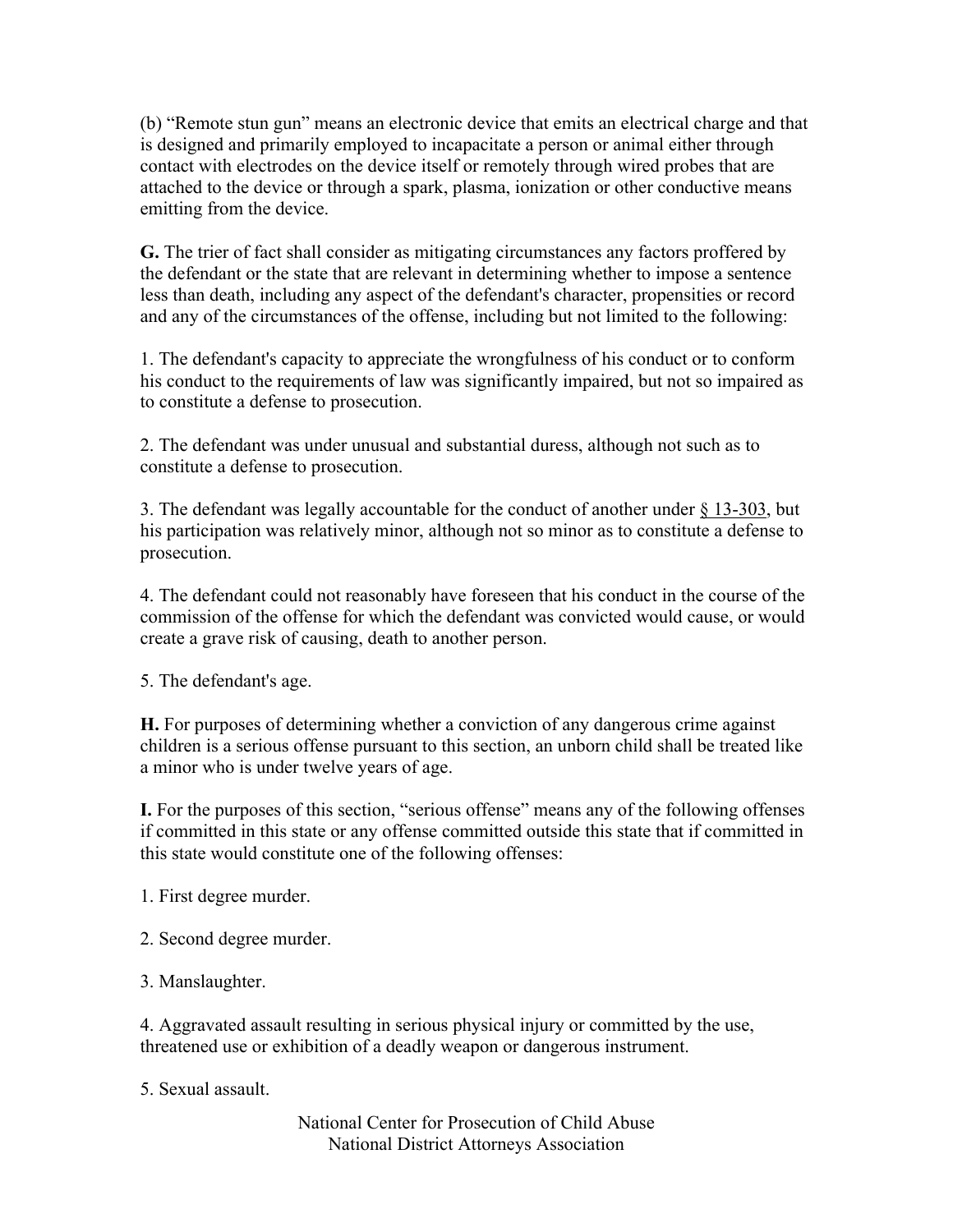- 6. Any dangerous crime against children.
- 7. Arson of an occupied structure.
- 8. Robbery.
- 9. Burglary in the first degree.
- 10. Kidnapping.
- 11. Sexual conduct with a minor under fifteen years of age.
- 12. Burglary in the second degree.
- 13. Terrorism.

## **Arkansas**

#### **ARK. CODE ANN. § 5-4-603 (2010). Death sentences, unanimous findings**

(a) The jury shall impose a sentence of death if the jury unanimously returns written findings that:

(1) An aggravating circumstance exists beyond a reasonable doubt;

(2) Aggravating circumstances outweigh beyond a reasonable doubt all mitigating circumstances found to exist; and

(3) Aggravating circumstances justify a sentence of death beyond a reasonable doubt.

(b) The jury shall impose a sentence of life imprisonment without parole if the jury finds that:

(1) Aggravating circumstances do not exist beyond a reasonable doubt;

(2) Aggravating circumstances do not outweigh beyond a reasonable doubt all mitigating circumstances found to exist; or

(3) Aggravating circumstances do not justify a sentence of death beyond a reasonable doubt.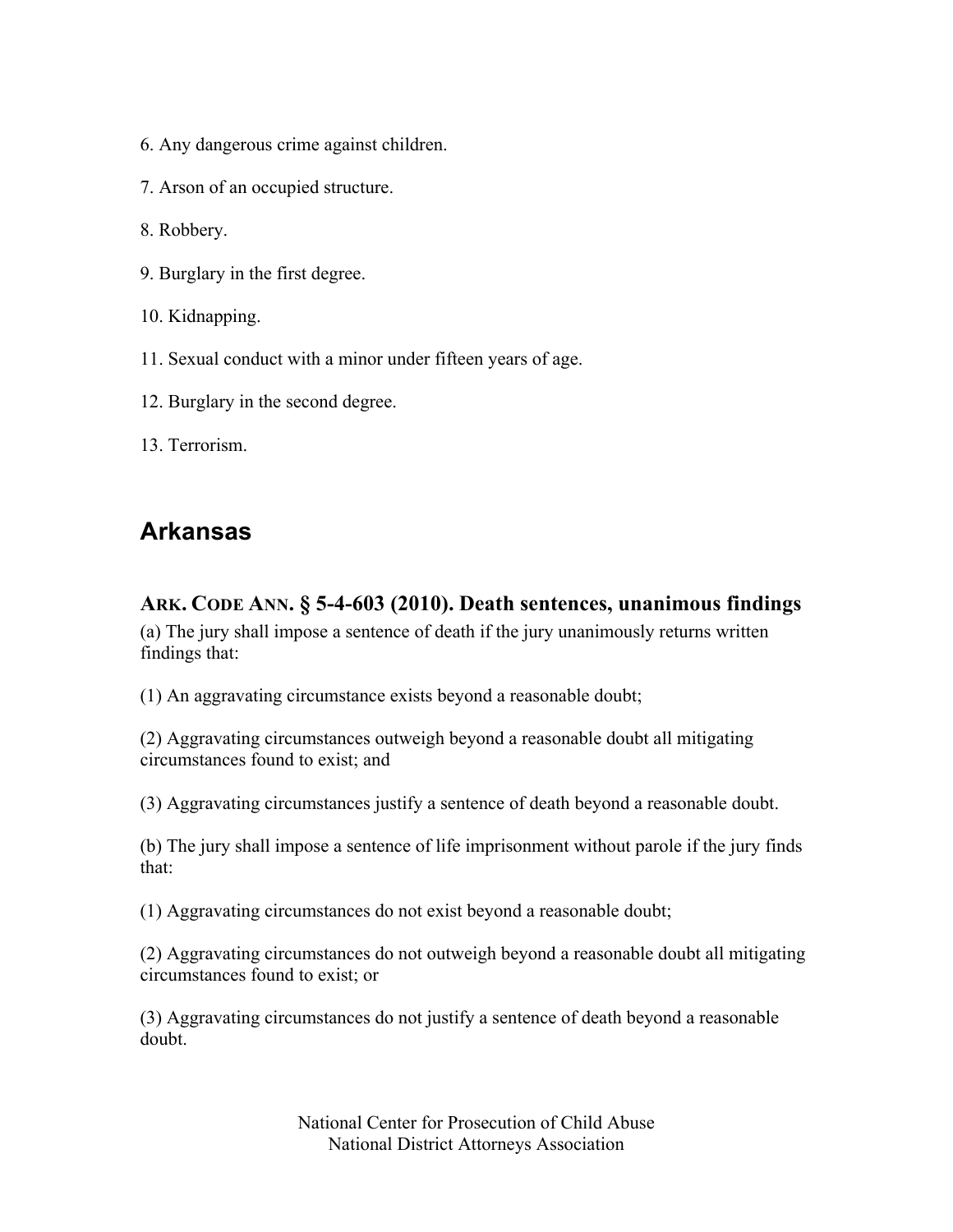(c) If the jury does not make any finding required by subsection (a) of this section, the court shall impose a sentence of life imprisonment without parole.

(d)(1) On an appellate review of a death sentence, the Supreme Court shall conduct a harmless error review of the defendant's death sentence if:

(A) The Supreme Court finds that the jury erred in finding the existence of any aggravating circumstance for any reason; and

(B) The jury found no mitigating circumstance.

(2) The Supreme Court shall conduct a harmless error review under subdivision (d)(1) of this section by determining that a remaining aggravating circumstance:

(A) Exists beyond a reasonable doubt; and

(B) Justifies a sentence of death beyond a reasonable doubt.

(e) If the Supreme Court concludes that the erroneous finding of any aggravating circumstance by the jury would not have changed the jury's decision to impose the death penalty on the defendant, then a simple majority of the court may vote to affirm the defendant's death sentence.

#### **ARK. CODE ANN. § 5-4-604 (2010). Aggravating circumstances**

An aggravating circumstance is limited to the following:

(1) The capital murder was committed by a person imprisoned as a result of a felony conviction;

(2) The capital murder was committed by a person unlawfully at liberty after being sentenced to imprisonment as a result of a felony conviction;

(3) The person previously committed another felony, an element of which was the use or threat of violence to another person or the creation of a substantial risk of death or serious physical injury to another person;

(4) The person in the commission of the capital murder knowingly created a great risk of death to a person other than the victim or caused the death of more than one (1) person in the same criminal episode;

(5) The capital murder was committed for the purpose of avoiding or preventing an arrest or effecting an escape from custody;

(6) The capital murder was committed for pecuniary gain;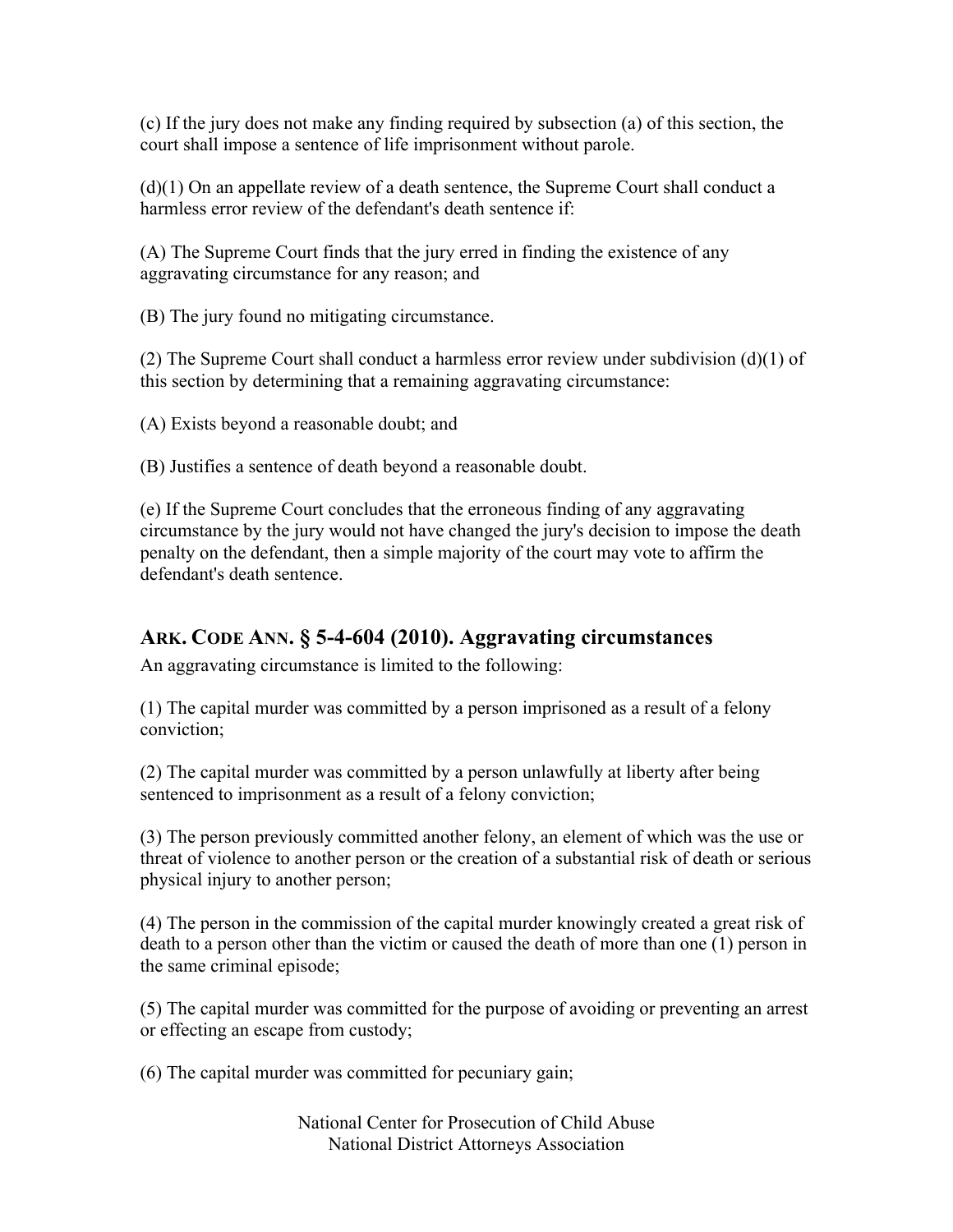(7) The capital murder was committed for the purpose of disrupting or hindering the lawful exercise of any government or political function;

(8)(A) The capital murder was committed in an especially cruel or depraved manner.

(B)(i) For purposes of subdivision (8)(A) of this section, a capital murder is committed in an especially cruel manner when, as part of a course of conduct intended to inflict mental anguish, serious physical abuse, or torture upon the victim prior to the victim's death, mental anguish, serious physical abuse, or torture is inflicted.

(ii)(a) "Mental anguish" means the victim's uncertainty as to his or her ultimate fate.

(b) "Serious physical abuse" means physical abuse that creates a substantial risk of death or that causes protracted impairment of health, or loss or protracted impairment of the function of any bodily member or organ.

(c) "Torture" means the infliction of extreme physical pain for a prolonged period of time prior to the victim's death.

(C) For purposes of subdivision (8)(A) of this section, a capital murder is committed in an especially depraved manner when the person relishes the murder, evidencing debasement or perversion, or shows an indifference to the suffering of the victim and evidences a sense of pleasure in committing the murder;

(9) The capital murder was committed by means of a destructive device, bomb, explosive, or similar device that the person planted, hid, or concealed in any place, area, dwelling, building, or structure, or mailed or delivered, or caused to be planted, hidden, concealed, mailed, or delivered, and the person knew that his or her act would create a great risk of death to human life; or

(10) The capital murder was committed against a person whom the defendant knew or reasonably should have known was especially vulnerable to the attack because:

(A) Of either a temporary or permanent severe physical or mental disability which would interfere with the victim's ability to flee or to defend himself or herself; or

(B) The person was twelve (12) years of age or younger.

### **ARK. CODE ANN. § 5-10-101 (2010). Capital murder**

(a) A person commits capital murder if:

(1) Acting alone or with one (1) or more other persons:

(A) The person commits or attempts to commit: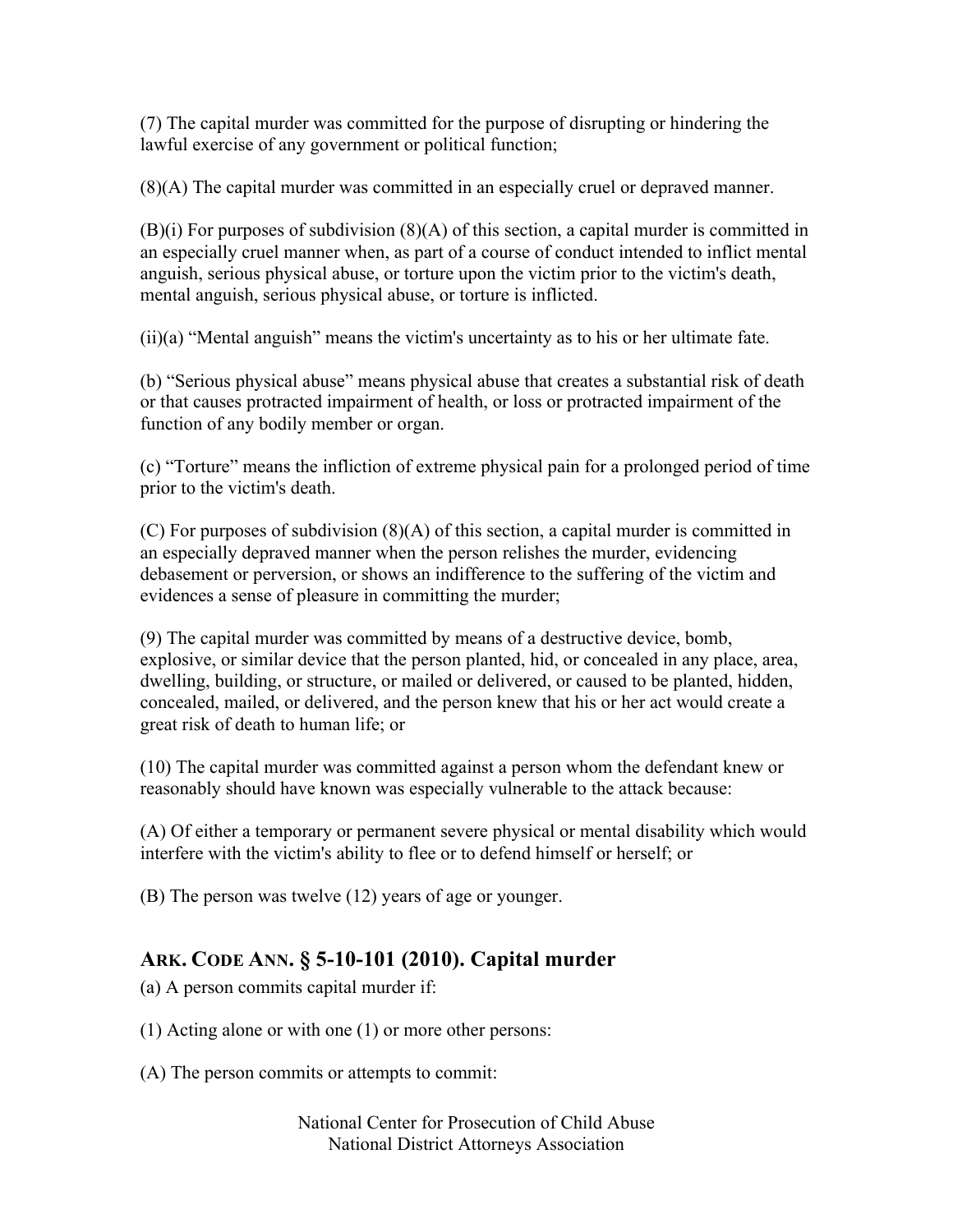(i) Terrorism, as defined in  $\S$  5-54-205;

(ii) Rape, § 5-14-103;

(iii) Kidnapping, § 5-11-102;

(iv) Vehicular piracy,  $\S$  5-11-105;

(v) Robbery, § 5-12-102;

(vi) Aggravated robbery,  $§ 5-12-103;$ 

(vii) Residential burglary,  $\S$  5-39-201(a);

(viii) Commercial burglary, § 5-39-201(b);

(ix) Aggravated residential burglary, § 5-39-204;

 $(x)$  A felony violation of the Uniform Controlled Substances Act,  $\S$ § 5-64-101 -- 5-64-508, involving an actual delivery of a controlled substance; or

(xi) First degree escape, § 5-54-110; and

(B) In the course of and in furtherance of the felony or in immediate flight from the felony, the person or an accomplice causes the death of a person under circumstances manifesting extreme indifference to the value of human life;

(2) Acting alone or with one (1) or more other persons:

(A) The person commits or attempts to commit arson, § 5-38-301; and

(B) In the course of and in furtherance of the felony or in immediate flight from the felony, the person or an accomplice causes the death of any person;

(3) With the premeditated and deliberated purpose of causing the death of any law enforcement officer, jailer, prison official, firefighter, judge or other court official, probation officer, parole officer, any military personnel, or teacher or school employee, when such person is acting in the line of duty, the person causes the death of any person;

(4) With the premeditated and deliberated purpose of causing the death of another person, the person causes the death of any person;

(5) With the premeditated and deliberated purpose of causing the death of the holder of any public office filled by election or appointment or a candidate for public office, the person causes the death of any person;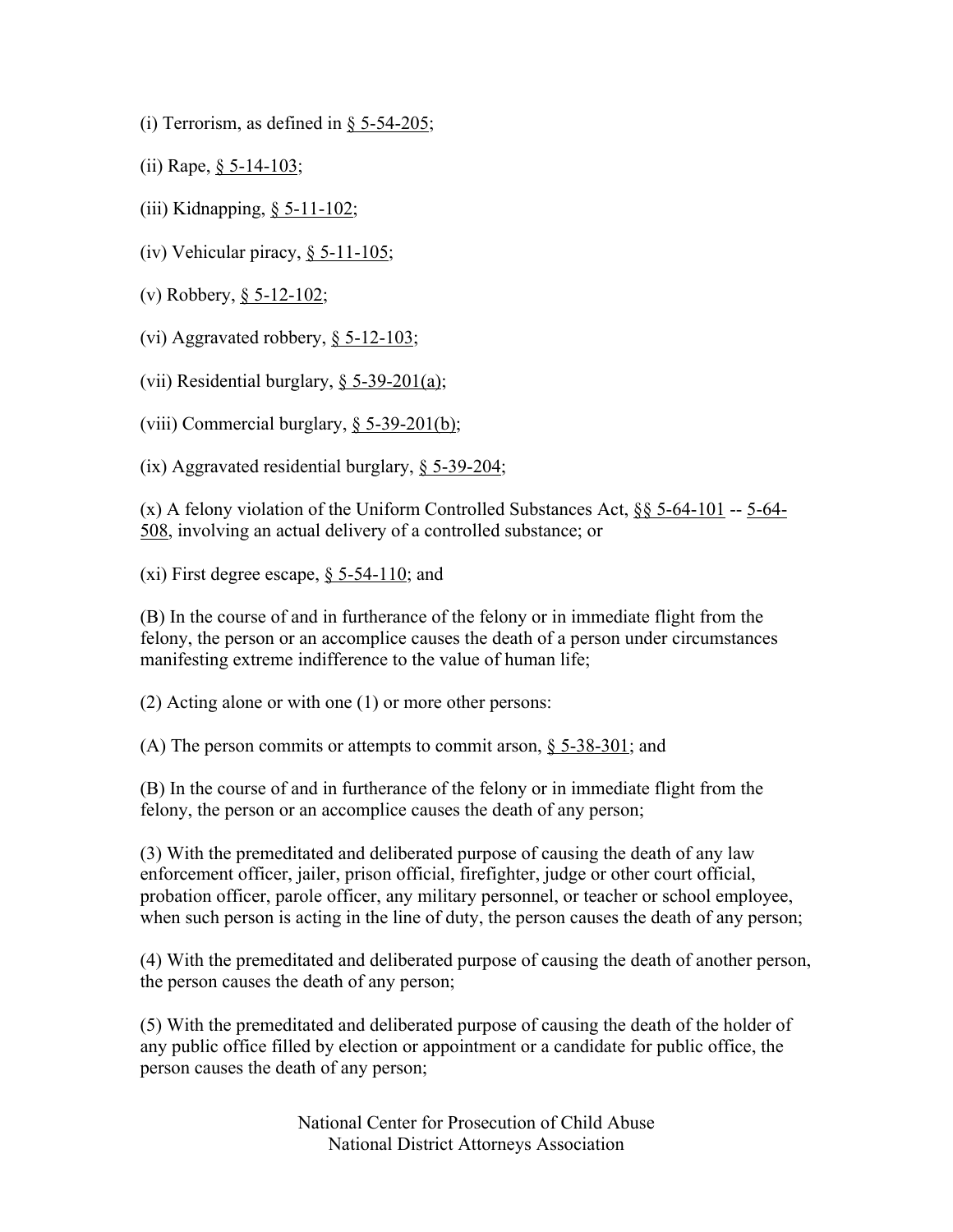(6) While incarcerated in the Department of Correction or the Department of Community Correction, the person purposely causes the death of another person after premeditation and deliberation;

(7) Pursuant to an agreement that the person cause the death of another person in return for anything of value, he or she causes the death of any person;

(8) The person enters into an agreement in which a person is to cause the death of another person in return for anything of value, and a person hired pursuant to the agreement causes the death of any person;

(9)(A) Under circumstances manifesting extreme indifference to the value of human life, the person knowingly causes the death of a person fourteen (14) years of age or younger at the time the murder was committed if the defendant was eighteen (18) years of age or older at the time the murder was committed.

(B) It is an affirmative defense to any prosecution under this subdivision (a)(9) arising from the failure of the parent, guardian, or person standing in loco parentis to provide specified medical or surgical treatment, that the parent, guardian, or person standing in loco parentis relied solely on spiritual treatment through prayer in accordance with the tenets and practices of an established church or religious denomination of which he or she is a member; or

(10) The person:

(A) Purposely discharges a firearm from a vehicle at a person or at a vehicle, conveyance, or a residential or commercial occupiable structure that he or she knows or has good reason to believe to be occupied by a person; and

(B) Thereby causes the death of another person under circumstances manifesting extreme indifference to the value of human life.

(b) It is an affirmative defense to any prosecution under subdivision (a)(1) of this section for an offense in which the defendant was not the only participant that the defendant did not commit the homicidal act or in any way solicit, command, induce, procure, counsel, or aid in the homicidal act's commission.

(c)(1) Capital murder is punishable by death or life imprisonment without parole pursuant to §§ 5-4-601--5-4-605, 5-4-607, and 5-4-608.

(2) For any purpose other than disposition under  $\S$ § 5-4-101--5-4-104, 5-4-201--5-4-204, 5-4-301--5-4-308, 5-4-310, 5-4-311, 5-4-401--5-4-404, 5-4-501--5-4-504, 5-4-601--5-4- 605, 5-4-607, and 5-4-608, capital murder is a Class Y felony.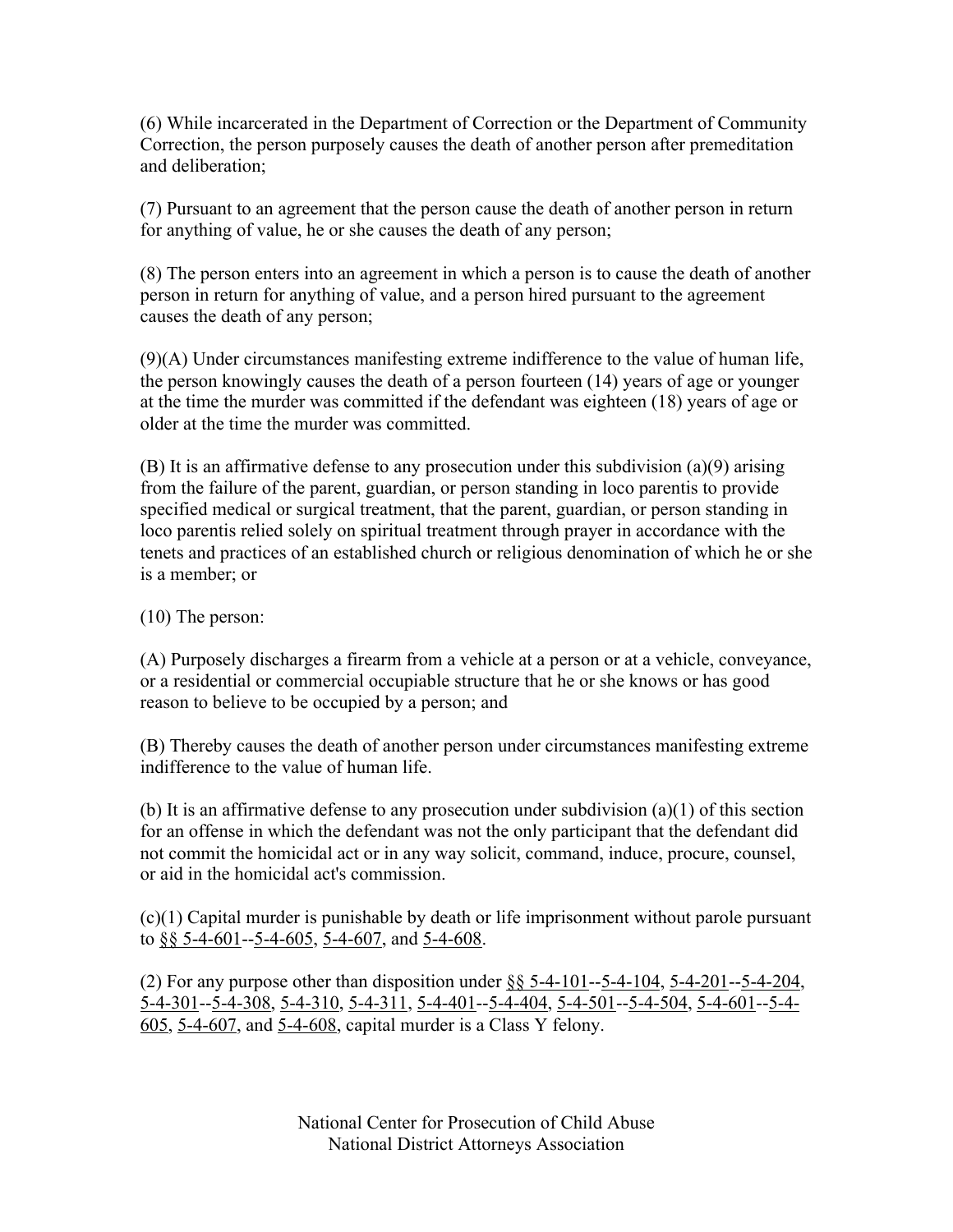#### **Public Safety Improvement Act, 2011 Ark. Act 570, § 22 (to be codified at ARK. CODE ANN. § 5-10-101).**

SECTION 22. Arkansas Code § 5-10-101(c), regarding the disposition of the offense of capital murder, is amended to read as follows:

#### << **AR ST § 5-10-101 >>**

 $(c)(1)$  Capital murder is punishable by death or life imprisonment without parole pursuant to **under** §§ 5-4-601 -- 5-4-605, 5-4-607, and 5-4-608. (2) For any purpose other than disposition under §§ 5-4-101 -- 5-4-104, 5-4- 201 -- 5-4- 204, 5-4-301 -- 5-4-308 **5-4-307**, 5-4-310, 5-4-311, 5-4-401 -- 5-4- 404, 5-4-501 -- 5- 4-504, 5-4-601 -- 5-4-605, 5-4-607, and 5-4-608, **16-93-307, 16-93-313, and 16- 93-314** capital murder is a Class Y felony.

 $[...]$ 

APPROVED: 3/22/2011

#### **ARK. CODE ANN. § 5-10-102 (2010). Murder in the first degree**

(a) A person commits murder in the first degree if:

(1) Acting alone or with one (1) or more other persons:

(A) The person commits or attempts to commit a felony; and

(B) In the course of and in the furtherance of the felony or in immediate flight from the felony, the person or an accomplice causes the death of any person under circumstances manifesting extreme indifference to the value of human life;

(2) With a purpose of causing the death of another person, the person causes the death of another person; or

(3) The person knowingly causes the death of a person fourteen (14) years of age or younger at the time the murder was committed.

(b) It is an affirmative defense to any prosecution under subdivision  $(a)(1)$  of this section for an offense in which the defendant was not the only participant that the defendant:

(1) Did not commit the homicidal act or in any way solicit, command, induce, procure, counsel, or aid the homicidal act's commission;

(2) Was not armed with a deadly weapon;

(3) Reasonably believed that no other participant was armed with a deadly weapon; and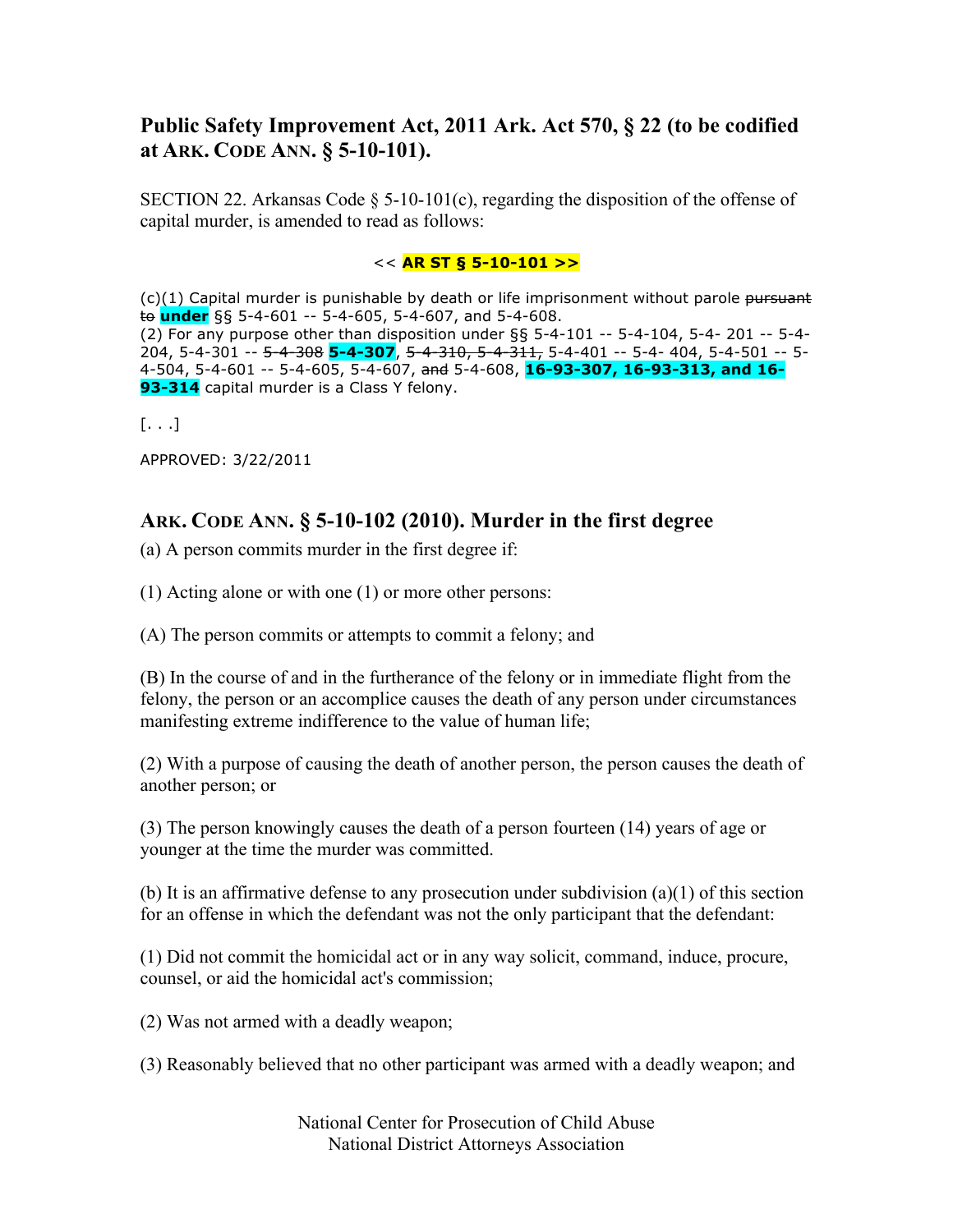(4) Reasonably believed that no other participant intended to engage in conduct that could result in death or serious physical injury.

(c) Murder in the first degree is a Class Y felony.

# **California**

# **Colorado**

#### **COLO. REV. STAT. § 18-1.3-401 (2001). Felonies classified--presumptive penalties**

<Text of section effective until July 1, 2012. See, also, text of section effective July 1, 2012. – [significant language remains unchanged]>

(1)(a)(I) As to any person sentenced for a felony committed after July 1, 1979, and before July 1, 1984, felonies are divided into five classes which are distinguished from one another by the following presumptive ranges of penalties which are authorized upon conviction:

| Class | <b>Presumptive Range</b> |
|-------|--------------------------|
|-------|--------------------------|

|        | Life imprisonment or death      |
|--------|---------------------------------|
| $\sim$ | Eight to twolve your plus and y |

- 2 Eight to twelve years plus one year of parole
- 3 Four to eight years plus one year of parole
- 4 Two to four years plus one year of parole
- 5 One to two years plus one year of parole

(II) As to any person sentenced for a felony committed on or after July 1, 1984, and before July 1, 1985, felonies are divided into five classes which are distinguished from one another by the following presumptive ranges of penalties which are authorized upon conviction:

| Class                       | <b>Presumptive Range</b>   |
|-----------------------------|----------------------------|
| 1                           | Life imprisonment or death |
| $\mathcal{D}_{\mathcal{L}}$ | Eight to twelve years      |
| 3                           | Four to eight years        |
|                             | Two to four years          |
| $\varsigma$                 | One to two years           |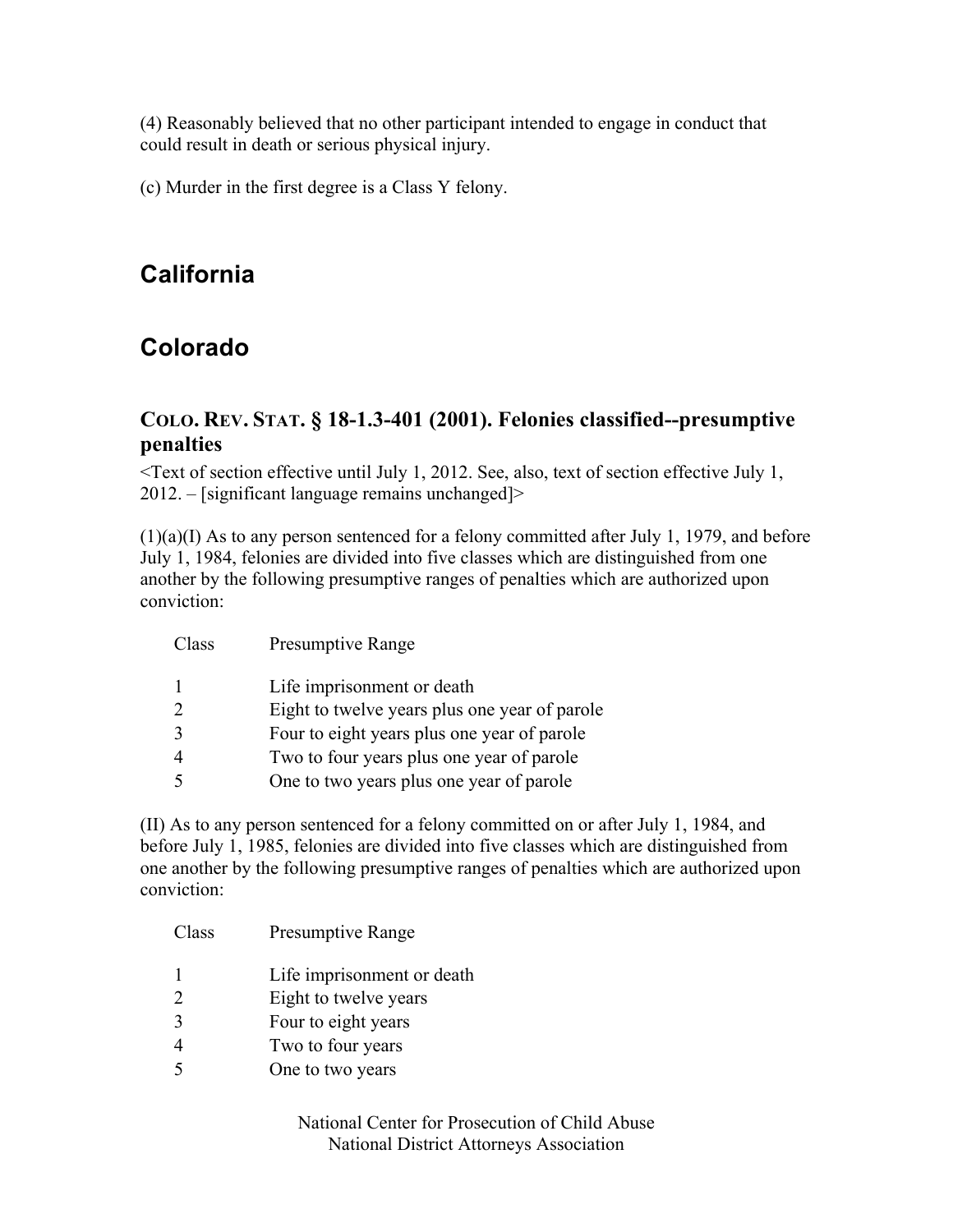(III)(A) As to any person sentenced for a felony committed on or after July 1, 1985, except as otherwise provided in sub-subparagraph (E) of this subparagraph (III), in addition to, or in lieu of, any sentence to imprisonment, probation, community corrections, or work release, a fine within the following presumptive ranges may be imposed for the specified classes of felonies:

| Class | Minimum Sentence       | Maximum Sentence                     |
|-------|------------------------|--------------------------------------|
|       | No fine                | No fine                              |
|       | Five thousand dollars  | One million dollars                  |
|       | Three thousand dollars | Seven hundred fifty thousand dollars |
|       | Two thousand dollars   | Five hundred thousand dollars        |
|       | One thousand dollars   | One hundred thousand dollars         |
|       | One thousand dollars   | One hundred thousand dollars         |

(A.5) Notwithstanding any provision of law to the contrary, any person who attempts to commit, conspires to commit, or commits against an elderly person any felony set forth in part 4 of article 4 of this title, part 1, 2, 3, or 5 of article 5 of this title, article 5.5 of this title, or section 11-51-603, C.R.S., shall be required to pay a mandatory and substantial fine within the limits permitted by law. However, all moneys collected from the offender shall be applied in the following order: Costs for crime victim compensation fund pursuant to section 24-4.1-119, C.R.S.; surcharges for victims and witnesses assistance and law enforcement fund pursuant to section 24-4.2-104, C.R.S.; restitution; time payment fee; late fees; and any other fines, fees, or surcharges. For purposes of this subsubparagraph (A.5), an "elderly person" or "elderly victim" means a person sixty years of age or older.

(B) Failure to pay a fine imposed pursuant to this subparagraph (III) is grounds for revocation of probation or revocation of a sentence to community corrections, assuming the defendant's ability to pay. If such a revocation occurs, the court may impose the maximum sentence allowable in the given sentencing ranges.

(C) Each judicial district shall have at least one clerk who shall collect and administer the fines imposed under this subparagraph (III) and under section 18-1.3-501 in accordance with the provisions of sub-subparagraph (D) of this subparagraph (III).

(D) All fines collected pursuant to this subparagraph (III) shall be deposited in the fines collection cash fund, which fund is hereby created. The general assembly shall make annual appropriations out of such fund for administrative and personnel costs incurred in the collection and administration of said fines. All unexpended balances shall revert to the general fund at the end of each fiscal year.

(E) Notwithstanding the provisions of sub-subparagraph (A) of this subparagraph (III), a person who has been twice convicted of a felony under the laws of this state, any other state, or the United States prior to the conviction for which he or she is being sentenced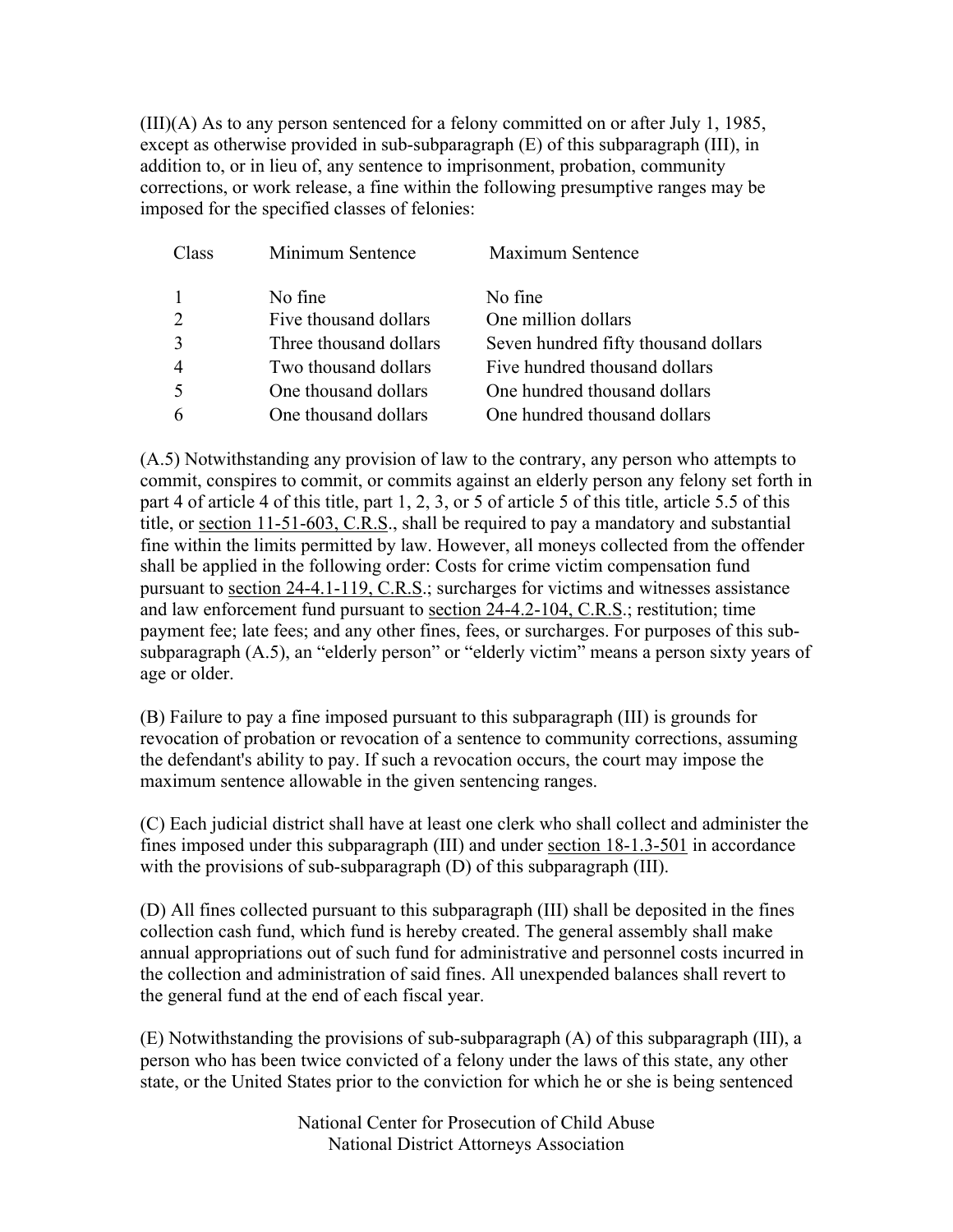shall not be eligible to receive a fine in lieu of any sentence to imprisonment, community corrections, or work release but shall be sentenced to at least the minimum sentence specified in subparagraph (V) of this paragraph (a) and may receive a fine in addition to said sentence.

(IV) As to any person sentenced for a felony committed on or after July 1, 1985, but prior to July 1, 1993, felonies are divided into six classes which are distinguished from one another by the following presumptive ranges of penalties which are authorized upon conviction:

| Class          | Minimum Sentence         | Maximum Sentence               |
|----------------|--------------------------|--------------------------------|
|                | Life imprisonment        | Death                          |
| $\mathcal{L}$  | Eight years imprisonment | Twenty-four years imprisonment |
| $\mathcal{R}$  | Four years imprisonment  | Sixteen years imprisonment     |
| $\overline{4}$ | Two years imprisonment   | Eight years imprisonment       |
| 5              | One year imprisonment    | Four years imprisonment        |
|                | One year imprisonment    | Two years imprisonment         |
|                |                          |                                |

(V)(A) As to any person sentenced for a felony committed on or after July 1, 1993, felonies are divided into six classes which are distinguished from one another by the following presumptive ranges of penalties which are authorized upon conviction:

| Class | Minimum                  | Maximum                           | Mandatory           |
|-------|--------------------------|-----------------------------------|---------------------|
|       | Sentence                 | Sentence                          | Period of<br>Parole |
|       | Life imprisonment        | Death                             | None                |
|       | Eight years imprisonment | Twenty-four years<br>imprisonment | Five years          |
|       | Four years imprisonment  | Twelve years<br>imprisonment      | Five years          |
|       | Two years imprisonment   | Six years imprisonment            | Three years         |
|       | One year imprisonment    | Three years imprisonment          | Two years           |
|       | One year imprisonment    | Eighteen months<br>imprisonment   | One year            |

(B) Any person who is paroled pursuant to section 17-22.5-403, C.R.S., or any person who is not paroled and is discharged pursuant to law, shall be subject to the mandatory period of parole established pursuant to sub-subparagraph (A) of this subparagraph (V). Such mandatory period of parole may not be waived by the offender or waived or suspended by the court and shall be subject to the provisions of section 17-22.5-403(8), C.R.S., which permits the state board of parole to discharge the offender at any time during the term of parole upon a determination that the offender has been sufficiently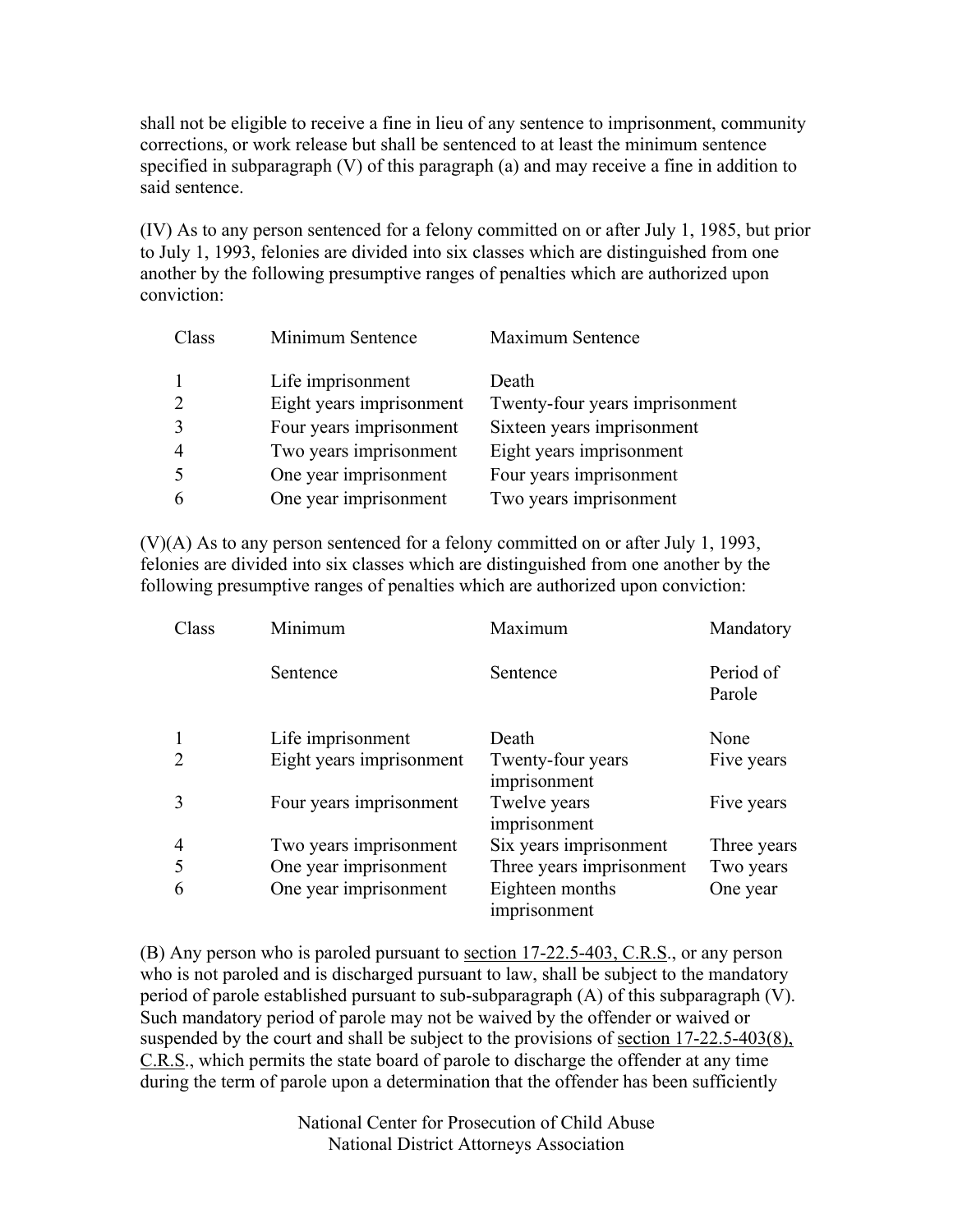rehabilitated and reintegrated into society and can no longer benefit from parole supervision.

(C) Notwithstanding sub-subparagraph (A) of this subparagraph (V), the mandatory period of parole for a person convicted of a felony offense committed prior to July 1, 1996, pursuant to part 4 of article 3 of this title, or part 3 of article 6 of this title, shall be five years. Notwithstanding sub-subparagraph (A) of this subparagraph (V), and except as otherwise provided in sub-subparagraph  $(C.5)$  of this subparagraph  $(V)$ , the period of parole for a person convicted of a felony offense committed on or after July 1, 1996, but prior to July 1, 2002, pursuant to part 4 of article 3 of this title, or part 3 of article 6 of this title, shall be set by the state board of parole pursuant to section  $17-2-201(5)(a.5)$ , C.R.S., but in no event shall the term of parole exceed the maximum sentence imposed upon the inmate by the court.

(C.3) Deleted by Laws 2002, Ch. 48, § 1, eff. March 26, 2002.

 $(C.5)$  Notwithstanding the provisions of sub-subparagraph  $(A)$  of this subparagraph  $(V)$ , any person sentenced for a sex offense, as defined in section 18-1.3-1003(5), committed on or after November 1, 1998, shall be sentenced pursuant to the provisions of part 10 of this article.

(C.7) Any person sentenced for a felony committed on or after July 1, 2002, involving unlawful sexual behavior, as defined in section 16-22-102(9), C.R.S., or for a felony, committed on or after July 1, 2002, the underlying factual basis of which involved unlawful sexual behavior, and who is not subject to the provisions of part 10 of this article, shall be subject to the mandatory period of parole specified in sub-subparagraph (A) of this subparagraph (V).

(D) The mandatory period of parole imposed pursuant to sub-subparagraph (A) of this subparagraph (V) shall commence immediately upon the discharge of an offender from imprisonment in the custody of the department of corrections. If the offender has been granted release to parole supervision by the state board of parole, the offender shall be deemed to have discharged the offender's sentence to imprisonment provided for in subsubparagraph  $(A)$  of this subparagraph  $(V)$  in the same manner as if such sentence were discharged pursuant to law; except that the sentence to imprisonment for any person sentenced as a sex offender pursuant to part 10 of this article shall not be deemed discharged on release of said person on parole. When an offender is released by the state board of parole or released because the offender's sentence was discharged pursuant to law, the mandatory period of parole shall be served by such offender. An offender sentenced for nonviolent felony offenses, as defined in section 17-22.5-405(5), C.R.S., may receive earned time pursuant to section 17-22.5-405, C.R.S., while serving a mandatory parole period in accordance with this section, but not while such offender is reincarcerated after a revocation of the mandatory period of parole. An offender who is sentenced for a felony committed on or after July 1, 1993, and paroled on or after January 1, 2009, shall be eligible to receive any earned time while on parole or after reparole following a parole revocation. The offender shall not be eligible for earned time while the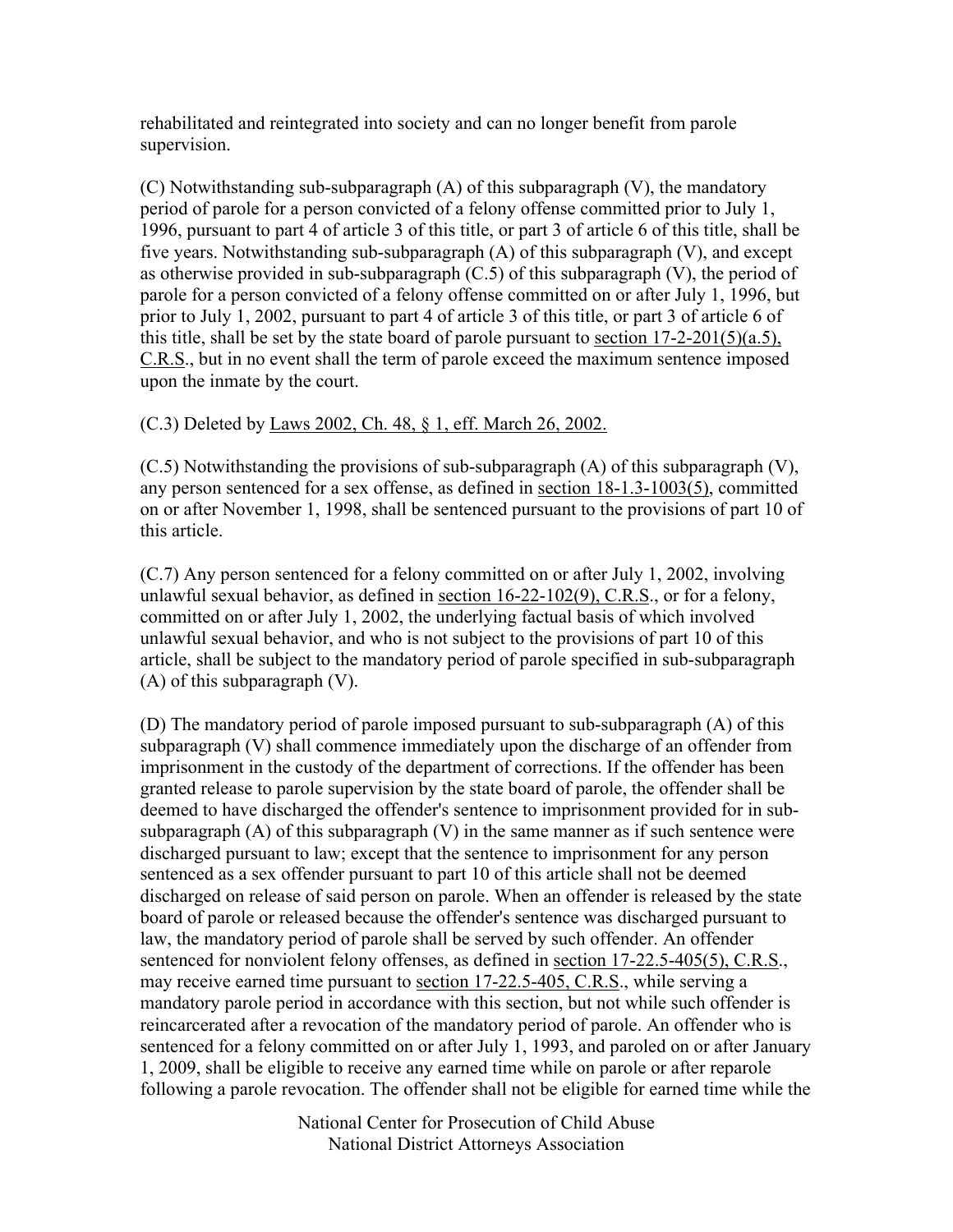offender is reincarcerated after revocation of the mandatory period of parole pursuant to this subparagraph (V).

(E) If an offender is sentenced consecutively for the commission of two or more felony offenses pursuant to sub-subparagraph (A) of this subparagraph (V), the mandatory period of parole for such offender shall be the mandatory period of parole established for the highest class felony of which such offender has been convicted.

(VI) Any person sentenced for a class 2, 3, 4, or 5 felony, or a class 6 felony that is the offender's second or subsequent felony offense, committed on or after July 1, 1998, regardless of the length of the person's sentence to incarceration and the mandatory period of parole, shall not be deemed to have fully discharged his or her sentence until said person has either completed or been discharged by the state board of parole from the mandatory period of parole imposed pursuant to subparagraph (V) of this paragraph (a).

(b)(I) Except as provided in subsection (6) and subsection (8) of this section and in section 18-1.3-804, a person who has been convicted of a class 2, class 3, class 4, class 5, or class 6 felony shall be punished by the imposition of a definite sentence which is within the presumptive ranges set forth in paragraph (a) of this subsection (1). In imposing the sentence within the presumptive range, the court shall consider the nature and elements of the offense, the character and record of the offender, and all aggravating or mitigating circumstances surrounding the offense and the offender. The prediction of the potential for future criminality by a particular defendant, unless based on prior criminal conduct, shall not be considered in determining the length of sentence to be imposed.

(II) As to any person sentenced for a felony committed on or after July 1, 1985, a person may be sentenced to imprisonment as described in subparagraph (I) of this paragraph (b) or to pay a fine that is within the presumptive ranges set forth in subparagraph (III) of paragraph (a) of this subsection (1) or to both such fine and imprisonment; except that any person who has been twice convicted of a felony under the laws of this state, any other state, or the United States prior to the conviction for which he or she is being sentenced shall not be eligible to receive a fine in lieu of any sentence to imprisonment as described in subparagraph (I) of this paragraph (b) but shall be sentenced to at least the minimum sentence specified in subparagraph  $(V)$  of paragraph (a) of this subsection  $(1)$ and may receive a fine in addition to said sentence.

(II.5) Notwithstanding anything in this section to the contrary, any person sentenced for a sex offense, as defined in section 18-1.3-1003(5), committed on or after November 1, 1998, may be sentenced to pay a fine in addition to, but not instead of, a sentence for imprisonment or probation pursuant to section 18-1.3-1004.

(III) Notwithstanding anything in this section to the contrary, as to any person sentenced for a crime of violence, as defined in section 18-1.3-406, committed on or after July 1, 1985, a person may be sentenced to pay a fine in addition to, but not instead of, a sentence for imprisonment.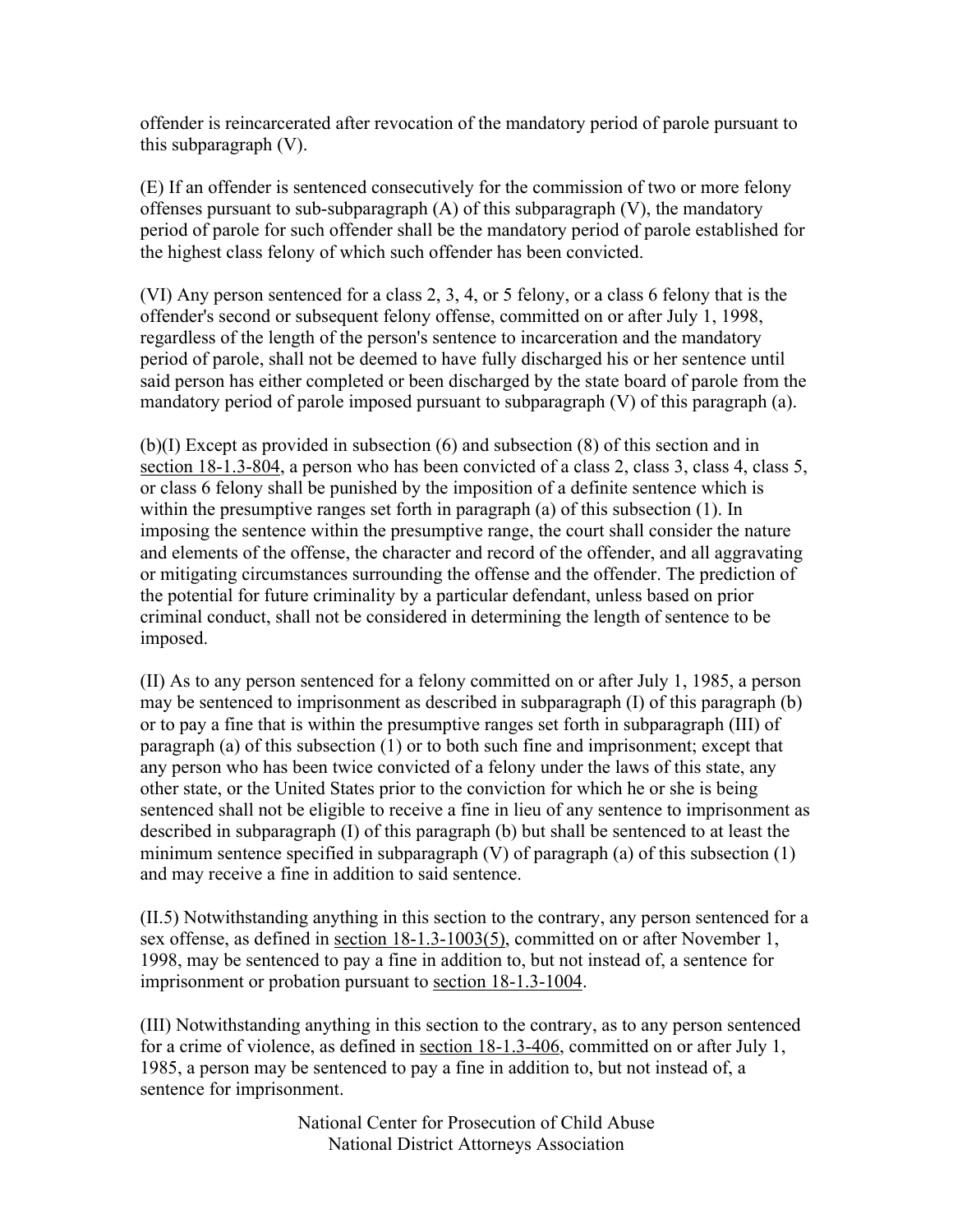(IV) If a person is convicted of assault in the first degree pursuant to section 18-3-202 or assault in the second degree pursuant to section 18-3-203 and the victim is a peace officer or firefighter engaged in the performance of his or her duties, as defined in section 18- 1.3-501(1.5)(b), notwithstanding the provisions of subparagraph (III) of paragraph (a) of this subsection (1) and subparagraph (II) of this paragraph (b), the court shall sentence the person to the department of corrections. In addition to a term of imprisonment, the court may impose a fine on such person pursuant to subparagraph (III) of paragraph (a) of this subsection (1).

(c) Except as otherwise provided by statute, felonies are punishable by imprisonment in any correctional facility under the supervision of the executive director of the department of corrections. Nothing in this section shall limit the authority granted in part 8 of this article to increase sentences for habitual criminals. Nothing in this section shall limit the authority granted in parts 9 and 10 of this article to sentence sex offenders to the department of corrections or to sentence sex offenders to probation for an indeterminate term. Nothing in this section shall limit the authority granted in section 18-1.3-804 for increased sentences for habitual burglary offenders.

(2)(a) A corporation which has been found guilty of a class 2 or class 3 felony shall be subject to imposition of a fine of not less than five thousand dollars nor more than fifty thousand dollars. A corporation which has been found guilty of a class 4, class 5, or class 6 felony shall be subject to imposition of a fine of not less than one thousand dollars nor more than thirty thousand dollars.

(b) A corporation which has been found guilty of a class 2, class 3, class 4, class 5, or class 6 felony, for an act committed on or after July 1, 1985, shall be subject to imposition of a fine which is within the presumptive ranges set forth in subparagraph (III) of paragraph (a) of subsection (1) of this section.

(3) Every person convicted of a felony, whether defined as such within or outside this code, shall be disqualified from holding any office of honor, trust, or profit under the laws of this state or from practicing as an attorney in any of the courts of this state during the actual time of confinement or commitment to imprisonment or release from actual confinement on conditions of probation. Upon his or her discharge after completion of service of his or her sentence or after service under probation, the right to hold any office of honor, trust, or profit shall be restored, except as provided in section 4 of article XII of the state constitution.

 $(4)(a)$  A person who has been convicted of a class 1 felony shall be punished by life imprisonment in the department of corrections unless a proceeding held to determine sentence according to the procedure set forth in section 18-1.3-1201, 18-1.3-1302, or 18- 1.4-102, results in a verdict that requires imposition of the death penalty, in which event such person shall be sentenced to death. As to any person sentenced for a class 1 felony, for an act committed on or after July 1, 1985, and before July 1, 1990, life imprisonment shall mean imprisonment without the possibility of parole for forty calendar years. As to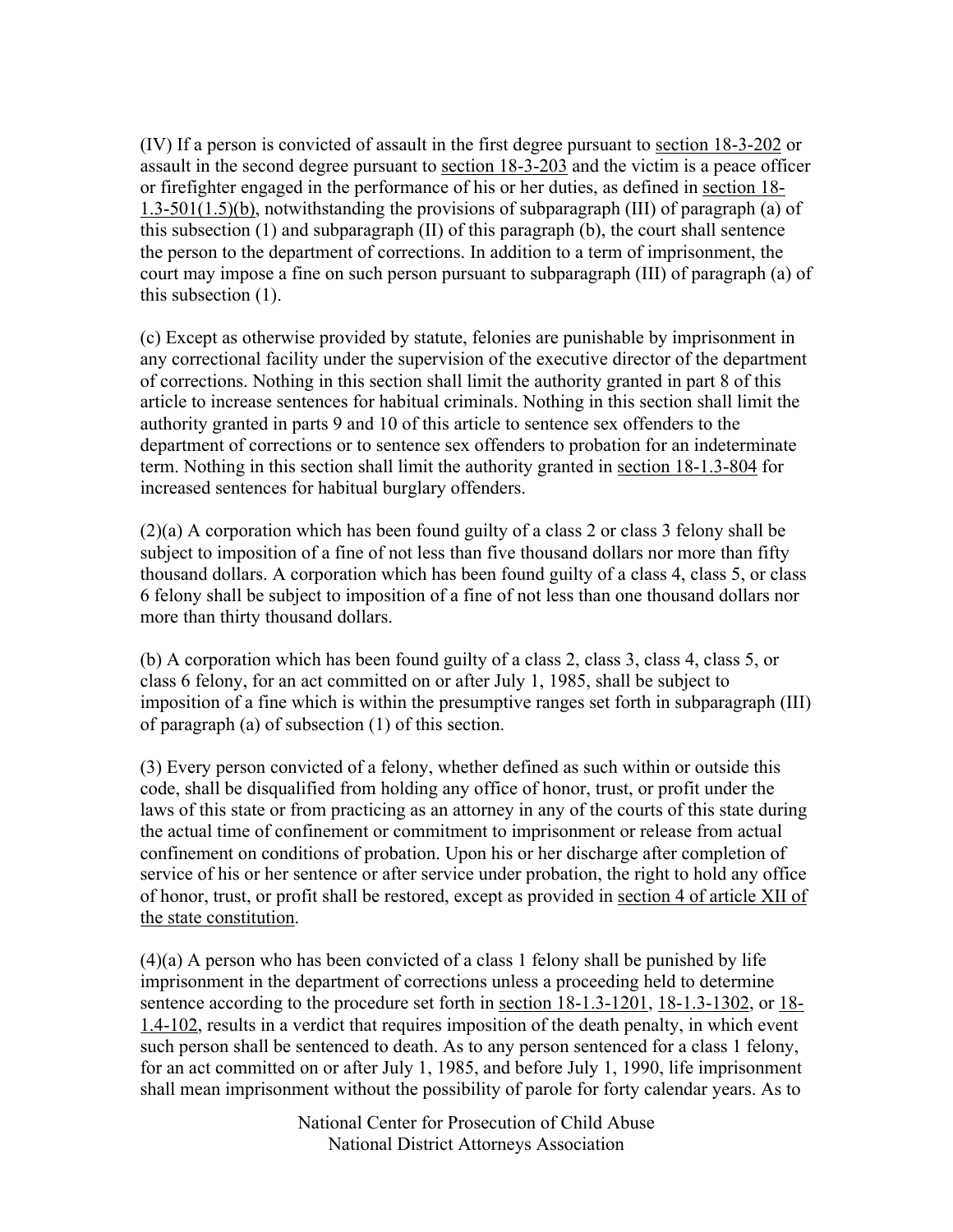any person sentenced for a class 1 felony, for an act committed on or after July 1, 1990, life imprisonment shall mean imprisonment without the possibility of parole.

(b)(I) Notwithstanding the provisions of sub-subparagraph (A) of subparagraph (V) of paragraph (a) of subsection (1) of this section and notwithstanding the provisions of paragraph (a) of this subsection (4), as to a person who is convicted as an adult of a class 1 felony following direct filing of an information or indictment in the district court pursuant to section 19-2-517, C.R.S., or transfer of proceedings to the district court pursuant to section 19-2-518, C.R.S., the district court judge shall sentence the person to a term of life imprisonment with the possibility of parole after serving a period of forty calendar years. Regardless of whether the state board of parole releases the person on parole, the person shall remain in the legal custody of the department of corrections for the remainder of the person's life and shall not be discharged.

(II) The provisions of this paragraph (b) shall apply to persons sentenced for offenses committed on or after July 1, 2006.

(5) In the event the death penalty as provided for in this section is held to be unconstitutional by the Colorado supreme court or the United States supreme court, a person convicted of a crime punishable by death under the laws of this state shall be punished by life imprisonment. In such circumstance, the court which previously sentenced a person to death shall cause such person to be brought before the court, and the court shall sentence such person to life imprisonment.

(6) In imposing a sentence to incarceration, the court shall impose a definite sentence which is within the presumptive ranges set forth in subsection (1) of this section unless it concludes that extraordinary mitigating or aggravating circumstances are present, are based on evidence in the record of the sentencing hearing and the presentence report, and support a different sentence which better serves the purposes of this code with respect to sentencing, as set forth in <u>section 18-1-102.5</u>. If the court finds such extraordinary mitigating or aggravating circumstances, it may impose a sentence which is lesser or greater than the presumptive range; except that in no case shall the term of sentence be greater than twice the maximum nor less than one-half the minimum term authorized in the presumptive range for the punishment of the offense.

(7) In all cases, except as provided in subsection (8) of this section, in which a sentence which is not within the presumptive range is imposed, the court shall make specific findings on the record of the case, detailing the specific extraordinary circumstances which constitute the reasons for varying from the presumptive sentence.

(8)(a) The presence of any one or more of the following extraordinary aggravating circumstances shall require the court, if it sentences the defendant to incarceration, to sentence the defendant to a term of at least the midpoint in the presumptive range but not more than twice the maximum term authorized in the presumptive range for the punishment of a felony: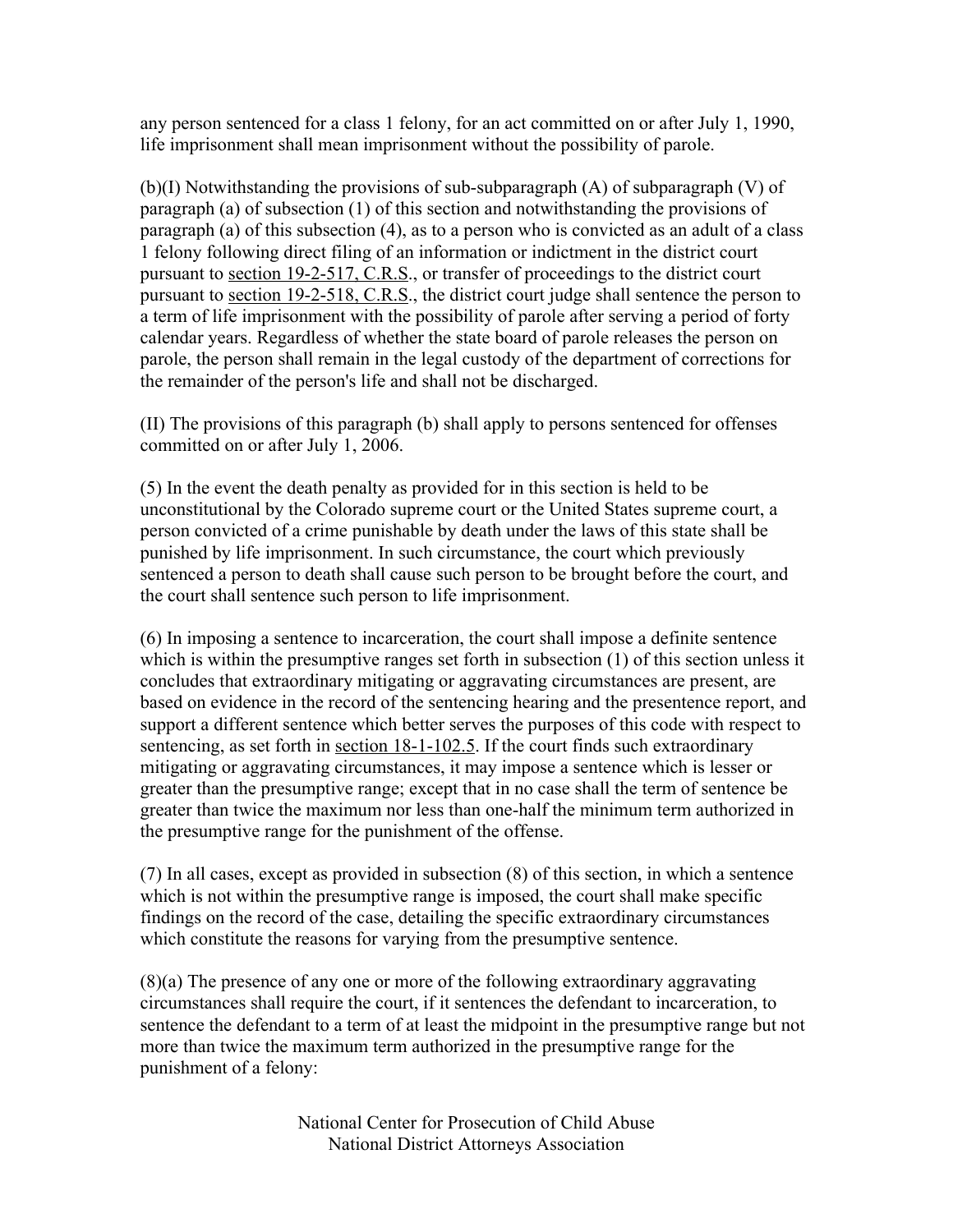(I) The defendant is convicted of a crime of violence under section 18-1.3-406;

(II) The defendant was on parole for another felony at the time of commission of the felony;

(III) The defendant was on probation or was on bond while awaiting sentencing following revocation of probation for another felony at the time of the commission of the felony;

(IV) The defendant was under confinement, in prison, or in any correctional institution as a convicted felon, or an escapee from any correctional institution for another felony at the time of the commission of a felony;

(V) At the time of the commission of the felony, the defendant was on appeal bond following his or her conviction for a previous felony;

(VI) At the time of the commission of a felony, the defendant was on probation for or on bond while awaiting sentencing following revocation of probation for a delinquent act that would have constituted a felony if committed by an adult.

(b) In any case in which one or more of the extraordinary aggravating circumstances provided for in paragraph (a) of this subsection (8) exist, the provisions of subsection (7) of this section shall not apply.

(c) Nothing in this subsection (8) shall preclude the court from considering aggravating circumstances other than those stated in paragraph (a) of this subsection (8) as the basis for sentencing the defendant to a term greater than the presumptive range for the felony.

(d)(I) If the defendant is convicted of the class 2 or the class 3 felony of child abuse under section  $18-6-401(7)(a)(I)$  or  $(7)(a)(III)$ , the court shall be required to sentence the defendant to the department of corrections for a term of at least the midpoint in the presumptive range but not more than twice the maximum term authorized in the presumptive range for the punishment of that class felony.

(II) In no case shall any defendant sentenced pursuant to subparagraph (I) of this paragraph (d) be eligible for suspension of sentence or for probation or deferred prosecution.

(e)(I) If the defendant is convicted of the class 2 felony of sexual assault in the first degree under section 18-3-402(3), commission of which offense occurs prior to November 1, 1998, the court shall be required to sentence the defendant to a term of at least the midpoint in the presumptive range but not more than twice the maximum term authorized in the presumptive range for the punishment of that class of felony.

(II) In no case shall any defendant sentenced pursuant to subparagraph (I) of this paragraph (e) be eligible for suspension of sentence or probation.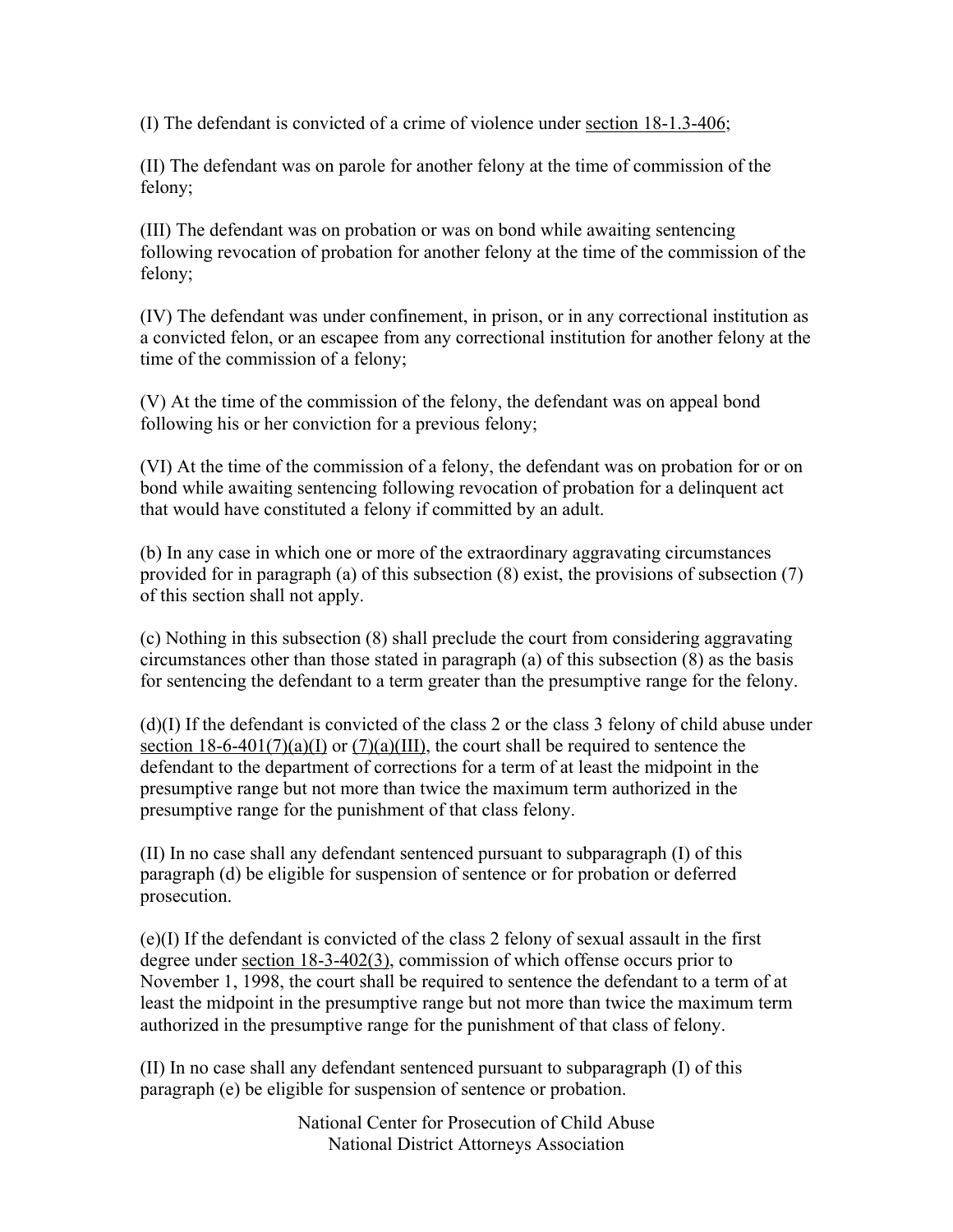(III) As a condition of parole under section  $17-2-201(5)$ (e), C.R.S., a defendant sentenced pursuant to this paragraph (e) shall be required to participate in a program of mental health counseling or receive appropriate treatment to the extent that the state board of parole deems appropriate to effectuate the successful reintegration of the defendant into the community while recognizing the need for public safety.

(e.5) If the defendant is convicted of the class 2 felony of sexual assault under section 18- 3-402(5) or the class 2 felony of sexual assault in the first degree under section 18-3- 402(3) as it existed prior to July 1, 2000, commission of which offense occurs on or after November 1, 1998, the court shall be required to sentence the defendant to the department of corrections for an indeterminate sentence of at least the midpoint in the presumptive range for the punishment of that class of felony up to the defendant's natural life.

(f) The court may consider aggravating circumstances such as serious bodily injury caused to the victim or the use of a weapon in the commission of a crime, notwithstanding the fact that such factors constitute elements of the offense.

(g) If the defendant is convicted of class 4 or class 3 felony vehicular homicide under section  $18-3-106(1)(a)$  or  $(1)(b)$ , and while committing vehicular homicide the defendant was in immediate flight from the commission of another felony, the court shall be required to sentence the defendant to the department of corrections for a term of at least the midpoint in the presumptive range but not more than twice the maximum term authorized in the presumptive range for the punishment of the class of felony vehicular homicide of which the defendant is convicted.

(9) The presence of any one or more of the following sentence-enhancing circumstances shall require the court, if it sentences the defendant to incarceration, to sentence the defendant to a term of at least the minimum in the presumptive range but not more than twice the maximum term authorized in the presumptive range for the punishment of a felony:

(a) At the time of the commission of the felony, the defendant was charged with or was on bond for a felony in a previous case and the defendant was convicted of any felony in the previous case;

(a.5) At the time of the commission of the felony, the defendant was charged with or was on bond for a delinquent act that would have constituted a felony if committed by an adult;

(b) At the time of the commission of the felony, the defendant was on bond for having pled guilty to a lesser offense when the original offense charged was a felony;

(c) The defendant was under a deferred judgment and sentence for another felony at the time of the commission of the felony;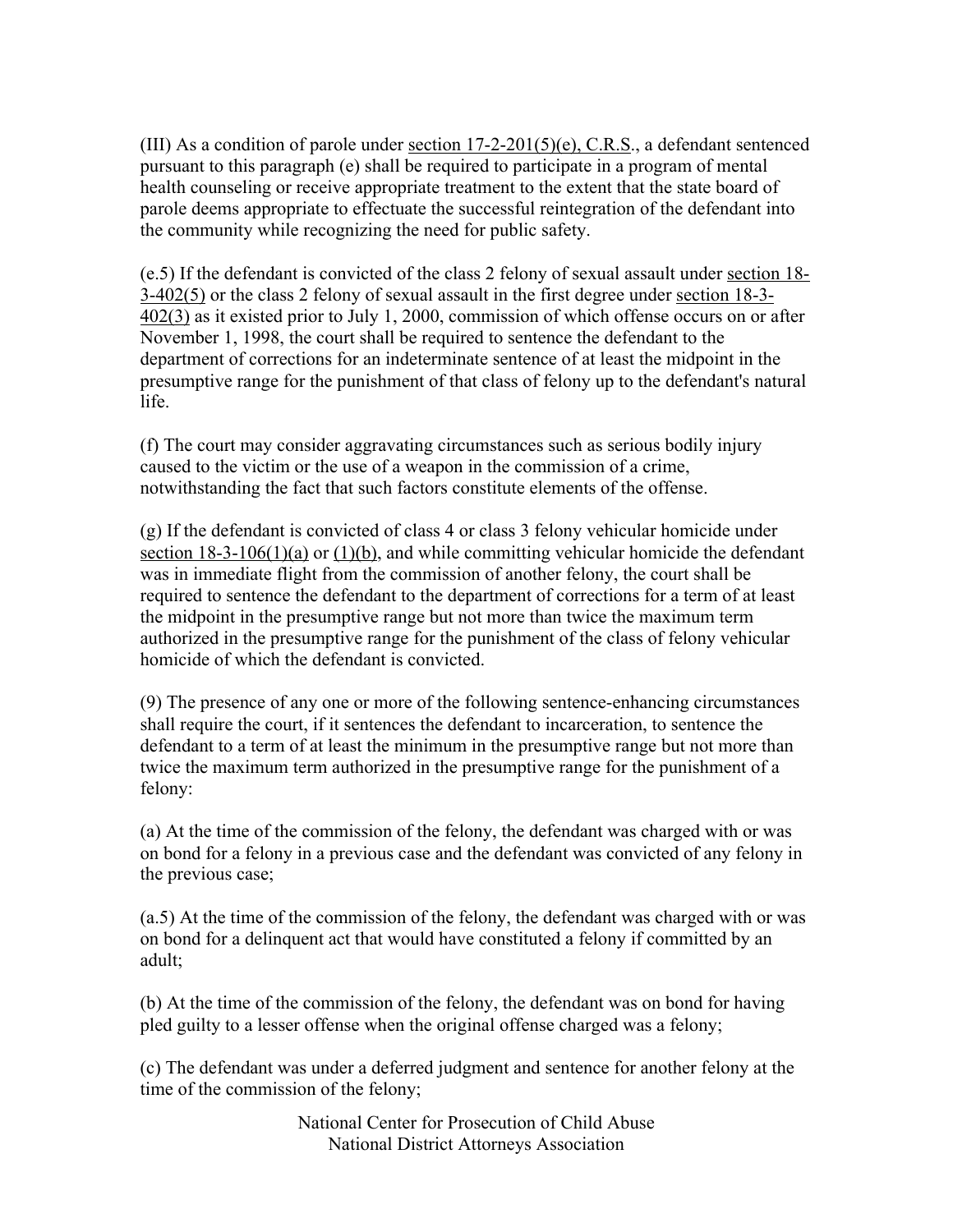(c.5) At the time of the commission of the felony, the defendant was on bond in a juvenile prosecution under title 19, C.R.S., for having pled guilty to a lesser delinquent act when the original delinquent act charged would have constituted a felony if committed by an adult;

(c.7) At the time of the commission of the felony, the defendant was under a deferred judgment and sentence for a delinquent act that would have constituted a felony if committed by an adult;

(d) At the time of the commission of the felony, the defendant was on parole for having been adjudicated a delinquent child for an offense which would constitute a felony if committed by an adult.

(10)(a) The general assembly hereby finds that certain crimes which are listed in paragraph (b) of this subsection (10) present an extraordinary risk of harm to society and therefore, in the interest of public safety, for such crimes which constitute class 3 felonies, the maximum sentence in the presumptive range shall be increased by four years; for such crimes which constitute class 4 felonies, the maximum sentence in the presumptive range shall be increased by two years; for such crimes which constitute class 5 felonies, the maximum sentence in the presumptive range shall be increased by one year; for such crimes which constitute class 6 felonies, the maximum sentence in the presumptive range shall be increased by six months.

(b) Crimes that present an extraordinary risk of harm to society shall include the following:

(I) Repealed by Laws 2004, Ch. 200, § 1, eff. Aug. 4, 2004.

(II) Repealed by Laws 2004, Ch. 200, § 1, eff. Aug. 4, 2004.

(III) Repealed by Laws 2004, Ch. 200, § 1, eff. Aug. 4, 2004.

- (IV) Repealed by Laws 2004, Ch. 200, § 1, eff. Aug. 4, 2004.
- (V) Repealed by Laws 2004, Ch. 200, § 1, eff. Aug. 4, 2004.
- (VI) Repealed by Laws 2004, Ch. 200, § 1, eff. Aug. 4, 2004.
- (VII) Repealed by Laws 2004, Ch. 200, § 1, eff. Aug. 4, 2004.
- (VIII) Repealed by Laws 2004, Ch. 200, § 1, eff. Aug. 4, 2004.
- (IX) Aggravated robbery, as defined in section 18-4-302;
- (X) Child abuse, as defined in section 18-6-401;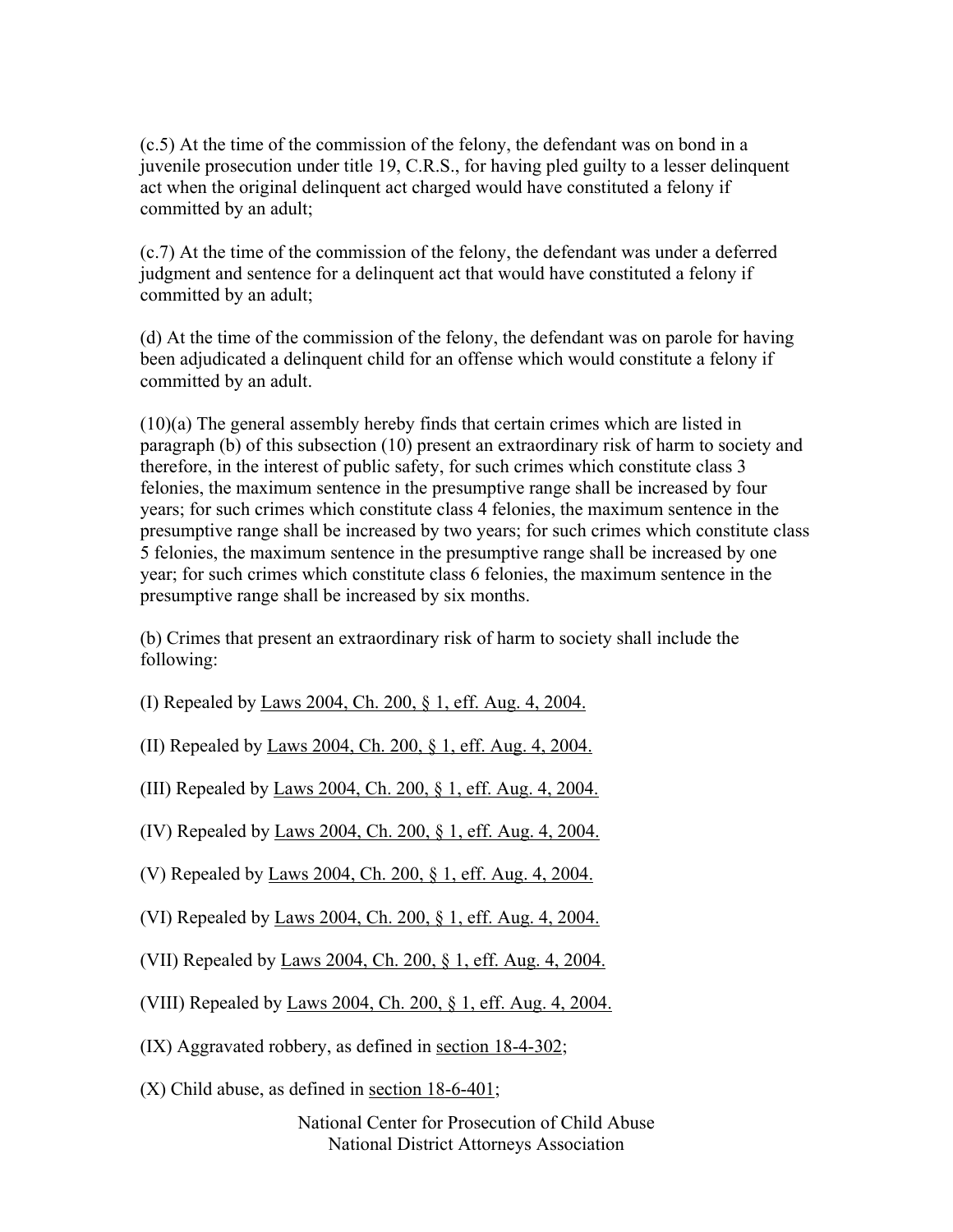(XI) Unlawful distribution, manufacturing, dispensing, sale, or possession of a controlled substance with the intent to sell, distribute, manufacture, or dispense, as defined in section 18-18-405;

(XII) Any crime of violence, as defined in section 18-1.3-406;

(XIII) Stalking, as described in section 18-9-111(4), as it existed prior to the effective date of House Bill 10-1233, enacted in 2010, or section 18-3-602; and

(XIV) Sale or distribution of materials to manufacture controlled substances, as described in section 18-18-412.7.

(c) Repealed by Laws 2004, Ch. 200, § 1, eff. Aug. 4, 2004.

(11) When it shall appear to the satisfaction of the court that the ends of justice and the best interest of the public, as well as the defendant, will be best served thereby, the court shall have the power to suspend the imposition or execution of sentence for such period and upon such terms and conditions as it may deem best; except that in no instance shall the court have the power to suspend a sentence to a term of incarceration when the defendant is sentenced pursuant to a sentencing provision that requires incarceration or imprisonment in the department of corrections, community corrections, or jail. In no instance shall a sentence be suspended if the defendant is ineligible for probation pursuant to section 18-1.3-201, except upon an express waiver being made by the sentencing court regarding a particular defendant upon recommendation of the district attorney and approval of such recommendation by an order of the sentencing court pursuant to section  $18-1.3-201(4)$ .

(12) Every sentence entered under this section shall include consideration of restitution as required by part 6 of this article and by article 18.5 of title 16, C.R.S.

(13)(a) The court, if it sentences a defendant who is convicted of any one or more of the offenses specified in paragraph (b) of this subsection (13) to incarceration, shall sentence the defendant to a term of at least the midpoint, but not more than twice the maximum, of the presumptive range authorized for the punishment of the offense of which the defendant is convicted if the court makes the following findings on the record:

(I) The victim of the offense was pregnant at the time of commission of the offense; and

(II) The defendant knew or reasonably should have known that the victim of the offense was pregnant.

(III) Deleted by Laws 2003, Ch. 340, § 3, eff. July 1, 2003.

(b) The provisions of this subsection (13) shall apply to the following offenses: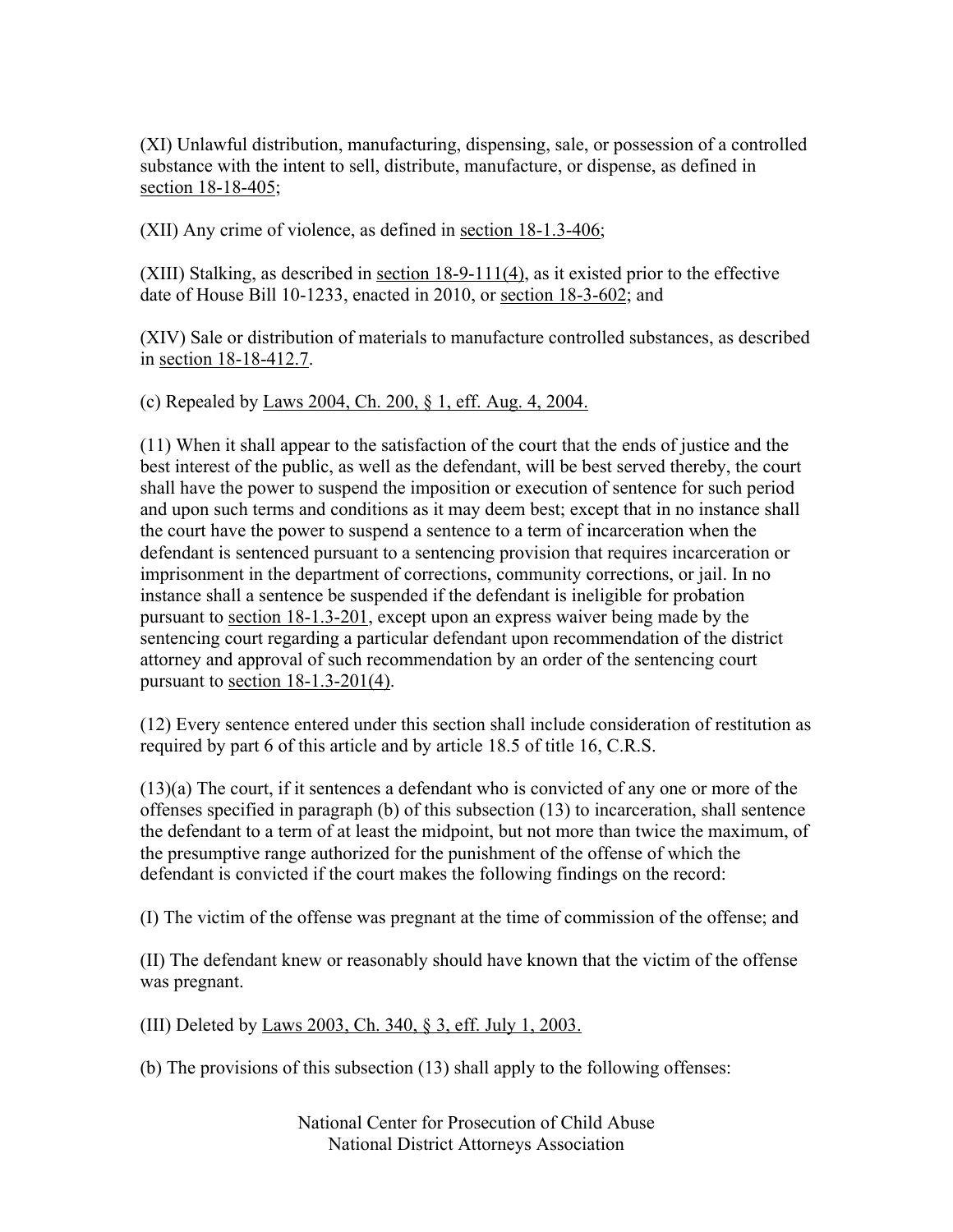(I) Murder in the second degree, as described in section 18-3-103;

(II) Manslaughter, as described in section 18-3-104;

(III) Criminally negligent homicide, as described in section 18-3-105;

(IV) Vehicular homicide, as described in section 18-3-106;

(V) Assault in the first degree, as described in section 18-3-202;

(VI) Assault in the second degree, as described in section 18-3-203;

(VII) Vehicular assault, as described in section 18-3-205.

(c) Notwithstanding any provision of this subsection (13) to the contrary, for any of the offenses specified in paragraph (b) of this subsection (13) that constitute crimes of violence, the court shall sentence the defendant in accordance with the provisions of section 18-1.3-406.

(14) The court may sentence a defendant to the youthful offender system created in section 18-1.3-407 if the defendant is an eligible young adult offender pursuant to section 18-1.3-407.5.

#### **COLO. REV. STAT. § 18-3-102 (2011). Murder in the first degree**

(1) A person commits the crime of murder in the first degree if:

(a) After deliberation and with the intent to cause the death of a person other than himself, he causes the death of that person or of another person; or

(b) Acting either alone or with one or more persons, he or she commits or attempts to commit arson, robbery, burglary, kidnapping, sexual assault as prohibited by section 18- 3-402, sexual assault in the first or second degree as prohibited by section 18-3-402 or 18-3-403 as those sections existed prior to July 1, 2000, or a class 3 felony for sexual assault on a child as provided in section 18-3-405(2), or the crime of escape as provided in section 18-8-208, and, in the course of or in furtherance of the crime that he or she is committing or attempting to commit, or of immediate flight therefrom, the death of a person, other than one of the participants, is caused by anyone; or

(c) By perjury or subornation of perjury he procures the conviction and execution of any innocent person; or

(d) Under circumstances evidencing an attitude of universal malice manifesting extreme indifference to the value of human life generally, he knowingly engages in conduct which creates a grave risk of death to a person, or persons, other than himself, and thereby causes the death of another; or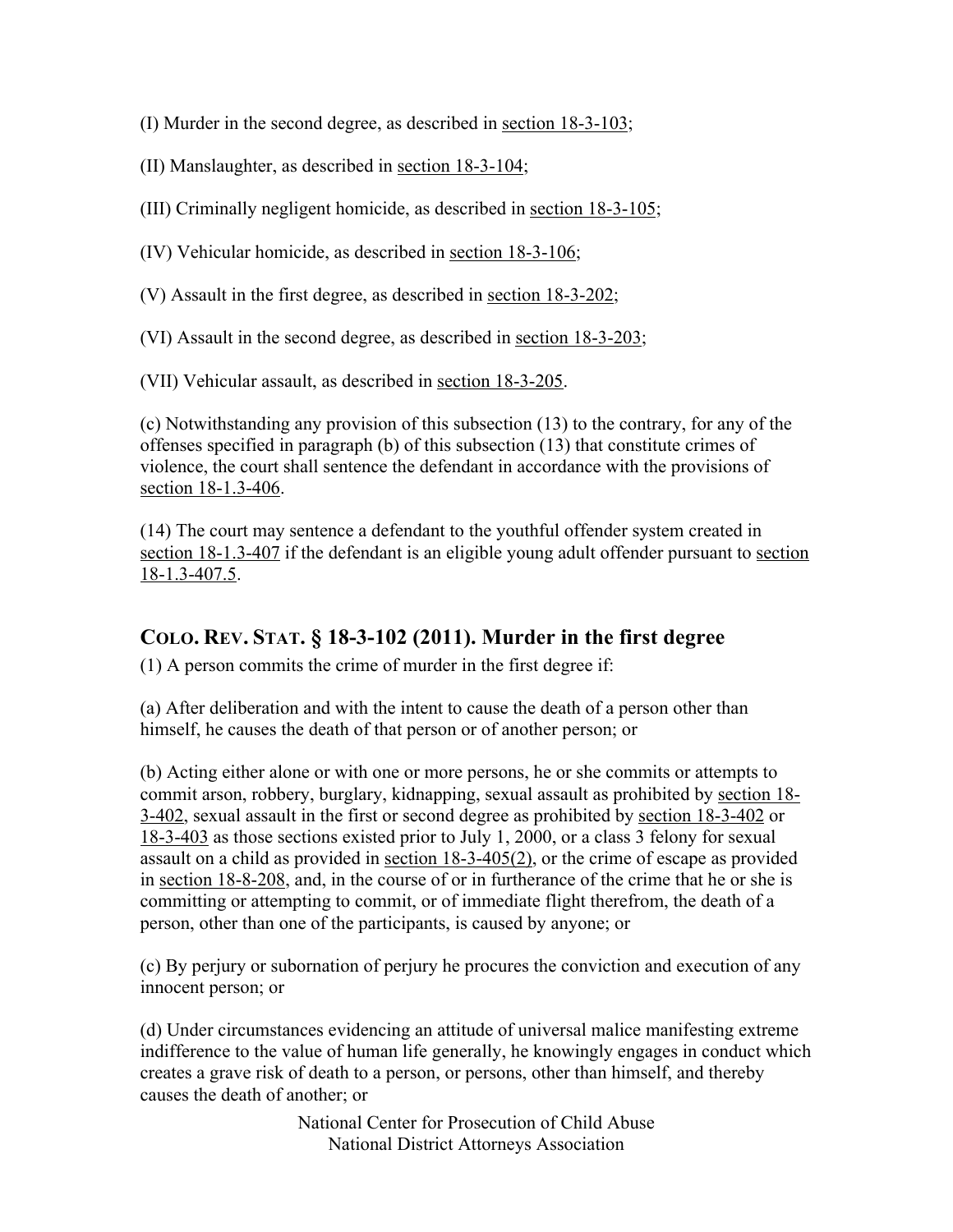(e) He or she commits unlawful distribution, dispensation, or sale of a controlled substance to a person under the age of eighteen years on school grounds as provided in section 18-18-407(2), and the death of such person is caused by the use of such controlled substance; or

(f) The person knowingly causes the death of a child who has not yet attained twelve years of age and the person committing the offense is one in a position of trust with respect to the victim.

(2) It is an affirmative defense to a charge of violating subsection  $(1)(b)$  of this section that the defendant:

(a) Was not the only participant in the underlying crime; and

(b) Did not commit the homicidal act or in any way solicit, request, command, importune, cause, or aid the commission thereof; and

(c) Was not armed with a deadly weapon; and

(d) Had no reasonable ground to believe that any other participant was armed with such a weapon, instrument, article, or substance; and

(e) Did not engage himself in or intend to engage in and had no reasonable ground to believe that any other participant intended to engage in conduct likely to result in death or serious bodily injury; and

(f) Endeavored to disengage himself from the commission of the underlying crime or flight therefrom immediately upon having reasonable grounds to believe that another participant is armed with a deadly weapon, instrument, article, or substance, or intended to engage in conduct likely to result in death or serious bodily injury.

(3) Murder in the first degree is a class 1 felony.

(4) The statutory privilege between patient and physician and between husband and wife shall not be available for excluding or refusing testimony in any prosecution for the crime of murder in the first degree as described in paragraph (f) of subsection (1) of this section.

## **Connecticut**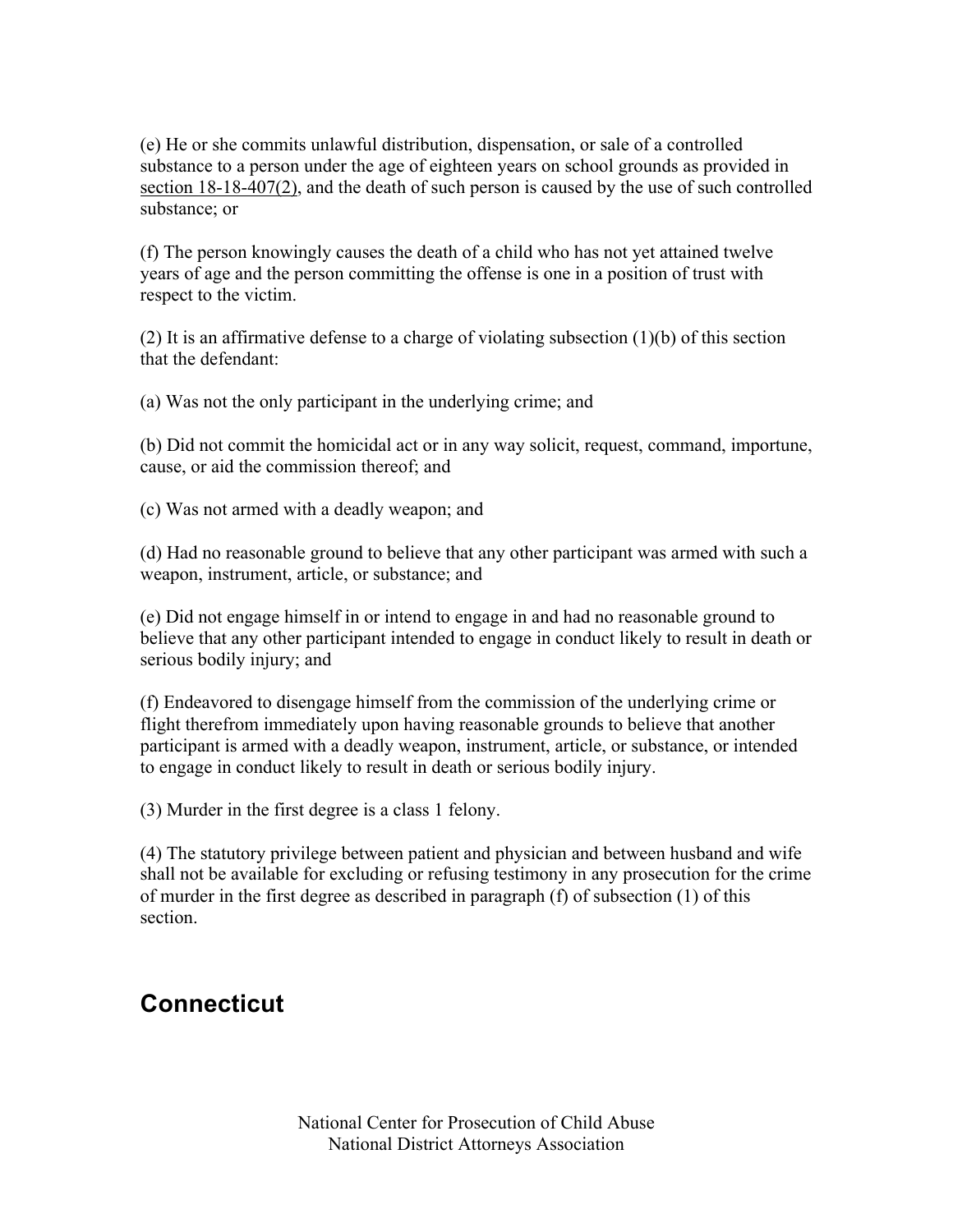#### **CONN. GEN. STAT. § 53A-35 35a (2011). Imprisonment for felony committed on or after July 1, 1981. Definite sentence. Authorized term**

For any felony committed on or after July 1, 1981, the sentence of imprisonment shall be a definite sentence and, unless the section of the general statutes that defines the crime specifically provides otherwise, the term shall be fixed by the court as follows: (1) For a capital felony, a term of life imprisonment without the possibility of release unless a sentence of death is imposed in accordance with section 53a-46a; (2) for the class A felony of murder, a term not less than twenty-five years nor more than life; (3) for the class A felony of aggravated sexual assault of a minor under section 53a-70c, a term not less than twenty-five years or more than fifty years; (4) for a class A felony other than an offense specified in subdivision (2) or (3) of this section, a term not less than ten years nor more than twenty-five years; (5) for the class B felony of manslaughter in the first degree with a firearm under section 53a-55a, a term not less than five years nor more than forty years; (6) for a class B felony other than manslaughter in the first degree with a firearm under section 53a-55a, a term not less than one year nor more than twenty years; (7) for a class C felony, a term not less than one year nor more than ten years; (8) for a class D felony, a term not less than one year nor more than five years; and (9) for an unclassified felony, a term in accordance with the sentence specified in the section of the general statutes that defines the crime.

#### **CONN. GEN. STAT. § 53A-54B (2011). Capital felony**

A person is guilty of a capital felony who is convicted of any of the following: (1) Murder of a member of the Division of State Police within the Department of Public Safety or of any local police department, a chief inspector or inspector in the Division of Criminal Justice, a state marshal who is exercising authority granted under any provision of the general statutes, a judicial marshal in performance of the duties of a judicial marshal, a constable who performs criminal law enforcement duties, a special policeman appointed under section 29-18, a conservation officer or special conservation officer appointed by the Commissioner of Environmental Protection under the provisions of section 26-5, an employee of the Department of Correction or a person providing services on behalf of said department when such employee or person is acting within the scope of such employee's or person's employment or duties in a correctional institution or facility and the actor is confined in such institution or facility, or any firefighter, while such victim was acting within the scope of such victim's duties; (2) murder committed by a defendant who is hired to commit the same for pecuniary gain or murder committed by one who is hired by the defendant to commit the same for pecuniary gain; (3) murder committed by one who has previously been convicted of intentional murder or of murder committed in the course of commission of a felony; (4) murder committed by one who was, at the time of commission of the murder, under sentence of life imprisonment; (5) murder by a kidnapper of a kidnapped person during the course of the kidnapping or before such person is able to return or be returned to safety; (6) murder committed in the course of the commission of sexual assault in the first degree; (7) murder of two or more persons at the same time or in the course of a single transaction; or (8) murder of a person under sixteen years of age.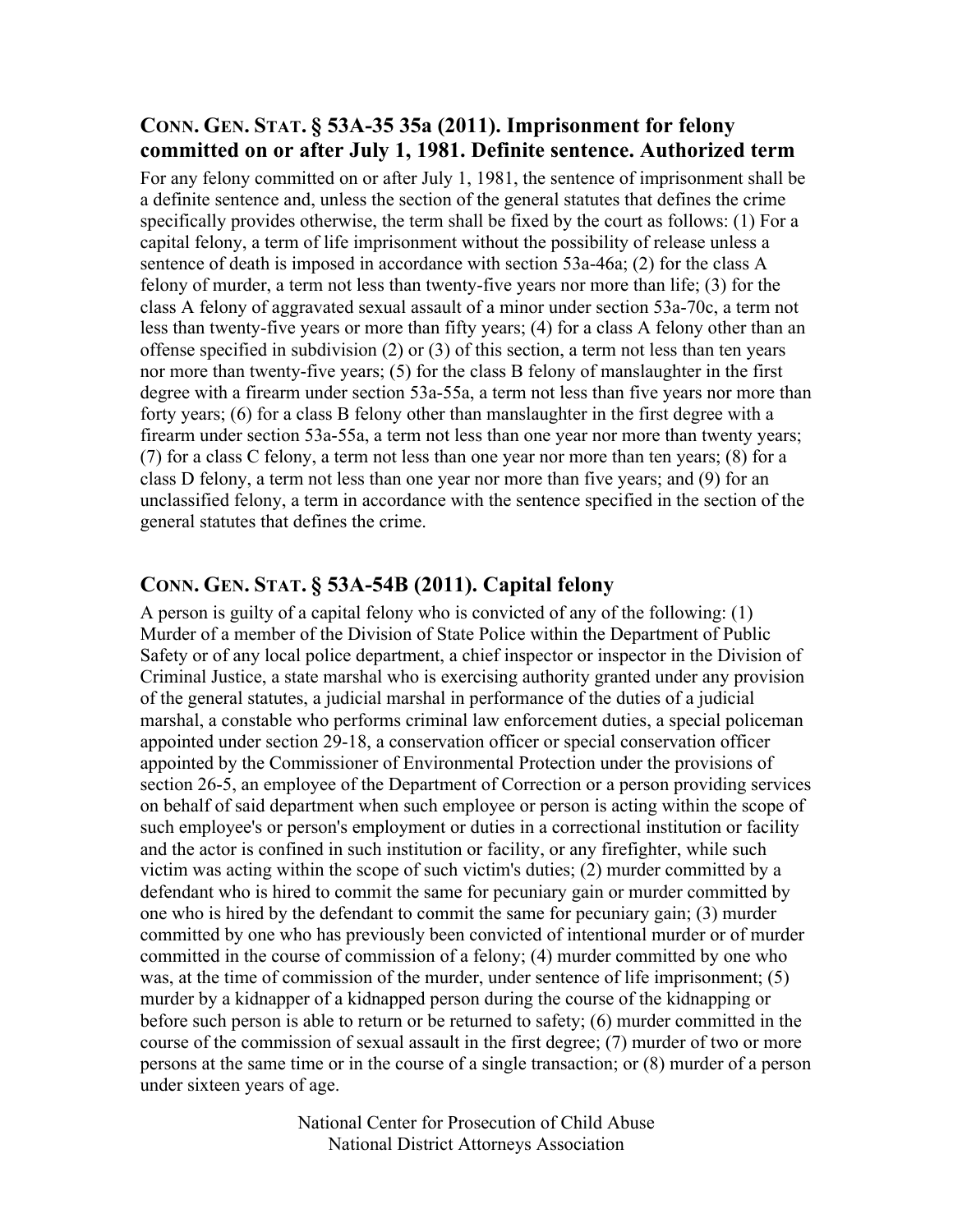## **Delaware**

#### **DEL. CODE ANN tit. 11, § 4209 (2010). Punishment, procedure for determining punishment, review of punishment and method of punishment for first-degree murder**

(a) Punishment for first-degree murder.--Any person who is convicted of first-degree murder shall be punished by death or by imprisonment for the remainder of the person's natural life without benefit of probation or parole or any other reduction, said penalty to be determined in accordance with this section.

(b) Separate hearing on issue of punishment for first-degree murder.--

(1) Upon a conviction of guilt of a defendant of first-degree murder, the Superior Court shall conduct a separate hearing to determine whether the defendant should be sentenced to death or to life imprisonment without benefit of probation or parole as authorized by subsection (a) of this section. If the defendant was convicted of first-degree murder by a jury, this hearing shall be conducted by the trial judge before that jury as soon as practicable after the return of the verdict of guilty. Alternate jurors shall not be excused from the case prior to submission of the issue of guilt to the trial jury and may, but need not be, separately sequestered until a verdict on guilt is entered. If the verdict of the trial jury is guilty of first-degree murder said alternates shall sit as alternate jurors on the issue of punishment. If, for any reason satisfactory to the Court, any member of the trial jury is excused from participation in the hearing on punishment, the trial judge shall replace such juror or jurors with alternate juror or jurors. If a jury of 12 jurors cannot participate in the hearing a separate and new jury, plus alternates, shall be selected for the hearing in accordance with the applicable rules of the Superior Court and laws of Delaware, unless the defendant or defendants and the State stipulate to the use of a lesser number of jurors.

(2) If the defendant was convicted of first-degree murder by the Court, after a trial and waiver of a jury trial or after a plea of guilty or nolo contendere, the hearing shall be conducted by the trial judge before a jury, plus alternates, empaneled for that purpose and selected in accordance with the applicable rules of the Superior Court and laws of Delaware, unless said jury is waived by the State and the defendant in which case the hearing shall be conducted, if possible, by and before the trial judge who entered the finding of guilty or accepted the plea of guilty or nolo contendere.

(c) Procedure at punishment hearing.--

(1) The sole determination for the jury or judge at the hearing provided for by this section shall be the penalty to be imposed upon the defendant for the conviction of first-degree murder. At the hearing, evidence may be presented as to any matter that the Court deems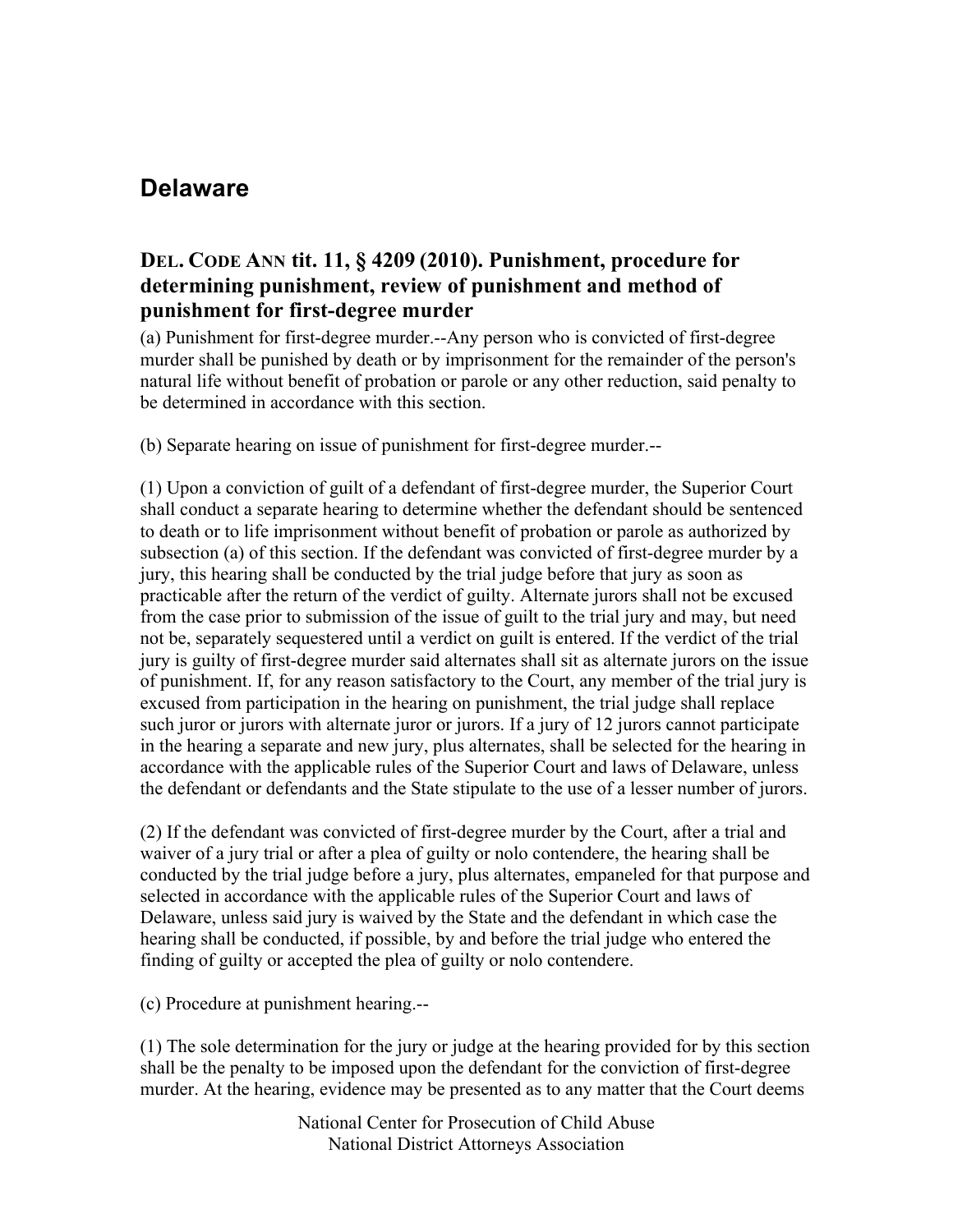relevant and admissible to the penalty to be imposed. The evidence shall include matters relating to any mitigating circumstance and to any aggravating circumstance, including, but not limited to, those aggravating circumstances enumerated in subsection (e) of this section. Notice in writing of any aggravating circumstances and any mitigating circumstances shall be given to the other side by the party seeking to introduce evidence of such circumstances prior to the punishment hearing, and after the verdict on guilt, unless in the discretion of the Court such advance notice is dispensed with as impracticable. The record of any prior criminal convictions and pleas of guilty or pleas of nolo contendere of the defendant or the absence of any such prior criminal convictions and pleas shall also be admissible in evidence.

(2) At the hearing the Court shall permit argument by the State, the defendant and/or the defendant's counsel, on the punishment to be imposed. Such argument shall consist of opening statements by each, unless waived, opening summation by the State, rebuttal summation by the defendant and/or the defendant's counsel and closing summation by the State.

(3) a. Upon the conclusion of the evidence and arguments the judge shall give the jury appropriate instructions and the jury shall retire to deliberate and report to the Court an answer to the following questions:

1. Whether the evidence shows beyond a reasonable doubt the existence of at least 1 aggravating circumstance as enumerated in subsection (e) of this section; and

2. Whether, by a preponderance of the evidence, after weighing all relevant evidence in aggravation or mitigation which bear upon the particular circumstances or details of the commission of the offense and the character and propensities of the offender, the aggravating circumstances found to exist outweigh the mitigating circumstances found to exist.

b. 1. The jury shall report to the Court its finding on the question of the existence of statutory aggravating circumstances as enumerated in subsection (e) of this section. In order to find the existence of a statutory aggravating circumstance as enumerated in subsection (e) of this section beyond a reasonable doubt, the jury must be unanimous as to the existence of that statutory aggravating circumstance. As to any statutory aggravating circumstances enumerated in subsection (e) of this section which were alleged but for which the jury is not unanimous, the jury shall report the number of the affirmative and negative votes on each such circumstance.

2. The jury shall report to the Court by the number of the affirmative and negative votes its recommendation on the question as to whether, by a preponderance of the evidence, after weighing all relevant evidence in aggravation or mitigation which bear upon the particular circumstances or details of the commission of the offense and the character and propensities of the offender, the aggravating circumstances found to exist outweigh the mitigating circumstances found to exist.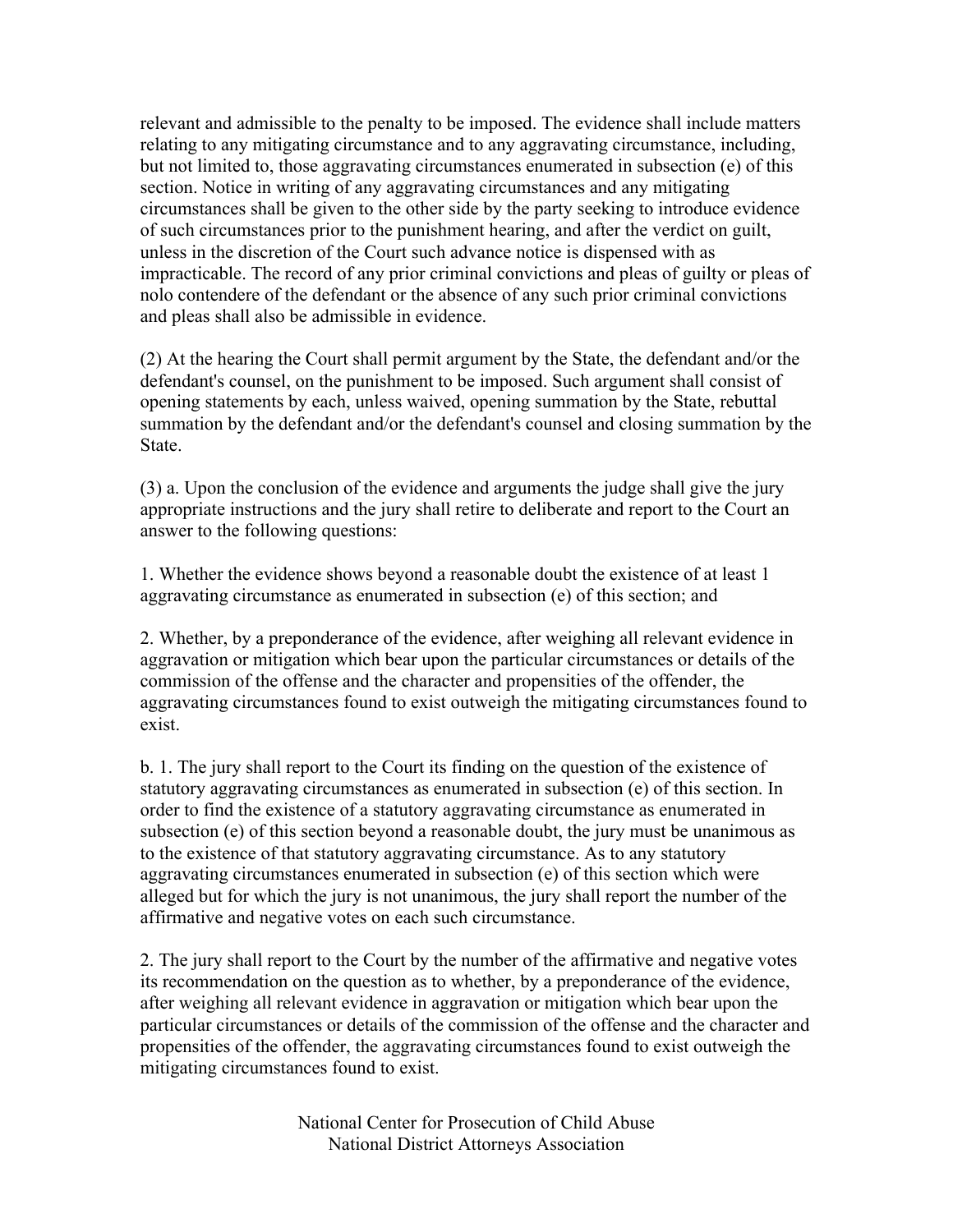(4) In the instructions to the jury the Court shall include instructions for it to weigh and consider any mitigating circumstances or aggravating circumstances and any of the statutory aggravating circumstances set forth in subsection (e) of this section which may be raised by the evidence. The jury shall be instructed to weigh any mitigating factors against the aggravating factors.

#### (d) Determination of sentence.--

(1) If a jury is impaneled, the Court shall discharge that jury after it has reported its findings and recommendation to the Court. A sentence of death shall not be imposed unless the jury, if a jury is impaneled, first finds unanimously and beyond a reasonable doubt the existence of at least 1 statutory aggravating circumstance as enumerated in subsection (e) of this section. If a jury is not impaneled, a sentence of death shall not be imposed unless the Court finds beyond a reasonable doubt the existence of at least 1 statutory aggravating circumstance as enumerated in subsection (e) of this section. If a jury has been impaneled and if the existence of at least 1 statutory aggravating circumstance as enumerated in subsection (e) of this section has been found beyond a reasonable doubt by the jury, the Court, after considering the findings and recommendation of the jury and without hearing or reviewing any additional evidence, shall impose a sentence of death if the Court finds by a preponderance of the evidence, after weighing all relevant evidence in aggravation or mitigation which bears upon the particular circumstances or details of the commission of the offense and the character and propensities of the offender, that the aggravating circumstances found by the Court to exist outweigh the mitigating circumstances found by the Court to exist. The jury's recommendation concerning whether the aggravating circumstances found to exist outweigh the mitigating circumstances found to exist shall be given such consideration as deemed appropriate by the Court in light of the particular circumstances or details of the commission of the offense and the character and propensities of the offender as found to exist by the Court. The jury's recommendation shall not be binding upon the Court. If a jury has not been impaneled and if the existence of at least 1 statutory aggravating circumstance as enumerated in subsection (e) of this section has been found beyond a reasonable doubt by the Court, it shall impose a sentence of death if the Court finds by a preponderance of the evidence, after weighing all relevant evidence in aggravation or mitigation which bears upon the particular circumstances or details of the commission of the offense and the character and propensities of the offender, that the aggravating circumstances found by the Court to exist outweigh the mitigating circumstances found by the Court to exist.

(2) Otherwise, the Court shall impose a sentence of imprisonment for the remainder of the defendant's natural life without benefit of probation or parole or any other reduction.

(3) a. Not later than 90 days before trial the defendant may file a motion with the Court alleging that the defendant was seriously mentally retarded at the time the crime was committed. Upon the filing of the motion, the Court shall order an evaluation of the defendant for the purpose of providing evidence of the following: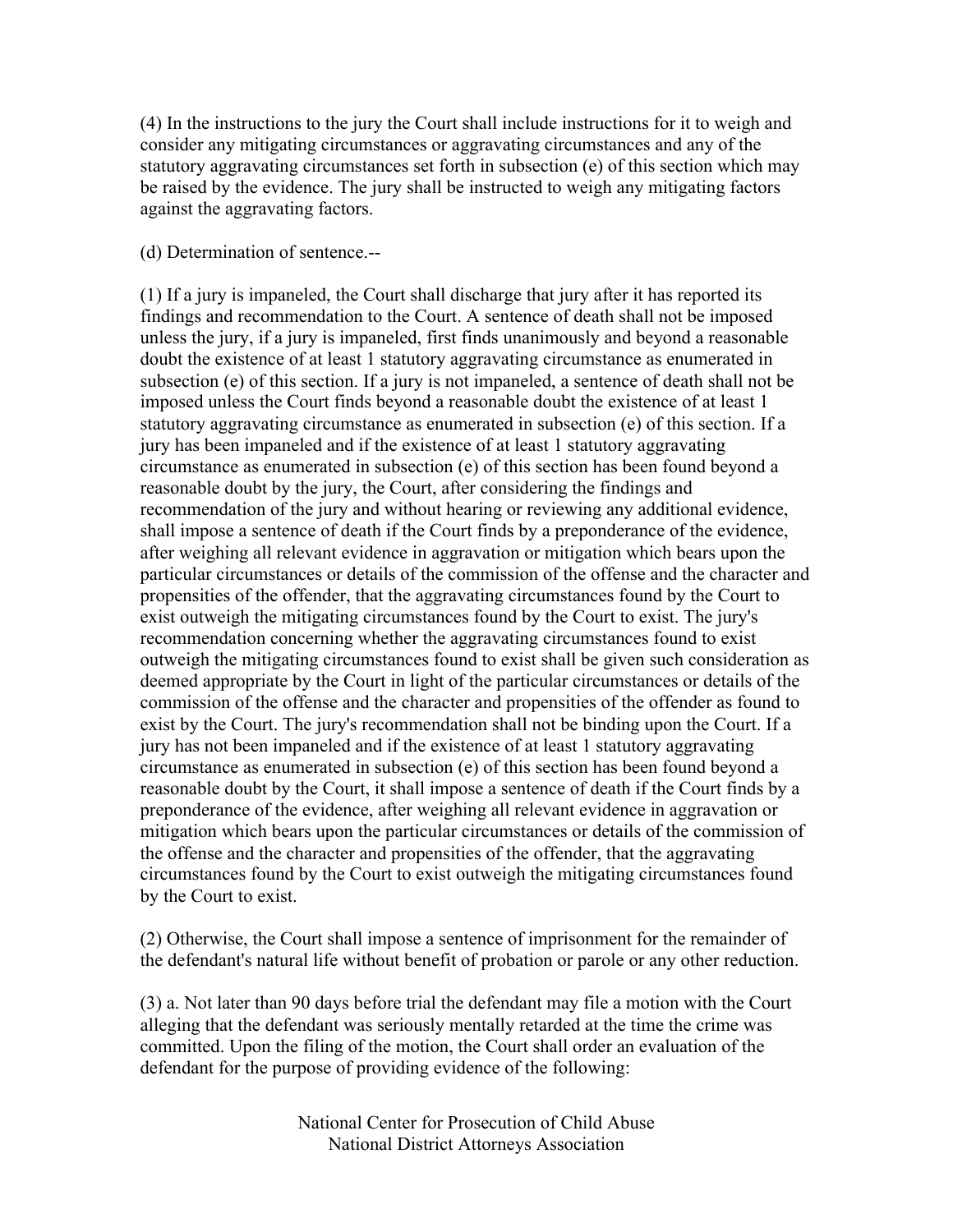1. Whether the defendant has a significantly subaverage level of intellectual functioning;

2. Whether the defendant's adaptive behavior is substantially impaired; and

3. Whether the conditions described in paragraphs  $(d)(1)$  and  $(d)(2)$  of this section existed before the defendant became 18 years of age.

b. During the hearing authorized by subsections (b) and (c) of this section, the defendant and the State may present relevant and admissible evidence on the issue of the defendant's alleged mental retardation, or in rebuttal thereof. The defendant shall have the burden of proof to demonstrate by clear and convincing evidence that the defendant was seriously mentally retarded at the time of the offense. Evidence presented during the hearing shall be considered by the jury in making its recommendation to the Court pursuant to paragraph (c)(3) of this section as to whether the aggravating circumstances found to exist outweigh the mitigating circumstances found to exist. The jury shall not make any recommendation to the Court on the question of whether the defendant was seriously mentally retarded at the time the crime was committed.

c. If the defendant files a motion pursuant to this paragraph claiming serious mental retardation at the time the crime was committed, the Court, in determining the sentence to be imposed, shall make specific findings as to the existence of serious mental retardation at the time the crime was committed. If the Court finds that the defendant has established by clear and convincing evidence that the defendant was seriously mentally retarded at the time the crime was committed, notwithstanding any other provision of this section to the contrary, the Court shall impose a sentence of imprisonment for the remainder of the defendant's natural life without benefit of probation or parole or any other reduction. If the Court determines that the defendant has failed to establish by clear and convincing evidence that the defendant was seriously mentally retarded at the time the crime was committed, the Court shall proceed to determine the sentence to be imposed pursuant to the provisions of this subsection. Evidence on the question of the defendant's mental retardation presented during the hearing shall be considered by the Court in its determination pursuant to this section as to whether the aggravating circumstances found to exist outweigh the mitigating circumstances found to exist.

d. When used in this paragraph:

1. "Adaptive behavior" means the effectiveness or degree to which the individual meets the standards of personal independence expected of the individual's age group, sociocultural background and community setting, as evidenced by significant limitations in not less than 2 of the following adaptive skill areas: communication, self-care, home living, social skills, use of community resources, self-direction, functional academic skills, work, leisure, health or safety;

2. "Seriously mentally retarded" or "serious mental retardation" means that an individual has significantly subaverage intellectual functioning that exists concurrently with substantial deficits in adaptive behavior and both the significantly subaverage intellectual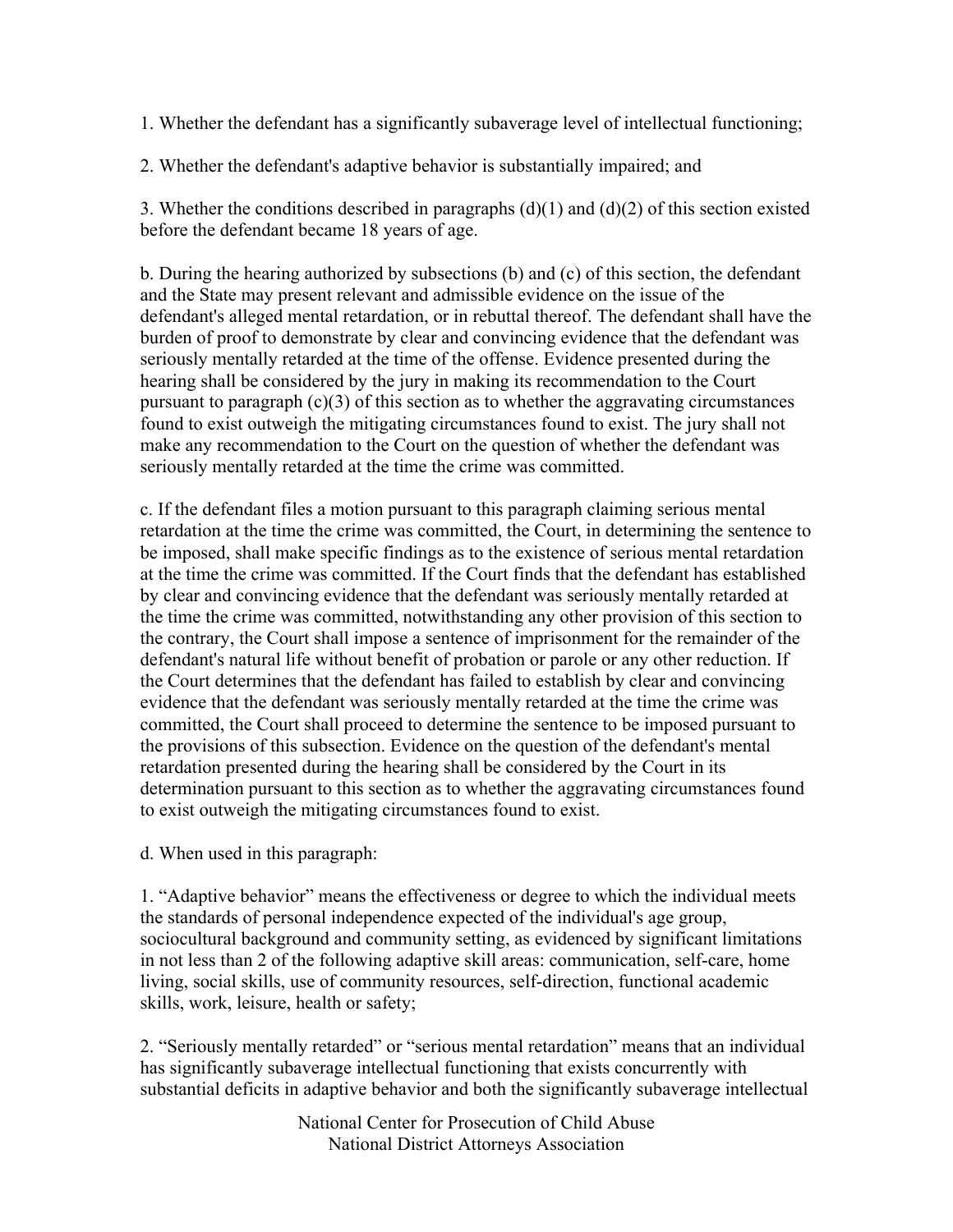functioning and the deficits in adaptive behavior were manifested before the individual became 18 years of age; and

3. "Significantly subaverage intellectual functioning" means an intelligent quotient of 70 or below obtained by assessment with 1 or more of the standardized, individually administered general intelligence tests developed for the purpose of assessing intellectual functioning.

(4) After the Court determines the sentence to be imposed, it shall set forth in writing the findings upon which its sentence is based. If a jury is impaneled, and if the Court's decision as to whether the aggravating circumstances found to exist outweigh the mitigating circumstances found to exist differs from the jury's recommended finding, the Court shall also state with specificity the reasons for its decision not to accept the jury's recommendation.

(e) Aggravating circumstances.--

(1) In order for a sentence of death to be imposed, the jury, unanimously, or the judge where applicable, must find that the evidence established beyond a reasonable doubt the existence of at least 1 of the following aggravating circumstances which shall apply with equal force to accomplices convicted of such murder:

a. The murder was committed by a person in, or who has escaped from, the custody of a law-enforcement officer or place of confinement.

b. The murder was committed for the purpose of avoiding or preventing an arrest or for the purpose of effecting an escape from custody.

c. The murder was committed against any law-enforcement officer, corrections employee, firefighter, paramedic, emergency medical technician, fire marshal or fire police officer while such victim was engaged in the performance of official duties.

d. The murder was committed against a judicial officer, a former judicial officer, Attorney General, former Attorney General, Assistant or Deputy Attorney General or former Assistant or Deputy Attorney General, State Detective or former State Detective, Special Investigator or former Special Investigator, during, or because of, the exercise of an official duty.

e. The murder was committed against a person who was held or otherwise detained as a shield or hostage.

f. The murder was committed against a person who was held or detained by the defendant for ransom or reward.

g. The murder was committed against a person who was a witness to a crime and who was killed for the purpose of preventing the witness's appearance or testimony in any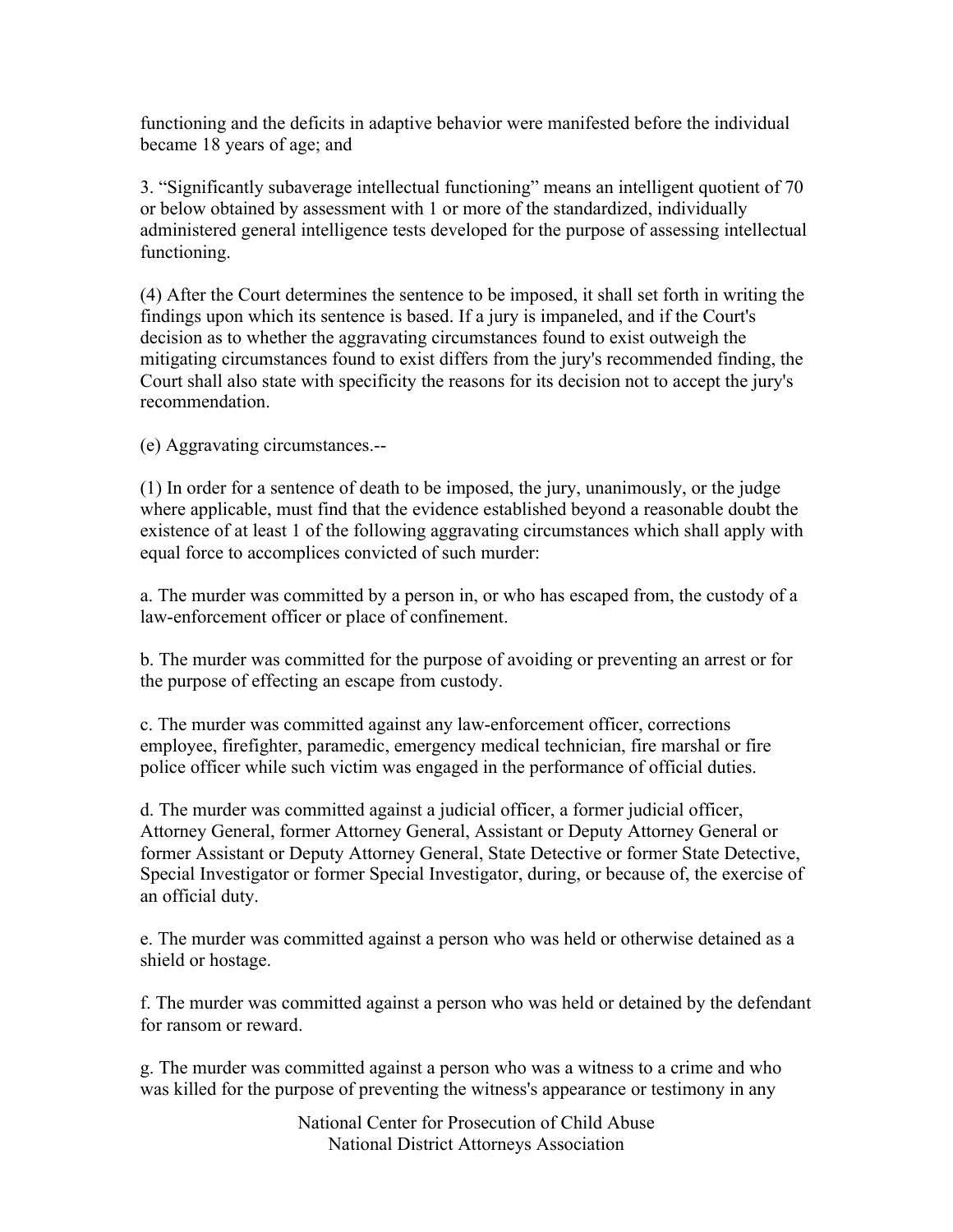grand jury, criminal or civil proceeding involving such crime, or in retaliation for the witness's appearance or testimony in any grand jury, criminal or civil proceeding involving such crime.

h. The defendant paid or was paid by another person or had agreed to pay or be paid by another person or had conspired to pay or be paid by another person for the killing of the victim.

i. The defendant was previously convicted of another murder or manslaughter or of a felony involving the use of, or threat of, force or violence upon another person.

j. The murder was committed while the defendant was engaged in the commission of, or attempt to commit, or flight after committing or attempting to commit any degree of rape, unlawful sexual intercourse, arson, kidnapping, robbery, sodomy or burglary.

k. The defendant's course of conduct resulted in the deaths of 2 or more persons where the deaths are a probable consequence of the defendant's conduct.

l. The murder was outrageously or wantonly vile, horrible or inhuman in that it involved torture, depravity of mind, use of an explosive device or poison or the defendant used such means on the victim prior to murdering the victim.

m. The defendant caused or directed another to commit murder or committed murder as an agent or employee of another person.

n. The defendant was under a sentence of life imprisonment, whether for natural life or otherwise, at the time of the commission of the murder.

o. The murder was committed for pecuniary gain.

p. The victim was pregnant.

q. The victim was severely handicapped or severely disabled.

r. The victim was 62 years of age or older.

s. The victim was a child 14 years of age or younger, and the murder was committed by an individual who is at least 4 years older than the victim.

t. At the time of the killing, the victim was or had been a nongovernmental informant or had otherwise provided any investigative, law enforcement or police agency with information concerning criminal activity, and the killing was in retaliation for the victim's activities as a nongovernmental informant or in providing information concerning criminal activity to an investigative, law enforcement or police agency.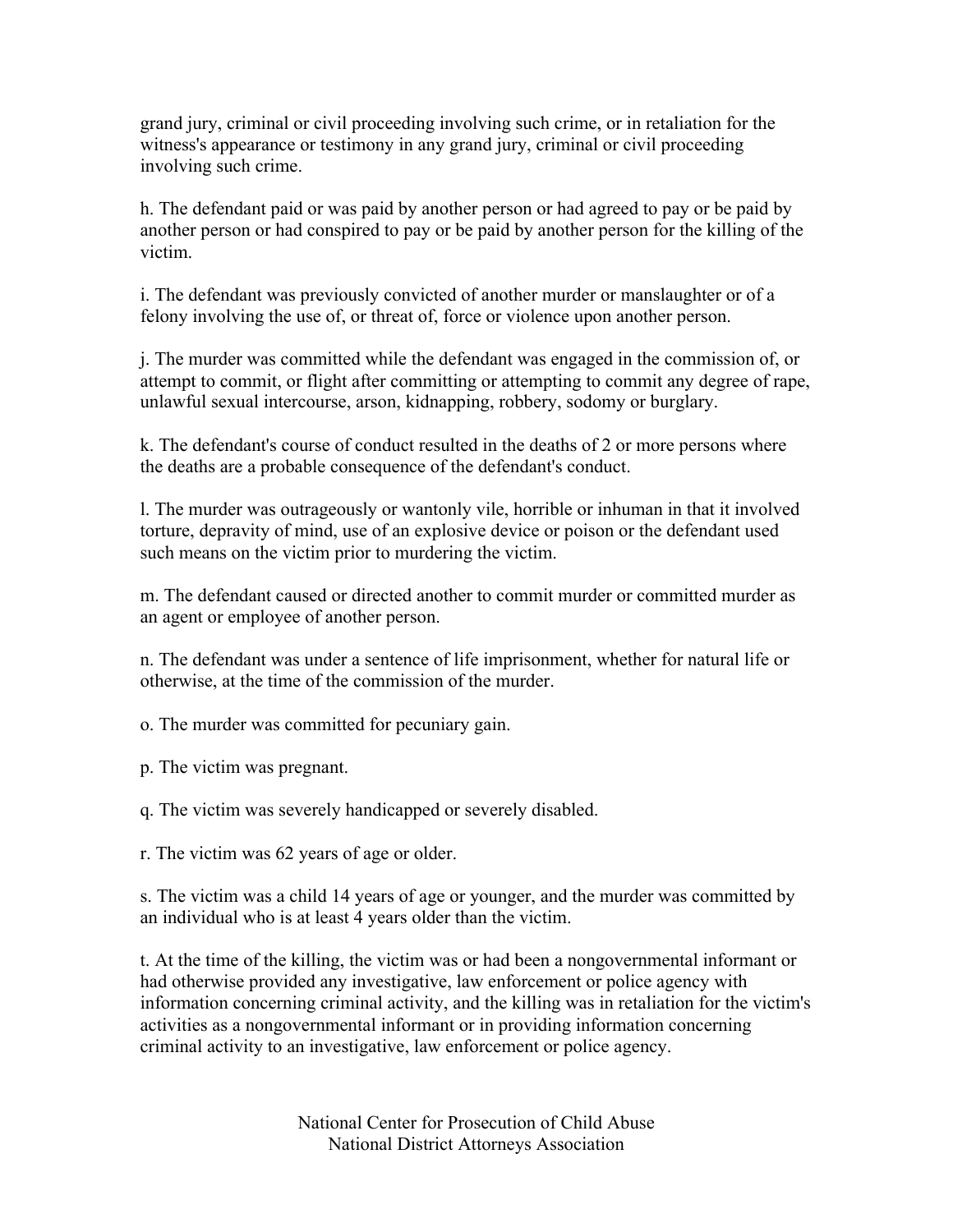u. The murder was premeditated and the result of substantial planning. Such planning must be as to the commission of the murder itself and not simply as to the commission or attempted commission of any underlying felony.

v. The murder was committed for the purpose of interfering with the victim's free exercise or enjoyment of any right, privilege or immunity protected by the First Amendment to the United States Constitution, or because the victim has exercised or enjoyed said rights, or because of the victim's race, religion, color, disability, national origin or ancestry.

(2) In any case where the defendant has been convicted of murder in the first degree in violation of any provision of  $\S 636(a)(2)-(6)$  of this title, that conviction shall establish the existence of a statutory aggravating circumstance and the jury, or judge where appropriate, shall be so instructed. This provision shall not preclude the jury, or judge where applicable, from considering and finding the statutory aggravating circumstances listed in this subsection and any other aggravating circumstances established by the evidence.

(f) Method and imposition of sentence of death.--The imposition of a sentence of death shall be upon such terms and conditions as the trial court may impose in its sentence, including the place, the number of witnesses which shall not exceed 10, and conditions of privacy, and shall occur between the hours of 12:01 a.m. and 3:00 a.m. on the date set by the trial court. The trial court shall permit one adult member of the immediate family of the victim, as defined in  $\S$  4350(e) of this title, or the victim's designee, to witness the execution of a sentence of death pursuant to the rules of the court, if the family provides reasonable notice of its desire to be so represented. Punishment of death shall, in all cases, be inflicted by intravenous injection of a substance or substances in a lethal quantity sufficient to cause death and until such person sentenced to death is dead, and such execution procedure shall be determined and supervised by the Commissioner of the Department of Correction. The administration of the required lethal substance or substances required by this section shall not be construed to be the practice of medicine and any pharmacist or pharmaceutical supplier is authorized to dispense drugs to the Commissioner or the Commissioner's designee, without prescription, for carrying out the provisions of this section, notwithstanding any other provision of law. Such sentence may not be carried out until final review thereof is had by the Delaware Supreme Court as provided for in subsection (g) of this section. The Court or the Governor may suspend the execution of the sentence until a later date to be specified, solely to permit completion of the process of judicial review of the conviction.

If the execution of the sentence of death as provided above is held unconstitutional by a court of competent jurisdiction, then punishment of death shall, in all cases, be inflicted by hanging by the neck. The imposition of a sentence of death shall be upon such terms and conditions as the trial court may impose in its sentence, including the place, the number of witnesses and conditions of privacy. Such sentence may not be carried out until final review thereof is had by the Delaware Supreme Court as provided in subsection (g) of this section. The Court or the Governor may suspend the execution of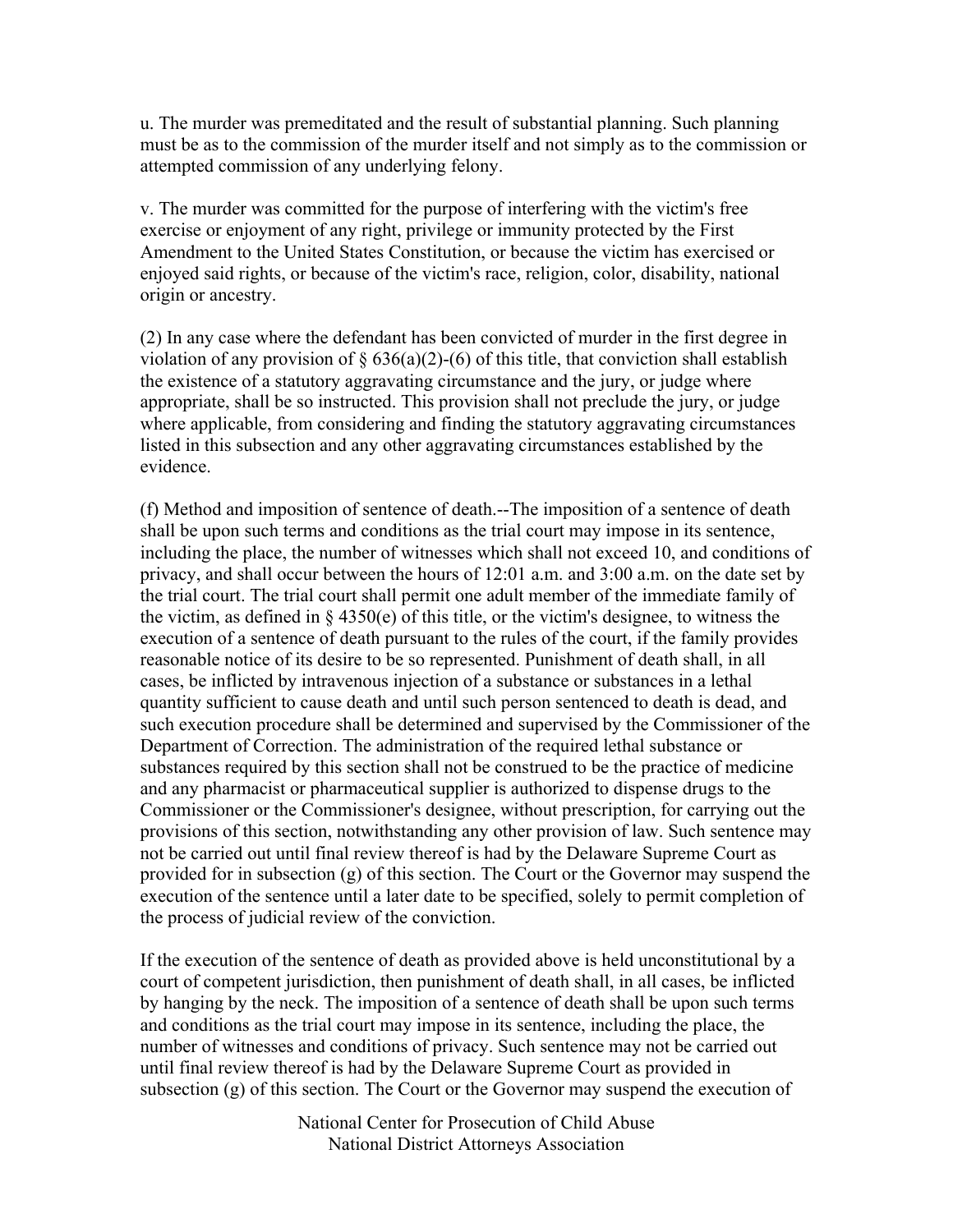the sentence until a later date to be specified, solely to permit completion of the process of judicial review of the conviction.

(g) Automatic review of death penalty by Delaware Supreme Court.--

(1) Whenever the death penalty is imposed, and upon the judgment becoming final in the trial court, the recommendation on and imposition of that penalty shall be reviewed on the record by the Delaware Supreme Court. Absent an appeal having been taken by the defendant upon the expiration of 30 days after the sentence of death has been imposed, the Clerk of the Superior Court shall require a complete transcript of the punishment hearing to be prepared promptly and within 10 days after receipt of that transcript the clerk shall transmit the transcript, together with a notice prepared by the clerk, to the Delaware Supreme Court. The notice shall set forth the title and docket number of the case, the name of the defendant, the name and address of any attorney and a narrative statement of the judgment, the offense and the punishment prescribed. The Court shall, if necessary, appoint counsel to respond to the State's positions in the review proceedings.

(2) The Supreme Court shall limit its review under this section to the recommendation on and imposition of the penalty of death and shall determine:

a. Whether, considering the totality of evidence in aggravation and mitigation which bears upon the particular circumstances or details of the offense and the character and propensities of the offender, the death penalty was either arbitrarily or capriciously imposed or recommended, or disproportionate to the penalty recommended or imposed in similar cases arising under this section.

b. Whether the evidence supports the jury's or the judge's finding of a statutory aggravating circumstance as enumerated in subsection (e) of this section and, where applicable,  $\S 636(a)(2)-(6)$  of this title.

(3) The Supreme Court shall permit the defendant and the State to submit briefs within the time provided by the Court, and permit them to present oral argument to the Court.

(4) With regard to review of the sentence in accordance with this subsection, the Court shall:

a. Affirm the sentence of death.

b. Set aside the sentence of death and remand for correction of any errors occurring during the hearing and for imposition of the appropriate penalty. Such errors shall not affect the determination of guilt and shall not preclude the reimposition of death where appropriately determined after a new hearing on punishment.

c. Set forth its findings as to the reasons for its actions.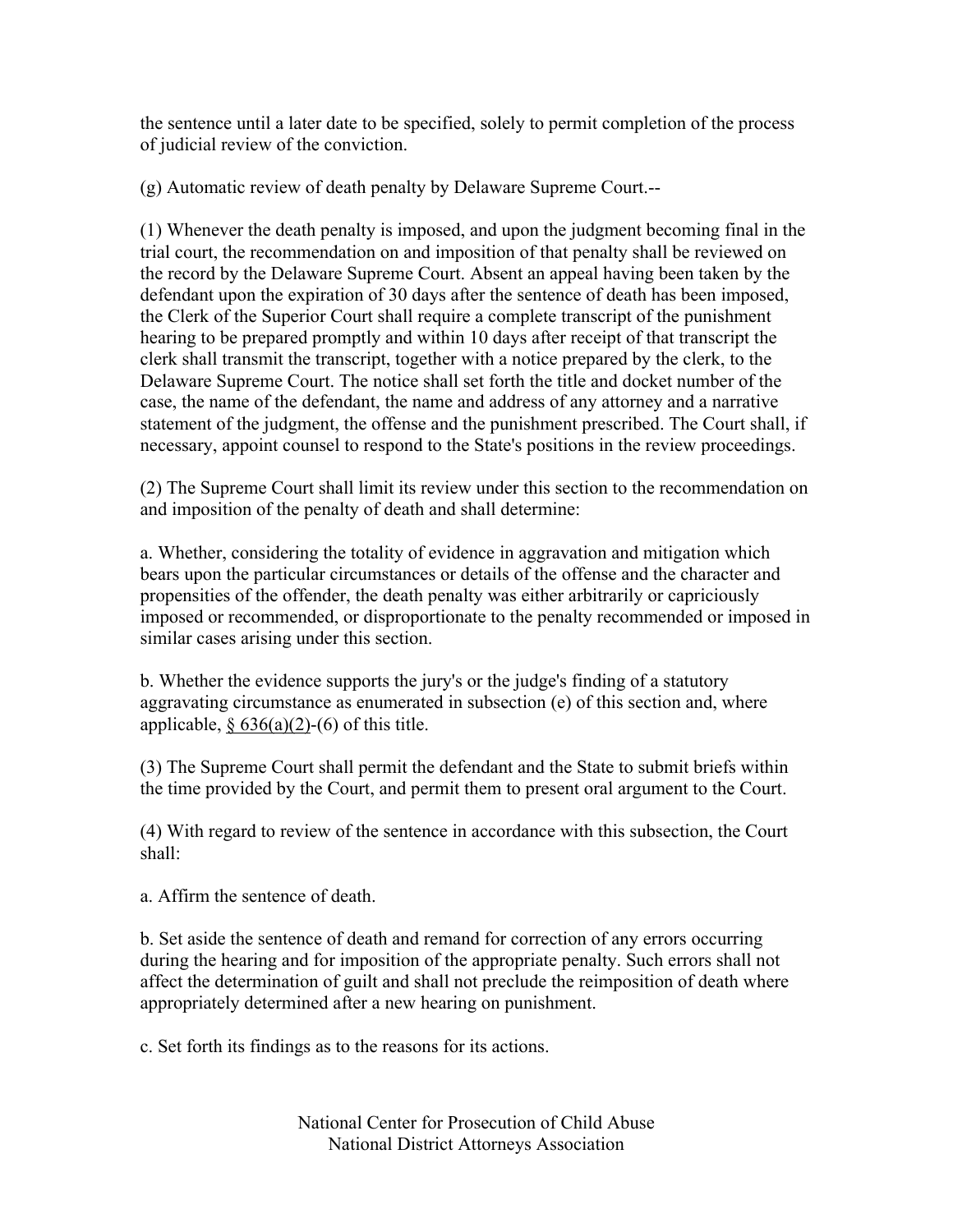(h) Ordinary review not affected by section.--Any error in the guilt phase of the trial may be raised as provided by law and rules of court and shall be in addition to the review of punishment provided by this section.

This act shall apply to all defendants tried, retried, sentenced or re-sentenced after July 15, 2003.

## **District of Columbia**

#### **D.C. CODE ANN. § 22- 2104.01 (2011). Sentencing procedure for murder in the first degree.**

(a) If a defendant is convicted of murder in the first degree, and if the prosecution has given the notice required under  $\S$  22-2104(a), a separate sentencing procedure shall be conducted as soon as practicable after the trial has been completed to determine whether to impose a sentence of more than 60 years up to, and including, life imprisonment without possibility of release.

(b) In determining the sentence, a finding shall be made whether, beyond a reasonable doubt, any of the following aggravating circumstances exist:

(1) The murder was committed in the course of kidnapping or abduction, or an attempt to kidnap or abduct;

(2) The murder was committed for hire;

(3) The murder was committed for the purpose of avoiding or preventing a lawful arrest or effecting an escape from custody;

(4) The murder was especially heinous, atrocious, or cruel;

(5) The murder was a drive-by or random shooting;

(6) There was more than 1 offense of murder in the first degree arising out of 1 incident;

(7) The murder was committed because of the victim's race, color, religion, national origin, sexual orientation, or gender identity or expression (as defined in § 2- 1401.02(12A));

(8) The murder was committed while committing or attempting to commit a robbery, arson, rape, or sexual offense;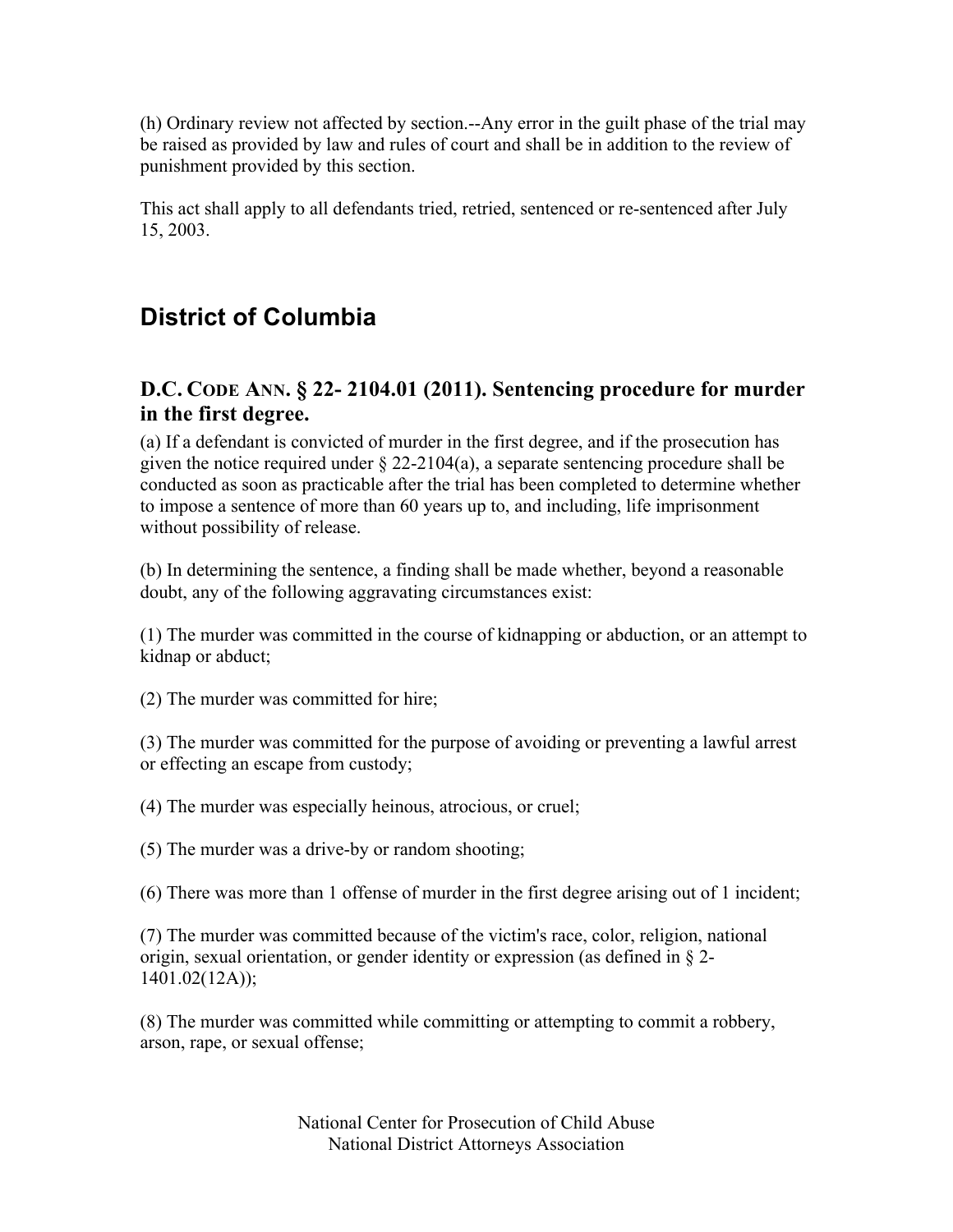(9) The murder was committed because the victim was or had been a witness in any criminal investigation or judicial proceeding, or the victim was capable of providing or had provided assistance in any criminal investigation or judicial proceeding;

(10) The murder victim was especially vulnerable due to age or a mental or physical infirmity;

(11) The murder is committed after substantial planning; or

(12) At the time of the commission of the murder, the defendant had previously been convicted and sentenced, whether in a court of the District of Columbia, of the United States, or of any state, for (A) murder, (B) manslaughter, (C) any attempt, solicitation, or conspiracy to commit murder, (D) assault with intent to kill, (E) assault with intent to murder, or  $(F)$  at least twice, for any offense or offenses, described in  $\S$  22-4501(f), whether committed in the District of Columbia or any other state, or the United States. A person shall be considered as having been convicted and sentenced twice for an offense or offenses when the initial sentencing for the conviction in the first offense preceded the commission of the second offense and the initial sentencing for the second offense preceded the commission of the instant murder.

(c) The finding shall state in writing whether, beyond a reasonable doubt, 1 or more of the aggravating circumstances exist. If 1 or more aggravating circumstances exist, a sentence of more than 60 years up to, and including, life imprisonment without release may be imposed.

(d) If the trial court is reversed on appeal because of error only in the separate sentencing procedure, any new proceeding before the trial court shall pertain only to the issue of sentencing.

### **D.C. CODE ANN. § 24-403.01 (2011). Sentencing, supervised release, and good time credit for felonies committed on or after August 5, 2000.**

(a) For any felony committed on or after August 5, 2000, the court shall impose a sentence that:

(1) Reflects the seriousness of the offense and the criminal history of the offender;

(2) Provides for just punishment and affords adequate deterrence to potential criminal conduct of the offender and others; and

(3) Provides the offender with needed educational or vocational training, medical care, and other correctional treatment.

(b)(1) If an offender is sentenced to imprisonment, or to commitment pursuant to  $\S$  24-903, under this section, the court shall impose a period of supervision ("supervised release") to follow release from the imprisonment or commitment.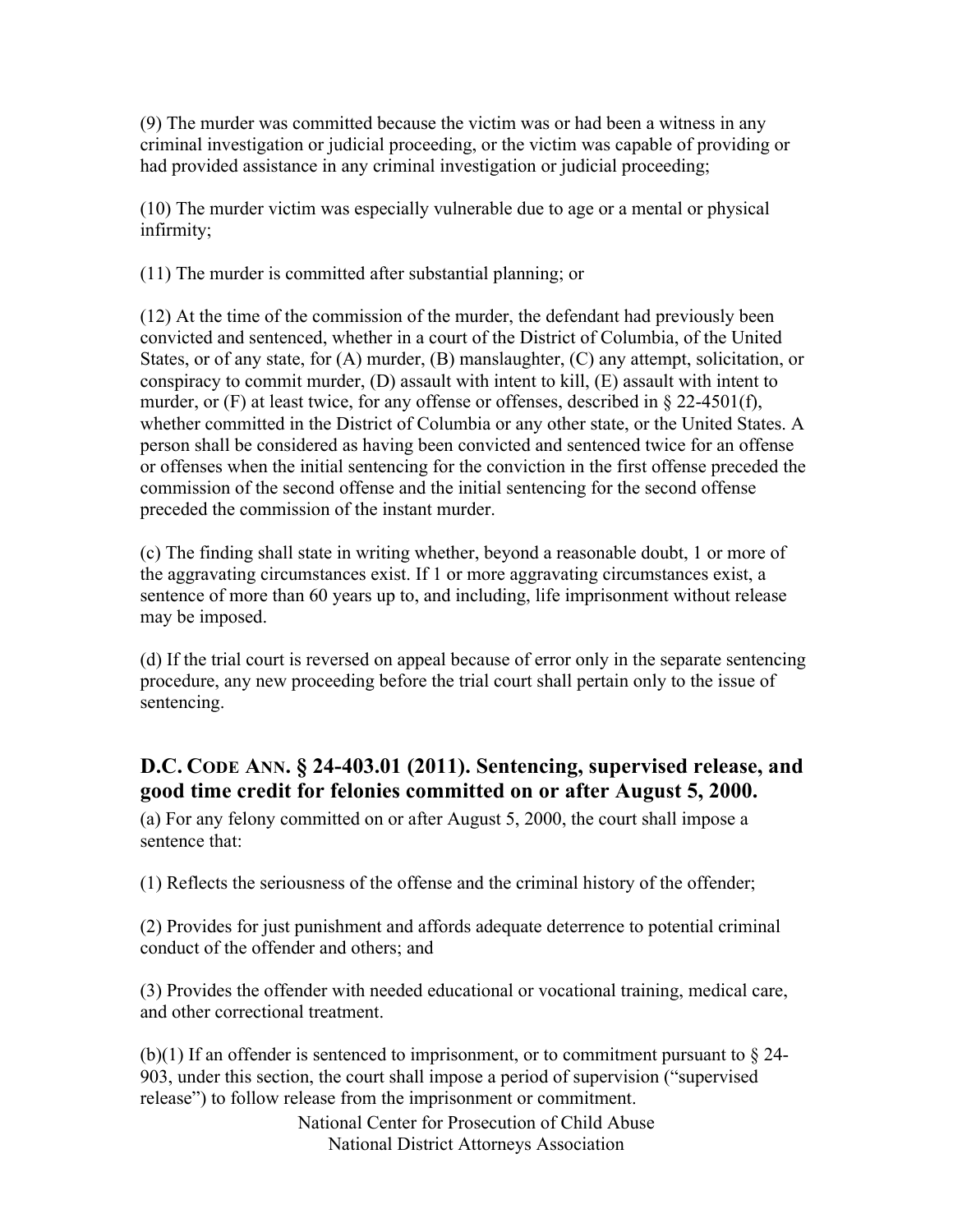(2) If the court imposes a sentence of more than one year, the court shall impose a term of supervised release of:

(A) Five years, if the maximum term of imprisonment authorized for the offense is 25 years or more; or

(B) Three years, if the maximum term of imprisonment authorized for the offense is more than one year, but less than 25 years.

(3) If the court imposes a sentence of one year or less, the court shall impose a term of supervised release of:

(A) Not more than 5 years, if the maximum term of imprisonment authorized for the offense is 25 years or more; or

(B) Not more than 3 years, if the maximum term of imprisonment authorized for the offense is more than one year, but less than 25 years.

(4) In the case of a person sentenced for an offense for which registration is required by the Chapter 40 of Title 22, the court may, in its discretion, impose a longer term of supervised release than that required or authorized by paragraph (2) or (3) of this subsection, of:

(A) Not more than 10 years; or

(B) Not more than life if the person is required to register for life.

(5) The term of supervised release commences on the day the offender is released from imprisonment, and runs concurrently with any federal, state, or local term of probation, parole, or supervised release for another offense to which the offender is subject or becomes subject during the term of supervised release. A term of supervised release does not run during any period in which the offender is imprisoned in connection with a conviction for a federal, state, or local crime unless the period of imprisonment is less than 30 days.

(6) Offenders on supervised release shall be subject to the authority of the United States Parole Commission until completion of the term of supervised release. The Parole Commission shall have and exercise the same authority as is vested in the United States District Courts by 18 U.S.C. § 3583(d)-(i), except that:

(A) The procedures followed by the Parole Commission in exercising such authority shall be those set forth in chapter 311 of title 18 of the United States Code; and

(B) An extension of a term of supervised release under 18 U.S.C. § 3583(e)(2) may be ordered only by the court upon motion from the Parole Commission.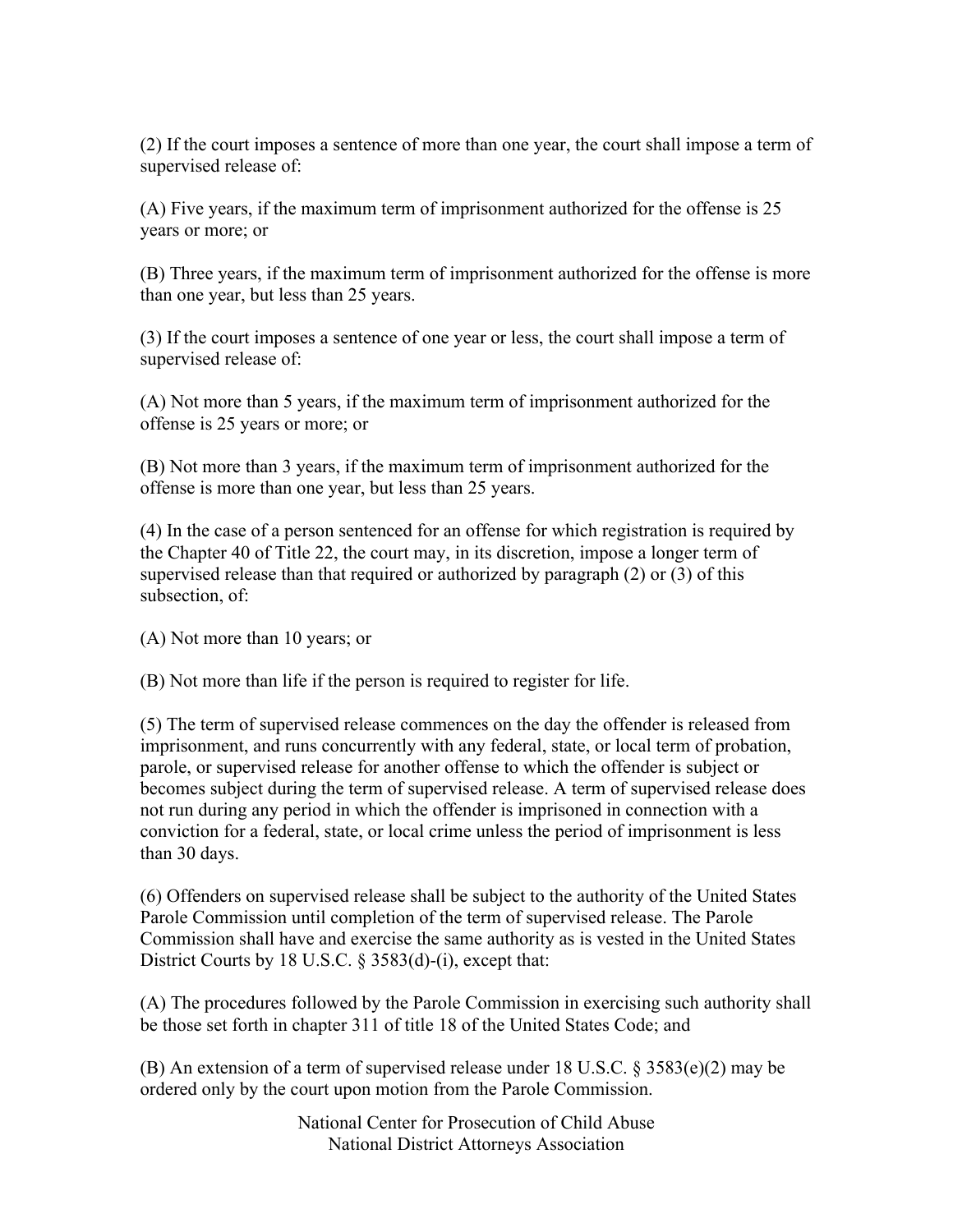(7) An offender whose term of supervised release is revoked may be imprisoned for a period of:

(A) Not more than 5 years, if the maximum term of imprisonment authorized for the offense is life or the offense is specifically designated as a Class A felony;

(B) Not more than 3 years, if the maximum term of imprisonment authorized for the offense is 25 years or more, but less than life and the offense is not specifically designated as a Class A felony;

(C) Not more than 2 years, if the maximum term of imprisonment authorized for the offense is 5 years or more, but less than 25 years; or

(D) Not more than 1 year, if the maximum term of imprisonment authorized for the offense is less than 5 years.

(b-1) If the maximum term of imprisonment authorized for an offense is a term of years, the term of imprisonment or commitment imposed by the court shall not exceed the maximum term of imprisonment authorized for the offense less the maximum term of imprisonment authorized upon revocation of supervised release pursuant to subsection (b)(7) of this section. If the maximum term of imprisonment authorized for the offense is up to life or if an offense is specifically designated as a Class A felony, the maximum term of imprisonment authorized upon revocation of supervised release pursuant to subsection (b)(7) shall not be deducted from the maximum term of imprisonment or commitment authorized for such offense.

(b-2)(1) The court may impose a sentence in excess of 60 years for first degree murder or first degree murder while armed, 40 years for second degree murder or second degree murder while armed, or 30 years for armed carjacking, first degree sexual abuse, first degree sexual abuse while armed, first degree child sexual abuse or first degree child sexual abuse while armed, only if:

(A) Thirty-days prior to trial or the entry of a plea of guilty, the prosecutor files an indictment or information with the clerk of the court and a copy of such indictment or information is served on the person or counsel for the person, stating in writing one or more aggravating circumstances to be relied upon; and

(B) One or more aggravating circumstances exist beyond a reasonable doubt.

(2) Aggravating circumstances for first degree murder are set forth in § 22-2104.01. Aggravating circumstances for first degree sexual abuse and first degree child sexual abuse are set forth in § 22-3020. In addition, for all offenses, aggravating circumstances include: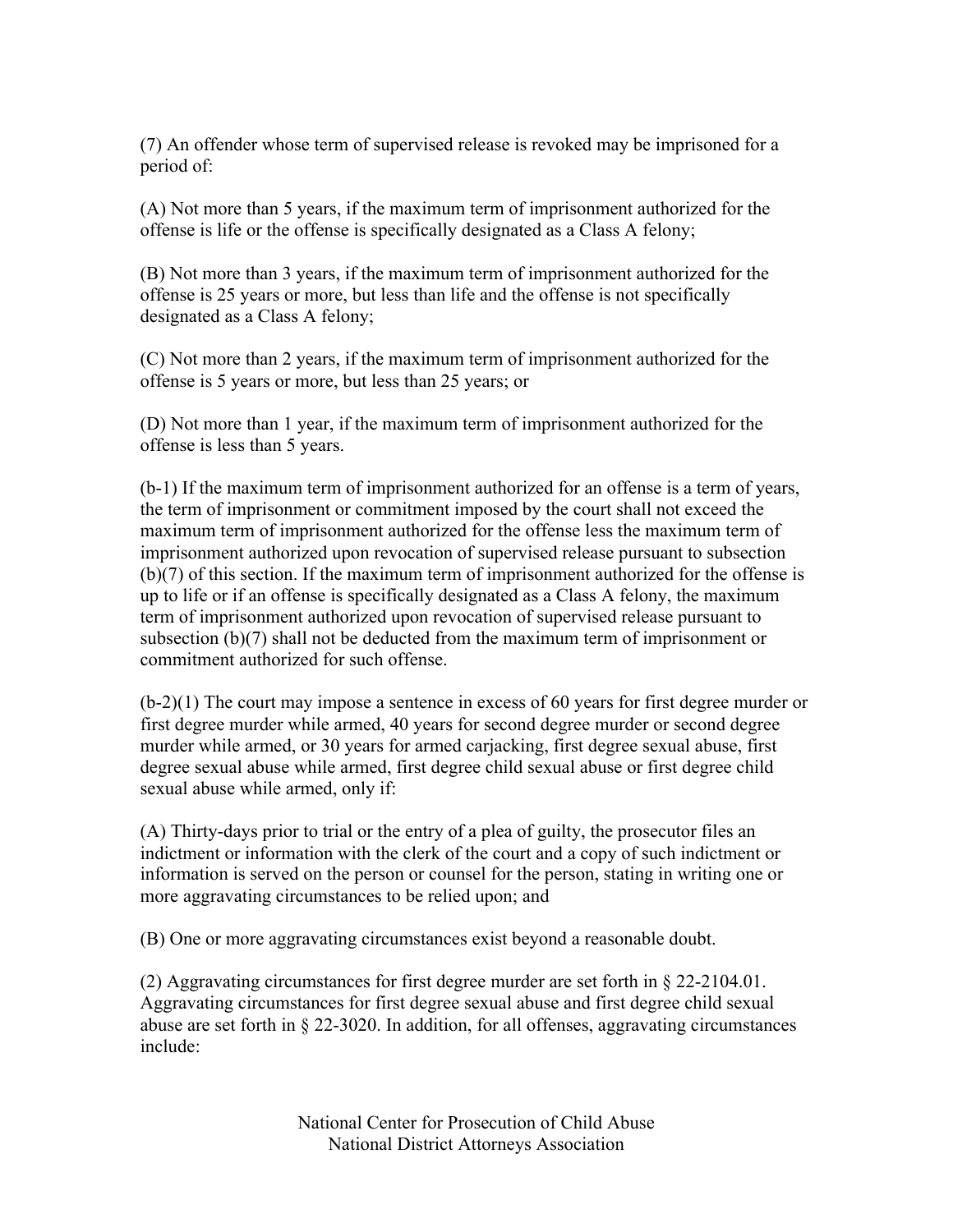(A) The offense was committed because of the victim's race, color, religion, national origin, sexual orientation, or gender identity or expression (as defined in § 2- 1401.02(12A);

(B) The offense was committed because the victim was or had been a witness in any criminal investigation or judicial proceeding or was capable of providing or had provided assistance in any criminal investigation or judicial proceeding;

(C) The offense was committed for the purpose of avoiding or preventing a lawful arrest or effecting an escape from custody;

(D) The offense was especially heinous, atrocious, or cruel;

(E) The offense involved a drive-by or random shooting;

(F) The offense was committed after substantial planning;

(G) The victim was less than 12 years old or more than 60 years old or vulnerable because of mental or physical infirmity; or

(H) Except where death or serious bodily injury is an element of the offense, the victim sustained serious bodily injury as a result of the offense.

(3) This section does not limit the imposition of a maximum sentence of up to life imprisonment without possibility of release authorized by § 22-1804a; § 22-2104.01; § 22-2106; and § 22-3020.

(c) A sentence under this section of imprisonment, or of commitment pursuant to  $\S$  24-903, shall be for a definite term, which shall not exceed the maximum term allowed by law or be less than any minimum term required by law. A person sentenced under this section to imprisonment, or to commitment pursuant to  $\S$  24-903, for such a felony shall serve the term of imprisonment or commitment specified in the sentence, less any time credited toward service of the sentence under subsection (d) of this section.

(d) A person sentenced to imprisonment, or to commitment pursuant to  $\S$  24-903, under this section may receive good time credit toward service of the sentence only as provided in 18 U.S.C. § 3624(b).

 $(d-1)(1)$  A person sentenced to imprisonment under this section for a nonviolent offense may receive up to a one-year reduction in the term the person must otherwise serve if the person successfully completes a substance abuse treatment program in accordance with 18 U.S.C. § 3621(e)(2).

(2) For the purposes of this subsection, the term "nonviolent offense" means any crime other than those included within the definition of "crime of violence" in § 23-1331(4).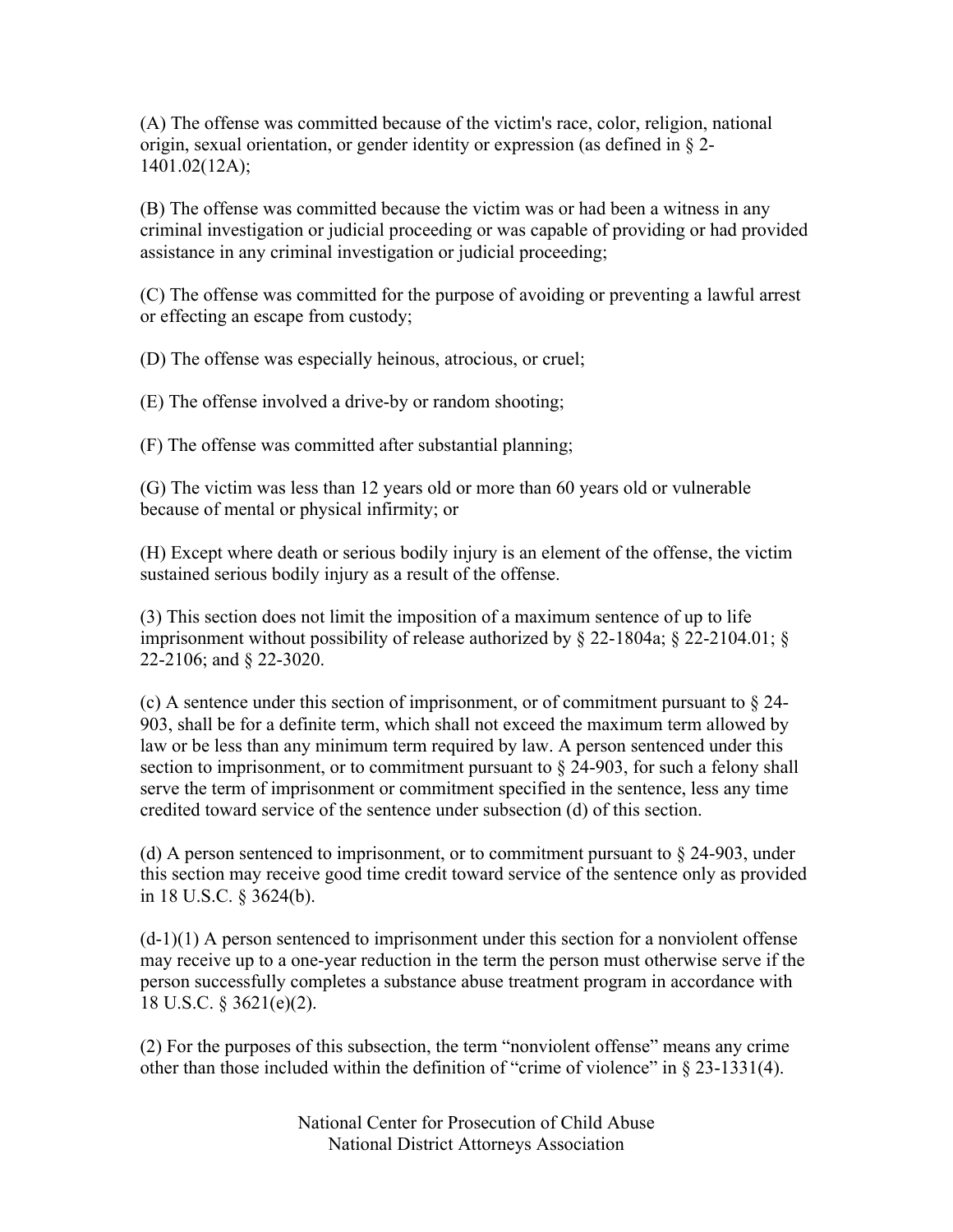(e) The sentence imposed under this section on a person convicted of assault with intent to commit first or second degree sexual abuse or child sexual abuse in violation of § 22- 401, or of armed robbery in violation of § 22-4502, shall be not less than 2 years if the violation occurs after the person has been convicted in the District of Columbia or elsewhere of a crime of violence as defined in § 22-4501, providing for the control of dangerous weapons in the District of Columbia. The sentence imposed under this section on a person convicted of first or second degree sexual abuse or child sexual abuse in violation of § 22-3002, § 22-3003, or § 22-3008 through § 22-3010, shall not be less than 7 years if the violation occurs after the person has been convicted in the District of Columbia or elsewhere of a crime of violence, as so defined.

(f) The sentence imposed under this section shall not be less than 1 year for a person convicted of:

(1) Assault with a dangerous weapon on a police officer in violation of § 22-405, occurring after the person has been convicted of a violation of that section or of a felony, either in the District of Columbia or in another jurisdiction;

(2) Illegal possession of a pistol in violation of § 22-4503, occurring after the person has been convicted of violating that section; or

(3) Possession of the implements of a crime in violation of § 22-2501, occurring after the person has been convicted of a violation of that section or of a felony, either in the District of Columbia or in another jurisdiction.

### **Florida**

**Georgia**

**Hawaii**

**Idaho**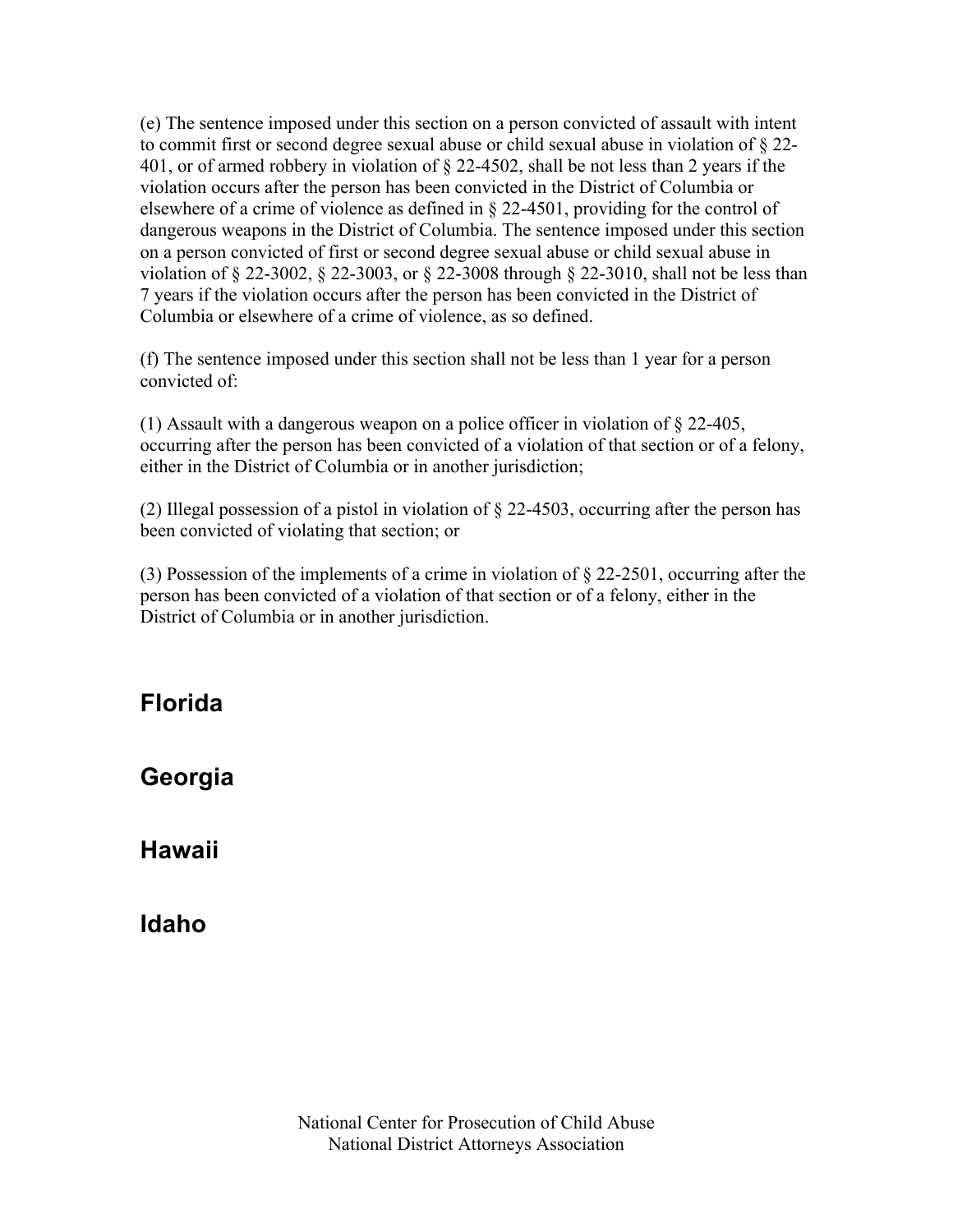## **Illinois**

#### **720 ILL. COMP. STAT. 5/9-1 (2010). First degree Murder--Death penalties--Exceptions--Separate Hearings--Proof--Findings--Appellate procedures--Reversals**

(a) A person who kills an individual without lawful justification commits first degree murder if, in performing the acts which cause the death:

(1) he either intends to kill or do great bodily harm to that individual or another, or knows that such acts will cause death to that individual or another; or

(2) he knows that such acts create a strong probability of death or great bodily harm to that individual or another; or

(3) he is attempting or committing a forcible felony other than second degree murder.

(b) Aggravating Factors. A defendant who at the time of the commission of the offense has attained the age of 18 or more and who has been found guilty of first degree murder may be sentenced to death if:

(1) the murdered individual was a peace officer or fireman killed in the course of performing his official duties, to prevent the performance of his official duties, or in retaliation for performing his official duties, and the defendant knew or should have known that the murdered individual was a peace officer or fireman; or

(2) the murdered individual was an employee of an institution or facility of the Department of Corrections, or any similar local correctional agency, killed in the course of performing his official duties, to prevent the performance of his official duties, or in retaliation for performing his official duties, or the murdered individual was an inmate at such institution or facility and was killed on the grounds thereof, or the murdered individual was otherwise present in such institution or facility with the knowledge and approval of the chief administrative officer thereof; or

(3) the defendant has been convicted of murdering two or more individuals under subsection (a) of this Section or under any law of the United States or of any state which is substantially similar to subsection (a) of this Section regardless of whether the deaths occurred as the result of the same act or of several related or unrelated acts so long as the deaths were the result of either an intent to kill more than one person or of separate acts which the defendant knew would cause death or create a strong probability of death or great bodily harm to the murdered individual or another; or

(4) the murdered individual was killed as a result of the hijacking of an airplane, train, ship, bus or other public conveyance; or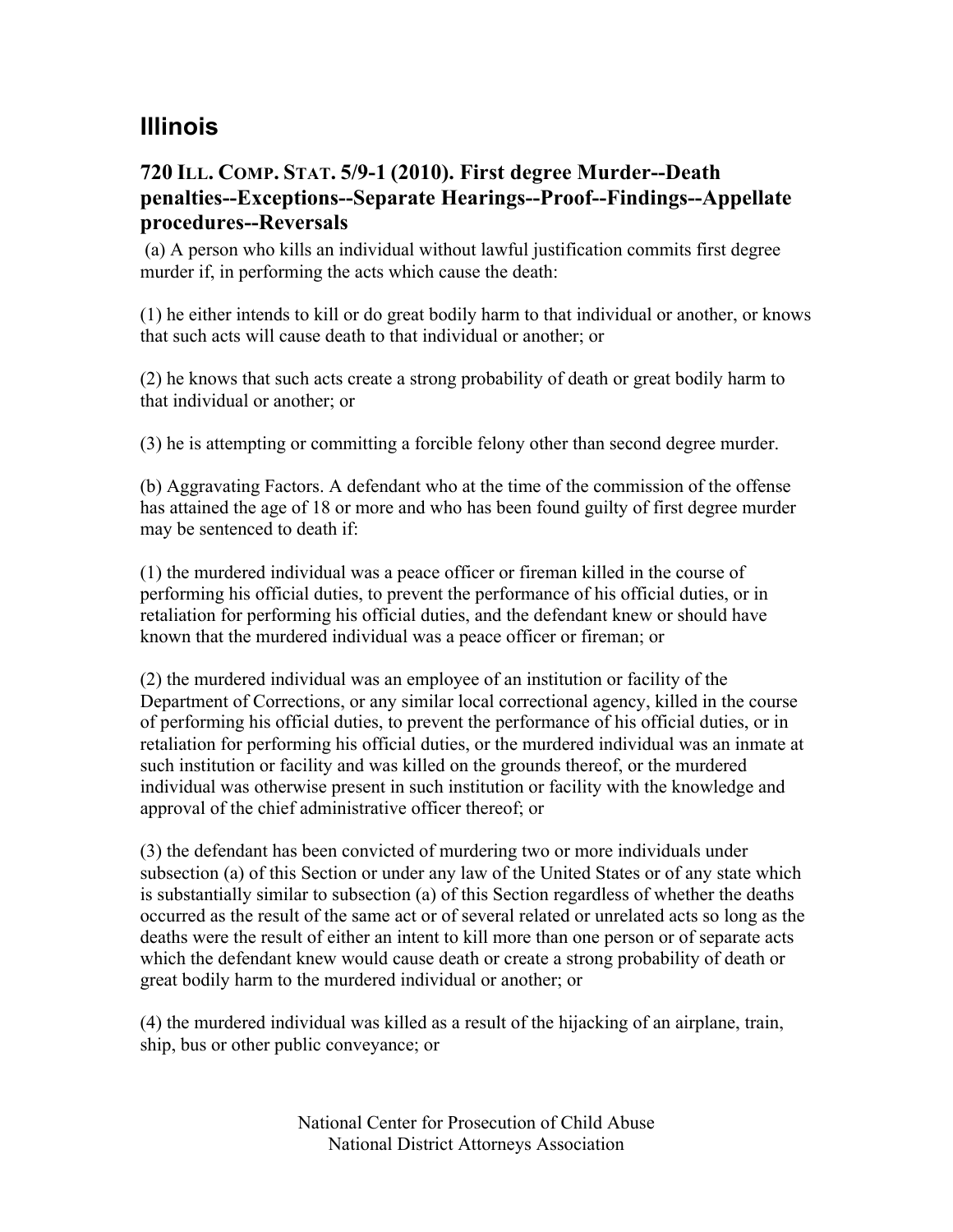(5) the defendant committed the murder pursuant to a contract, agreement or understanding by which he was to receive money or anything of value in return for committing the murder or procured another to commit the murder for money or anything of value; or

(6) the murdered individual was killed in the course of another felony if:

(a) the murdered individual:

(i) was actually killed by the defendant, or

(ii) received physical injuries personally inflicted by the defendant substantially contemporaneously with physical injuries caused by one or more persons for whose conduct the defendant is legally accountable under Section 5-2 of this Code, and the physical injuries inflicted by either the defendant or the other person or persons for whose conduct he is legally accountable caused the death of the murdered individual; and

(b) in performing the acts which caused the death of the murdered individual or which resulted in physical injuries personally inflicted by the defendant on the murdered individual under the circumstances of subdivision (ii) of subparagraph (a) of paragraph (6) of subsection (b) of this Section, the defendant acted with the intent to kill the murdered individual or with the knowledge that his acts created a strong probability of death or great bodily harm to the murdered individual or another; and

(c) the other felony was an inherently violent crime or the attempt to commit an inherently violent crime. In this subparagraph (c), "inherently violent crime" includes, but is not limited to, armed robbery, robbery, predatory criminal sexual assault of a child, aggravated criminal sexual assault, aggravated kidnapping, aggravated vehicular hijacking, aggravated arson, aggravated stalking, residential burglary, and home invasion; or

(7) the murdered individual was under 12 years of age and the death resulted from exceptionally brutal or heinous behavior indicative of wanton cruelty; or

(8) the defendant committed the murder with intent to prevent the murdered individual from testifying or participating in any criminal investigation or prosecution or giving material assistance to the State in any investigation or prosecution, either against the defendant or another; or the defendant committed the murder because the murdered individual was a witness in any prosecution or gave material assistance to the State in any investigation or prosecution, either against the defendant or another; for purposes of this paragraph (8), "participating in any criminal investigation or prosecution" is intended to include those appearing in the proceedings in any capacity such as trial judges, prosecutors, defense attorneys, investigators, witnesses, or jurors; or

(9) the defendant, while committing an offense punishable under Sections 401, 401.1, 401.2, 405, 405.2, 407 or 407.1 or subsection (b) of Section 404 of the Illinois Controlled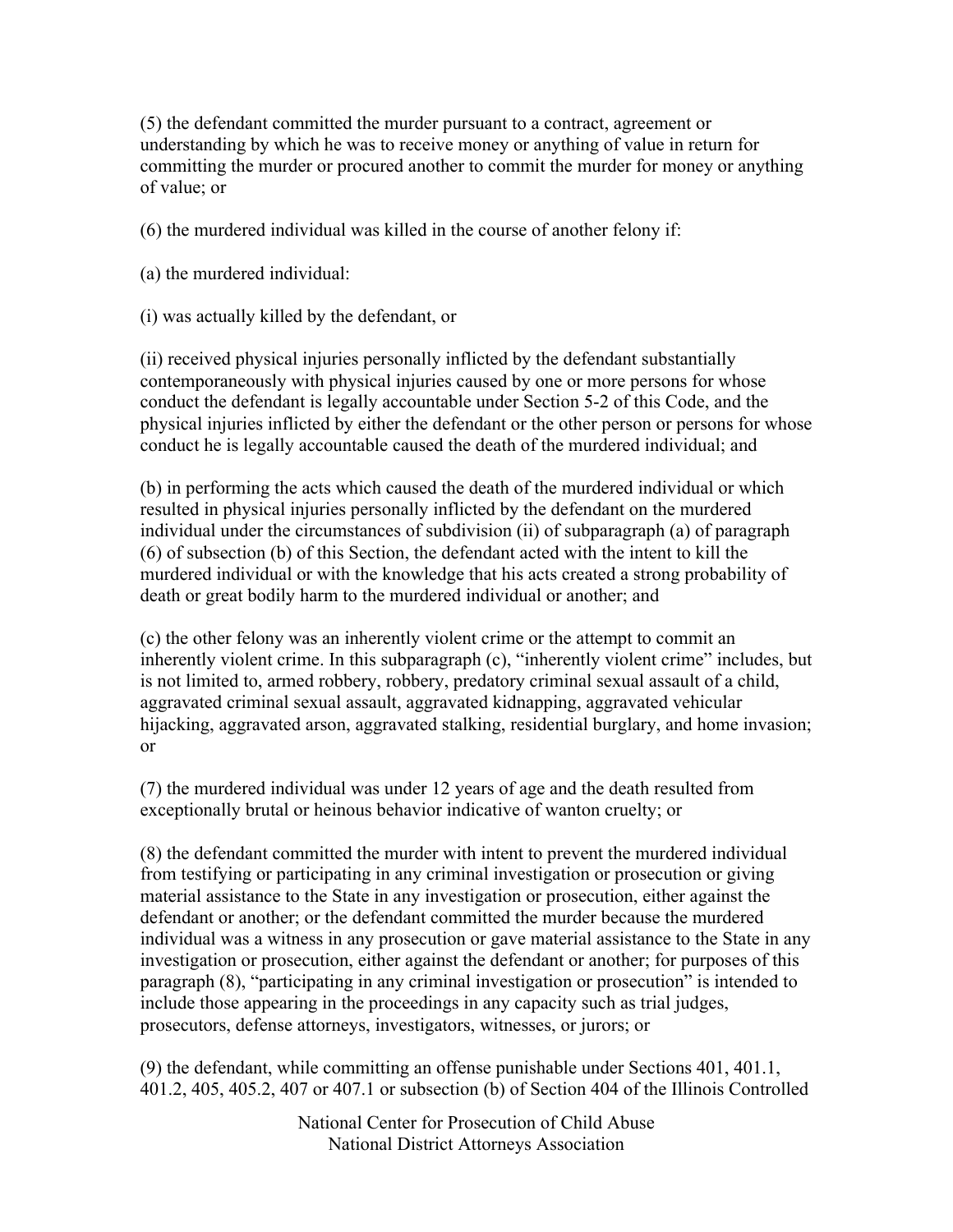Substances Act, [FN1] or while engaged in a conspiracy or solicitation to commit such offense, intentionally killed an individual or counseled, commanded, induced, procured or caused the intentional killing of the murdered individual; or

(10) the defendant was incarcerated in an institution or facility of the Department of Corrections at the time of the murder, and while committing an offense punishable as a felony under Illinois law, or while engaged in a conspiracy or solicitation to commit such offense, intentionally killed an individual or counseled, commanded, induced, procured or caused the intentional killing of the murdered individual; or

(11) the murder was committed in a cold, calculated and premeditated manner pursuant to a preconceived plan, scheme or design to take a human life by unlawful means, and the conduct of the defendant created a reasonable expectation that the death of a human being would result therefrom; or

(12) the murdered individual was an emergency medical technician--ambulance, emergency medical technician--intermediate, emergency medical technician--paramedic, ambulance driver, or other medical assistance or first aid personnel, employed by a municipality or other governmental unit, killed in the course of performing his official duties, to prevent the performance of his official duties, or in retaliation for performing his official duties, and the defendant knew or should have known that the murdered individual was an emergency medical technician--ambulance, emergency medical technician--intermediate, emergency medical technician--paramedic, ambulance driver, or other medical assistance or first aid personnel; or

(13) the defendant was a principal administrator, organizer, or leader of a calculated criminal drug conspiracy consisting of a hierarchical position of authority superior to that of all other members of the conspiracy, and the defendant counseled, commanded, induced, procured, or caused the intentional killing of the murdered person; or

(14) the murder was intentional and involved the infliction of torture. For the purpose of this Section torture means the infliction of or subjection to extreme physical pain, motivated by an intent to increase or prolong the pain, suffering or agony of the victim; or

(15) the murder was committed as a result of the intentional discharge of a firearm by the defendant from a motor vehicle and the victim was not present within the motor vehicle; or

(16) the murdered individual was 60 years of age or older and the death resulted from exceptionally brutal or heinous behavior indicative of wanton cruelty; or

(17) the murdered individual was a disabled person and the defendant knew or should have known that the murdered individual was disabled. For purposes of this paragraph (17), "disabled person" means a person who suffers from a permanent physical or mental impairment resulting from disease, an injury, a functional disorder, or a congenital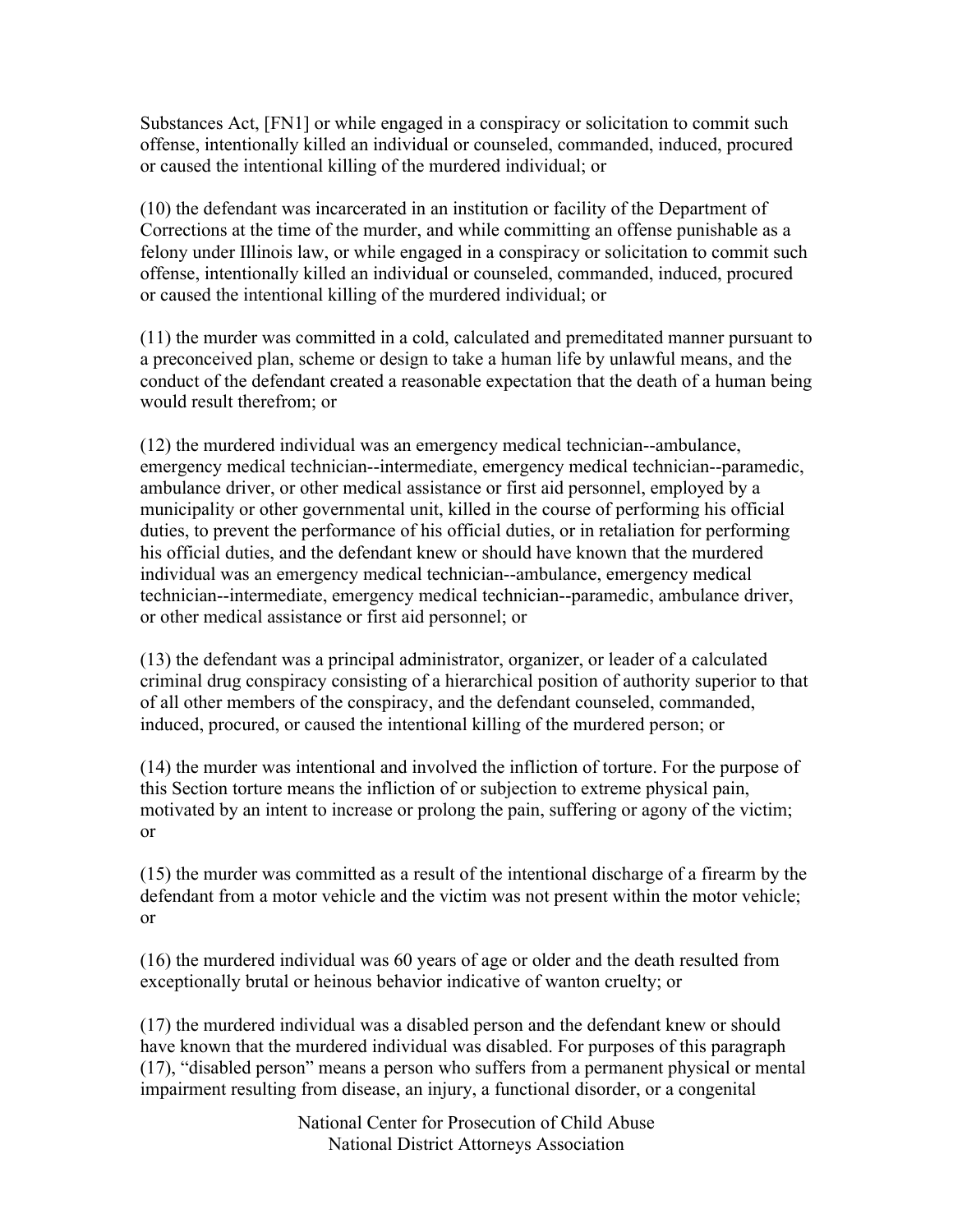condition that renders the person incapable of adequately providing for his or her own health or personal care; or

(18) the murder was committed by reason of any person's activity as a community policing volunteer or to prevent any person from engaging in activity as a community policing volunteer; or

(19) the murdered individual was subject to an order of protection and the murder was committed by a person against whom the same order of protection was issued under the Illinois Domestic Violence Act of 1986; [FN2] or

(20) the murdered individual was known by the defendant to be a teacher or other person employed in any school and the teacher or other employee is upon the grounds of a school or grounds adjacent to a school, or is in any part of a building used for school purposes; or

(21) the murder was committed by the defendant in connection with or as a result of the offense of terrorism as defined in Section 29D-14.9 of this Code.

(b-5) Aggravating Factor; Natural Life Imprisonment. A defendant who has been found guilty of first degree murder and who at the time of the commission of the offense had attained the age of 18 years or more may be sentenced to natural life imprisonment if (i) the murdered individual was a physician, physician assistant, psychologist, nurse, or advanced practice nurse, (ii) the defendant knew or should have known that the murdered individual was a physician, physician assistant, psychologist, nurse, or advanced practice nurse, and (iii) the murdered individual was killed in the course of acting in his or her capacity as a physician, physician assistant, psychologist, nurse, or advanced practice nurse, or to prevent him or her from acting in that capacity, or in retaliation for his or her acting in that capacity.

(c) Consideration of factors in Aggravation and Mitigation.

The court shall consider, or shall instruct the jury to consider any aggravating and any mitigating factors which are relevant to the imposition of the death penalty. Aggravating factors may include but need not be limited to those factors set forth in subsection (b). Mitigating factors may include but need not be limited to the following:

(1) the defendant has no significant history of prior criminal activity;

(2) the murder was committed while the defendant was under the influence of extreme mental or emotional disturbance, although not such as to constitute a defense to prosecution;

(3) the murdered individual was a participant in the defendant's homicidal conduct or consented to the homicidal act;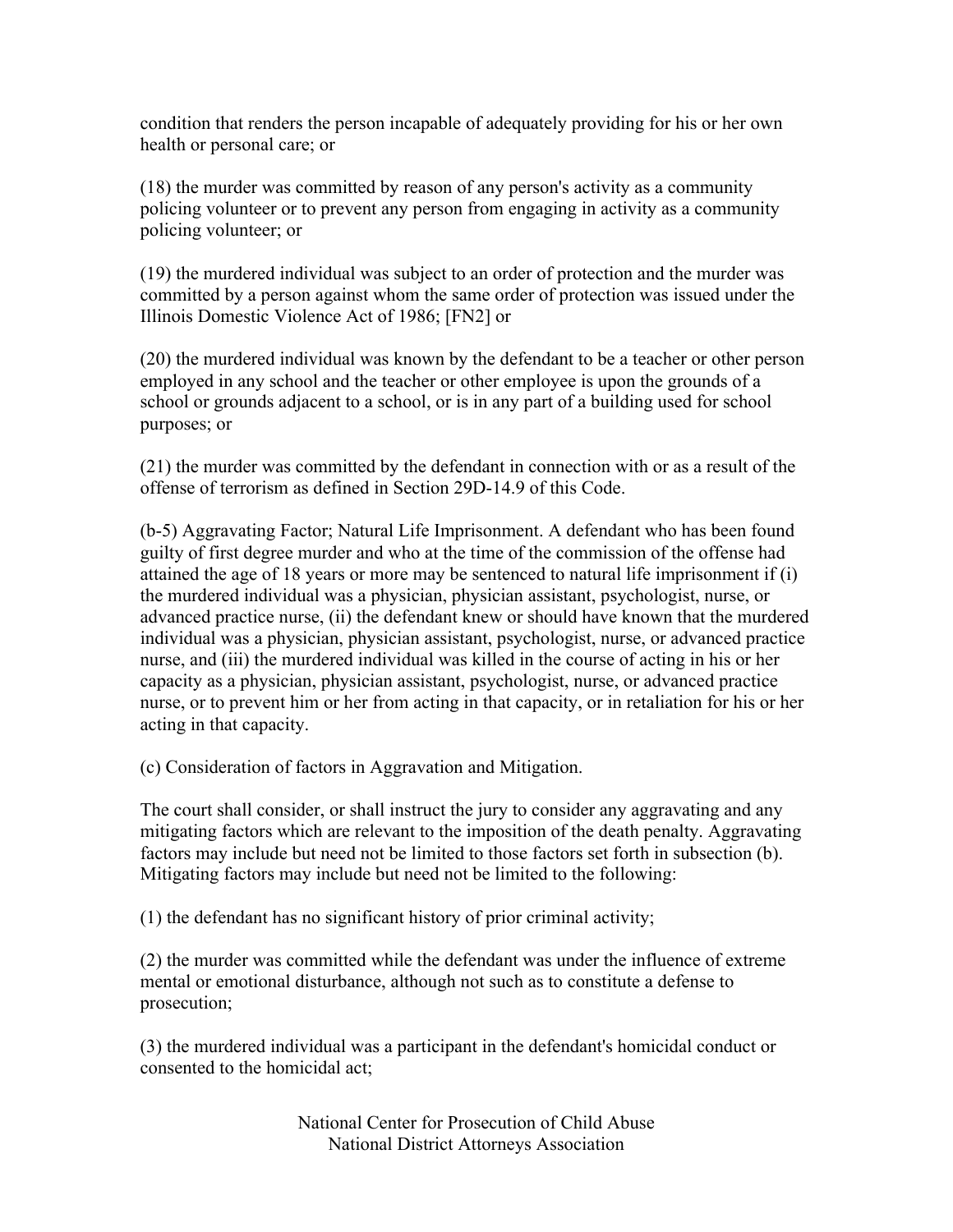(4) the defendant acted under the compulsion of threat or menace of the imminent infliction of death or great bodily harm;

(5) the defendant was not personally present during commission of the act or acts causing death;

(6) the defendant's background includes a history of extreme emotional or physical abuse;

(7) the defendant suffers from a reduced mental capacity.

(d) Separate sentencing hearing.

Where requested by the State, the court shall conduct a separate sentencing proceeding to determine the existence of factors set forth in subsection (b) and to consider any aggravating or mitigating factors as indicated in subsection (c). The proceeding shall be conducted:

(1) before the jury that determined the defendant's guilt; or

(2) before a jury impanelled for the purpose of the proceeding if:

A. the defendant was convicted upon a plea of guilty; or

B. the defendant was convicted after a trial before the court sitting without a jury; or

C. the court for good cause shown discharges the jury that determined the defendant's guilt; or

(3) before the court alone if the defendant waives a jury for the separate proceeding.

(e) Evidence and Argument.

During the proceeding any information relevant to any of the factors set forth in subsection (b) may be presented by either the State or the defendant under the rules governing the admission of evidence at criminal trials. Any information relevant to any additional aggravating factors or any mitigating factors indicated in subsection (c) may be presented by the State or defendant regardless of its admissibility under the rules governing the admission of evidence at criminal trials. The State and the defendant shall be given fair opportunity to rebut any information received at the hearing.

(f) Proof.

The burden of proof of establishing the existence of any of the factors set forth in subsection (b) is on the State and shall not be satisfied unless established beyond a reasonable doubt.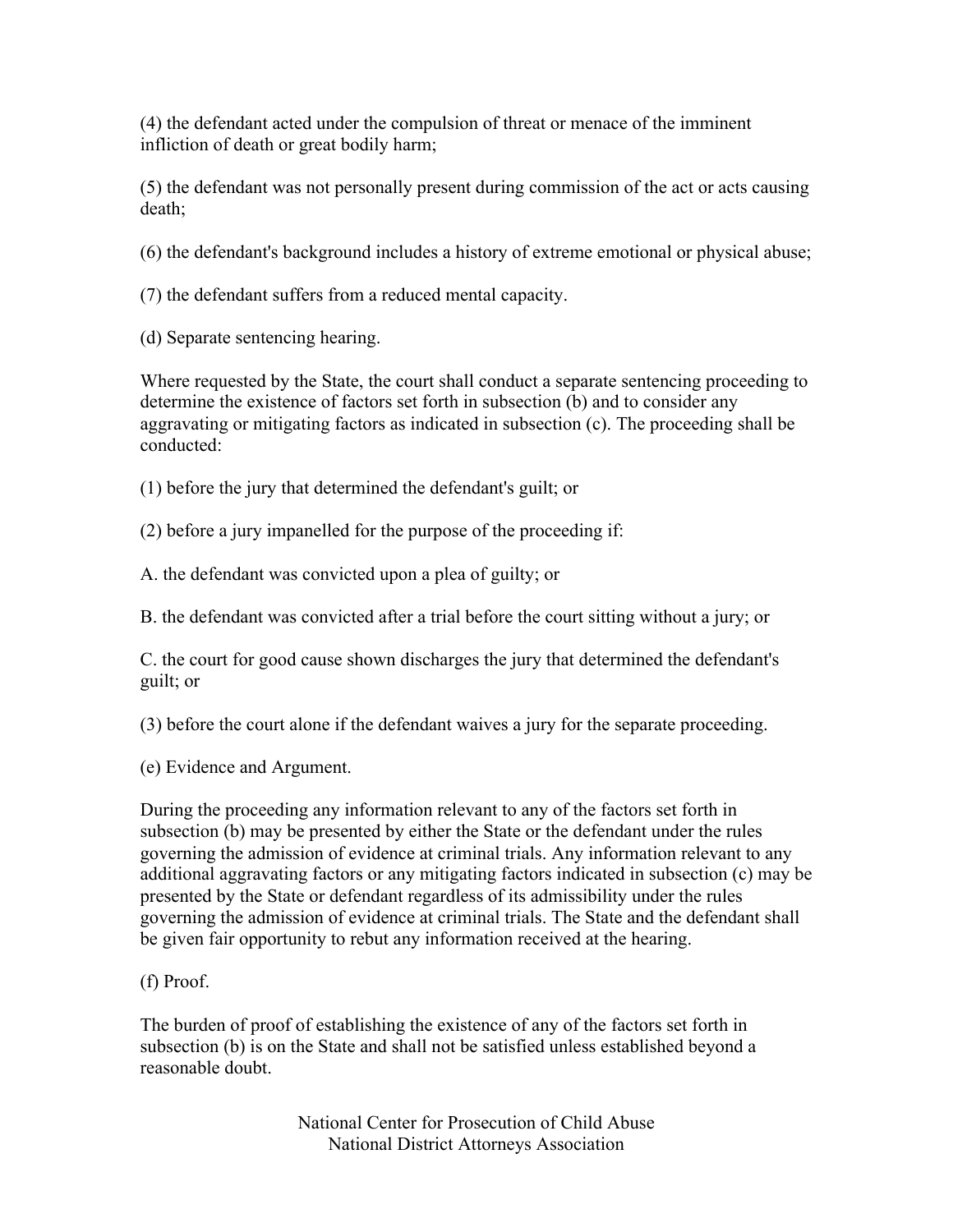#### (g) Procedure--Jury.

If at the separate sentencing proceeding the jury finds that none of the factors set forth in subsection (b) exists, the court shall sentence the defendant to a term of imprisonment under Chapter V of the Unified Code of Corrections. [FN3] If there is a unanimous finding by the jury that one or more of the factors set forth in subsection (b) exist, the jury shall consider aggravating and mitigating factors as instructed by the court and shall determine whether the sentence of death shall be imposed. If the jury determines unanimously, after weighing the factors in aggravation and mitigation, that death is the appropriate sentence, the court shall sentence the defendant to death. If the court does not concur with the jury determination that death is the appropriate sentence, the court shall set forth reasons in writing including what facts or circumstances the court relied upon, along with any relevant documents, that compelled the court to non-concur with the sentence. This document and any attachments shall be part of the record for appellate review. The court shall be bound by the jury's sentencing determination.

If after weighing the factors in aggravation and mitigation, one or more jurors determines that death is not the appropriate sentence, the court shall sentence the defendant to a term of imprisonment under Chapter V of the Unified Code of Corrections.

(h) Procedure--No Jury.

In a proceeding before the court alone, if the court finds that none of the factors found in subsection (b) exists, the court shall sentence the defendant to a term of imprisonment under Chapter V of the Unified Code of Corrections.

If the Court determines that one or more of the factors set forth in subsection (b) exists, the Court shall consider any aggravating and mitigating factors as indicated in subsection (c). If the Court determines, after weighing the factors in aggravation and mitigation, that death is the appropriate sentence, the Court shall sentence the defendant to death.

If the court finds that death is not the appropriate sentence, the court shall sentence the defendant to a term of imprisonment under Chapter V of the Unified Code of Corrections.

(h-5) Decertification as a capital case.

In a case in which the defendant has been found guilty of first degree murder by a judge or jury, or a case on remand for resentencing, and the State seeks the death penalty as an appropriate sentence, on the court's own motion or the written motion of the defendant, the court may decertify the case as a death penalty case if the court finds that the only evidence supporting the defendant's conviction is the uncorroborated testimony of an informant witness, as defined in Section 115-21 of the Code of Criminal Procedure of 1963, concerning the confession or admission of the defendant or that the sole evidence against the defendant is a single eyewitness or single accomplice without any other corroborating evidence. If the court decertifies the case as a capital case under either of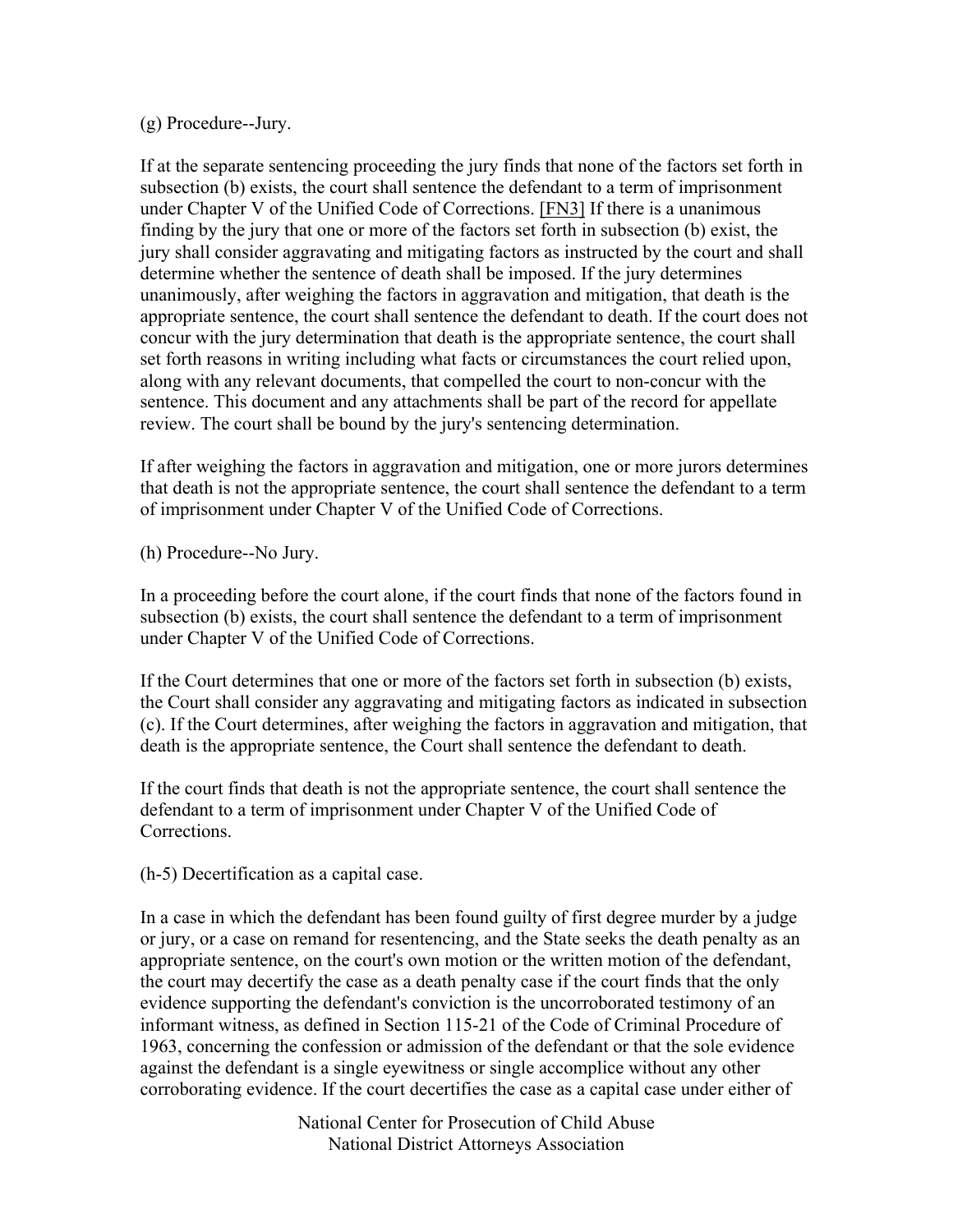the grounds set forth above, the court shall issue a written finding. The State may pursue its right to appeal the decertification pursuant to Supreme Court Rule 604(a)(1). If the court does not decertify the case as a capital case, the matter shall proceed to the eligibility phase of the sentencing hearing.

(i) Appellate Procedure.

The conviction and sentence of death shall be subject to automatic review by the Supreme Court. Such review shall be in accordance with rules promulgated by the Supreme Court. The Illinois Supreme Court may overturn the death sentence, and order the imposition of imprisonment under Chapter V of the Unified Code of Corrections if the court finds that the death sentence is fundamentally unjust as applied to the particular case. If the Illinois Supreme Court finds that the death sentence is fundamentally unjust as applied to the particular case, independent of any procedural grounds for relief, the Illinois Supreme Court shall issue a written opinion explaining this finding.

(j) Disposition of reversed death sentence.

In the event that the death penalty in this Act is held to be unconstitutional by the Supreme Court of the United States or of the State of Illinois, any person convicted of first degree murder shall be sentenced by the court to a term of imprisonment under Chapter V of the Unified Code of Corrections.

In the event that any death sentence pursuant to the sentencing provisions of this Section is declared unconstitutional by the Supreme Court of the United States or of the State of Illinois, the court having jurisdiction over a person previously sentenced to death shall cause the defendant to be brought before the court, and the court shall sentence the defendant to a term of imprisonment under Chapter V of the Unified Code of **Corrections** 

(k) Guidelines for seeking the death penalty.

The Attorney General and State's Attorneys Association shall consult on voluntary guidelines for procedures governing whether or not to seek the death penalty. The guidelines do not have the force of law and are only advisory in nature.

# **730 ILL. COMP. STAT. 5/5-8-1 (2010). Natural life imprisonment; enhancements for use of a firearm; mandatory supervised release terms.**

### **Highlighted language effective July 1, 2011**

(a) Except as otherwise provided in the statute defining the offense or in Article 4.5 of Chapter V, a sentence of imprisonment for a felony shall be a determinate sentence set by the court under this Section, according to the following limitations:

(1) for first degree murder,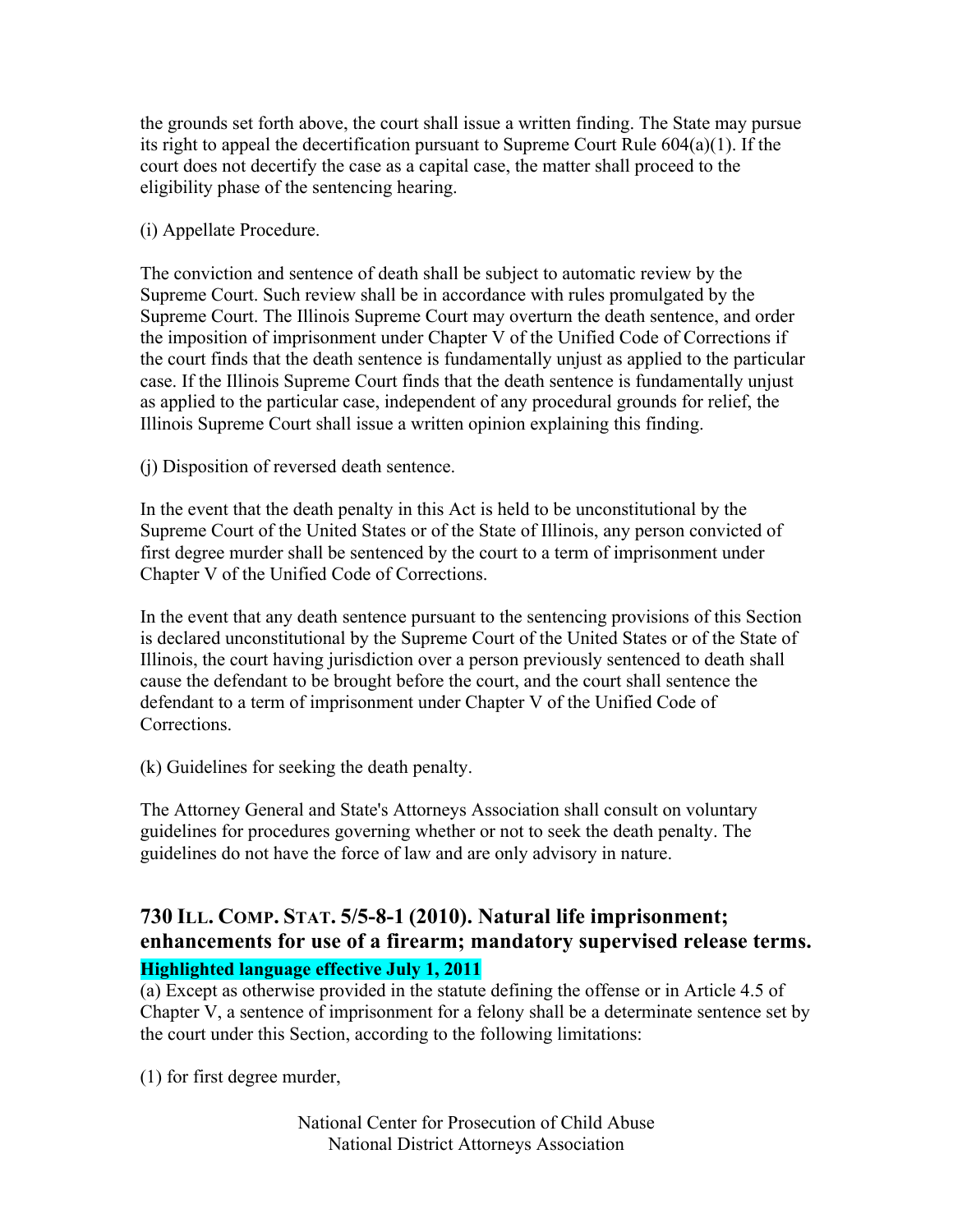(a) (blank),

(b) if a trier of fact finds beyond a reasonable doubt that the murder was accompanied by exceptionally brutal or heinous behavior indicative of wanton cruelty or, except as set forth in subsection (a)(1)(c) of this Section, that any of the aggravating factors listed in subsection (b) or (b-5) of Section 9-1 of the Criminal Code of 1961 are present, the court may sentence the defendant to a term of natural life imprisonment, or

(c) the court shall sentence the defendant to a term of natural life imprisonment when the death penalty is not imposed if the defendant,

(i) has previously been convicted of first degree murder under any state or federal law, or

(ii) is a person who, at the time of the commission of the murder, had attained the age of 17 or more and is found guilty of murdering an individual under 12 years of age; or, irrespective of the defendant's age at the time of the commission of the offense, is found guilty of murdering more than one victim, or

(iii) is found guilty of murdering a peace officer, fireman, or emergency management worker when the peace officer, fireman, or emergency management worker was killed in the course of performing his official duties, or to prevent the peace officer or fireman from performing his official duties, or in retaliation for the peace officer, fireman, or emergency management worker from performing his official duties, and the defendant knew or should have known that the murdered individual was a peace officer, fireman, or emergency management worker, or

(iv) is found guilty of murdering an employee of an institution or facility of the Department of Corrections, or any similar local correctional agency, when the employee was killed in the course of performing his official duties, or to prevent the employee from performing his official duties, or in retaliation for the employee performing his official duties, or

(v) is found guilty of murdering an emergency medical technician--ambulance, emergency medical technician--intermediate, emergency medical technician--paramedic, ambulance driver or other medical assistance or first aid person while employed by a municipality or other governmental unit when the person was killed in the course of performing official duties or to prevent the person from performing official duties or in retaliation for performing official duties and the defendant knew or should have known that the murdered individual was an emergency medical technician--ambulance, emergency medical technician--intermediate, emergency medical technician--paramedic, ambulance driver, or other medical assistant or first aid personnel, or

(vi) is a person who, at the time of the commission of the murder, had not attained the age of 17, and is found guilty of murdering a person under 12 years of age and the murder is committed during the course of aggravated criminal sexual assault, criminal sexual assault, or aggravated kidnaping, or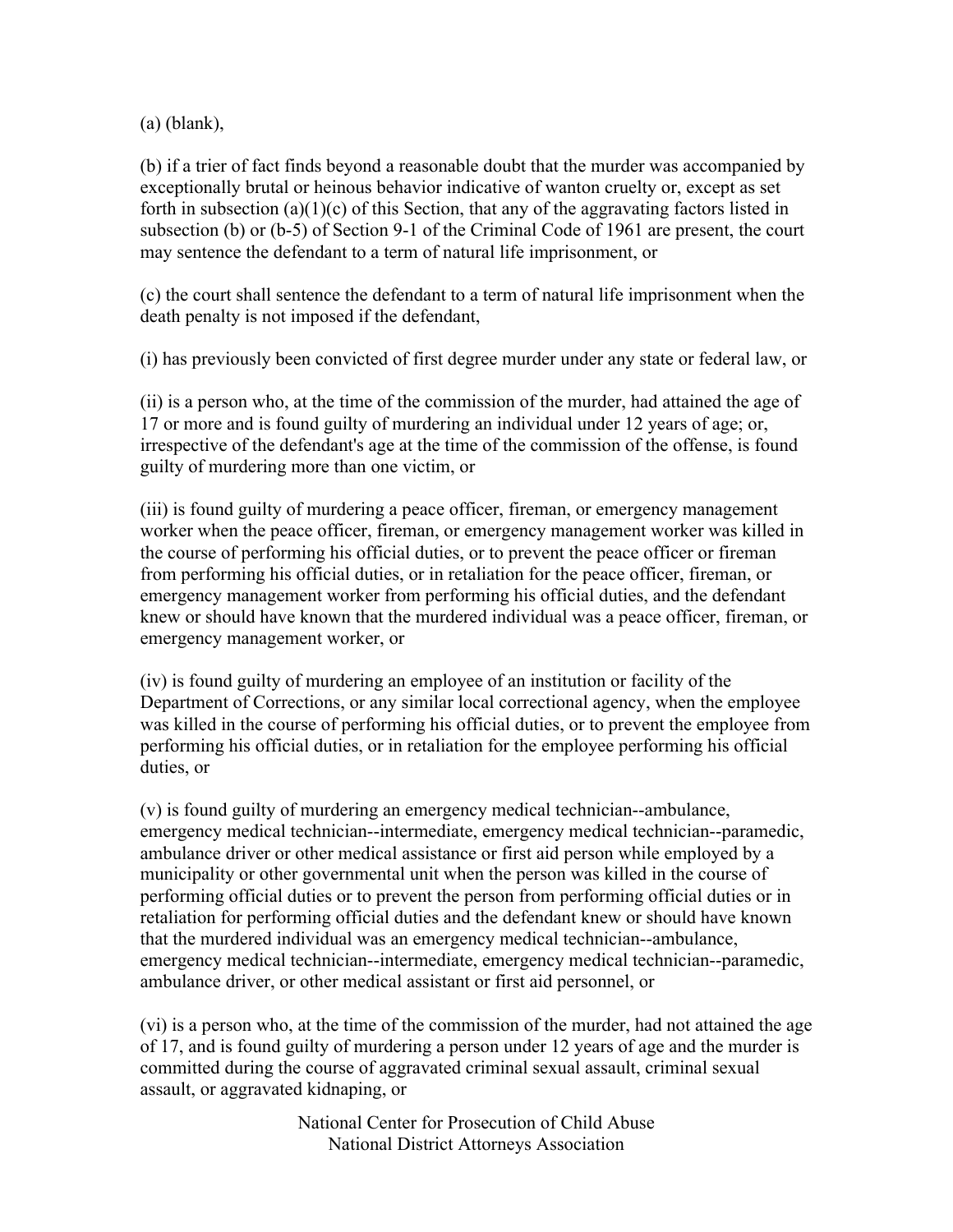(vii) is found guilty of first degree murder and the murder was committed by reason of any person's activity as a community policing volunteer or to prevent any person from engaging in activity as a community policing volunteer. For the purpose of this Section, "community policing volunteer" has the meaning ascribed to it in Section 2-3.5 of the Criminal Code of 1961.

For purposes of clause (v), "emergency medical technician--ambulance", "emergency medical technician--intermediate", "emergency medical technician--paramedic", have the meanings ascribed to them in the Emergency Medical Services (EMS) Systems Act.

(d)(i) if the person committed the offense while armed with a firearm, 15 years shall be added to the term of imprisonment imposed by the court;

(ii) if, during the commission of the offense, the person personally discharged a firearm, 20 years shall be added to the term of imprisonment imposed by the court;

(iii) if, during the commission of the offense, the person personally discharged a firearm that proximately caused great bodily harm, permanent disability, permanent disfigurement, or death to another person, 25 years or up to a term of natural life shall be added to the term of imprisonment imposed by the court.

(2) (blank);

(2.5) for a person convicted under the circumstances described in **subdivision (b)(1)(B) of Section 11-1.20 or** paragraph (3) of subsection (b) of Section 12-13, **subdivision (d)(2) of Section 11-1.30 or** paragraph (2) of subsection (d) of Section 12-14, **subdivision (b)(1.2) of Section 11-1.40 or** paragraph (1.2) of subsection (b) of Section 12-14.1, **subdivision (b)(2) of Section 11-1.40** or paragraph (2) of subsection (b) of Section 12-14.1 of the Criminal Code of 1961, the sentence shall be a term of natural life imprisonment.

(b) (Blank).

(c) (Blank).

(d) Subject to earlier termination under Section 3-3-8, the parole or mandatory supervised release term shall be as follows:

(1) for first degree murder or a Class X felony except for the offenses of predatory criminal sexual assault of a child, aggravated criminal sexual assault, and criminal sexual assault if committed on or after the effective date of this amendatory Act of the 94th General Assembly and except for the offense of aggravated child pornography under Section **11-20.1B or** 11-20.3 of the Criminal Code of 1961, if committed on or after January 1, 2009, 3 years;

(2) for a Class 1 felony or a Class 2 felony except for the offense of criminal sexual assault if committed on or after the effective date of this amendatory Act of the 94th General Assembly and except for the offenses of manufacture and dissemination of child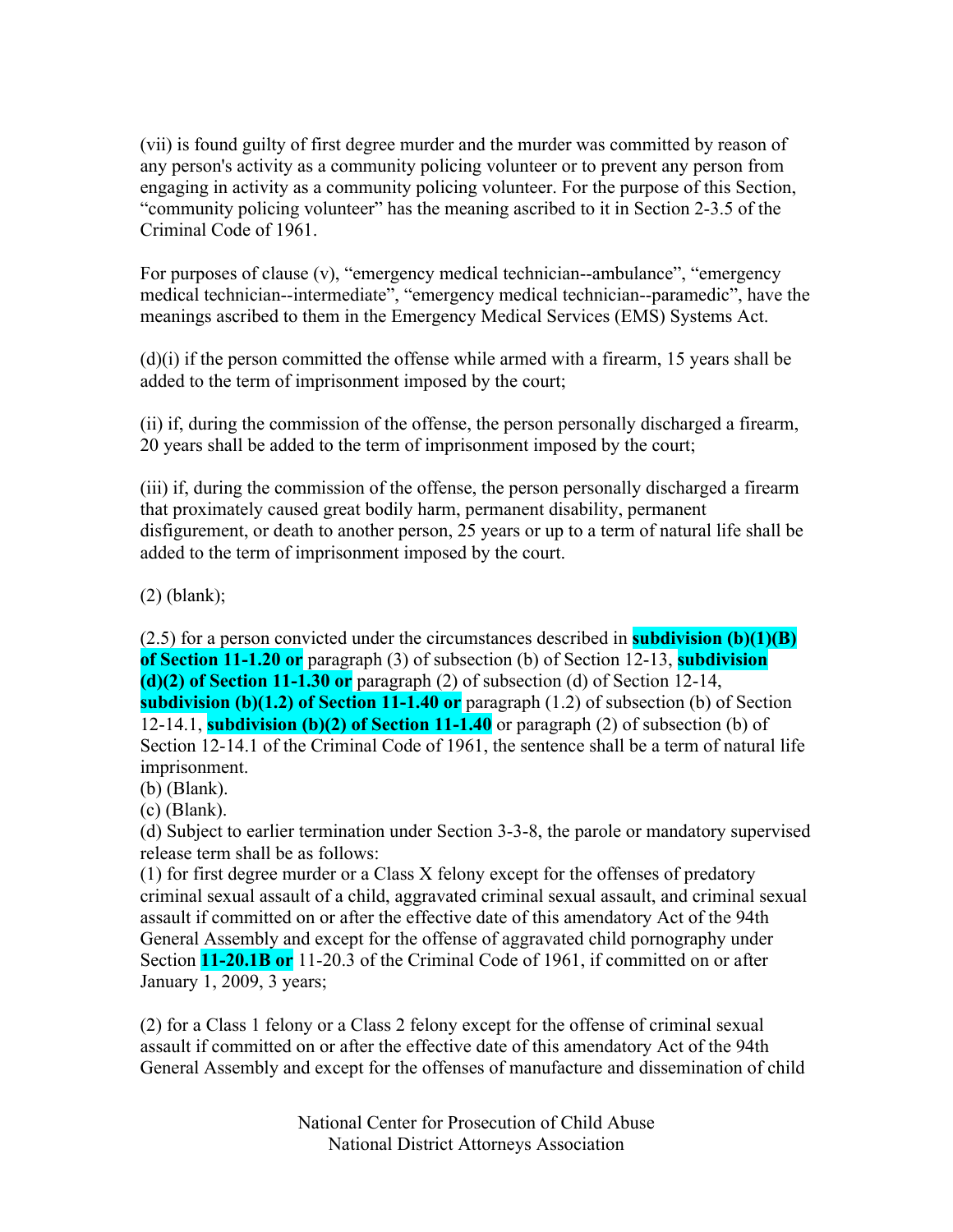pornography under clauses (a)(1) and (a)(2) of Section 11-20.1 of the Criminal Code of 1961, if committed on or after January 1, 2009, 2 years;

(3) for a Class 3 felony or a Class 4 felony, 1 year;

(4) for defendants who commit the offense of predatory criminal sexual assault of a child, aggravated criminal sexual assault, or criminal sexual assault, on or after the effective date of this amendatory Act of the 94th General Assembly, or who commit the offense of aggravated child pornography, manufacture of child pornography, or dissemination of child pornography after January 1, 2009, the term of mandatory supervised release shall range from a minimum of 3 years to a maximum of the natural life of the defendant;

(5) if the victim is under 18 years of age, for a second or subsequent offense of aggravated criminal sexual abuse or felony criminal sexual abuse, 4 years, at least the first 2 years of which the defendant shall serve in an electronic home detention program under Article 8A of Chapter V of this Code;

(6) for a felony domestic battery, aggravated domestic battery, stalking, aggravated stalking, and a felony violation of an order of protection, 4 years.

(e) (Blank).

(f) (Blank).

### **Indiana**

#### **IND. CODE ANN. § 35-50-2-9 (2011). Death sentence; life imprisonment without parole**

Sec. 9. (a) The state may seek either a death sentence or a sentence of life imprisonment without parole for murder by alleging, on a page separate from the rest of the charging instrument, the existence of at least one (1) of the aggravating circumstances listed in subsection (b). In the sentencing hearing after a person is convicted of murder, the state must prove beyond a reasonable doubt the existence of at least one (1) of the aggravating circumstances alleged. However, the state may not proceed against a defendant under this section if a court determines at a pretrial hearing under IC 35-36-9 that the defendant is an individual with mental retardation.

(b) The aggravating circumstances are as follows:

(1) The defendant committed the murder by intentionally killing the victim while committing or attempting to commit any of the following: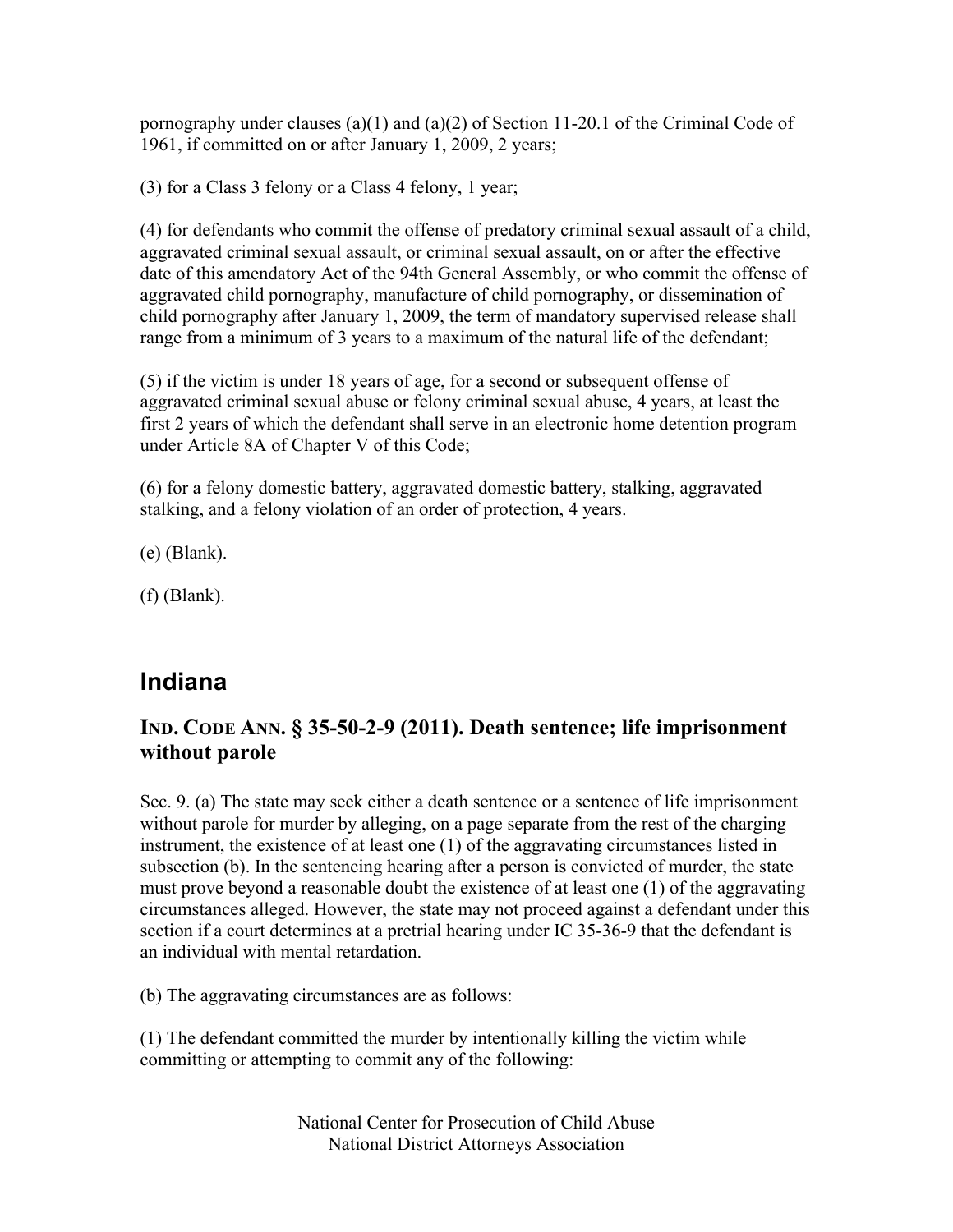(A) Arson (IC 35-43-1-1).

- (B) Burglary (IC 35-43-2-1).
- (C) Child molesting (IC 35-42-4-3).
- (D) Criminal deviate conduct (IC 35-42-4-2).
- (E) Kidnapping (IC 35-42-3-2).
- (F) Rape (IC 35-42-4-1).
- (G) Robbery (IC 35-42-5-1).
- (H) Carjacking (IC 35-42-5-2).
- (I) Criminal gang activity (IC 35-45-9-3).
- (J) Dealing in cocaine or a narcotic drug (IC 35-48-4-1).

(2) The defendant committed the murder by the unlawful detonation of an explosive with intent to injure person or damage property.

(3) The defendant committed the murder by lying in wait.

(4) The defendant who committed the murder was hired to kill.

(5) The defendant committed the murder by hiring another person to kill.

(6) The victim of the murder was a corrections employee, probation officer, parole officer, community corrections worker, home detention officer, fireman, judge, or law enforcement officer, and either:

(A) the victim was acting in the course of duty; or

(B) the murder was motivated by an act the victim performed while acting in the course of duty.

(7) The defendant has been convicted of another murder.

(8) The defendant has committed another murder, at any time, regardless of whether the defendant has been convicted of that other murder.

(9) The defendant was:

(A) under the custody of the department of correction;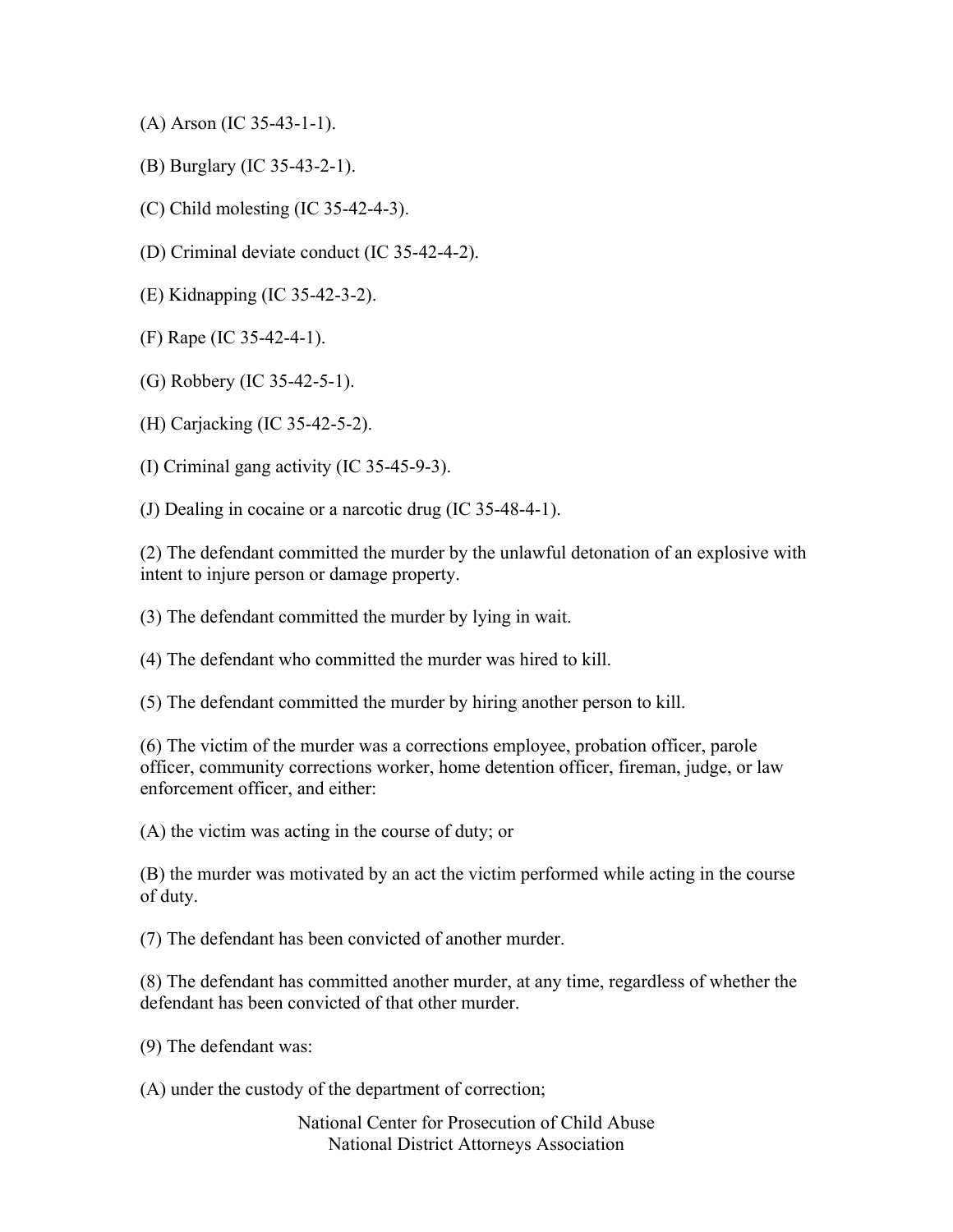(B) under the custody of a county sheriff;

(C) on probation after receiving a sentence for the commission of a felony; or

(D) on parole;

at the time the murder was committed.

(10) The defendant dismembered the victim.

(11) The defendant burned, mutilated, or tortured the victim while the victim was alive.

(12) The victim of the murder was less than twelve (12) years of age.

(13) The victim was a victim of any of the following offenses for which the defendant was convicted:

(A) Battery as a Class D felony or as a Class C felony under IC 35-42-2-1.

(B) Kidnapping (IC 35-42-3-2).

(C) Criminal confinement (IC 35-42-3-3).

(D) A sex crime under IC 35-42-4.

(14) The victim of the murder was listed by the state or known by the defendant to be a witness against the defendant and the defendant committed the murder with the intent to prevent the person from testifying.

(15) The defendant committed the murder by intentionally discharging a firearm (as defined in IC 35-47-1-5):

(A) into an inhabited dwelling; or

(B) from a vehicle.

(16) The victim of the murder was pregnant and the murder resulted in the intentional killing of a fetus that has attained viability (as defined in IC 16-18-2-365).

(c) The mitigating circumstances that may be considered under this section are as follows:

(1) The defendant has no significant history of prior criminal conduct.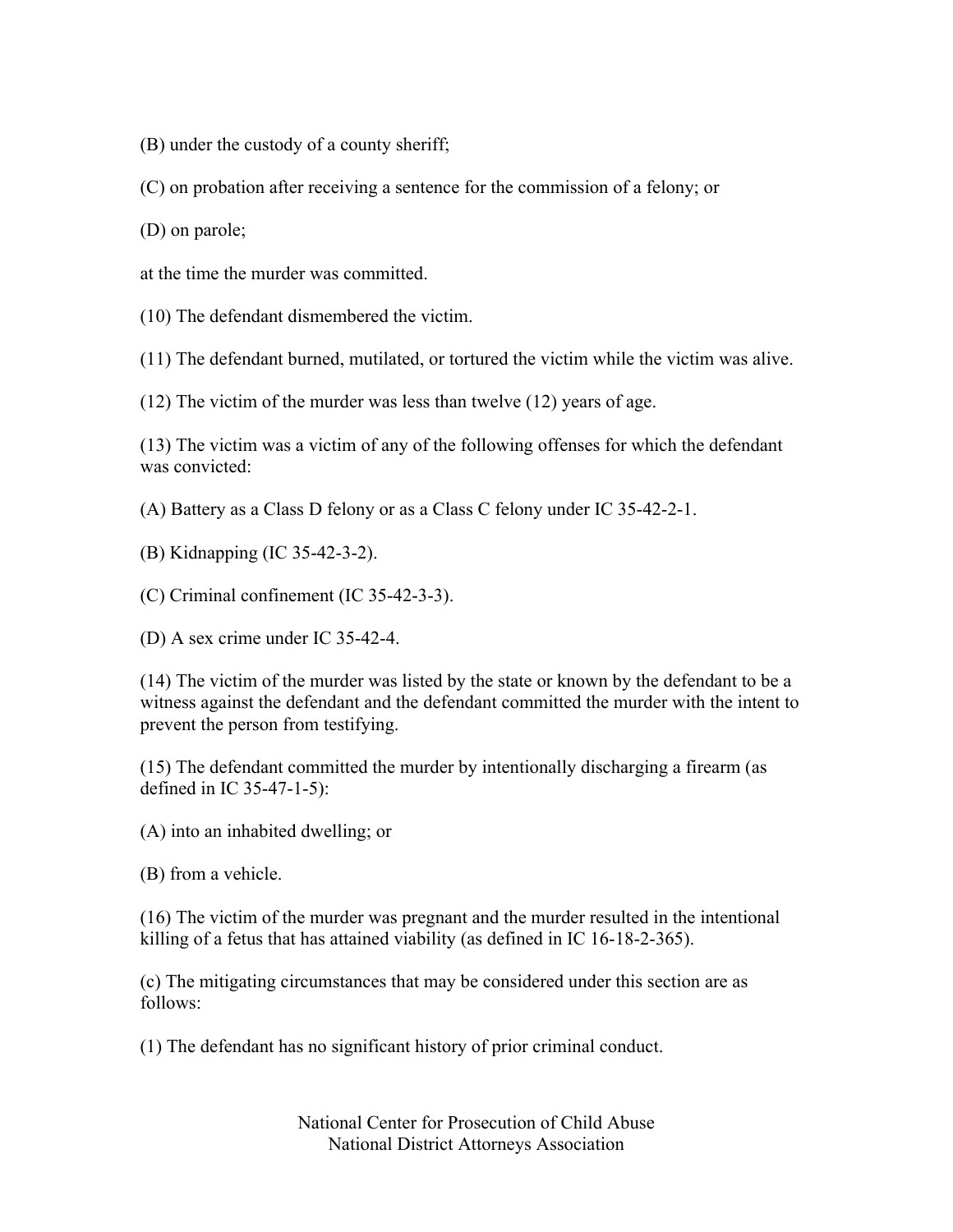(2) The defendant was under the influence of extreme mental or emotional disturbance when the murder was committed.

(3) The victim was a participant in or consented to the defendant's conduct.

(4) The defendant was an accomplice in a murder committed by another person, and the defendant's participation was relatively minor.

(5) The defendant acted under the substantial domination of another person.

(6) The defendant's capacity to appreciate the criminality of the defendant's conduct or to conform that conduct to the requirements of law was substantially impaired as a result of mental disease or defect or of intoxication.

(7) The defendant was less than eighteen (18) years of age at the time the murder was committed.

(8) Any other circumstances appropriate for consideration.

(d) If the defendant was convicted of murder in a jury trial, the jury shall reconvene for the sentencing hearing. If the trial was to the court, or the judgment was entered on a guilty plea, the court alone shall conduct the sentencing hearing. The jury or the court may consider all the evidence introduced at the trial stage of the proceedings, together with new evidence presented at the sentencing hearing. The court shall instruct the jury concerning the statutory penalties for murder and any other offenses for which the defendant was convicted, the potential for consecutive or concurrent sentencing, and the availability of good time credit and clemency. The court shall instruct the jury that, in order for the jury to recommend to the court that the death penalty or life imprisonment without parole should be imposed, the jury must find at least one (1) aggravating circumstance beyond a reasonable doubt as described in subsection (l) and shall provide a special verdict form for each aggravating circumstance alleged. The defendant may present any additional evidence relevant to:

(1) the aggravating circumstances alleged; or

(2) any of the mitigating circumstances listed in subsection (c).

(e) For a defendant sentenced after June 30, 2002, except as provided by IC 35-36-9, if the hearing is by jury, the jury shall recommend to the court whether the death penalty or life imprisonment without parole, or neither, should be imposed. The jury may recommend:

(1) the death penalty; or

(2) life imprisonment without parole;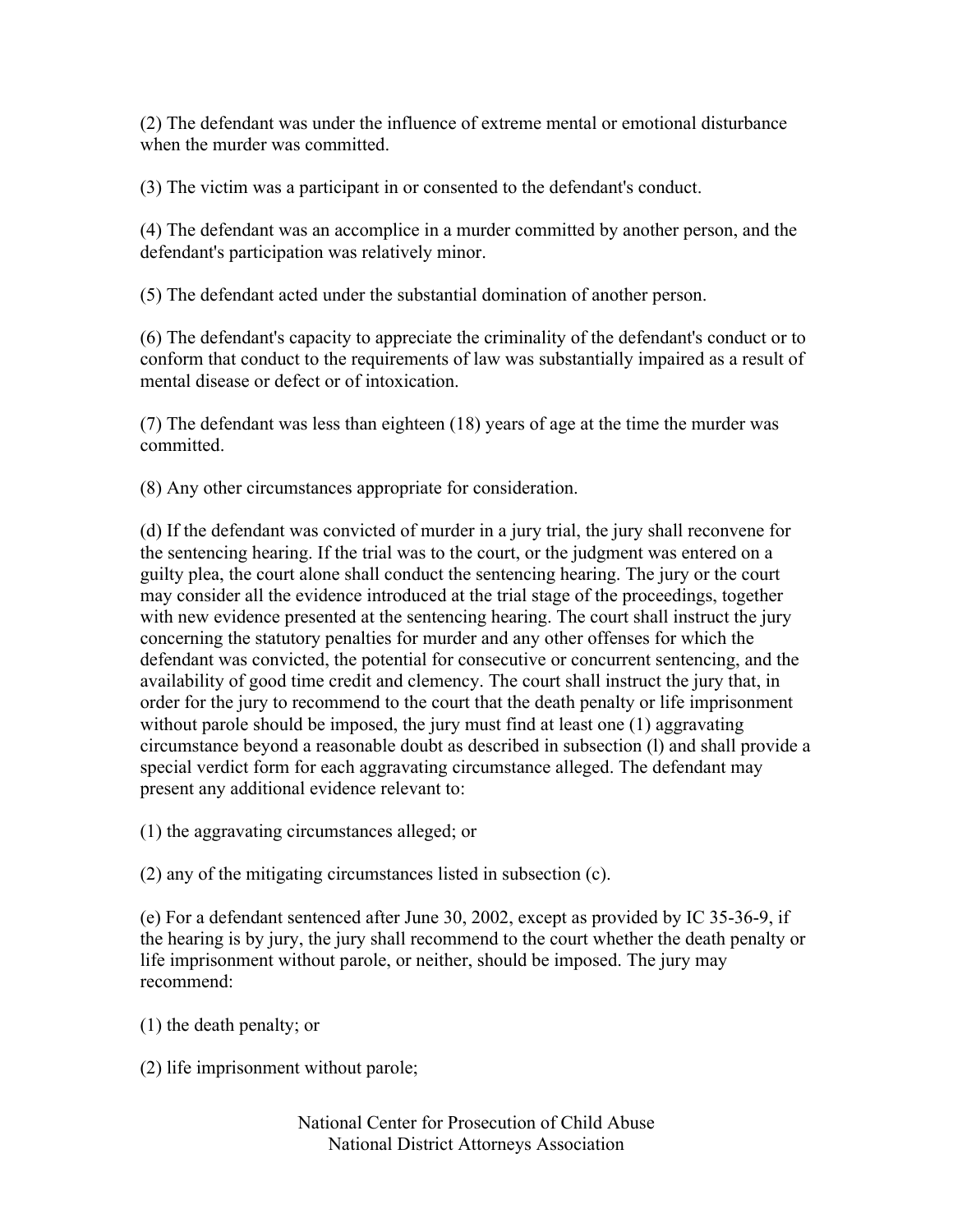only if it makes the findings described in subsection (l). If the jury reaches a sentencing recommendation, the court shall sentence the defendant accordingly. After a court pronounces sentence, a representative of the victim's family and friends may present a statement regarding the impact of the crime on family and friends. The impact statement may be submitted in writing or given orally by the representative. The statement shall be given in the presence of the defendant.

(f) If a jury is unable to agree on a sentence recommendation after reasonable deliberations, the court shall discharge the jury and proceed as if the hearing had been to the court alone.

(g) If the hearing is to the court alone, except as provided by IC 35-36-9, the court shall:

(1) sentence the defendant to death; or

(2) impose a term of life imprisonment without parole;

only if it makes the findings described in subsection (l).

(h) If a court sentences a defendant to death, the court shall order the defendant's execution to be carried out not later than one (1) year and one (1) day after the date the defendant was convicted. The supreme court has exclusive jurisdiction to stay the execution of a death sentence. If the supreme court stays the execution of a death sentence, the supreme court shall order a new date for the defendant's execution.

(i) If a person sentenced to death by a court files a petition for post-conviction relief, the court, not later than ninety (90) days after the date the petition is filed, shall set a date to hold a hearing to consider the petition. If a court does not, within the ninety (90) day period, set the date to hold the hearing to consider the petition, the court's failure to set the hearing date is not a basis for additional post-conviction relief. The attorney general shall answer the petition for post-conviction relief on behalf of the state. At the request of the attorney general, a prosecuting attorney shall assist the attorney general. The court shall enter written findings of fact and conclusions of law concerning the petition not later than ninety (90) days after the date the hearing concludes. However, if the court determines that the petition is without merit, the court may dismiss the petition within ninety (90) days without conducting a hearing under this subsection.

(j) A death sentence is subject to automatic review by the supreme court. The review, which shall be heard under rules adopted by the supreme court, shall be given priority over all other cases. The supreme court's review must take into consideration all claims that the:

(1) conviction or sentence was in violation of the:

(A) Constitution of the State of Indiana; or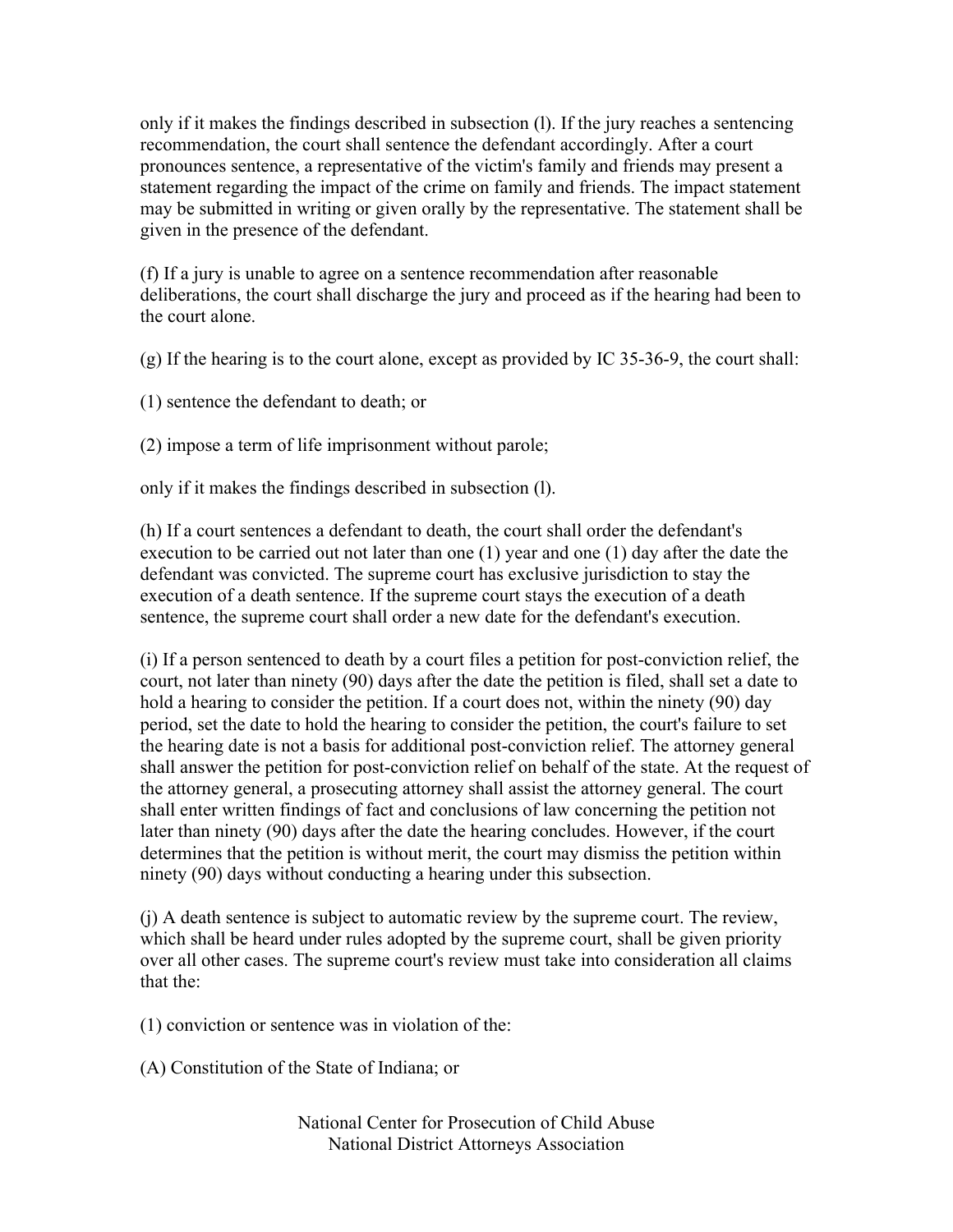- (B) Constitution of the United States;
- (2) sentencing court was without jurisdiction to impose a sentence; and
- (3) sentence:
- (A) exceeds the maximum sentence authorized by law; or

(B) is otherwise erroneous.

If the supreme court cannot complete its review by the date set by the sentencing court for the defendant's execution under subsection (h), the supreme court shall stay the execution of the death sentence and set a new date to carry out the defendant's execution.

(k) A person who has been sentenced to death and who has completed state postconviction review proceedings may file a written petition with the supreme court seeking to present new evidence challenging the person's guilt or the appropriateness of the death sentence if the person serves notice on the attorney general. The supreme court shall determine, with or without a hearing, whether the person has presented previously undiscovered evidence that undermines confidence in the conviction or the death sentence. If necessary, the supreme court may remand the case to the trial court for an evidentiary hearing to consider the new evidence and its effect on the person's conviction and death sentence. The supreme court may not make a determination in the person's favor nor make a decision to remand the case to the trial court for an evidentiary hearing without first providing the attorney general with an opportunity to be heard on the matter.

(l) Before a sentence may be imposed under this section, the jury, in a proceeding under subsection (e), or the court, in a proceeding under subsection  $(g)$ , must find that:

 $(1)$  the state has proved beyond a reasonable doubt that at least one  $(1)$  of the aggravating circumstances listed in subsection (b) exists; and

(2) any mitigating circumstances that exist are outweighed by the aggravating circumstance or circumstances.

### **Iowa**

#### **IOWA CODE § 707.2 (2011). Murder in the first degree**

A person commits murder in the first degree when the person commits murder under any of the following circumstances:

1. The person willfully, deliberately, and with premeditation kills another person.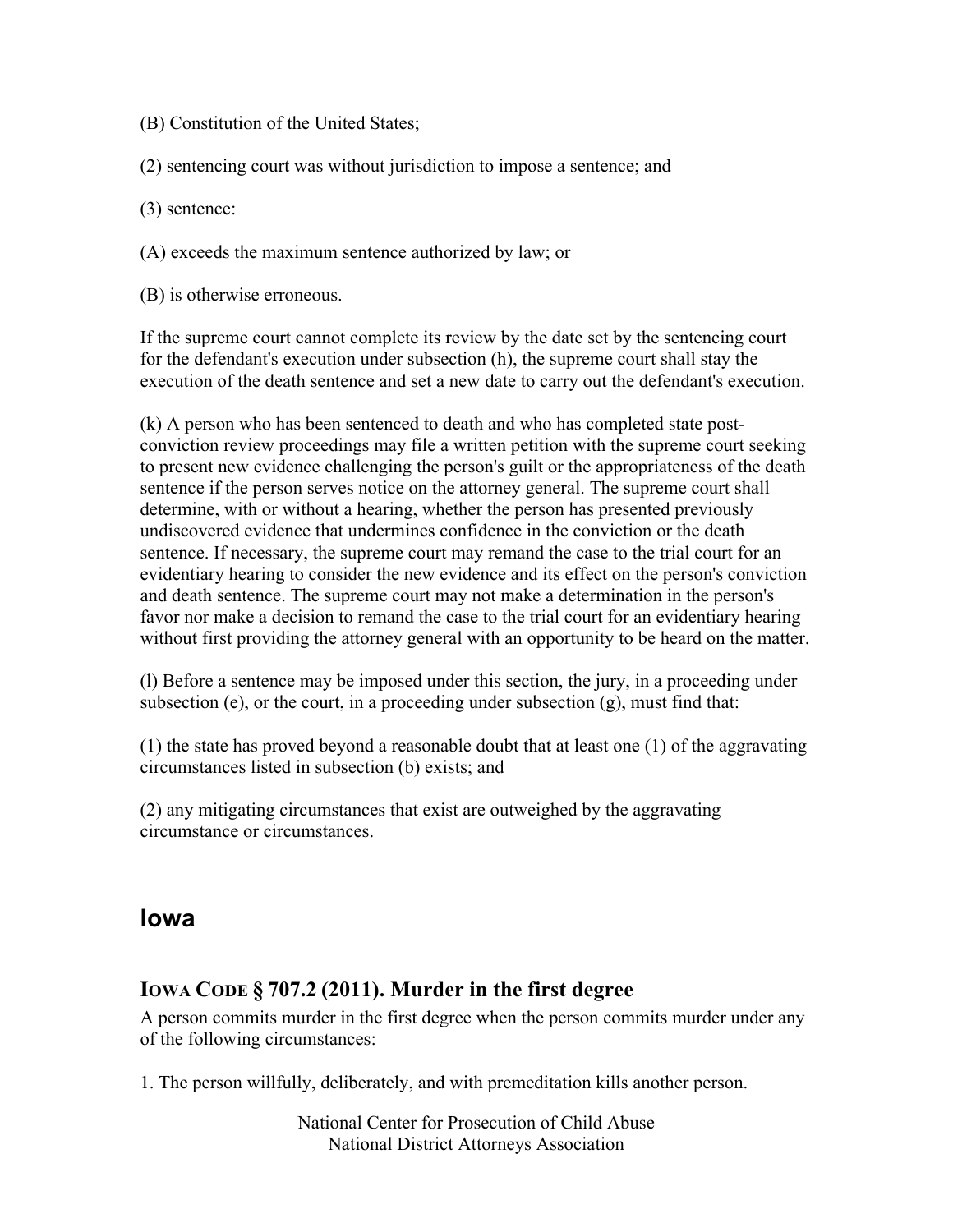2. The person kills another person while participating in a forcible felony.

3. The person kills another person while escaping or attempting to escape from lawful custody.

4. The person intentionally kills a peace officer, correctional officer, public employee, or hostage while the person is imprisoned in a correctional institution under the jurisdiction of the Iowa department of corrections, or in a city or county jail.

5. The person kills a child while committing child endangerment under section 726.6, subsection 1, paragraph "b", or while committing assault under section 708.1 upon the child, and the death occurs under circumstances manifesting an extreme indifference to human life.

6. The person kills another person while participating in an act of terrorism as defined in section 708A.1.

Murder in the first degree is a class "A" felony.

For purposes of determining whether a person should register as a sex offender pursuant to the provisions of chapter 692A, the fact finder shall make a determination as provided in section 692A.126.

#### **IOWA CODE § 902.1 (2011). Class "A" felony**

Upon a plea of guilty, a verdict of guilty, or a special verdict upon which a judgment of conviction of a class "A" felony may be rendered, the court shall enter a judgment of conviction and shall commit the defendant into the custody of the director of the Iowa department of corrections for the rest of the defendant's life. Nothing in the Iowa corrections code pertaining to deferred judgment, deferred sentence, suspended sentence, or reconsideration of sentence applies to a class "A" felony, and a person convicted of a class "A" felony shall not be released on parole unless the governor commutes the sentence to a term of years.

### **Kansas**

### **Kentucky**

### **Louisiana**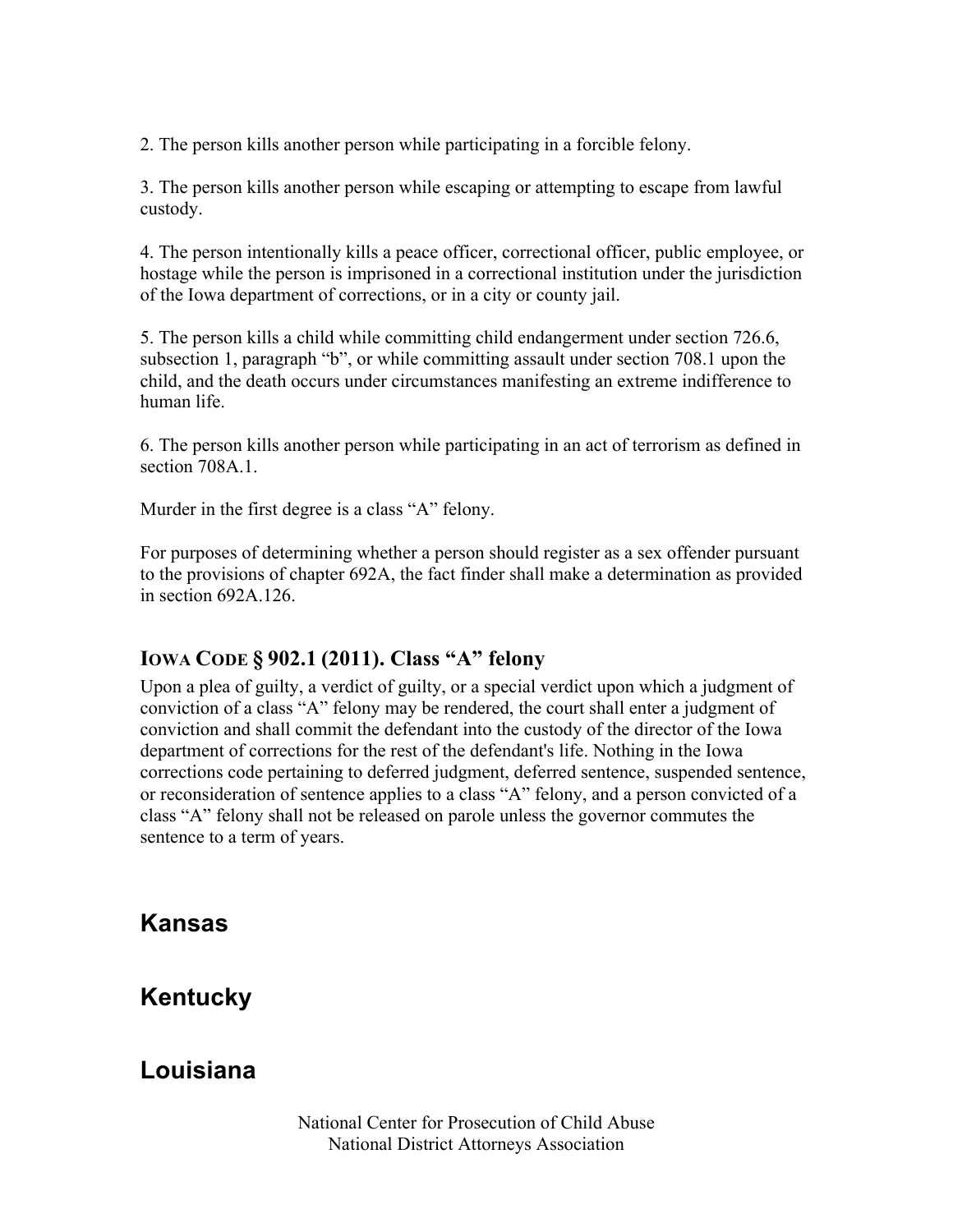#### **LA. REV. STAT. ANN. § 14:30 (2010). First degree murder**

A. First degree murder is the killing of a human being:

(1) When the offender has specific intent to kill or to inflict great bodily harm and is engaged in the perpetration or attempted perpetration of aggravated kidnapping, second degree kidnapping, aggravated escape, aggravated arson, aggravated rape, forcible rape, aggravated burglary, armed robbery, assault by drive-by shooting, first degree robbery, second degree robbery, simple robbery, terrorism, cruelty to juveniles, or second degree cruelty to juveniles.

(2) When the offender has a specific intent to kill or to inflict great bodily harm upon a fireman, peace officer, or civilian employee of the Louisiana State Police Crime Laboratory or any other forensic laboratory engaged in the performance of his lawful duties, or when the specific intent to kill or to inflict great bodily harm is directly related to the victim's status as a fireman, peace officer, or civilian employee.

(3) When the offender has a specific intent to kill or to inflict great bodily harm upon more than one person.

(4) When the offender has specific intent to kill or inflict great bodily harm and has offered, has been offered, has given, or has received anything of value for the killing.

(5) When the offender has the specific intent to kill or to inflict great bodily harm upon a victim who is under the age of twelve or sixty-five years of age or older.

(6) When the offender has the specific intent to kill or to inflict great bodily harm while engaged in the distribution, exchange, sale, or purchase, or any attempt thereof, of a controlled dangerous substance listed in Schedules I, II, III, IV, or V of the Uniform Controlled Dangerous Substances Law.

(7) When the offender has specific intent to kill or to inflict great bodily harm and is engaged in the activities prohibited by R.S. 14:107.1(C)(1).

(8) When the offender has specific intent to kill or to inflict great bodily harm and there has been issued by a judge or magistrate any lawful order prohibiting contact between the offender and the victim in response to threats of physical violence or harm which was served on the offender and is in effect at the time of the homicide.

(9) When the offender has specific intent to kill or to inflict great bodily harm upon a victim who was a witness to a crime or was a member of the immediate family of a witness to a crime committed on a prior occasion and:

(a) The killing was committed for the purpose of preventing or influencing the victim's testimony in any criminal action or proceeding whether or not such action or proceeding had been commenced; or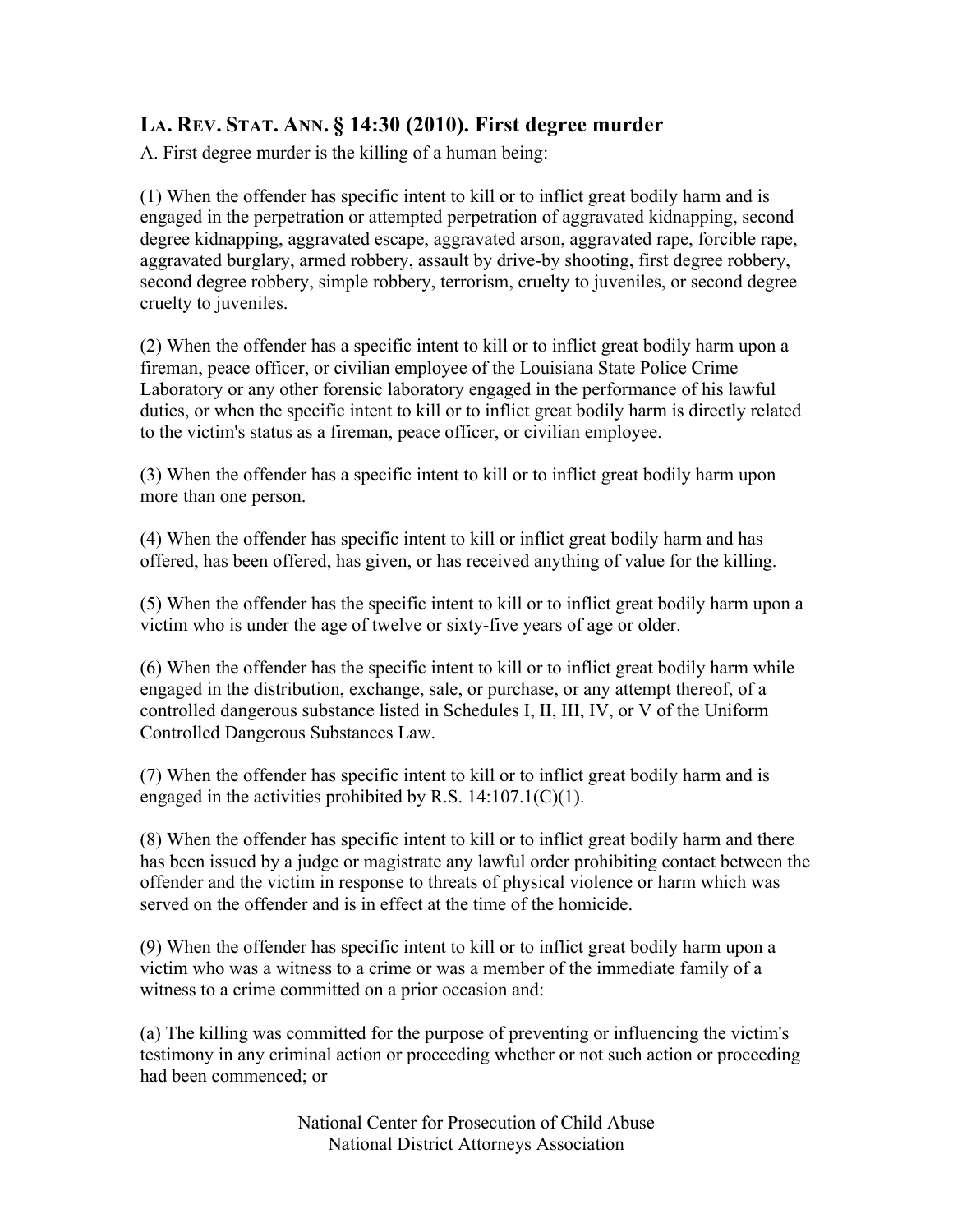(b) The killing was committed for the purpose of exacting retribution for the victim's prior testimony.

(10) When the offender has a specific intent to kill or inflict great bodily harm and the offender has previously acted with a specific intent to kill or inflict great bodily harm that resulted in the killing of one or more persons.

B. (1) For the purposes of Paragraph (A)(2) of this Section, the term "peace officer" means any peace officer, as defined in R.S. 40:2402, and includes any constable, marshal, deputy marshal, sheriff, deputy sheriff, local or state policeman, commissioned wildlife enforcement agent, federal law enforcement officer, jail or prison guard, parole officer, probation officer, judge, attorney general, assistant attorney general, attorney general's investigator, district attorney, assistant district attorney, or district attorney's investigator.

(2) For the purposes of Paragraph (A)(9) of this Section, the term "member of the immediate family" means a husband, wife, father, mother, daughter, son, brother, sister, stepparent, grandparent, stepchild, or grandchild.

(3) For the purposes of Paragraph (A)(9) of this Section, the term "witness" means any person who has testified or is expected to testify for the prosecution, or who, by reason of having relevant information, is subject to call or likely to be called as a witness for the prosecution, whether or not any action or proceeding has yet commenced.

C. Penalty provisions.

(1) If the district attorney seeks a capital verdict, the offender shall be punished by death or life imprisonment at hard labor without benefit of parole, probation, or suspension of sentence, in accordance with the determination of the jury. The provisions of C.Cr.P. Art 782 relative to cases in which punishment may be capital shall apply.

(2) If the district attorney does not seek a capital verdict, the offender shall be punished by life imprisonment at hard labor without benefit of parole, probation or suspension of sentence. The provisions of C. Cr.P. Art 782 relative to cases in which punishment is necessarily confinement at hard labor shall apply.

#### **LA. CODE CRIM. PROC. ANN. art. 905.4 (2010). Aggravating circumstances**

A. The following shall be considered aggravating circumstances:

(1) The offender was engaged in the perpetration or attempted perpetration of aggravated rape, forcible rape, aggravated kidnapping, second degree kidnapping, aggravated burglary, aggravated arson, aggravated escape, assault by drive-by shooting, armed robbery, first degree robbery, second degree robbery, simple robbery, cruelty to juveniles, second degree cruelty to juveniles, or terrorism.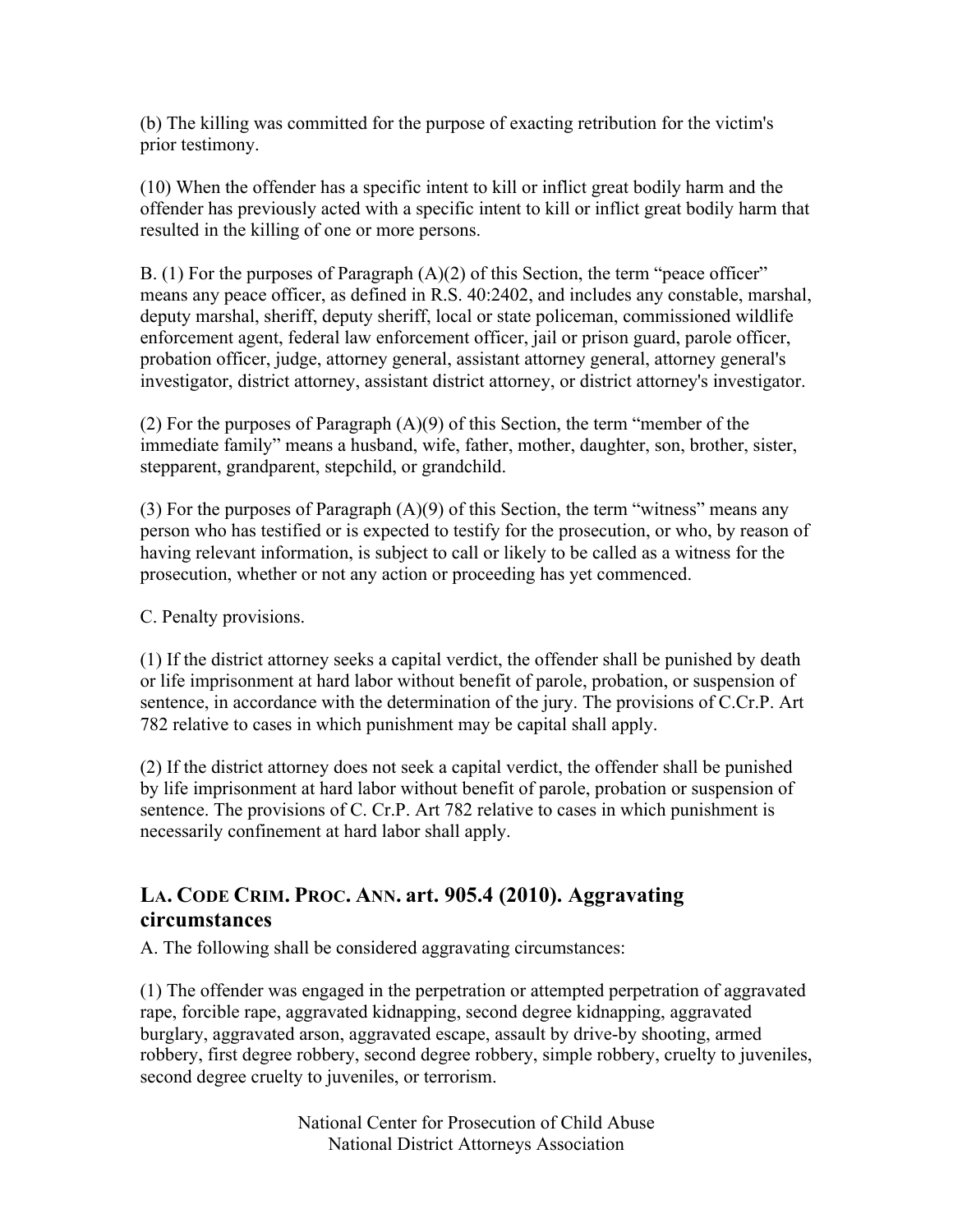(2) The victim was a fireman or peace officer engaged in his lawful duties.

(3) The offender has been previously convicted of an unrelated murder, aggravated rape, aggravated burglary, aggravated arson, aggravated escape, armed robbery, or aggravated kidnapping.

(4) The offender knowingly created a risk of death or great bodily harm to more than one person.

(5) The offender offered or has been offered or has given or received anything of value for the commission of the offense.

(6) The offender at the time of the commission of the offense was imprisoned after sentence for the commission of an unrelated forcible felony.

(7) The offense was committed in an especially heinous, atrocious or cruel manner.

(8) The victim was a witness in a prosecution against the defendant, gave material assistance to the state in any investigation or prosecution of the defendant, or was an eye witness to a crime alleged to have been committed by the defendant or possessed other material evidence against the defendant.

(9) The victim was a correctional officer or any employee of the Department of Public Safety and Corrections who, in the normal course of his employment was required to come in close contact with persons incarcerated in a state prison facility, and the victim was engaged in his lawful duties at the time of the offense.

(10) The victim was under the age of twelve years or sixty-five years of age or older.

(11) The offender was engaged in the distribution, exchange, sale, or purchase, or any attempt thereof, of a controlled dangerous substance listed in Schedule I, II, III, IV, or V of the Uniform Controlled Dangerous Substances Law. [FN1]

 $(12)$  The offender was engaged in the activities prohibited by R.S. 14:107.1(C)(1).

(13) The offender has knowingly killed two or more persons in a series of separate incidents.

B. For the purposes of Paragraph A(2) herein, the term "peace officer" is defined to include any constable, marshal, deputy marshal, sheriff, deputy sheriff, local or state policeman, commissioned wildlife enforcement agent, federal law enforcement officer, jail or prison guard, parole officer, probation officer, judge, attorney general, assistant attorney general, attorney general's investigator, district attorney, assistant district attorney, or district attorney's investigator.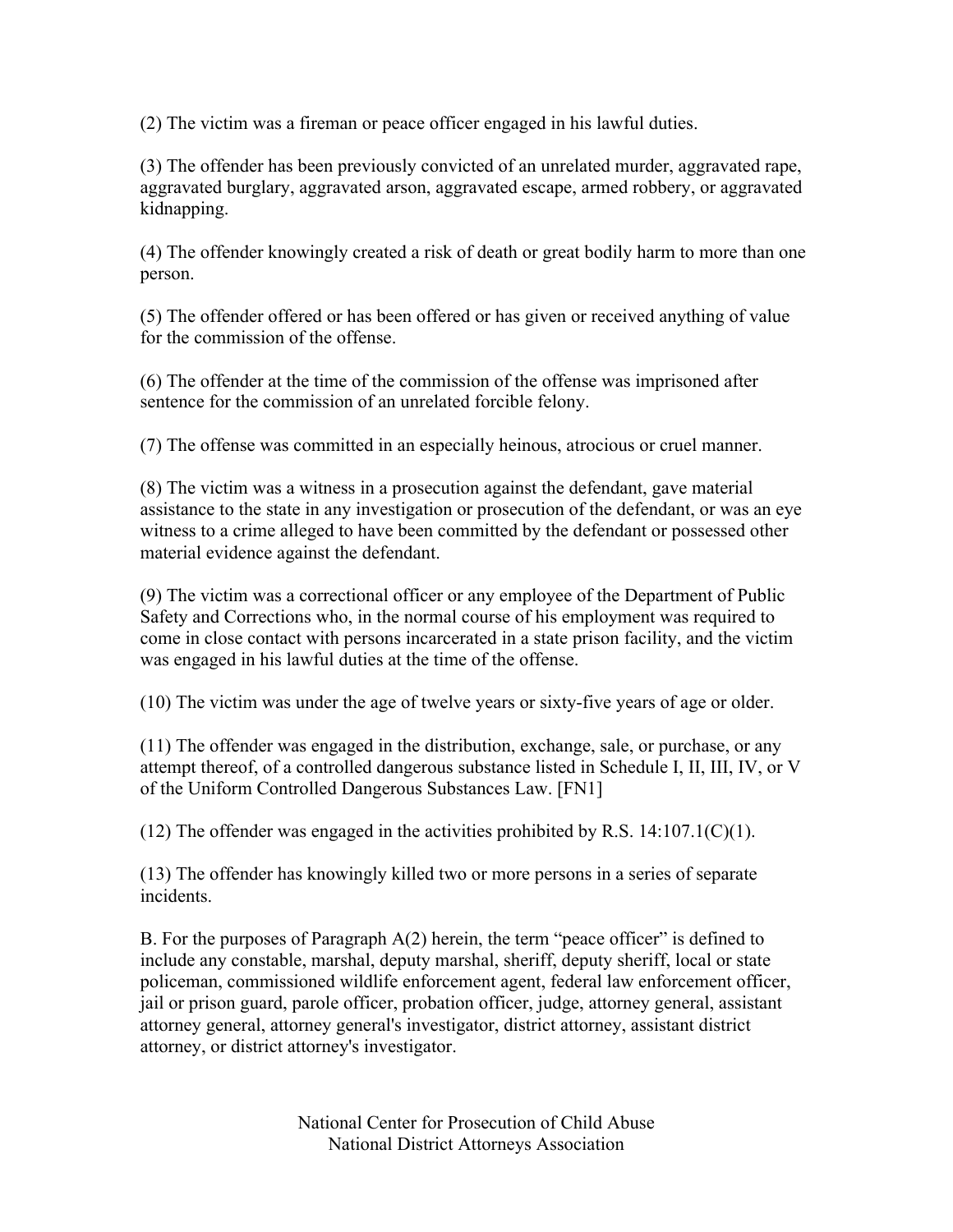### **Maine**

### **ME. REV. STAT. ANN. tit. 17-A, §1251 (2009). Imprisonment for murder**

A person convicted of the crime of murder shall be sentenced to imprisonment for life or for any term of years that is not less than 25. The sentence of the court shall specify the length of the sentence to be served and shall commit the person to the Department of Corrections.

In setting the length of imprisonment, if the victim is a child who had not in fact attained the age of 6 years at the time the crime was committed or if the victim is a woman that the convicted person knew or had reasonable cause to believe to be in fact pregnant at the time the crime was committed, a court shall assign special weight to this objective fact in determining the basic sentence in the first step of the sentencing process. The court shall assign special weight to any subjective victim impact in determining the final sentence in the 2nd and final step in the sentencing process. Nothing in this paragraph may be construed to restrict a court in setting the length of imprisonment from considering the age of the victim in other circumstances when relevant.

**Maryland**

**Massachusetts**

**Michigan**

**Minnesota**

**Mississippi**

**Missouri**

**Montana**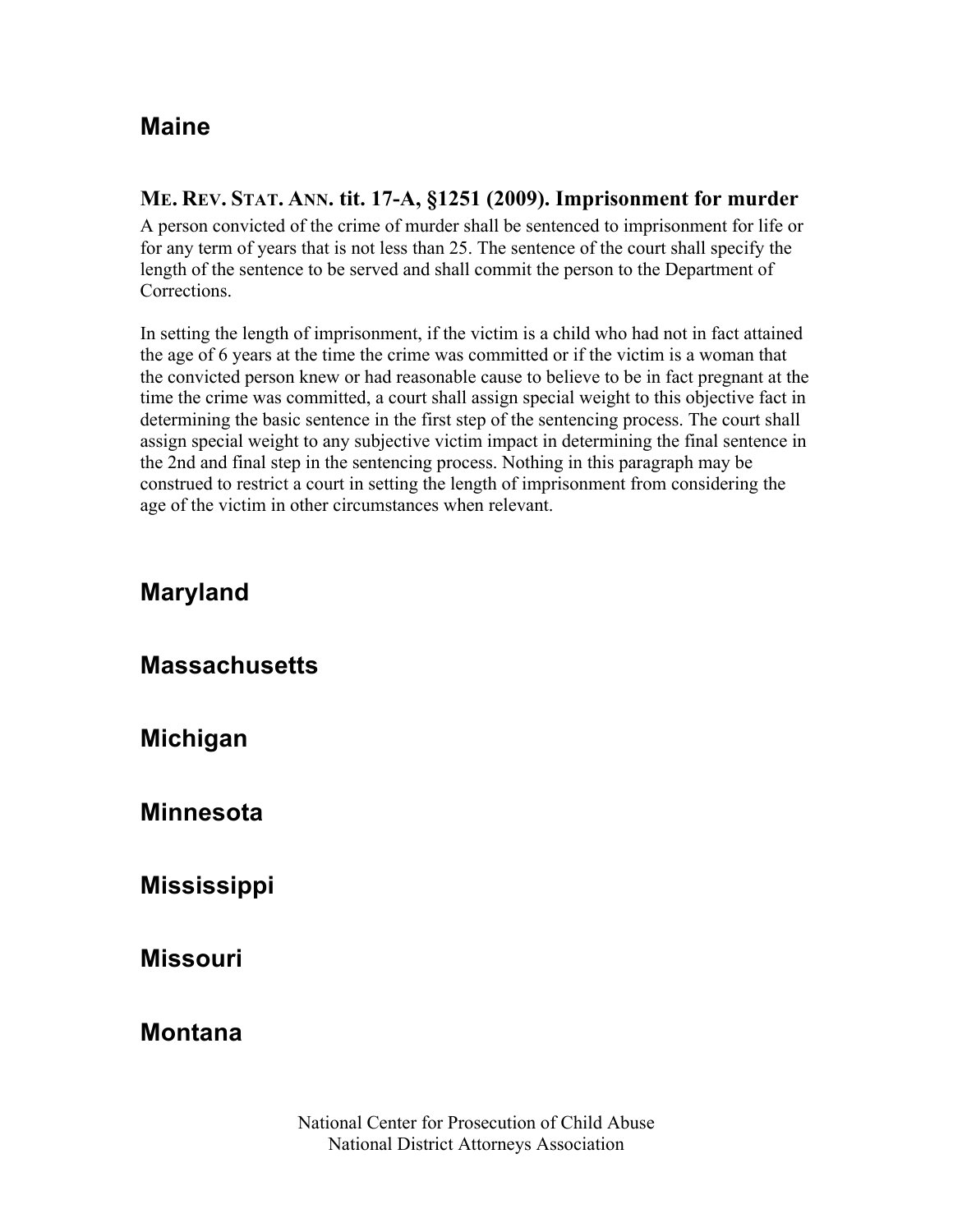### **Nebraska**

### **Nevada**

#### **Nev. Rev. Stat. Ann. § 200.033 (2010). Circumstances aggravating first degree murder**

The only circumstances by which murder of the first degree may be aggravated are:

1. The murder was committed by a person under sentence of imprisonment.

2. The murder was committed by a person who, at any time before a penalty hearing is conducted for the murder pursuant to NRS 175.552, is or has been convicted of:

(a) Another murder and the provisions of subsection 12 do not otherwise apply to that other murder; or

(b) A felony involving the use or threat of violence to the person of another and the provisions of subsection 4 do not otherwise apply to that felony.

For the purposes of this subsection, a person shall be deemed to have been convicted at the time the jury verdict of guilt is rendered or upon pronouncement of guilt by a judge or judges sitting without a jury.

3. The murder was committed by a person who knowingly created a great risk of death to more than one person by means of a weapon, device or course of action which would normally be hazardous to the lives of more than one person.

4. The murder was committed while the person was engaged, alone or with others, in the commission of, or an attempt to commit or flight after committing or attempting to commit, any robbery, arson in the first degree, burglary, invasion of the home or kidnapping in the first degree, and the person charged:

(a) Killed or attempted to kill the person murdered; or

(b) Knew or had reason to know that life would be taken or lethal force used.

5. The murder was committed to avoid or prevent a lawful arrest or to effect an escape from custody.

6. The murder was committed by a person, for himself or herself or another, to receive money or any other thing of monetary value.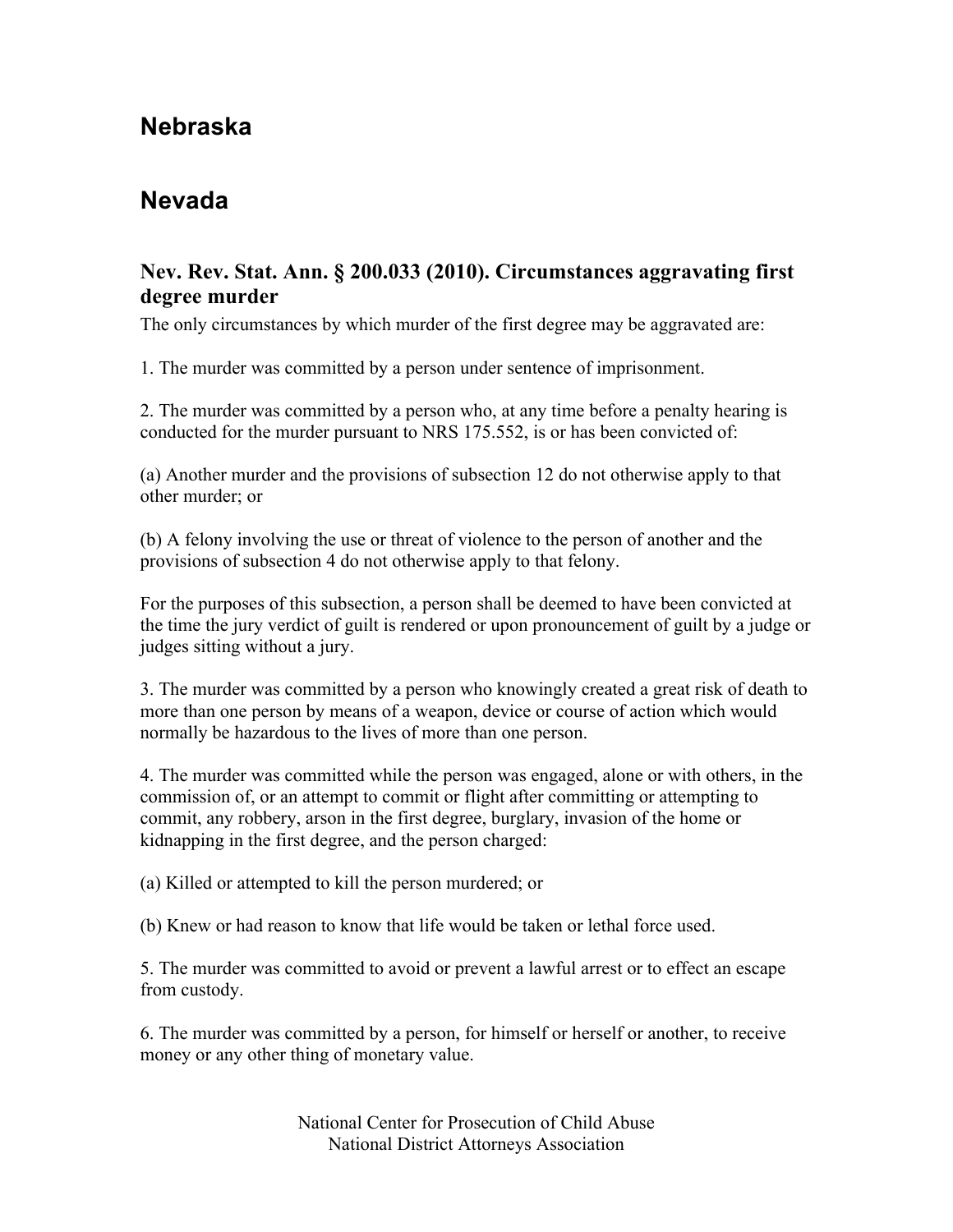7. The murder was committed upon a peace officer or firefighter who was killed while engaged in the performance of his or her official duty or because of an act performed in his or her official capacity, and the defendant knew or reasonably should have known that the victim was a peace officer or firefighter. For the purposes of this subsection, "peace officer" means:

(a) An employee of the Department of Corrections who does not exercise general control over offenders imprisoned within the institutions and facilities of the Department, but whose normal duties require the employee to come into contact with those offenders when carrying out the duties prescribed by the Director of the Department.

(b) Any person upon whom some or all of the powers of a peace officer are conferred pursuant to NRS 289.150 to 289.360, inclusive, when carrying out those powers.

8. The murder involved torture or the mutilation of the victim.

9. The murder was committed upon one or more persons at random and without apparent motive.

10. The murder was committed upon a person less than 14 years of age.

11. The murder was committed upon a person because of the actual or perceived race, color, religion, national origin, physical or mental disability or sexual orientation of that person.

12. The defendant has, in the immediate proceeding, been convicted of more than one offense of murder in the first or second degree. For the purposes of this subsection, a person shall be deemed to have been convicted of a murder at the time the jury verdict of guilt is rendered or upon pronouncement of guilt by a judge or judges sitting without a jury.

13. The person, alone or with others, subjected or attempted to subject the victim of the murder to nonconsensual sexual penetration immediately before, during or immediately after the commission of the murder. For the purposes of this subsection:

(a) "Nonconsensual" means against the victim's will or under conditions in which the person knows or reasonably should know that the victim is mentally or physically incapable of resisting, consenting or understanding the nature of his or her conduct, including, but not limited to, conditions in which the person knows or reasonably should know that the victim is dead.

(b) "Sexual penetration" means cunnilingus, fellatio or any intrusion, however slight, of any part of the victim's body or any object manipulated or inserted by a person, alone or with others, into the genital or anal openings of the body of the victim, whether or not the victim is alive. The term includes, but is not limited to, anal intercourse and sexual intercourse in what would be its ordinary meaning.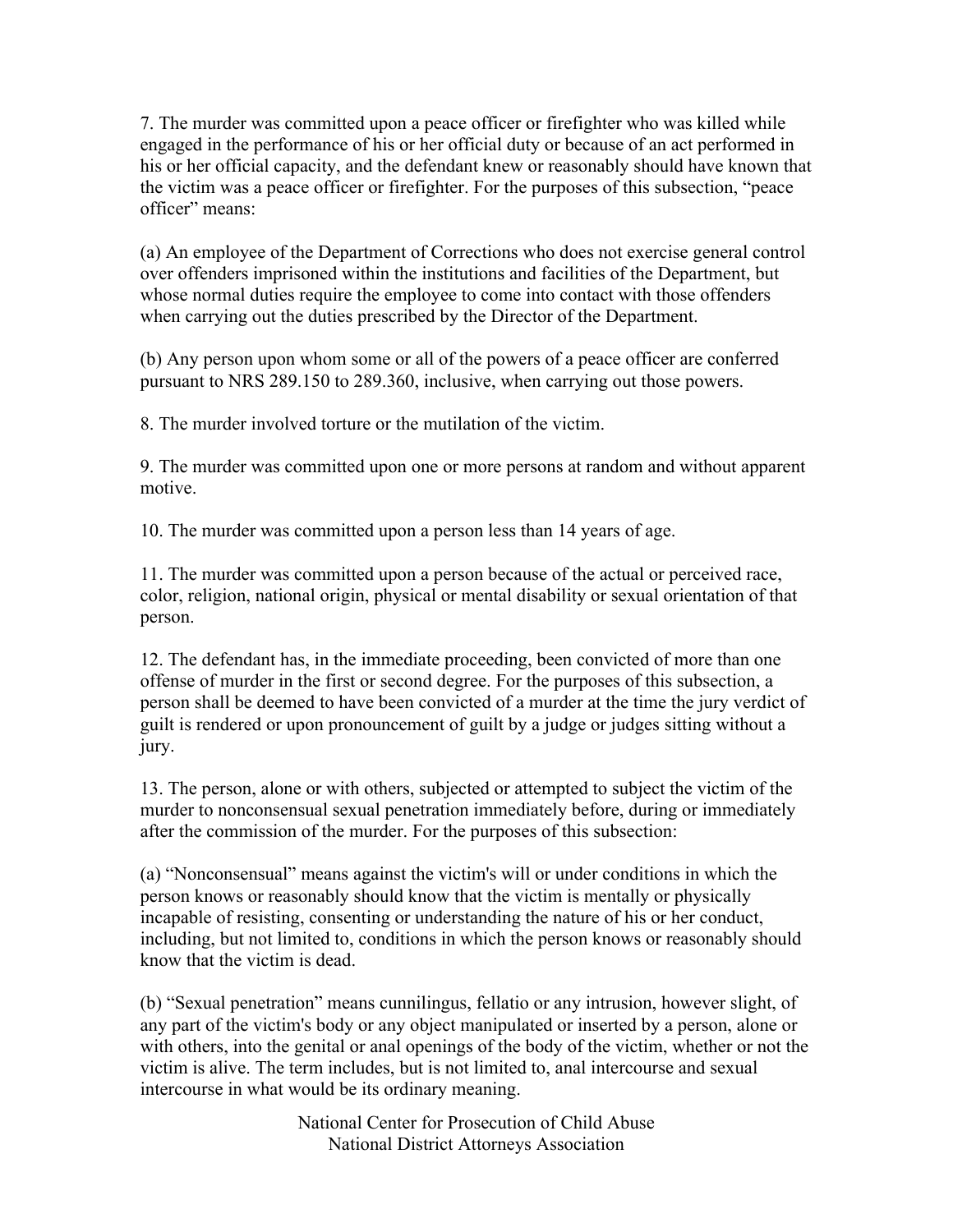14. The murder was committed on the property of a public or private school, at an activity sponsored by a public or private school or on a school bus while the bus was engaged in its official duties by a person who intended to create a great risk of death or substantial bodily harm to more than one person by means of a weapon, device or course of action that would normally be hazardous to the lives of more than one person. For the purposes of this subsection, "school bus" has the meaning ascribed to it in NRS 483.160.

15. The murder was committed with the intent to commit, cause, aid, further or conceal an act of terrorism. For the purposes of this subsection, "act of terrorism" has the meaning ascribed to it in NRS 202.4415.

### **New Hampshire**

#### **N.H. Rev. Stat. Ann. § 630:5 (2011). Procedure in Capital Murder.**

I. Whenever the state intends to seek the sentence of death for the offense of capital murder, the attorney for the state, before trial or acceptance by the court of a plea of guilty, shall file with the court and serve upon the defendant, a notice:

(a) That the state in the event of conviction will seek the sentence of death; and

(b) Setting forth the aggravating factors enumerated in paragraph VII of this section and any other aggravating factors which the state will seek to prove as the basis for the death penalty.

The court may permit the attorney for the state to amend this notice for good cause shown. Any such amended notice shall be served upon the defendant as provided in this section.

II. When the attorney for the state has filed a notice as required under paragraph I and the defendant is found guilty of or pleads guilty to the offense of capital murder, the judge who presided at the trial or before whom the guilty plea was entered, or any other judge if the judge who presided at the trial or before whom the guilty plea was entered is unavailable, shall conduct a separate sentencing hearing to determine the punishment to be imposed. The hearing shall be conducted:

(a) Before the jury which determined the defendant's guilt;

(b) Before a jury impaneled for the purpose of the hearing if:

(1) the defendant was convicted upon a plea of guilty; or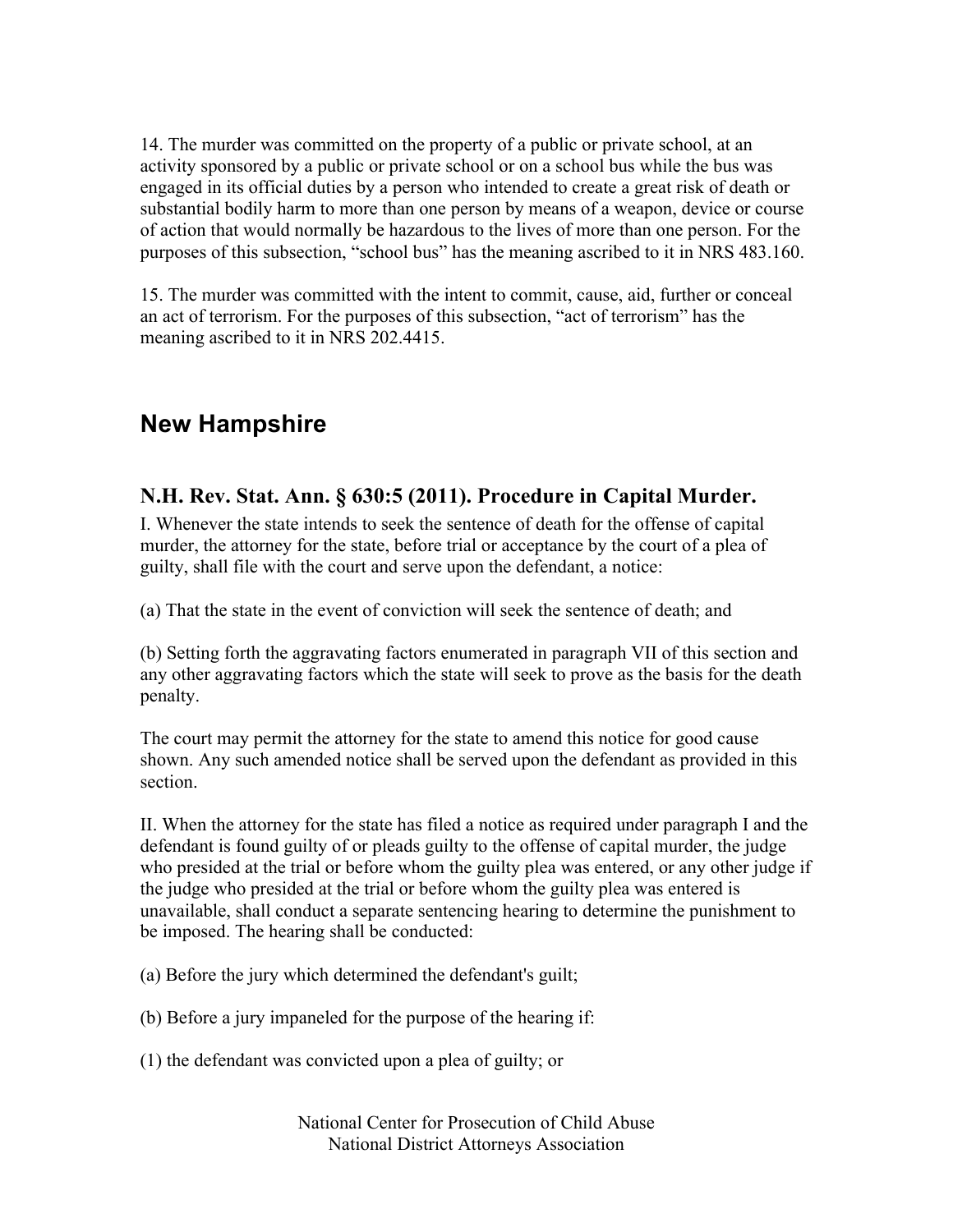(2) the jury which determined the defendant's guilt has been discharged for good cause; or

(3) after initial imposition of a sentence under this section, redetermination of the sentence under this section is necessary.

A jury impaneled under subparagraph (b) shall consist of 12 members, unless at any time before the conclusion of the hearing, the parties stipulate with the approval of the court that it shall consist of any number less than 12.

III. When a defendant is found guilty of or pleads guilty to the offense of capital murder, no presentence report shall be prepared. In the sentencing hearing, information may be presented as to matters relating to any of the aggravating or mitigating factors set forth in paragraphs VI and VII, or any other mitigating factor or any other aggravating factor for which notice has been provided under subparagraph I(b). Where information is presented relating to any of the aggravating factors set forth in paragraph VII, information may be presented relating to any other aggravating factor for which notice has been provided under subparagraph I(b). Information presented may include the trial transcript and exhibits if the hearing is held before a jury or judge not present during the trial, or at the trial judge's discretion. Any other information relevant to such mitigating or aggravating factors may be presented by either the state or the defendant, regardless of its admissibility under the rules governing admission of evidence at criminal trials, except that information may be excluded if its probative value is substantially outweighed by the danger of unfair prejudice, confusion of the issues, or misleading the jury. The state and the defendant shall be permitted to rebut any information received at the hearing and shall be given fair opportunity to present argument as to the adequacy of the information to establish the existence of any of the aggravating or mitigating factors and as to appropriateness in that case of imposing a sentence of death. The state shall open and the defendant shall conclude the argument to the jury. The burden of establishing the existence of any aggravating factor is on the state, and is not satisfied unless established beyond a reasonable doubt. The burden of establishing the existence of any mitigating factor is on the defendant, and is not satisfied unless established by a preponderance of the evidence.

IV. The jury shall consider all the information received during the hearing. It shall return special findings identifying any aggravating factors set forth in paragraph VII, which are found to exist. If one of the aggravating factors set forth in subparagraph VII(a) and another of the aggravating factors set forth in subparagraphs VII(b)-(j) is found to exist, a special finding identifying any other aggravating factor for which notice has been provided under subparagraph I(b) may be returned. A finding with respect to a mitigating factor may be made by one or more of the members of the jury, and any member of the jury who finds the existence of a mitigating factor may consider such a factor established for purposes of this section, regardless of the number of jurors who concur that the factor has been established. A finding with respect to any aggravating factor must be unanimous. If an aggravating factor set forth in subparagraph VII(a) is not found to exist or an aggravating factor set forth in subparagraph VII(a) is found to exist but no other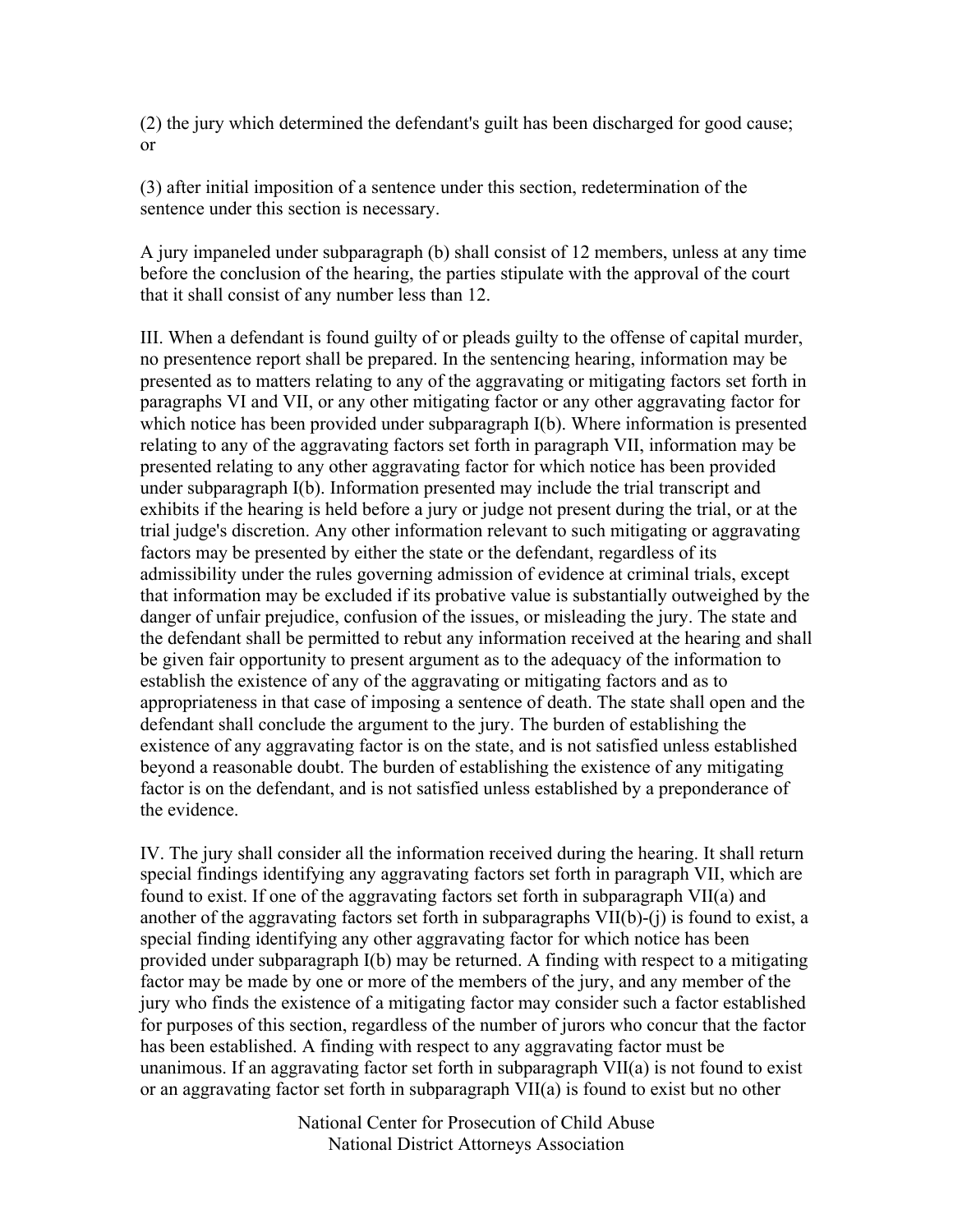aggravating factor set forth in paragraph VII is found to exist, the court shall impose a sentence of life imprisonment without possibility of parole. If an aggravating factor set forth in subparagraph VII(a) and one or more of the aggravating factors set forth in subparagraph VII (b)-(j) are found to exist, the jury shall then consider whether the aggravating factors found to exist sufficiently outweigh any mitigating factor or factors found to exist, or in the absence of mitigating factors, whether the aggravating factors are themselves sufficient to justify a sentence of death. Based upon this consideration, if the jury concludes that the aggravating factors outweigh the mitigating factors or that the aggravating factors, in the absence of any mitigating factors, are themselves sufficient to justify a death sentence, the jury, by unanimous vote only, may recommend that a sentence of death be imposed rather than a sentence of life imprisonment without possibility of parole. The jury, regardless of its findings with respect to aggravating and mitigating factors, is never required to impose a death sentence and the jury shall be so instructed.

V. Upon the recommendation that the sentence of death be imposed, the court shall sentence the defendant to death. Otherwise the court shall impose a sentence of life imprisonment without possibility of parole.

VI. In determining whether a sentence of death is to be imposed upon a defendant, the jury shall consider mitigating factors, including the following:

(a) The defendant's capacity to appreciate the wrongfulness of his conduct or to conform his conduct to the requirements of law was significantly impaired, regardless of whether the capacity was so impaired as to constitute a defense to the charge.

(b) The defendant was under unusual and substantial duress, regardless of whether the duress was of such a degree as to constitute a defense to the charge.

(c) The defendant is punishable as an accomplice (as defined in RSA 626:8) in the offense, which was committed by another, but the defendant's participation was relatively minor, regardless of whether the participation was so minor as to constitute a defense to the charge.

(d) The defendant was youthful, although not under the age of 18.

(e) The defendant did not have a significant prior criminal record.

(f) The defendant committed the offense under severe mental or emotional disturbance.

(g) Another defendant or defendants, equally culpable in the crime, will not be punished by death.

(h) The victim consented to the criminal conduct that resulted in the victim's death.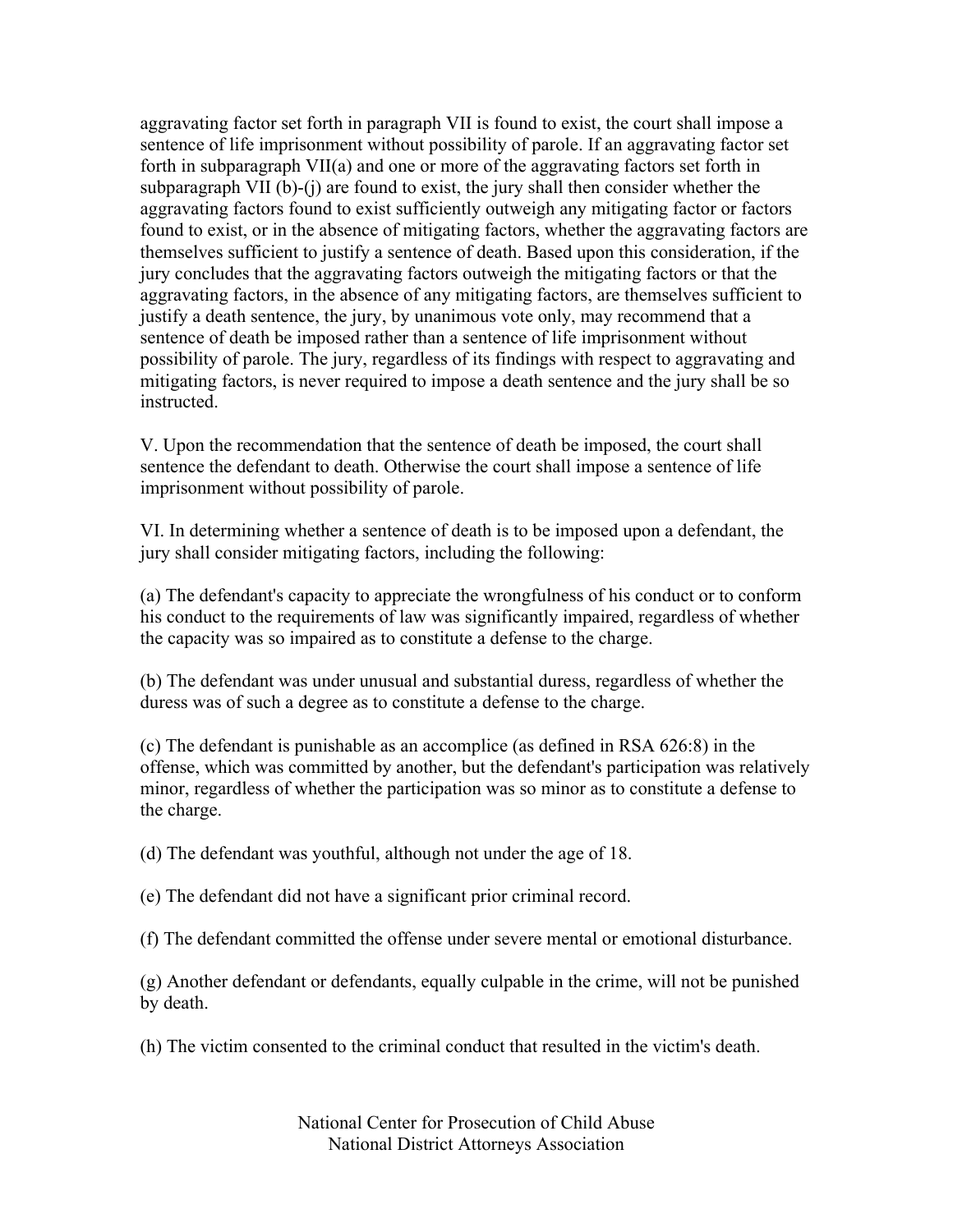(i) Other factors in the defendant's background or character mitigate against imposition of the death sentence.

VII. If the defendant is found guilty of or pleads guilty to the offense of capital murder, the following aggravating factors are the only aggravating factors that shall be considered, unless notice of additional aggravating factors is provided under subparagraph I(b):

(a) The defendant:

(1) purposely killed the victim;

(2) purposely inflicted serious bodily injury which resulted in the death of the victim;

(3) purposely engaged in conduct which:

(A) the defendant knew would create a grave risk of death to a person, other than one of the participants in the offense; and

(B) resulted in the death of the victim.

(b) The defendant has been convicted of another state or federal offense resulting in the death of a person, for which a sentence of life imprisonment or a sentence of death was authorized by law.

(c) The defendant has previously been convicted of 2 or more state or federal offenses punishable by a term of imprisonment of more than one year, committed on different occasions, involving the infliction of, or attempted infliction of, serious bodily injury upon another person.

(d) The defendant has previously been convicted of 2 or more state or federal offenses punishable by a term of imprisonment of more than one year, committed on different occasions, involving the distribution of a controlled substance.

(e) In the commission of the offense of capital murder, the defendant knowingly created a grave risk of death to one or more persons in addition to the victims of the offense.

(f) The defendant committed the offense after substantial planning and premeditation.

(g) The victim was particularly vulnerable due to old age, youth, or infirmity.

(h) The defendant committed the offense in an especially heinous, cruel or depraved manner in that it involved torture or serious physical abuse to the victim.

(i) The murder was committed for pecuniary gain.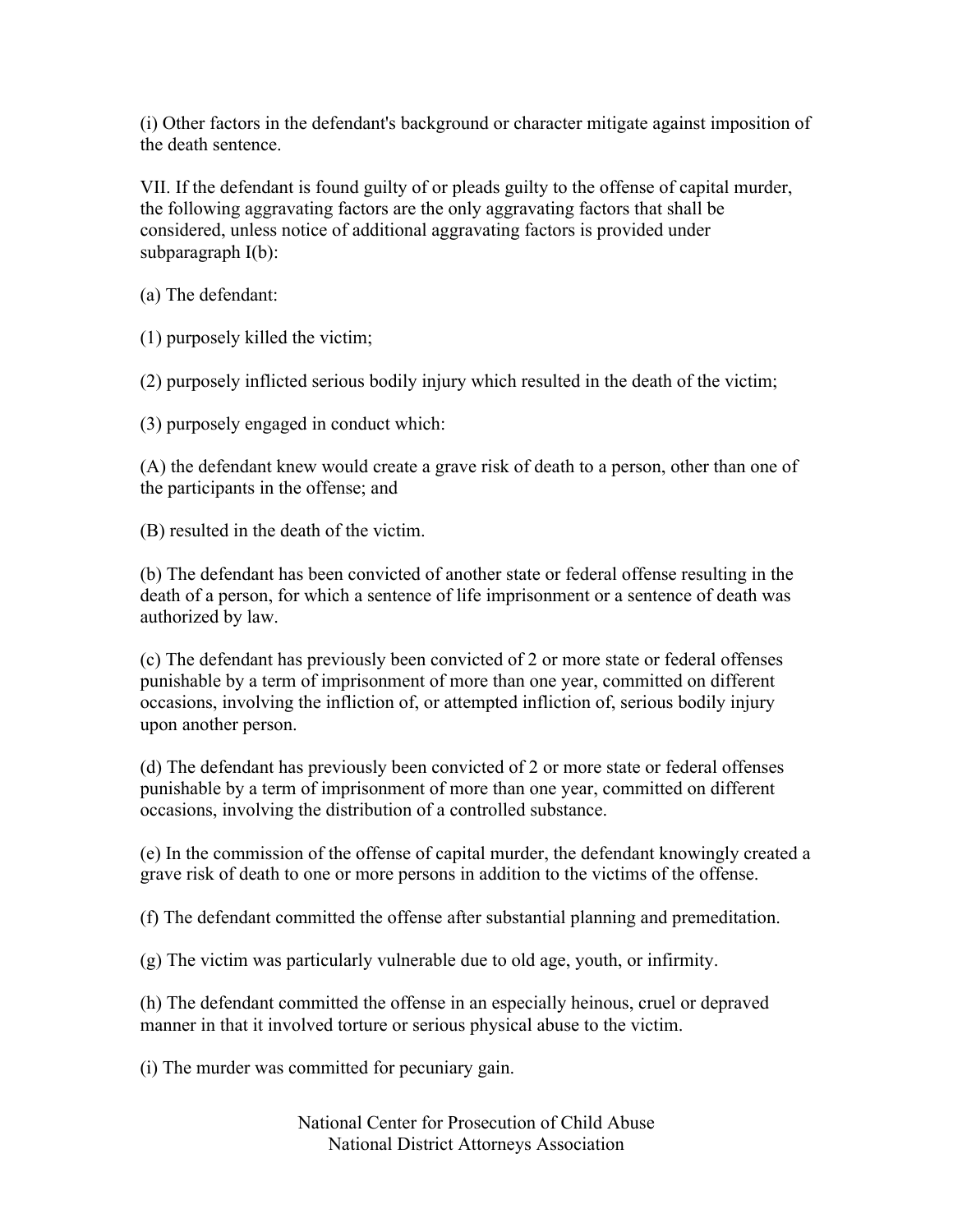(j) The murder was committed for the purpose of avoiding or preventing a lawful arrest or effecting an escape from lawful custody.

VIII. If a person is convicted of the offense of capital murder and the court does not impose the penalty of death, the court shall impose a sentence of life imprisonment without possibility of parole.

IX. If the jury cannot agree on the punishment within a reasonable time, the judge shall impose the sentence of life imprisonment without possibility of parole. If the case is reversed on appeal because of error only in the presentence hearing, the new trial which may be ordered shall apply only to the issue of punishment.

X. In all cases of capital murder where the death penalty is imposed, the judgment of conviction and the sentence of death shall be subject to automatic review by the supreme court within 60 days after certification by the sentencing court of the entire record unless time is extended for an additional period not to exceed 30 days by the supreme court for good cause shown. Such review by the supreme court shall have priority over all other cases and shall be heard in accordance with rules adopted by said court.

XI. With regard to the sentence the supreme court shall determine:

(a) Whether the sentence of death was imposed under the influence of passion, prejudice or any other arbitrary factor; and

(b) Whether the evidence supports the jury's finding of an aggravating circumstance, as authorized by law; and

(c) Whether the sentence of death is excessive or disproportionate to the penalty imposed in similar cases, considering both the crime and the defendant.

XII. In addition to its authority regarding correction of errors, the court, with regard to review of death sentences, shall be authorized to:

(a) Affirm the sentence of death; or

(b) Set the sentence aside and remand the case for resentencing.

XIII. When the penalty of death is imposed, the sentence shall be that the defendant be imprisoned in the state prison at Concord until the day appointed for his execution, which shall not be within one year from the day sentence is passed. The punishment of death shall be inflicted by continuous, intravenous administration of a lethal quantity of an ultrashort-acting barbiturate in combination with a chemical paralytic agent until death is pronounced by a licensed physician according to accepted standards of medical practice.

XIV. The commissioner of corrections or his designee shall determine the substance or substances to be used and the procedures to be used in any execution, provided, however,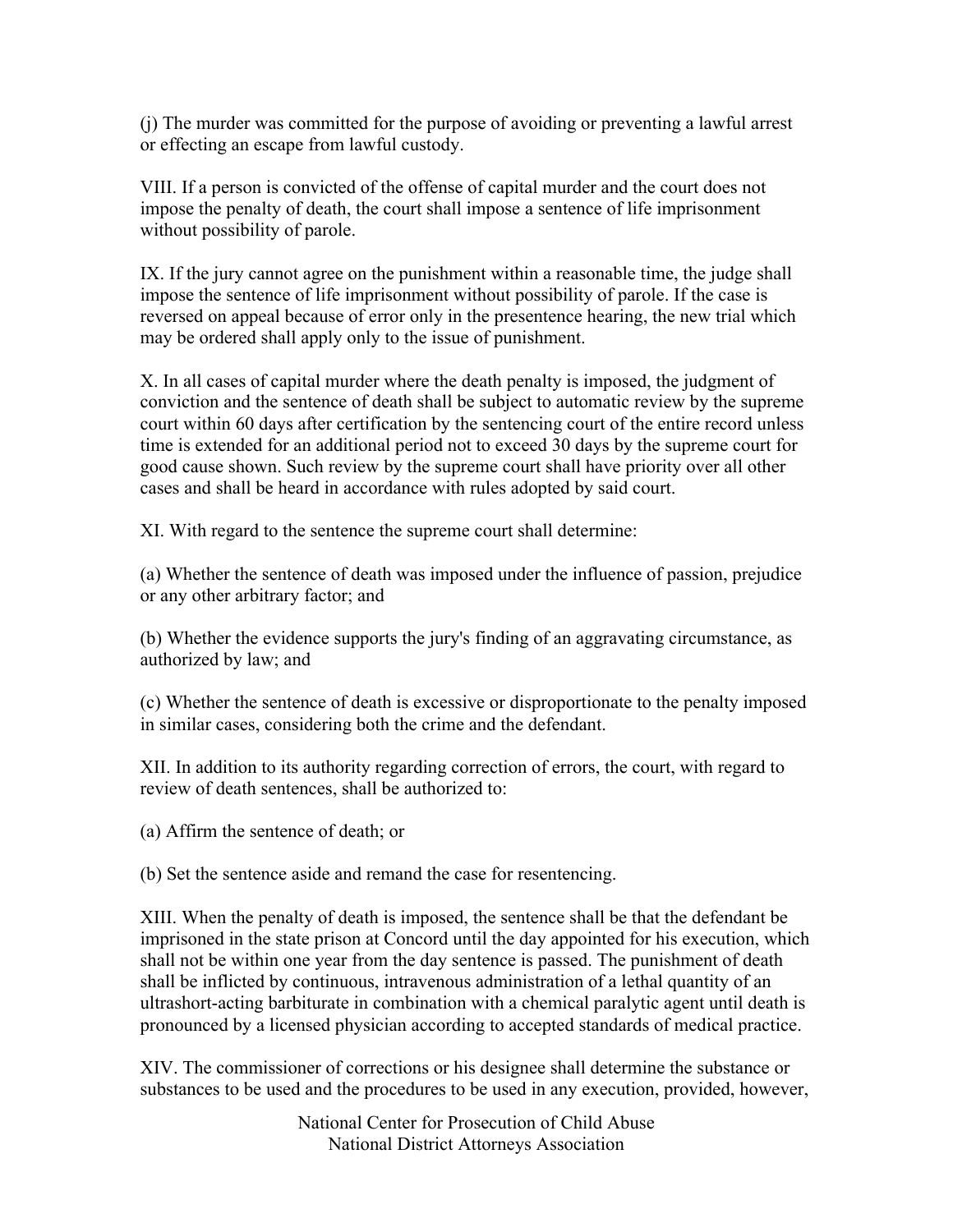that if for any reason the commissioner finds it to be impractical to carry out the punishment of death by administration of the required lethal substance or substances, the sentence of death may be carried out by hanging under the provisions of law for the death penalty by hanging in effect on December 31, 1986.

XV. An execution carried out by lethal injection shall be performed by a person selected by the commissioner of the department of corrections and trained to administer the injection. The person administering the injection need not be a physician, registered nurse, or licensed practical nurse, licensed or registered under the laws of this or any other state.

XVI. The infliction of the punishment of death by administration of the required lethal substance or substances in the manner required by this section shall not be construed to be the practice of medicine, and any pharmacist or pharmaceutical supplier is authorized to dispense drugs to the commissioner of corrections or his designee, without prescription, for carrying out the provisions of this section, notwithstanding any other provision of law.

XVII. The governor and council or their designee shall determine the time of performing such execution and shall be responsible for providing facilities for the implementation thereof. In no event shall a sentence of death be carried out upon a pregnant woman or a person for an offense committed while a minor.

## **New Jersey**

### **N.J. Stat. Ann. § 2C:11-3 (2011). Murder**

a. Except as provided in N.J.S.2C:11-4, criminal homicide constitutes murder when:

(1) The actor purposely causes death or serious bodily injury resulting in death; or

(2) The actor knowingly causes death or serious bodily injury resulting in death; or

(3) It is committed when the actor, acting either alone or with one or more other persons, is engaged in the commission of, or an attempt to commit, or flight after committing or attempting to commit robbery, sexual assault, arson, burglary, kidnapping, carjacking, criminal escape or terrorism pursuant to section 2 of P.L.2002, c. 26 (C.2C:38-2), and in the course of such crime or of immediate flight therefrom, any person causes the death of a person other than one of the participants; except that in any prosecution under this subsection, in which the defendant was not the only participant in the underlying crime, it is an affirmative defense that the defendant: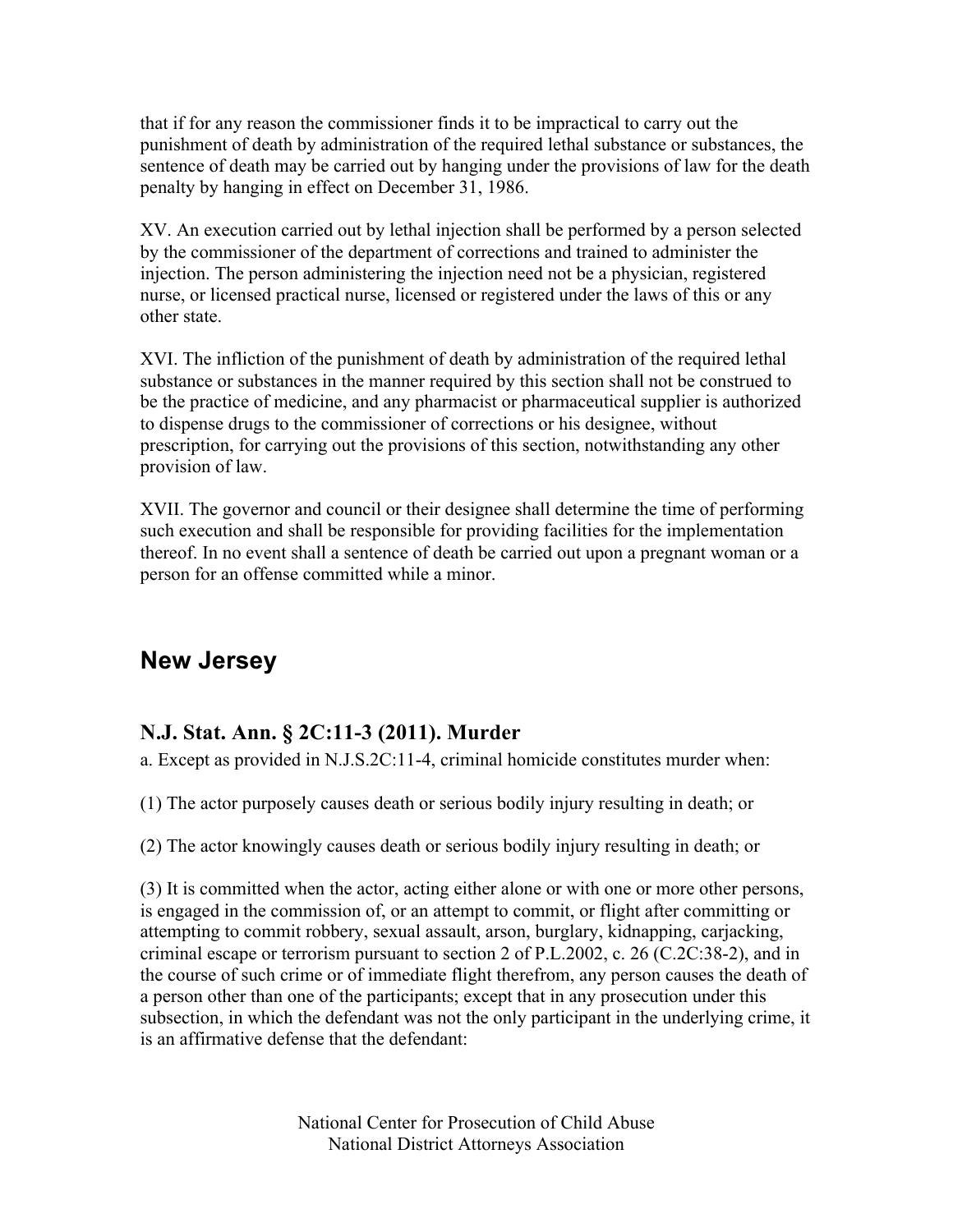(a) Did not commit the homicidal act or in any way solicit, request, command, importune, cause or aid the commission thereof; and

(b) Was not armed with a deadly weapon, or any instrument, article or substance readily capable of causing death or serious physical injury and of a sort not ordinarily carried in public places by law-abiding persons; and

(c) Had no reasonable ground to believe that any other participant was armed with such a weapon, instrument, article or substance; and

(d) Had no reasonable ground to believe that any other participant intended to engage in conduct likely to result in death or serious physical injury.

b. (1) Murder is a crime of the first degree but a person convicted of murder shall be sentenced, except as provided in paragraphs (2), (3) and (4) of this subsection, by the court to a term of 30 years, during which the person shall not be eligible for parole, or be sentenced to a specific term of years which shall be between 30 years and life imprisonment of which the person shall serve 30 years before being eligible for parole.

(2) If the victim was a law enforcement officer and was murdered while performing his official duties or was murdered because of his status as a law enforcement officer, the person convicted of that murder shall be sentenced by the court to a term of life imprisonment, during which the person shall not be eligible for parole.

(3) A person convicted of murder shall be sentenced to a term of life imprisonment without eligibility for parole if the murder was committed under all of the following circumstances:

(a) The victim is less than 14 years old; and

(b) The act is committed in the course of the commission, whether alone or with one or more persons, of a violation of N.J.S.2C:14-2 or N.J.S.2C:14-3.

(4) Any person convicted under subsection a.(1) or (2) who committed the homicidal act by his own conduct; or who as an accomplice procured the commission of the offense by payment or promise of payment of anything of pecuniary value; or who, as a leader of a narcotics trafficking network as defined in N.J.S.2C:35-3 and in furtherance of a conspiracy enumerated in N.J.S.2C:35-3, commanded or by threat or promise solicited the commission of the offense, or, if the murder occurred during the commission of the crime of terrorism, any person who committed the crime of terrorism, shall be sentenced by the court to life imprisonment without eligibility for parole, which sentence shall be served in a maximum security prison, if a jury finds beyond a reasonable doubt that any of the following aggravating factors exist: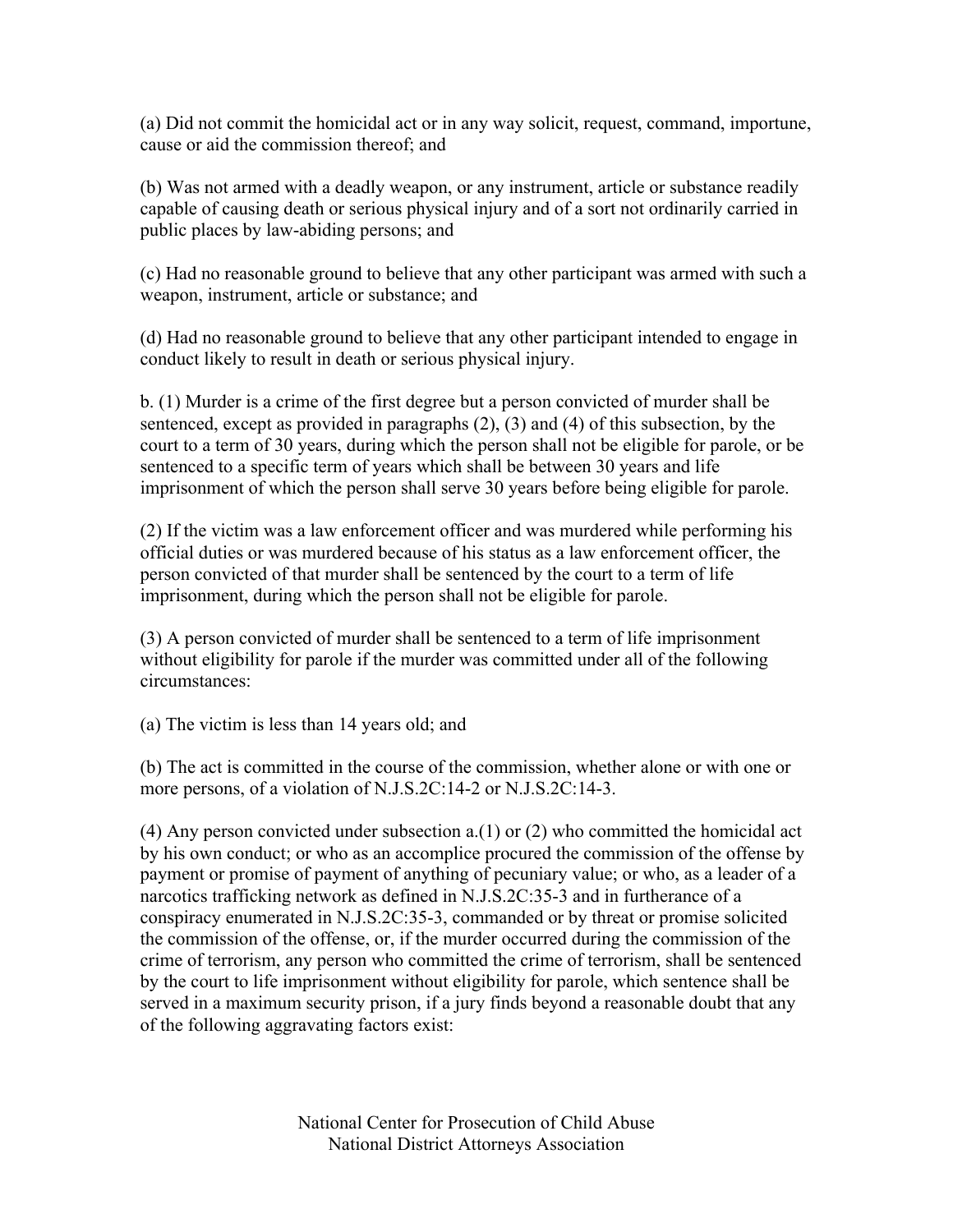(a) The defendant has been convicted, at any time, of another murder. For purposes of this section, a conviction shall be deemed final when sentence is imposed and may be used as an aggravating factor regardless of whether it is on appeal;

(b) In the commission of the murder, the defendant purposely or knowingly created a grave risk of death to another person in addition to the victim;

(c) The murder was outrageously or wantonly vile, horrible or inhuman in that it involved torture, depravity of mind, or an aggravated assault to the victim;

(d) The defendant committed the murder as consideration for the receipt, or in expectation of the receipt of anything of pecuniary value;

(e) The defendant procured the commission of the murder by payment or promise of payment of anything of pecuniary value;

(f) The murder was committed for the purpose of escaping detection, apprehension, trial, punishment or confinement for another offense committed by the defendant or another;

(g) The murder was committed while the defendant was engaged in the commission of, or an attempt to commit, or flight after committing or attempting to commit murder, robbery, sexual assault, arson, burglary, kidnapping, carjacking or the crime of contempt in violation of subsection b. of N.J.S.2C:29-9;

(h) The defendant murdered a public servant, as defined in N.J.S.2C:27-1, while the victim was engaged in the performance of his official duties, or because of the victim's status as a public servant;

(i) The defendant: (i) as a leader of a narcotics trafficking network as defined in N.J.S.2C:35-3 and in furtherance of a conspiracy enumerated in N.J.S.2C:35-3, committed, commanded or by threat or promise solicited the commission of the murder or (ii) committed the murder at the direction of a leader of a narcotics trafficking network as defined in N.J.S.2C:35-3 in furtherance of a conspiracy enumerated in N.J.S.2C:35-3;

(j) The homicidal act that the defendant committed or procured was in violation of paragraph (1) of subsection a. of N.J.S.2C:17-2;

(k) The victim was less than 14 years old; or

(l) The murder was committed during the commission of, or an attempt to commit, or flight after committing or attempting to commit, terrorism pursuant to section 2 of P.L.2002, c. 26 (C.2C:38-2).

(5) A juvenile who has been tried as an adult and convicted of murder shall be sentenced pursuant to paragraph  $(1)$ ,  $(2)$  or  $(3)$  of this subsection.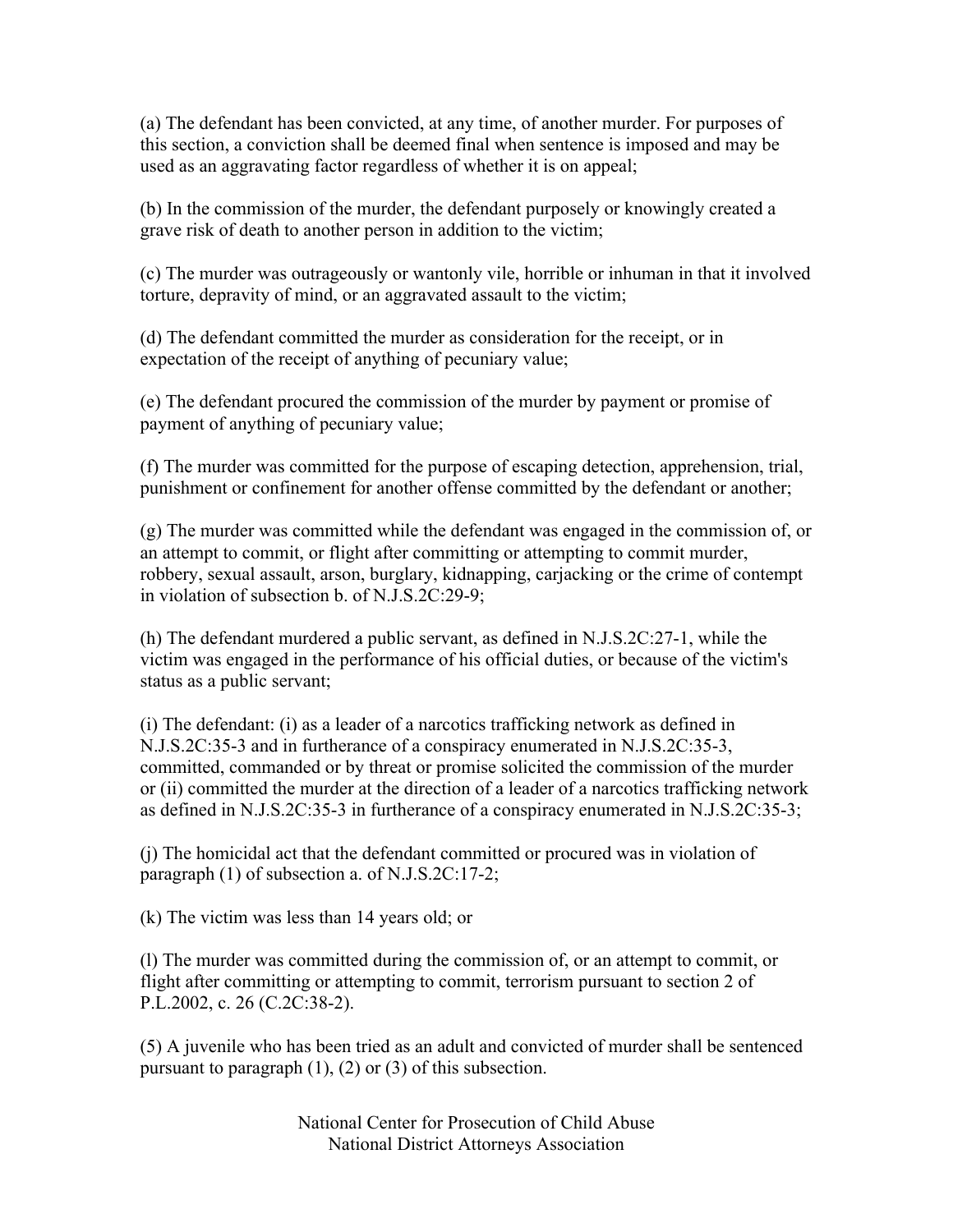- c. (Deleted by amendment, P.L.2007, c. 204).
- d. (Deleted by amendment, P.L.2007, c. 204).
- e. (Deleted by amendment, P.L.2007, c. 204).
- f. (Deleted by amendment, P.L.2007, c. 204).
- g. (Deleted by amendment, P.L.2007, c. 204).
- h. (Deleted by amendment, P.L.2007, c. 204).

i. For purposes of this section the term "homicidal act" shall mean conduct that causes death or serious bodily injury resulting in death.

j. In a sentencing proceeding conducted pursuant to this section, the display of a photograph of the victim taken before the homicide shall be permitted.

# **New Mexico**

#### **N.M. STAT. ANN. § 31-18-15 (2010). Sentencing authority; noncapital felonies; basic sentences and fines; parole authority; meritorious deductions**

A. If a person is convicted of a noncapital felony, the basic sentence of imprisonment is as follows:

- (1) for a first degree felony resulting in the death of a child, life imprisonment;
- (2) for a first degree felony for aggravated criminal sexual penetration, life imprisonment;
- (3) for a first degree felony, eighteen years imprisonment;

(4) for a second degree felony resulting in the death of a human being, fifteen years imprisonment;

(5) for a second degree felony for a sexual offense against a child, fifteen years imprisonment;

(6) for a second degree felony, nine years imprisonment;

(7) for a third degree felony resulting in the death of a human being, six years imprisonment;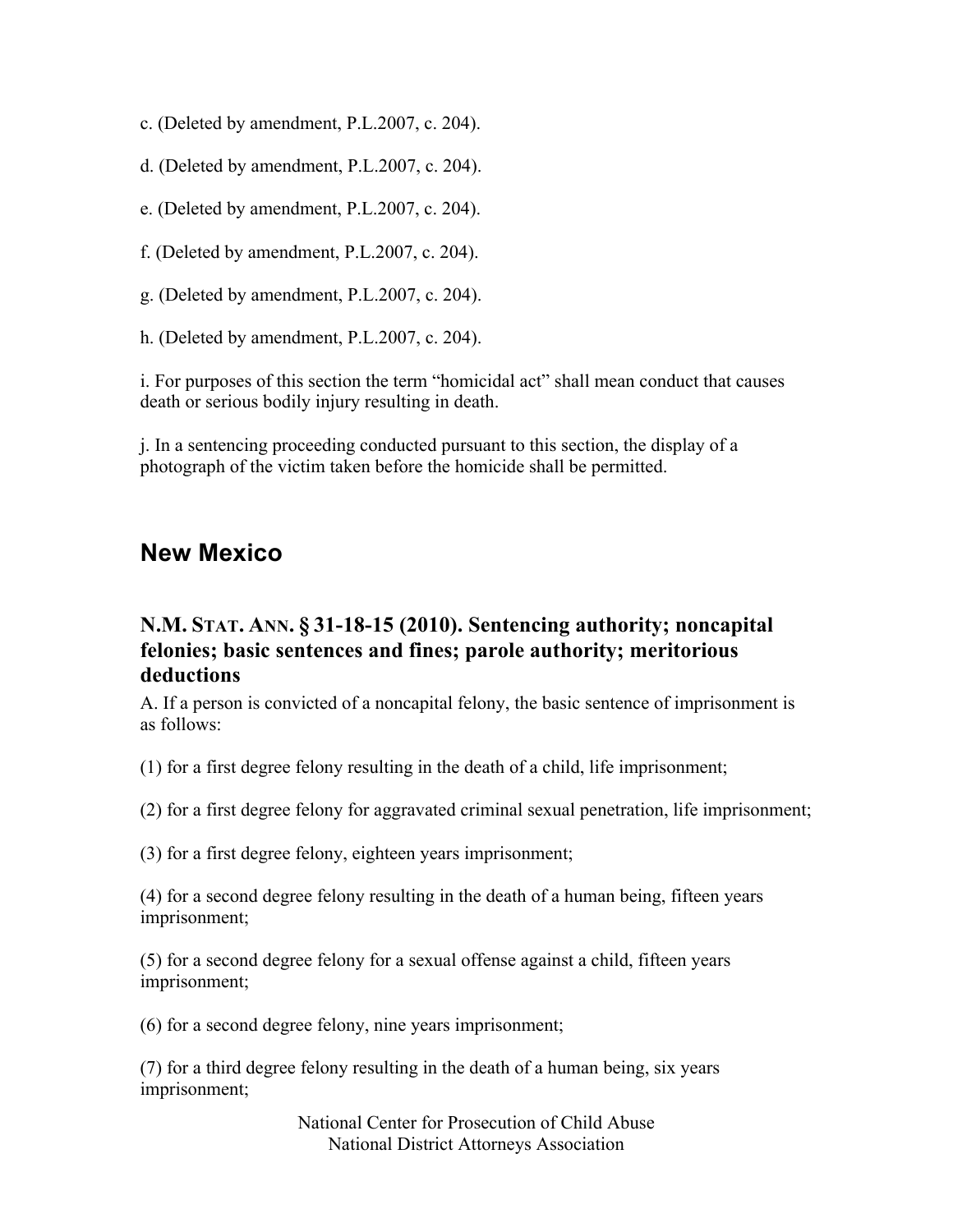(8) for a third degree felony for a sexual offense against a child, six years imprisonment;

(9) for a third degree felony, three years imprisonment; or

(10) for a fourth degree felony, eighteen months imprisonment.

B. The appropriate basic sentence of imprisonment shall be imposed upon a person convicted and sentenced pursuant to Subsection A of this section, unless the court alters the sentence pursuant to the provisions of the Criminal Sentencing Act.

C. The court shall include in the judgment and sentence of each person convicted and sentenced to imprisonment in a corrections facility designated by the corrections department authority for a period of parole to be served in accordance with the provisions of Section 31-21-10 NMSA 1978 after the completion of any actual time of imprisonment and authority to require, as a condition of parole, the payment of the costs of parole services and reimbursement to a law enforcement agency or local crime stopper program in accordance with the provisions of that section. The period of parole shall be deemed to be part of the sentence of the convicted person in addition to the basic sentence imposed pursuant to Subsection A of this section together with alterations, if any, pursuant to the provisions of the Criminal Sentencing Act.

D. When a court imposes a sentence of imprisonment pursuant to the provisions of Section 31-18-15.1, 31-18-16, 31-18-16.1 or 31-18-17 NMSA 1978 and suspends or defers the basic sentence of imprisonment provided pursuant to the provisions of Subsection A of this section, the period of parole shall be served in accordance with the provisions of Section 31-21-10 NMSA 1978 for the degree of felony for the basic sentence for which the inmate was convicted. For the purpose of designating a period of parole, a court shall not consider that the basic sentence of imprisonment was suspended or deferred and that the inmate served a period of imprisonment pursuant to the provisions of the Criminal Sentencing Act.

E. The court may, in addition to the imposition of a basic sentence of imprisonment, impose a fine not to exceed:

(1) for a first degree felony resulting in the death of a child, seventeen thousand five hundred dollars (\$17,500);

(2) for a first degree felony for aggravated criminal sexual penetration, seventeen thousand five hundred dollars (\$17,500);

(3) for a first degree felony, fifteen thousand dollars (\$15,000);

(4) for a second degree felony resulting in the death of a human being, twelve thousand five hundred dollars (\$12,500);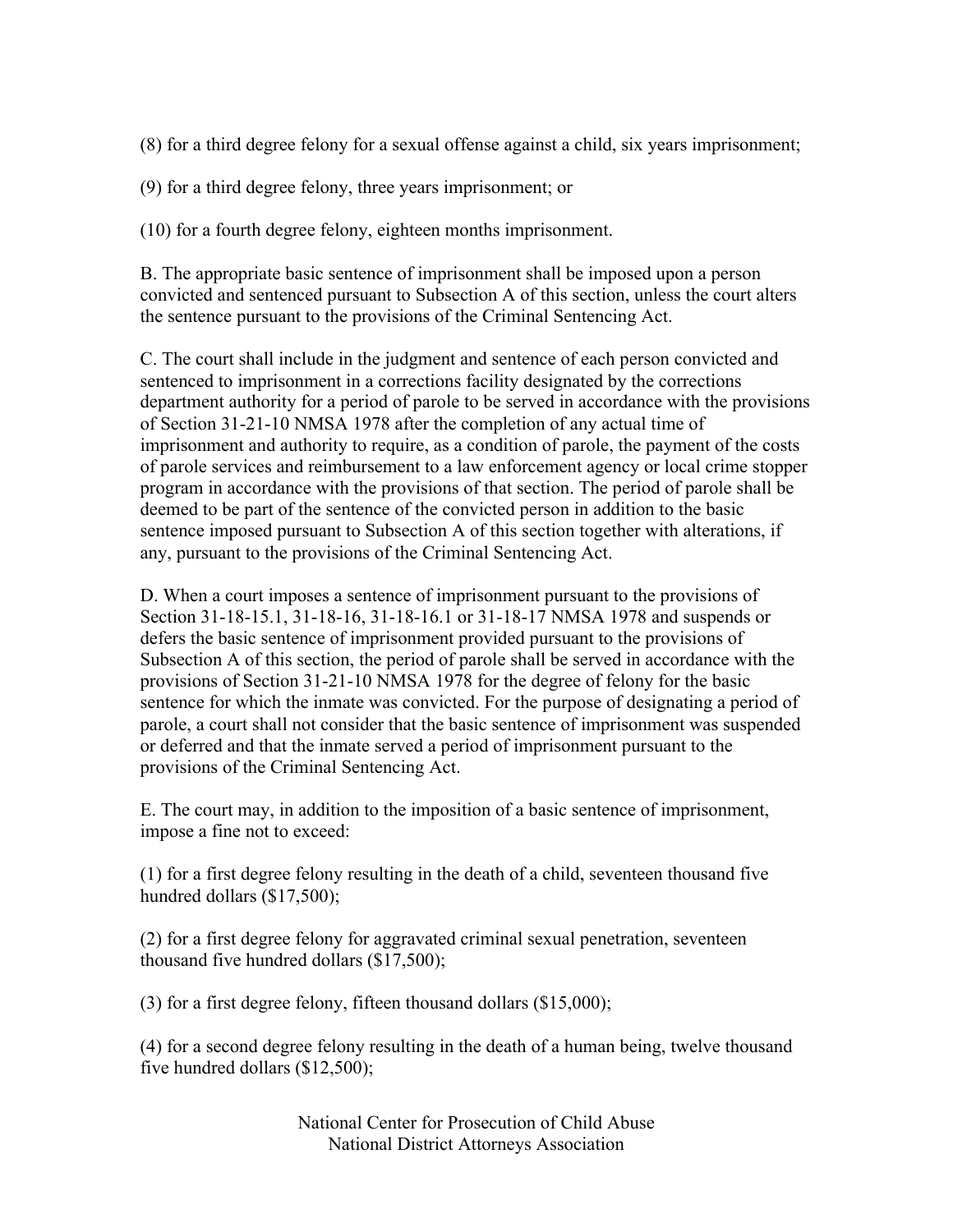(5) for a second degree felony for a sexual offense against a child, twelve thousand five hundred dollars (\$12,500);

(6) for a second degree felony, ten thousand dollars (\$10,000);

(7) for a third degree felony resulting in the death of a human being, five thousand dollars  $($5,000)$ ;

(8) for a third degree felony for a sexual offense against a child, five thousand dollars  $($5,000)$ ; or

(9) for a third or fourth degree felony, five thousand dollars (\$5,000).

F. When the court imposes a sentence of imprisonment for a felony offense, the court shall indicate whether or not the offense is a serious violent offense, as defined in Section 33-2-34 NMSA 1978. The court shall inform an offender that the offender's sentence of imprisonment is subject to the provisions of Sections 33-2-34, 33-2-36, 33-2-37 and 33- 2-38 NMSA 1978. If the court fails to inform an offender that the offender's sentence is subject to those provisions or if the court provides the offender with erroneous information regarding those provisions, the failure to inform or the error shall not provide a basis for a writ of habeas corpus.

G. No later than October 31 of each year, the New Mexico sentencing commission shall provide a written report to the secretary of corrections, all New Mexico criminal court judges, the administrative office of the district attorneys and the chief public defender. The report shall specify the average reduction in the sentence of imprisonment for serious violent offenses and nonviolent offenses, as defined in Section 33-2-34 NMSA 1978, due to meritorious deductions earned by prisoners during the previous fiscal year pursuant to the provisions of Sections 33-2-34, 33-2-36, 33-2-37 and 33-2-38 NMSA 1978. The corrections department shall allow the commission access to documents used by the department to determine earned meritorious deductions for prisoners.

# **New York**

## **N.Y. PENAL LAW § 70.00 (2011). Sentence of imprisonment for felony**

1. [Eff. until Sept. 1, 2011, pursuant to L.1995, c. 3, § 74, subd. d. See, also, subd. 1 below.] Indeterminate sentence. Except as provided in subdivisions four, five and six of this section or section 70.80 of this article, a sentence of imprisonment for a felony, other than a felony defined in article two hundred twenty or two hundred twenty-one of this chapter, shall be an indeterminate sentence. When such a sentence is imposed, the court shall impose a maximum term in accordance with the provisions of subdivision two of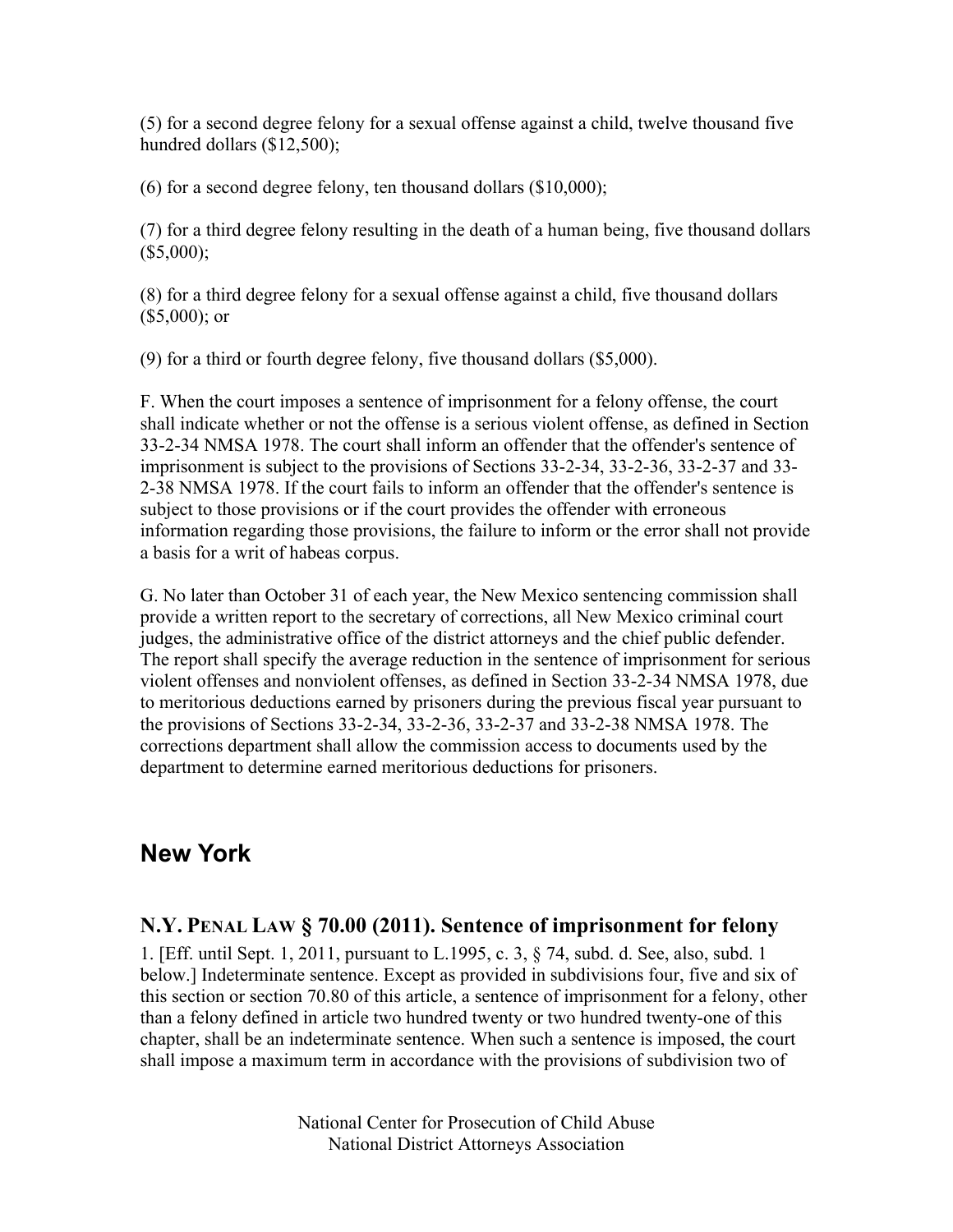this section and the minimum period of imprisonment shall be as provided in subdivision three of this section.

1. [Eff. Sept. 1, 2011. See, also, subd. 1, above.] Indeterminate sentence. Except as provided in subdivisions four and five of this section or section 70.80 of this article, a sentence of imprisonment for a felony, other than a felony defined in article two hundred twenty or two hundred twenty-one of this chapter, shall be an indeterminate sentence. When such a sentence is imposed, the court shall impose a maximum term in accordance with the provisions of subdivision two of this section and the minimum period of imprisonment shall be as provided in subdivision three of this section.

2. Maximum term of sentence. The maximum term of an indeterminate sentence shall be at least three years and the term shall be fixed as follows:

(a) For a class A felony, the term shall be life imprisonment;

(b) For a class B felony, the term shall be fixed by the court, and shall not exceed twentyfive years;

(c) For a class C felony, the term shall be fixed by the court, and shall not exceed fifteen years;

(d) For a class D felony, the term shall be fixed by the court, and shall not exceed seven years; and

(e) For a class E felony, the term shall be fixed by the court, and shall not exceed four years.

3. Minimum period of imprisonment. The minimum period of imprisonment under an indeterminate sentence shall be at least one year and shall be fixed as follows:

(a) In the case of a class A felony, the minimum period shall be fixed by the court and specified in the sentence.

(i) For a class A-I felony, such minimum period shall not be less than fifteen years nor more than twenty-five years; provided, however, that (A) where a sentence, other than a sentence of death or life imprisonment without parole, is imposed upon a defendant convicted of murder in the first degree as defined in section 125.27 of this chapter such minimum period shall be not less than twenty years nor more than twenty-five years, and, (B) where a sentence is imposed upon a defendant convicted of murder in the second degree as defined in subdivision five of section 125.25 of this chapter or convicted of aggravated murder as defined in section 125.26 of this chapter, the sentence shall be life imprisonment without parole, and, (C) where a sentence is imposed upon a defendant convicted of attempted murder in the first degree as defined in article one hundred ten of this chapter and subparagraph (i), (ii) or (iii) of paragraph (a) of subdivision one and paragraph (b) of subdivision one of section 125.27 of this chapter or attempted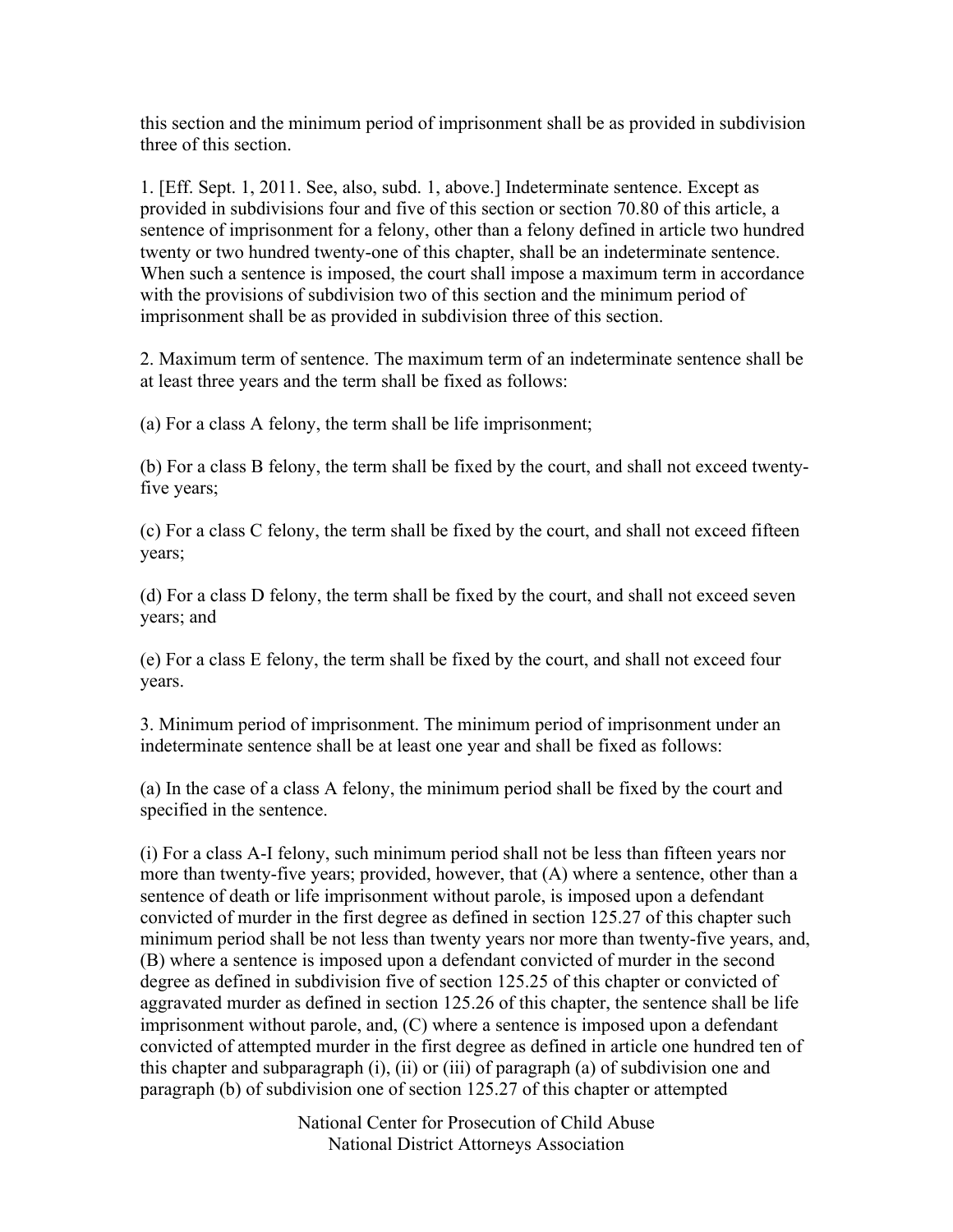aggravated murder as defined in article one hundred ten of this chapter and section 125.26 of this chapter such minimum period shall be not less than twenty years nor more than forty years.

(ii) For a class A-II felony, such minimum period shall not be less than three years nor more than eight years four months, except that for the class A-II felony of predatory sexual assault as defined in section 130.95 of this chapter or the class A-II felony of predatory sexual assault against a child as defined in section 130.96 of this chapter, such minimum period shall be not less than ten years nor more than twenty-five years.

(b) For any other felony, the minimum period shall be fixed by the court and specified in the sentence and shall be not less than one year nor more than one-third of the maximum term imposed.

4. Alternative definite sentence for class D and E felonies. When a person, other than a second or persistent felony offender, is sentenced for a class D or class E felony, and the court, having regard to the nature and circumstances of the crime and to the history and character of the defendant, is of the opinion that a sentence of imprisonment is necessary but that it would be unduly harsh to impose an indeterminate or determinate sentence, the court may impose a definite sentence of imprisonment and fix a term of one year or less.

5. Life imprisonment without parole. Notwithstanding any other provision of law, a defendant sentenced to life imprisonment without parole shall not be or become eligible for parole or conditional release. For purposes of commitment and custody, other than parole and conditional release, such sentence shall be deemed to be an indeterminate sentence. A defendant may be sentenced to life imprisonment without parole upon conviction for the crime of murder in the first degree as defined in section 125.27 of this chapter and in accordance with the procedures provided by law for imposing a sentence for such crime. A defendant must be sentenced to life imprisonment without parole upon conviction for the crime of terrorism as defined in section 490.25 of this chapter, where the specified offense the defendant committed is a class A-I felony; the crime of criminal possession of a chemical weapon or biological weapon in the first degree as defined in section 490.45 of this chapter; or the crime of criminal use of a chemical weapon or biological weapon in the first degree as defined in section 490.55 of this chapter; provided, however, that nothing in this subdivision shall preclude or prevent a sentence of death when the defendant is also convicted of the crime of murder in the first degree as defined in section 125.27 of this chapter. A defendant must be sentenced to life imprisonment without parole upon conviction for the crime of murder in the second degree as defined in subdivision five of section 125.25 of this chapter or for the crime of aggravated murder as defined in subdivision one of section 125.26 of this chapter. A defendant may be sentenced to life imprisonment without parole upon conviction for the crime of aggravated murder as defined in subdivision two of section 125.26 of this chapter.

6. [Deemed repealed Sept. 1, 2011, pursuant to L.1995, c. 3, § 74, subd. d.] Determinate sentence. Except as provided in subdivision four of this section and subdivisions two and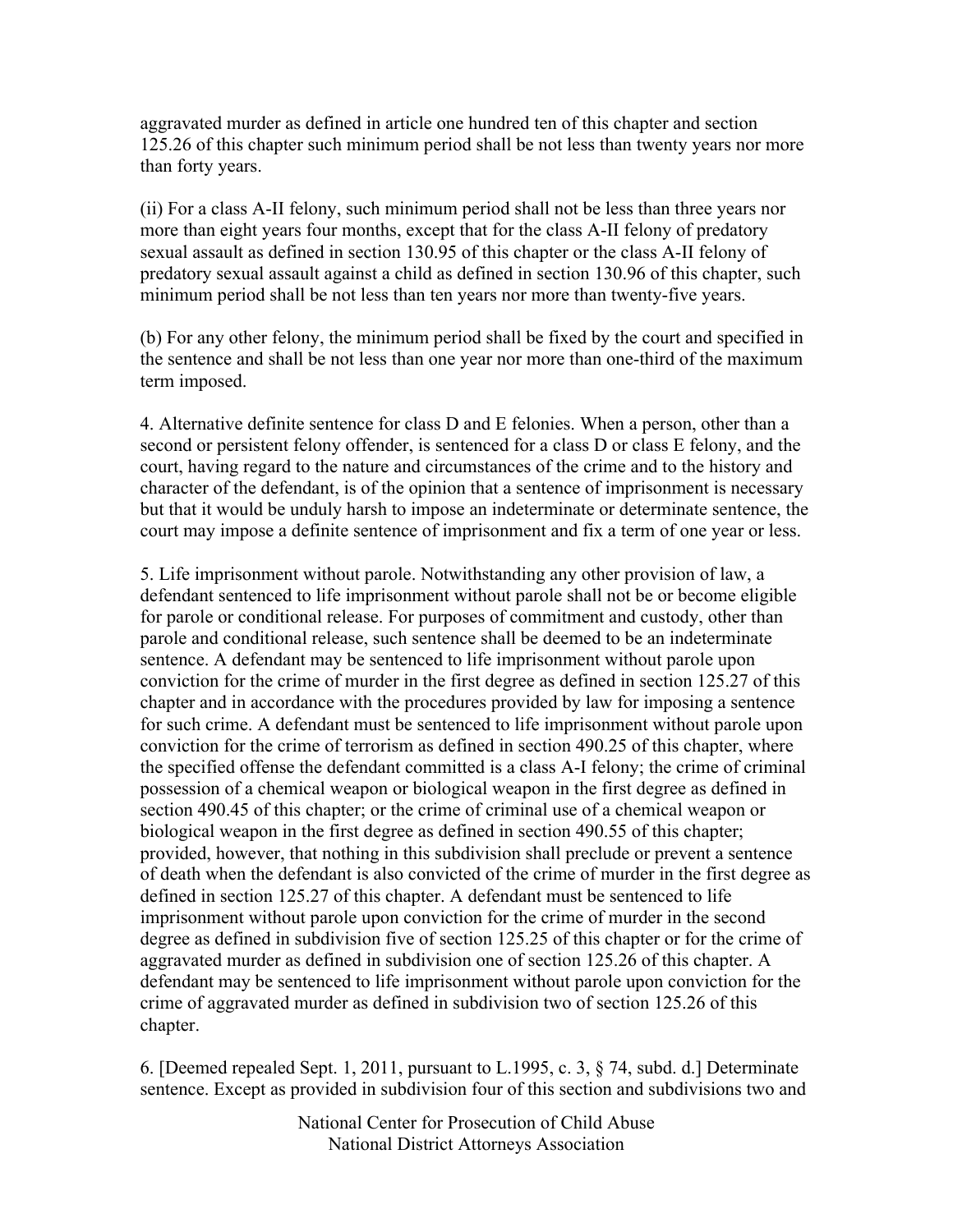four of section 70.02, when a person is sentenced as a violent felony offender pursuant to section 70.02 or as a second violent felony offender pursuant to section 70.04 or as a second felony offender on a conviction for a violent felony offense pursuant to section 70.06, the court must impose a determinate sentence of imprisonment in accordance with the provisions of such sections and such sentence shall include, as a part thereof, a period of post-release supervision in accordance with section 70.45.

## **N.Y. PENAL LAW § 125.26 (2011). Aggravated murder**

A person is guilty of aggravated murder when:

1. With intent to cause the death of another person, he or she causes the death of such person, or of a third person who was a person described in subparagraph (i), (ii) or (iii) of paragraph (a) of this subdivision engaged at the time of the killing in the course of performing his or her official duties; and

(a) Either:

(i) the intended victim was a police officer as defined in subdivision thirty-four of section 1.20 of the criminal procedure law who was at the time of the killing engaged in the course of performing his or her official duties, and the defendant knew or reasonably should have known that the victim was a police officer; or

(ii) the intended victim was a peace officer as defined in paragraph a of subdivision twenty-one, subdivision twenty-three, twenty-four or sixty-two (employees of the division for youth) of section 2.10 of the criminal procedure law who was at the time of the killing engaged in the course of performing his or her official duties, and the defendant knew or reasonably should have known that the victim was such a uniformed court officer, parole officer, probation officer, or employee of the division for youth; or

(iii) the intended victim was an employee of a state correctional institution or was an employee of a local correctional facility as defined in subdivision two of section forty of the correction law, who was at the time of the killing engaged in the course of performing his or her official duties, and the defendant knew or reasonably should have known that the victim was an employee of a state correctional institution or a local correctional facility; and

(b) The defendant was more than eighteen years old at the time of the commission of the crime; or

2. (a) With intent to cause the death of a person less than fourteen years old, he or she causes the death of such person, and the defendant acted in an especially cruel and wanton manner pursuant to a course of conduct intended to inflict and inflicting torture upon the victim prior to the victim's death. As used in this subdivision, "torture" means the intentional and depraved infliction of extreme physical pain that is separate and apart from the pain which otherwise would have been associated with such cause of death; and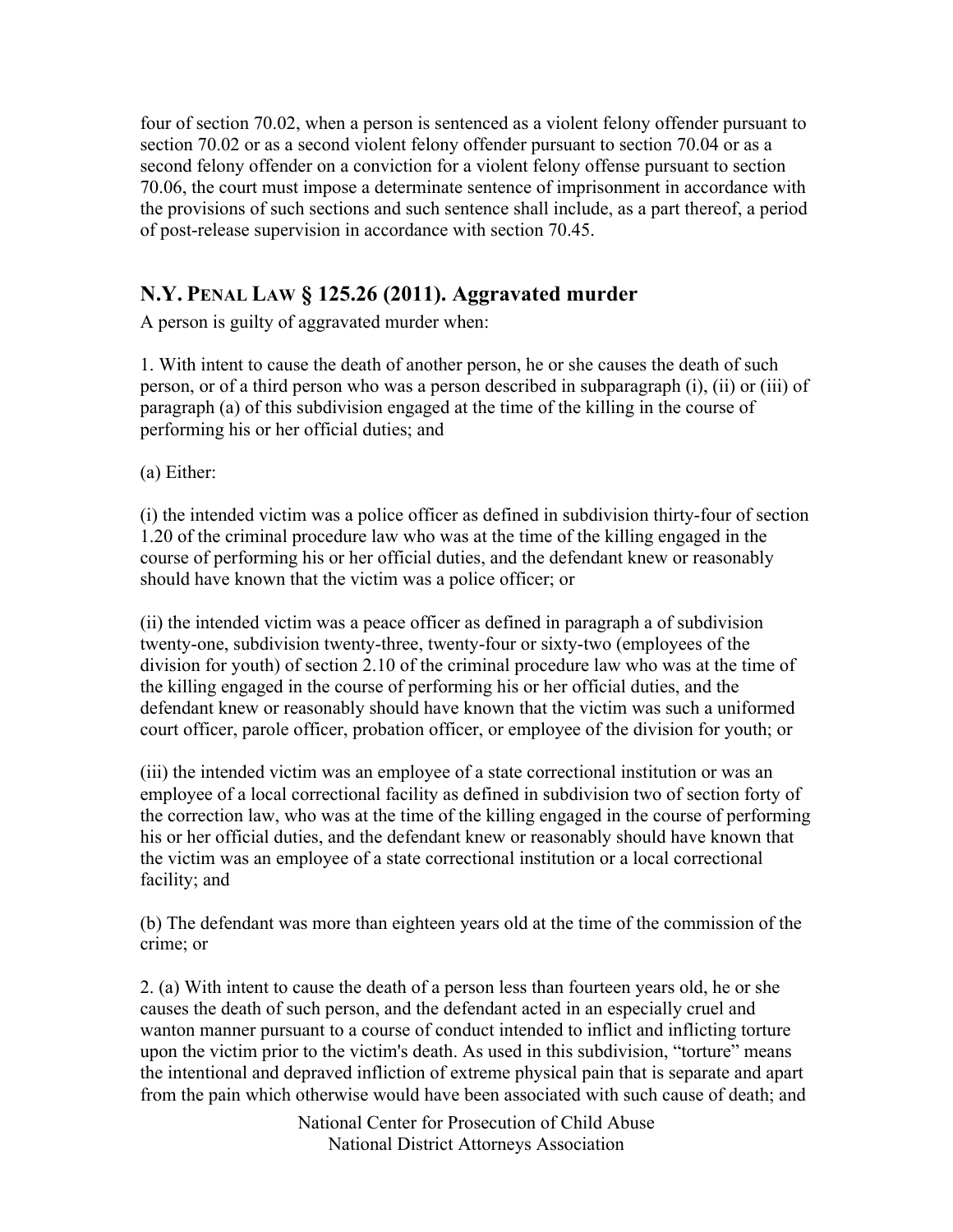(b) The defendant was more than eighteen years old at the time of the commission of the crime.

3. In any prosecution under subdivision one or two of this section, it is an affirmative defense that:

(a) The defendant acted under the influence of extreme emotional disturbance for which there was a reasonable explanation or excuse, the reasonableness of which is to be determined from the viewpoint of a person in the defendant's situation under the circumstances as the defendant believed them to be. Nothing contained in this paragraph shall constitute a defense to a prosecution for, or preclude a conviction of, aggravated manslaughter in the first degree, manslaughter in the first degree or any other crime except murder in the second degree; or

(b) The defendant's conduct consisted of causing or aiding, without the use of duress or deception, another person to commit suicide. Nothing contained in this paragraph shall constitute a defense to a prosecution for, or preclude a conviction of, aggravated manslaughter in the second degree, manslaughter in the second degree or any other crime except murder in the second degree.

Aggravated murder is a class A-I felony.

# **North Carolina**

# **North Dakota**

# **Ohio**

# **OHIO REV. CODE ANN. § 2903.01 (2011). Aggravated murder**

(A) No person shall purposely, and with prior calculation and design, cause the death of another or the unlawful termination of another's pregnancy.

(B) No person shall purposely cause the death of another or the unlawful termination of another's pregnancy while committing or attempting to commit, or while fleeing immediately after committing or attempting to commit, kidnapping, rape, aggravated arson, arson, aggravated robbery, robbery, aggravated burglary, burglary, terrorism, or escape.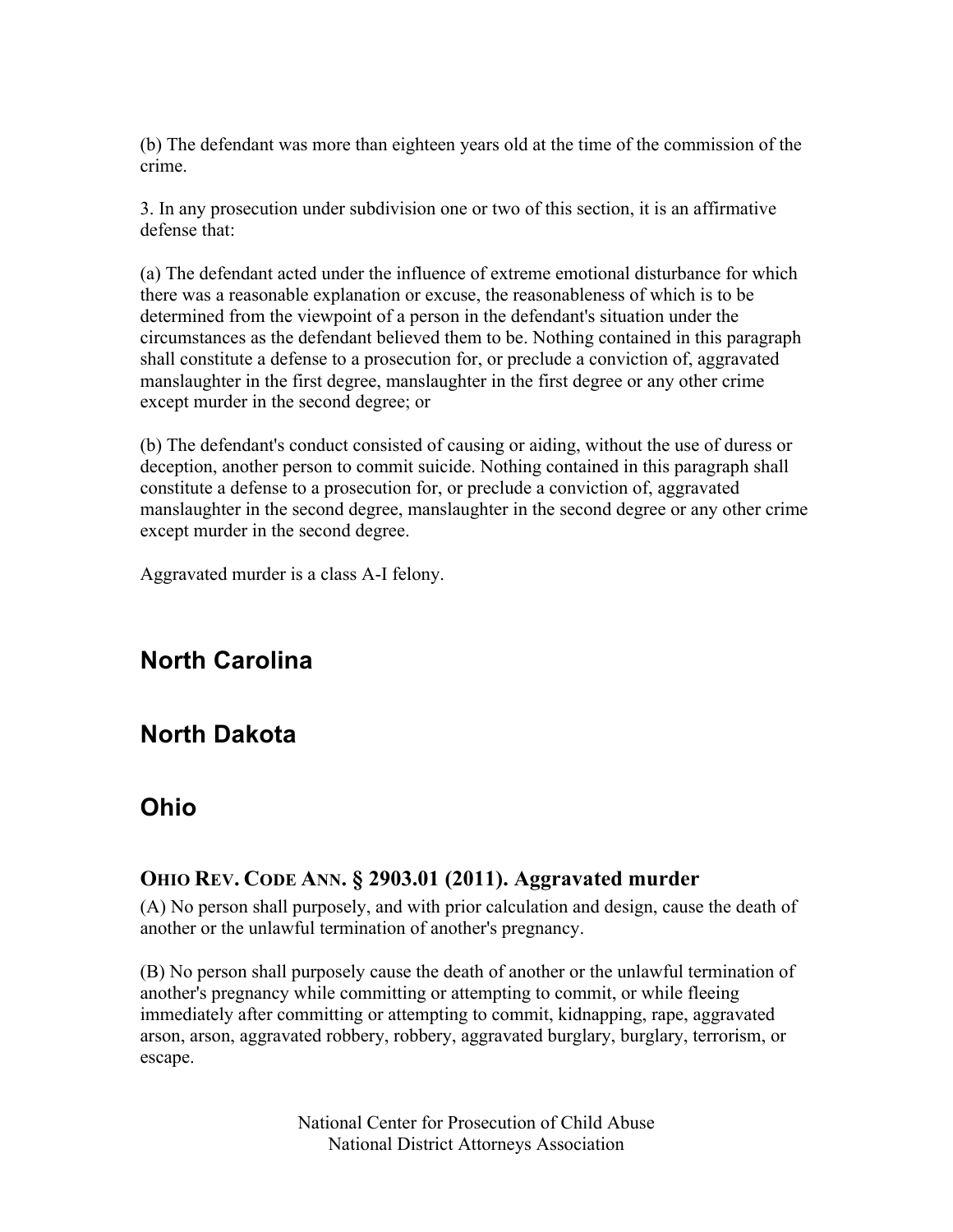(C) No person shall purposely cause the death of another who is under thirteen years of age at the time of the commission of the offense.

(D) No person who is under detention as a result of having been found guilty of or having pleaded guilty to a felony or who breaks that detention shall purposely cause the death of another.

(E) No person shall purposely cause the death of a law enforcement officer whom the offender knows or has reasonable cause to know is a law enforcement officer when either of the following applies:

(1) The victim, at the time of the commission of the offense, is engaged in the victim's duties.

(2) It is the offender's specific purpose to kill a law enforcement officer.

(F) Whoever violates this section is guilty of aggravated murder, and shall be punished as provided in section 2929.02 of the Revised Code.

(G) As used in this section:

(1) "Detention" has the same meaning as in section 2921.01 of the Revised Code.

(2) "Law enforcement officer" has the same meaning as in section 2911.01 of the Revised Code.

## **OHIO REV. CODE ANN. § 2929.02 (2011). Penalties for murder**

(A) Whoever is convicted of or pleads guilty to aggravated murder in violation of section 2903.01 of the Revised Code shall suffer death or be imprisoned for life, as determined pursuant to sections 2929.022, 2929.03, and 2929.04 of the Revised Code, except that no person who raises the matter of age pursuant to section 2929.023 of the Revised Code and who is not found to have been eighteen years of age or older at the time of the commission of the offense shall suffer death. In addition, the offender may be fined an amount fixed by the court, but not more than twenty-five thousand dollars.

(B) (1) Except as otherwise provided in division (B)(2) or (3) of this section, whoever is convicted of or pleads guilty to murder in violation of section 2903.02 of the Revised Code shall be imprisoned for an indefinite term of fifteen years to life.

(2) Except as otherwise provided in division (B)(3) of this section, if a person is convicted of or pleads guilty to murder in violation of section 2903.02 of the Revised Code, the victim of the offense was less than thirteen years of age, and the offender also is convicted of or pleads guilty to a sexual motivation specification that was included in the indictment, count in the indictment, or information charging the offense, the court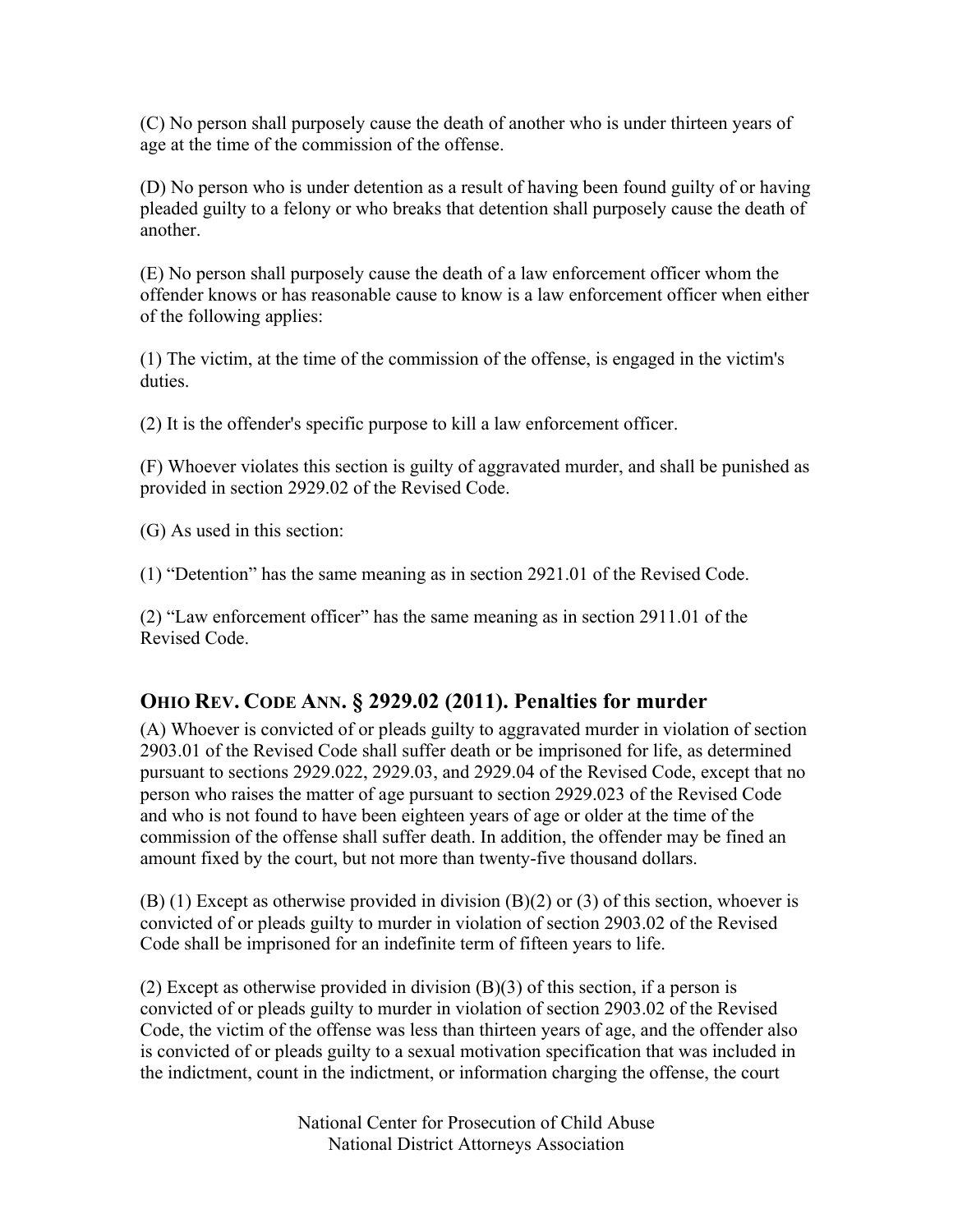shall impose an indefinite prison term of thirty years to life pursuant to division (B)(3) of section 2971.03 of the Revised Code.

(3) If a person is convicted of or pleads guilty to murder in violation of section 2903.02 of the Revised Code and also is convicted of or pleads guilty to a sexual motivation specification and a sexually violent predator specification that were included in the indictment, count in the indictment, or information that charged the murder, the court shall impose upon the offender a term of life imprisonment without parole that shall be served pursuant to section 2971.03 of the Revised Code.

(4) In addition, the offender may be fined an amount fixed by the court, but not more than fifteen thousand dollars.

(C) The court shall not impose a fine or fines for aggravated murder or murder which, in the aggregate and to the extent not suspended by the court, exceeds the amount which the offender is or will be able to pay by the method and within the time allowed without undue hardship to the offender or to the dependents of the offender, or will prevent the offender from making reparation for the victim's wrongful death.

(D)(1) In addition to any other sanctions imposed for a violation of section 2903.01 or 2903.02 of the Revised Code, if the offender used a motor vehicle as the means to commit the violation, the court shall impose upon the offender a class two suspension of the offender's driver's license, commercial driver's license, temporary instruction permit, probationary license, or nonresident operating privilege as specified in division (A)(2) of section 4510.02 of the Revised Code.

(2) As used in division (D) of this section, "motor vehicle" has the same meaning as in section 4501.01 of the Revised Code.

## **OHIO REV. CODE ANN. § 2929.022 (2011). Elections of defendant as to certain trial procedures**

(A) If an indictment or count in an indictment charging a defendant with aggravated murder contains a specification of the aggravating circumstance of a prior conviction listed in division (A)(5) of section 2929.04 of the Revised Code, the defendant may elect to have the panel of three judges, if the defendant waives trial by jury, or the trial judge, if the defendant is tried by jury, determine the existence of that aggravating circumstance at the sentencing hearing held pursuant to divisions (C) and (D) of section 2929.03 of the Revised Code.

(1) If the defendant does not elect to have the existence of the aggravating circumstance determined at the sentencing hearing, the defendant shall be tried on the charge of aggravated murder, on the specification of the aggravating circumstance of a prior conviction listed in division (A)(5) of section 2929.04 of the Revised Code, and on any other specifications of an aggravating circumstance listed in division (A) of section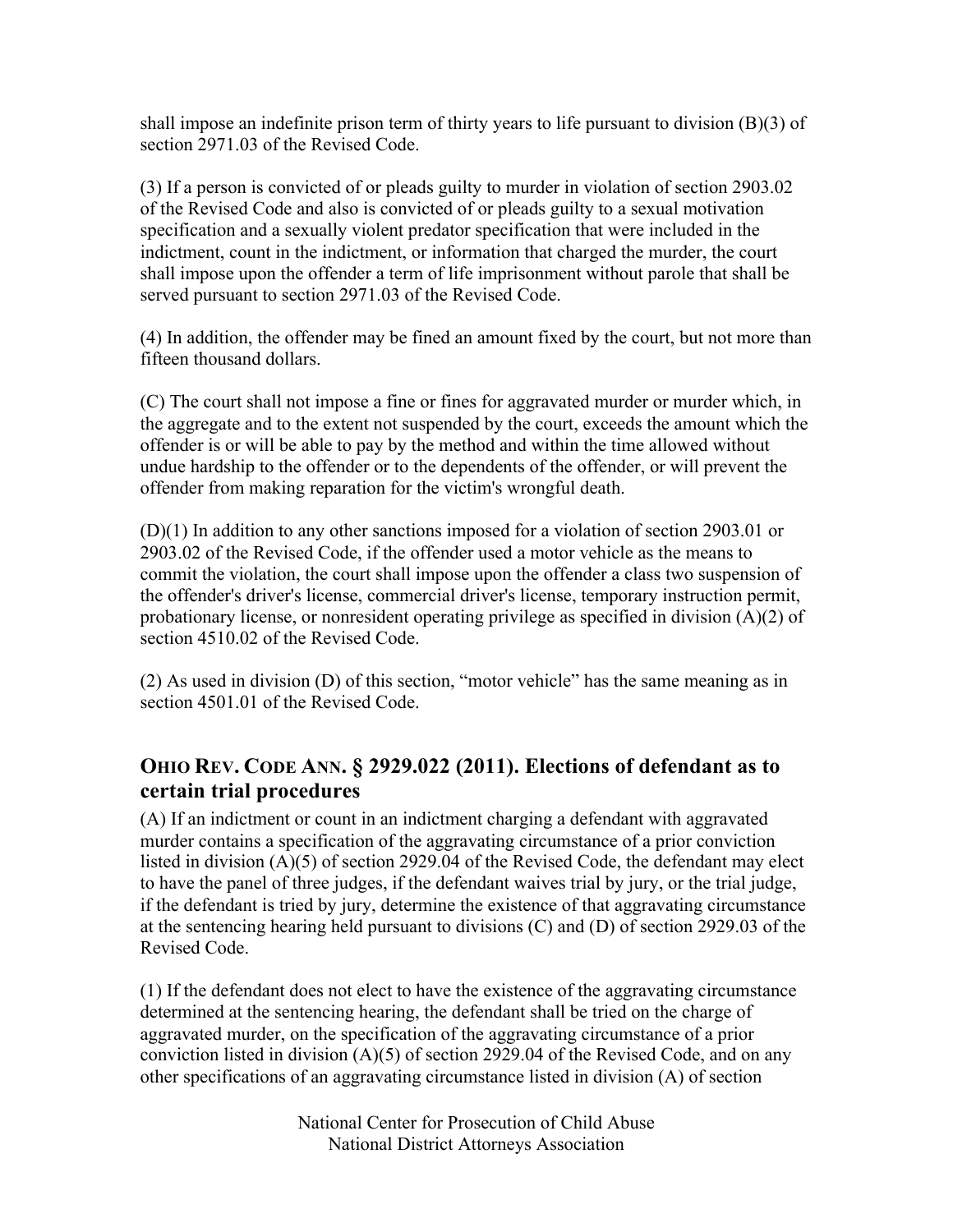2929.04 of the Revised Code in a single trial as in any other criminal case in which a person is charged with aggravated murder and specifications.

(2) If the defendant does elect to have the existence of the aggravating circumstance of a prior conviction listed in division (A)(5) of section 2929. 04 of the Revised Code determined at the sentencing hearing, then, following a verdict of guilty of the charge of aggravated murder, the panel of three judges or the trial judge shall:

(a) Hold a sentencing hearing pursuant to division (B) of this section, unless required to do otherwise under division  $(A)(2)(b)$  of this section;

(b) If the offender raises the matter of age at trial pursuant to section 2929.023 of the Revised Code and is not found at trial to have been eighteen years of age or older at the time of the commission of the offense, conduct a hearing to determine if the specification of the aggravating circumstance of a prior conviction listed in division (A)(5) of section 2929.04 of the Revised Code is proven beyond a reasonable doubt. After conducting the hearing, the panel or judge shall proceed as follows:

(i) If that aggravating circumstance is proven beyond a reasonable doubt or if the defendant at trial was convicted of any other specification of an aggravating circumstance, the panel or judge shall impose sentence according to division (E) of section 2929.03 of the Revised Code.

(ii) If that aggravating circumstance is not proven beyond a reasonable doubt and the defendant at trial was not convicted of any other specification of an aggravating circumstance, except as otherwise provided in this division, the panel or judge shall impose sentence of life imprisonment with parole eligibility after serving twenty years of imprisonment on the offender. If that aggravating circumstance is not proven beyond a reasonable doubt, the defendant at trial was not convicted of any other specification of an aggravating circumstance, the victim of the aggravated murder was less than thirteen years of age, and the offender also is convicted of or pleads guilty to a sexual motivation specification that was included in the indictment, count in the indictment, or information charging the offense, the panel or judge shall sentence the offender pursuant to division (B)(3) of section 2971.03 of the Revised Code to an indefinite term consisting of a minimum term of thirty years and a maximum term of life imprisonment.

(B) At the sentencing hearing, the panel of judges, if the defendant was tried by a panel of three judges, or the trial judge, if the defendant was tried by jury, shall, when required pursuant to division (A)(2) of this section, first determine if the specification of the aggravating circumstance of a prior conviction listed in division (A)(5) of section 2929.04 of the Revised Code is proven beyond a reasonable doubt. If the panel of judges or the trial judge determines that the specification of the aggravating circumstance of a prior conviction listed in division (A)(5) of section 2929.04 of the Revised Code is proven beyond a reasonable doubt or if they do not determine that the specification is proven beyond a reasonable doubt but the defendant at trial was convicted of a specification of any other aggravating circumstance listed in division (A) of section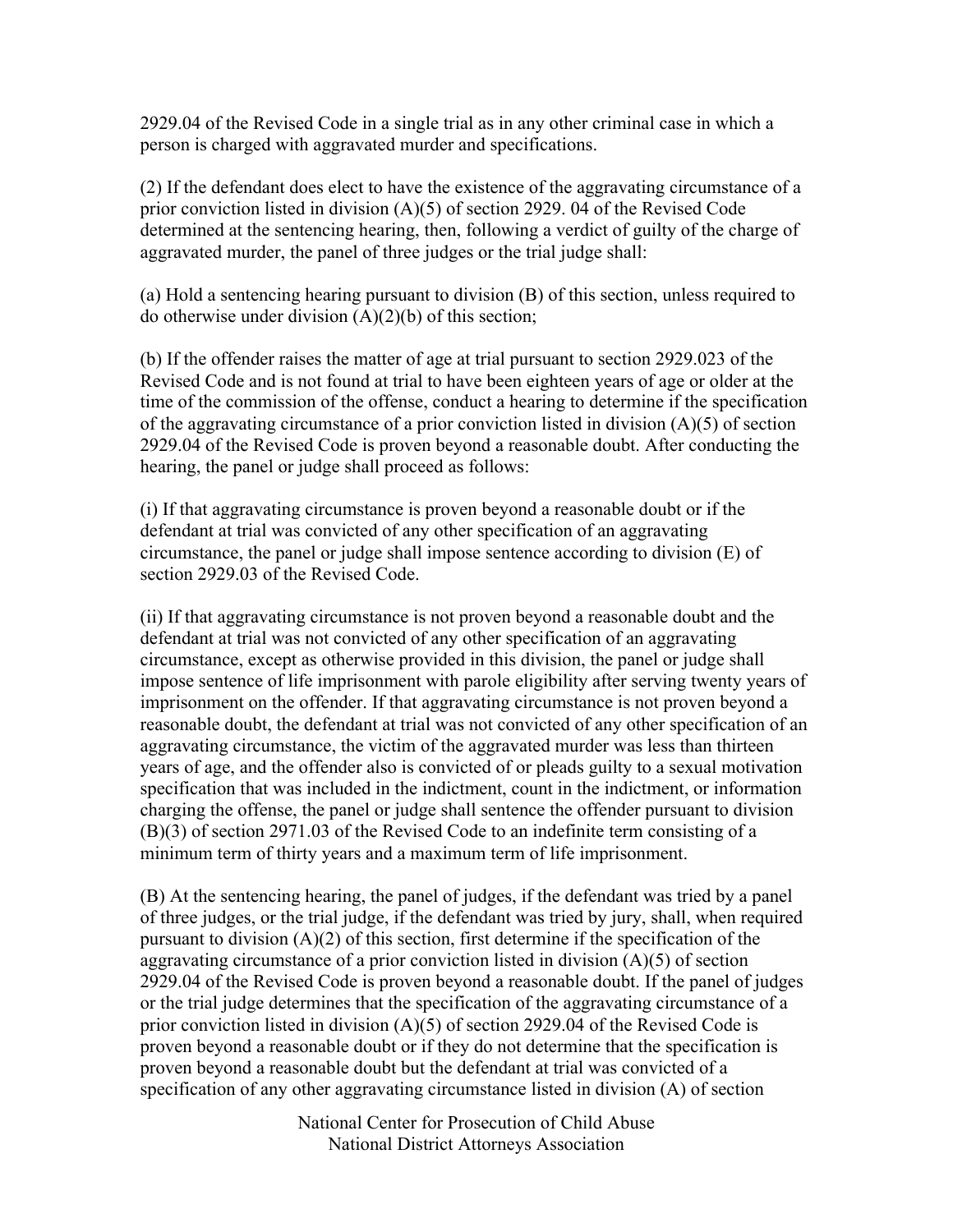2929.04 of the Revised Code, the panel of judges or the trial judge and trial jury shall impose sentence on the offender pursuant to division (D) of section 2929.03 and section 2929.04 of the Revised Code. If the panel of judges or the trial judge does not determine that the specification of the aggravating circumstance of a prior conviction listed in division (A)(5) of section 2929.04 of the Revised Code is proven beyond a reasonable doubt and the defendant at trial was not convicted of any other specification of an aggravating circumstance listed in division (A) of section 2929.04 of the Revised Code, the panel of judges or the trial judge shall terminate the sentencing hearing and impose sentence on the offender as follows:

 $(1)$  Subject to division  $(B)(2)$  of this section, the panel or judge shall impose a sentence of life imprisonment with parole eligibility after serving twenty years of imprisonment on the offender.

(2) If the victim of the aggravated murder was less than thirteen years of age and the offender also is convicted of or pleads guilty to a sexual motivation specification that was included in the indictment, count in the indictment, or information charging the offense, the panel or judge shall sentence the offender pursuant to division (B)(3) of section 2971.03 of the Revised Code to an indefinite term consisting of a minimum term of thirty years and a maximum term of life imprisonment.

# **Oklahoma**

# **OKLA. STAT. ANN. TIT. 21, § 701.7 (2010). Murder in the first degree**

A. A person commits murder in the first degree when that person unlawfully and with malice aforethought causes the death of another human being. Malice is that deliberate intention unlawfully to take away the life of a human being, which is manifested by external circumstances capable of proof.

B. A person also commits the crime of murder in the first degree, regardless of malice, when that person or any other person takes the life of a human being during, or if the death of a human being results from, the commission or attempted commission of murder of another person, shooting or discharge of a firearm or crossbow with intent to kill, intentional discharge of a firearm or other deadly weapon into any dwelling or building as provided in Section 1289.17A of this title, forcible rape, robbery with a dangerous weapon, kidnapping, escape from lawful custody, eluding an officer, first degree burglary, first degree arson, unlawful distributing or dispensing of controlled dangerous substances, or trafficking in illegal drugs.

C. A person commits murder in the first degree when the death of a child results from the willful or malicious injuring, torturing, maiming or using of unreasonable force by said person or who shall willfully cause, procure or permit any of said acts to be done upon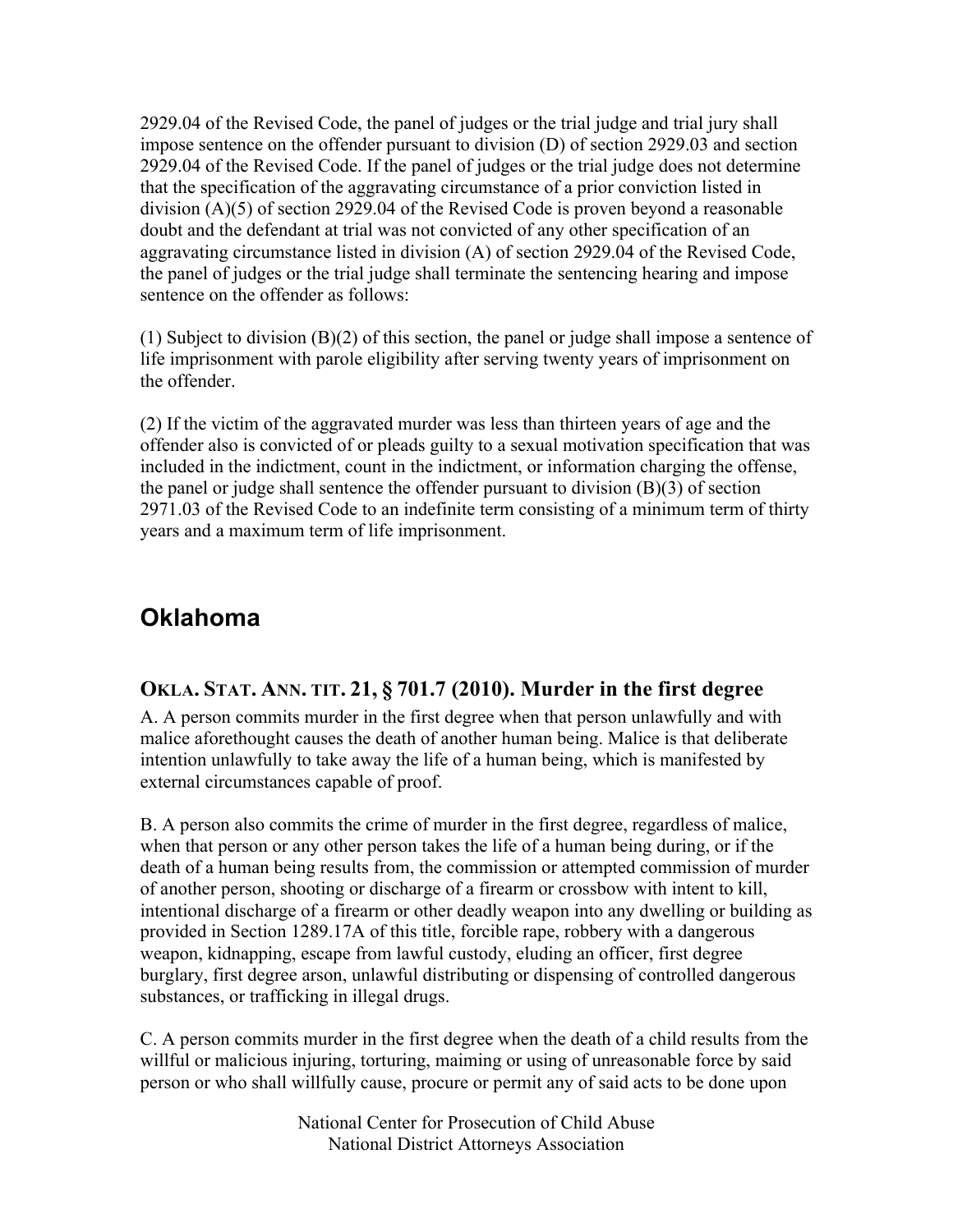the child pursuant to Section 843.5 of this title. It is sufficient for the crime of murder in the first degree that the person either willfully tortured or used unreasonable force upon the child or maliciously injured or maimed the child.

D. A person commits murder in the first degree when that person unlawfully and with malice aforethought solicits another person or persons to cause the death of a human being in furtherance of unlawfully manufacturing, distributing or dispensing controlled dangerous substances, as defined in the Uniform Controlled Dangerous Substances Act, [FN1] unlawfully possessing with intent to distribute or dispense controlled dangerous substances, or trafficking in illegal drugs.

E. A person commits murder in the first degree when that person intentionally causes the death of a law enforcement officer or correctional officer while the officer is in the performance of official duties.

# **Okla. Stat. Ann. tit. 21, § 701.9 (2010). Punishment for murder**

A. A person who is convicted of or pleads guilty or nolo contendere to murder in the first degree shall be punished by death, by imprisonment for life without parole or by imprisonment for life. A person who is convicted of or pleads guilty or nolo contendere to murder in the first degree, as described in subsection E of Section 701.7 of this title, shall not be entitled to or afforded the benefit of deferment of the sentence.

B. A person who is convicted of or pleads guilty or nolo contendere to murder in the second degree shall be guilty of a felony punishable by imprisonment in a state penal institution for not less than ten (10) years nor more than life.

# **Oregon**

## **OR. REV. STAT. § 163.095 (2011). Aggravated murder**

As used in ORS 163.105 and this section, "aggravated murder" means murder as defined in ORS 163.115 which is committed under, or accompanied by, any of the following circumstances:

(1)(a) The defendant committed the murder pursuant to an agreement that the defendant receive money or other thing of value for committing the murder.

(b) The defendant solicited another to commit the murder and paid or agreed to pay the person money or other thing of value for committing the murder.

(c) The defendant committed murder after having been convicted previously in any jurisdiction of any homicide, the elements of which constitute the crime of murder as defined in ORS 163.115 or manslaughter in the first degree as defined in ORS 163.118.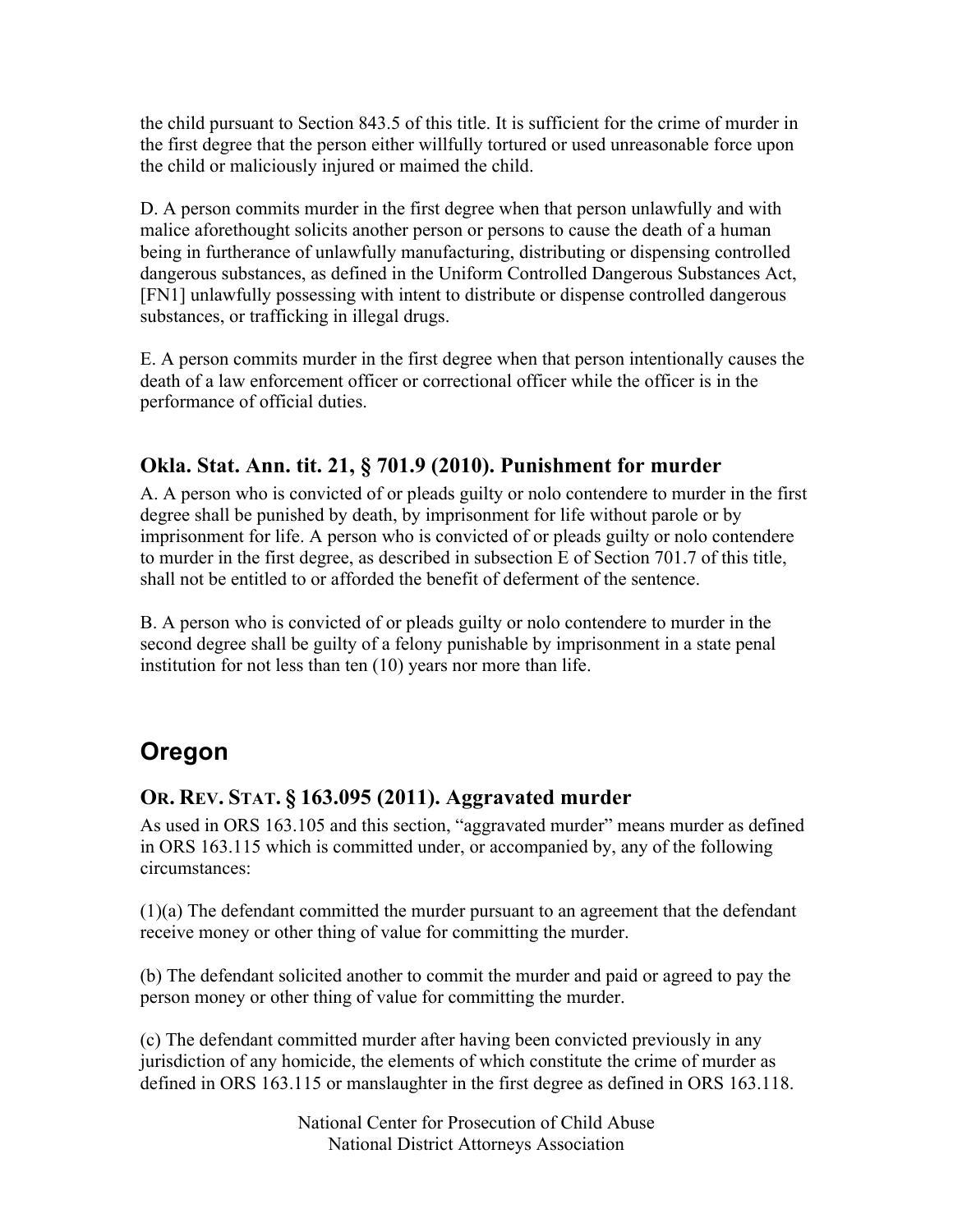(d) There was more than one murder victim in the same criminal episode as defined in ORS 131.505.

(e) The homicide occurred in the course of or as a result of intentional maiming or torture of the victim.

(f) The victim of the intentional homicide was a person under the age of 14 years.

(2)(a) The victim was one of the following and the murder was related to the performance of the victim's official duties in the justice system:

(A) A police officer as defined in ORS 181.610;

(B) A correctional, parole and probation officer or other person charged with the duty of custody, control or supervision of convicted persons;

(C) A member of the Oregon State Police;

(D) A judicial officer as defined in ORS 1.210;

(E) A juror or witness in a criminal proceeding;

(F) An employee or officer of a court of justice; or

(G) A member of the State Board of Parole and Post-Prison Supervision.

(b) The defendant was confined in a state, county or municipal penal or correctional facility or was otherwise in custody when the murder occurred.

(c) The defendant committed murder by means of an explosive as defined in ORS 164.055.

(d) Notwithstanding ORS 163.115 (1)(b), the defendant personally and intentionally committed the homicide under the circumstances set forth in ORS 163.115 (1)(b).

(e) The murder was committed in an effort to conceal the commission of a crime, or to conceal the identity of the perpetrator of a crime.

(f) The murder was committed after the defendant had escaped from a state, county or municipal penal or correctional facility and before the defendant had been returned to the custody of the facility.

#### **Or. Rev. Stat. § 163.105 (2010). Sentencing for aggravated murder**

Notwithstanding the provisions of ORS chapter 144 and ORS 421.450 to 421.490: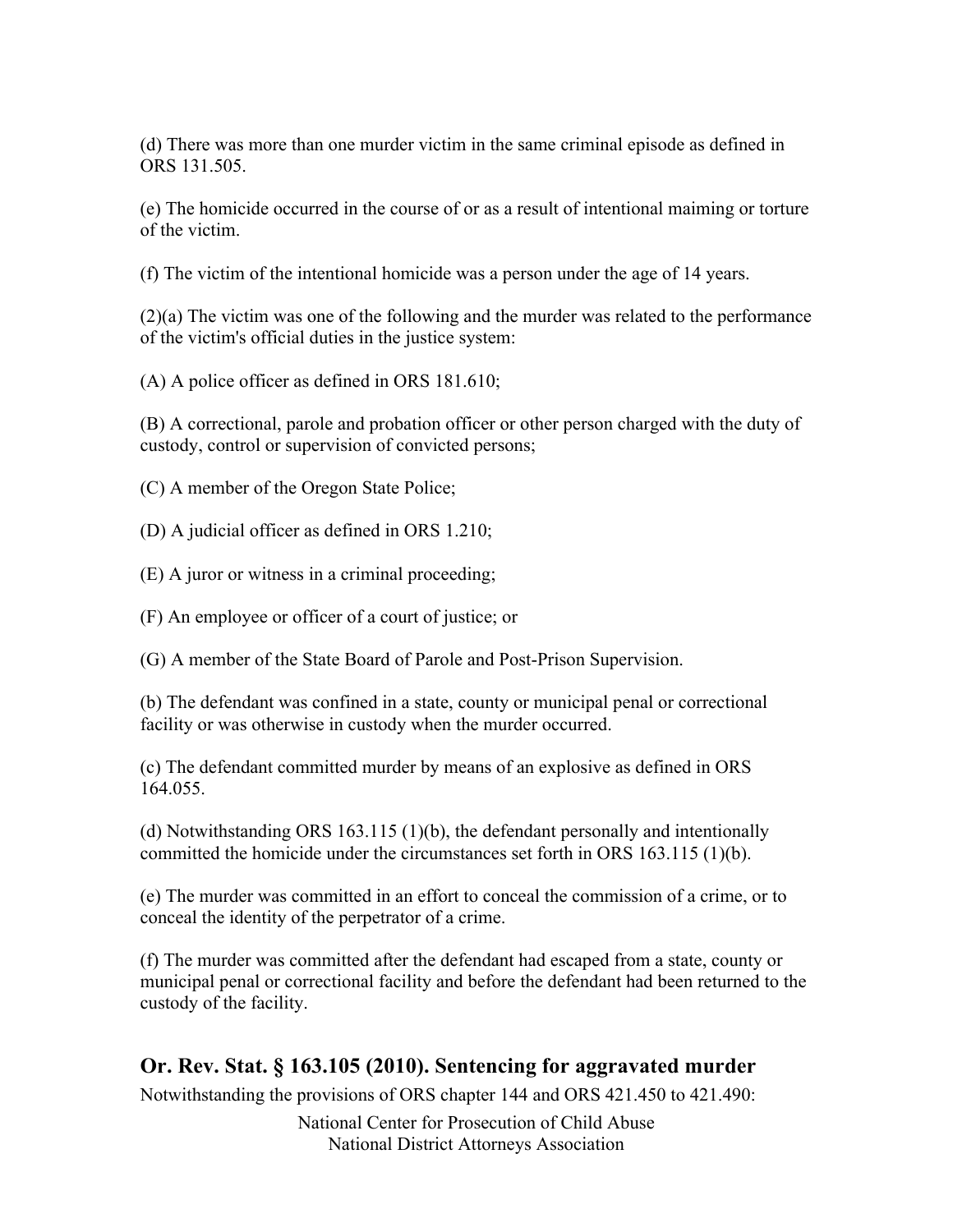(1)(a) Except as otherwise provided in ORS 137.700, when a defendant is convicted of aggravated murder as defined by ORS 163.095, the defendant shall be sentenced, pursuant to ORS 163.150, to death, life imprisonment without the possibility of release or parole or life imprisonment.

(b) A person sentenced to life imprisonment without the possibility of release or parole under this section shall not have that sentence suspended, deferred or commuted by any judicial officer, and the State Board of Parole and Post-Prison Supervision may not parole the prisoner nor reduce the period of confinement in any manner whatsoever. The Department of Corrections or any executive official may not permit the prisoner to participate in any sort of release or furlough program.

(c) If sentenced to life imprisonment, the court shall order that the defendant shall be confined for a minimum of 30 years without possibility of parole, release to post-prison supervision, release on work release or any form of temporary leave or employment at a forest or work camp.

(2) At any time after completion of a minimum period of confinement pursuant to subsection (1)(c) of this section, the State Board of Parole and Post-Prison Supervision, upon the petition of a prisoner so confined, shall hold a hearing to determine if the prisoner is likely to be rehabilitated within a reasonable period of time. The sole issue is whether or not the prisoner is likely to be rehabilitated within a reasonable period of time. At the hearing, the prisoner has:

(a) The burden of proving by a preponderance of the evidence the likelihood of rehabilitation within a reasonable period of time;

(b) The right, if the prisoner is without sufficient funds to employ an attorney, to be represented by legal counsel, appointed by the board, at board expense; and

(c) The right to a subpoena upon a showing of the general relevance and reasonable scope of the evidence sought, provided that any subpoena issued on behalf of the prisoner must be issued by the State Board of Parole and Post-Prison Supervision pursuant to rules adopted by the board.

(3) If, upon hearing all of the evidence, the board, upon a unanimous vote of all of its members, finds that the prisoner is capable of rehabilitation and that the terms of the prisoner's confinement should be changed to life imprisonment with the possibility of parole, release to post-prison supervision or work release, it shall enter an order to that effect and the order shall convert the terms of the prisoner's confinement to life imprisonment with the possibility of parole, release to post-prison supervision or work release and may set a release date. Otherwise the board shall deny the relief sought in the petition.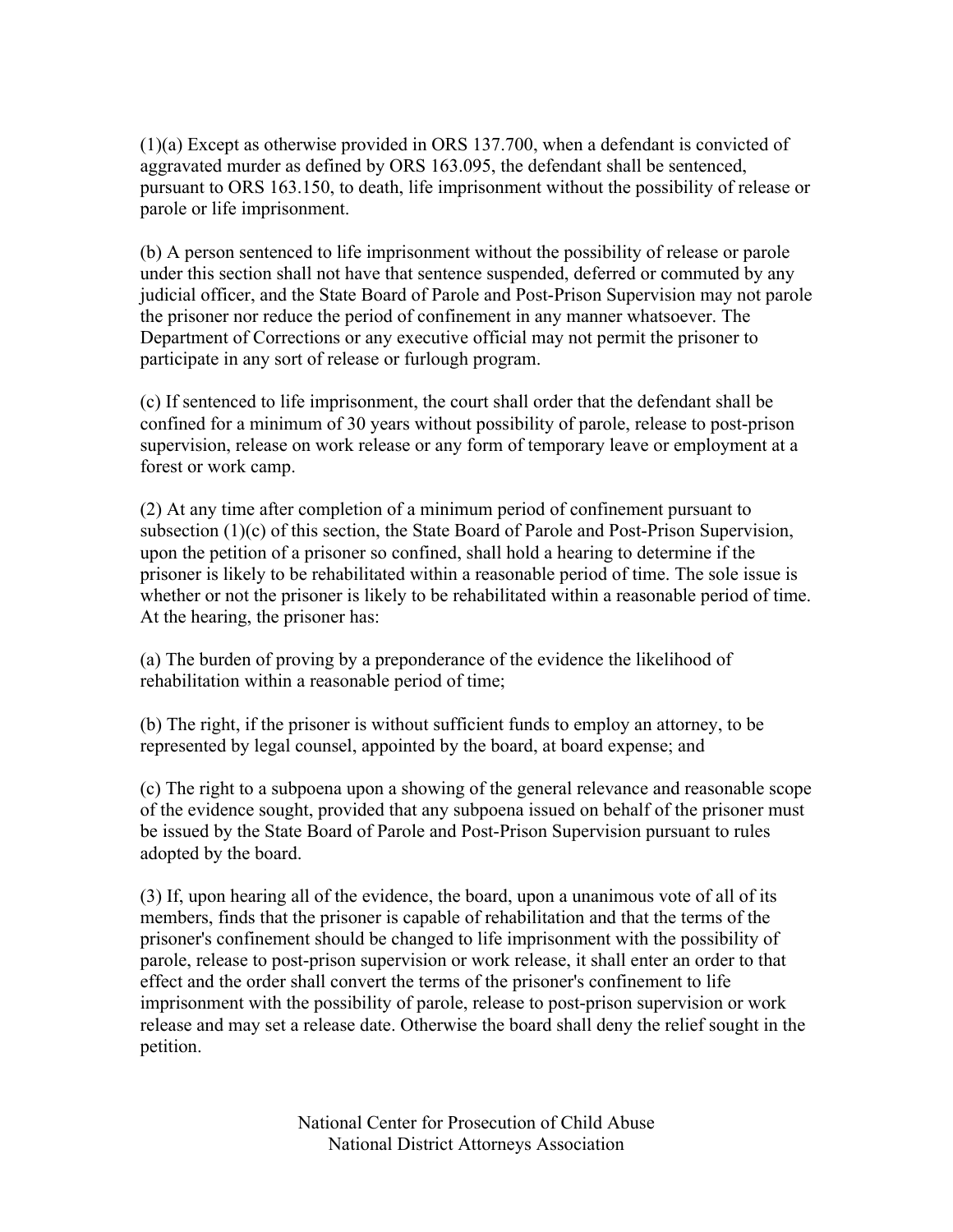(4) If the board denies the relief sought in the petition, the board shall determine the date of the subsequent hearing, and the prisoner may petition for an interim hearing, in accordance with ORS 144.285.

(5) The board's final order shall be accompanied by findings of fact and conclusions of law. The findings of fact shall consist of a concise statement of the underlying facts supporting the findings as to each contested issue of fact and as to each ultimate fact required to support the board's order.

# **Pennsylvania**

# **42 PA. CONS. STAT. ANN. § 9711 (2010). Sentencing procedure for murder of the first degree**

(a) Procedure in jury trials.--

(1) After a verdict of murder of the first degree is recorded and before the jury is discharged, the court shall conduct a separate sentencing hearing in which the jury shall determine whether the defendant shall be sentenced to death or life imprisonment.

(2) In the sentencing hearing, evidence concerning the victim and the impact that the death of the victim has had on the family of the victim is admissible. Additionally, evidence may be presented as to any other matter that the court deems relevant and admissible on the question of the sentence to be imposed. Evidence shall include matters relating to any of the aggravating or mitigating circumstances specified in subsections (d) and (e), and information concerning the victim and the impact that the death of the victim has had on the family of the victim. Evidence of aggravating circumstances shall be limited to those circumstances specified in subsection (d).

(3) After the presentation of evidence, the court shall permit counsel to present argument for or against the sentence of death. The court shall then instruct the jury in accordance with subsection  $(c)$ .

(4) Failure of the jury to unanimously agree upon a sentence shall not impeach or in any way affect the guilty verdict previously recorded.

(b) Procedure in nonjury trials and guilty pleas.--If the defendant has waived a jury trial or pleaded guilty, the sentencing proceeding shall be conducted before a jury impaneled for that purpose unless waived by the defendant with the consent of the Commonwealth, in which case the trial judge shall hear the evidence and determine the penalty in the same manner as would a jury as provided in subsection (a).

(c) Instructions to jury.--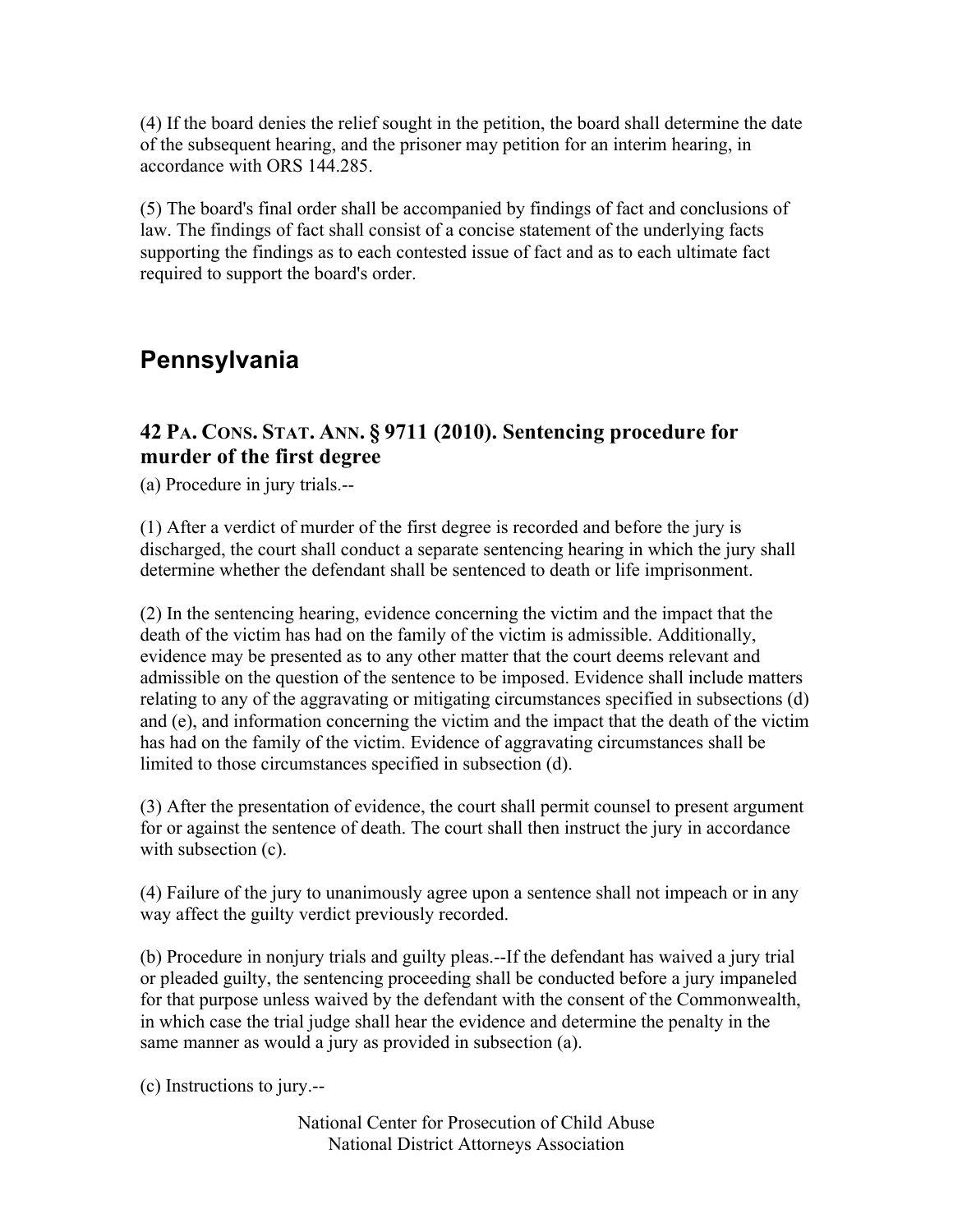(1) Before the jury retires to consider the sentencing verdict, the court shall instruct the jury on the following matters:

(i) the aggravating circumstances specified in subsection (d) as to which there is some evidence.

(ii) the mitigating circumstances specified in subsection (e) as to which there is some evidence.

(iii) aggravating circumstances must be proved by the Commonwealth beyond a reasonable doubt; mitigating circumstances must be proved by the defendant by a preponderance of the evidence.

(iv) the verdict must be a sentence of death if the jury unanimously finds at least one aggravating circumstance specified in subsection (d) and no mitigating circumstance or if the jury unanimously finds one or more aggravating circumstances which outweigh any mitigating circumstances. The verdict must be a sentence of life imprisonment in all other cases.

(v) the court may, in its discretion, discharge the jury if it is of the opinion that further deliberation will not result in a unanimous agreement as to the sentence, in which case the court shall sentence the defendant to life imprisonment.

(2) The court shall instruct the jury that if it finds at least one aggravating circumstance and at least one mitigating circumstance, it shall consider, in weighing the aggravating and mitigating circumstances, any evidence presented about the victim and about the impact of the murder on the victim's family. The court shall also instruct the jury on any other matter that may be just and proper under the circumstances.

(d) Aggravating circumstances.--Aggravating circumstances shall be limited to the following:

(1) The victim was a firefighter, peace officer, public servant concerned in official detention, as defined in 18 Pa.C.S. § 5121 (relating to escape), judge of any court in the unified judicial system, the Attorney General of Pennsylvania, a deputy attorney general, district attorney, assistant district attorney, member of the General Assembly, Governor, Lieutenant Governor, Auditor General, State Treasurer, State law enforcement official, local law enforcement official, Federal law enforcement official or person employed to assist or assisting any law enforcement official in the performance of his duties, who was killed in the performance of his duties or as a result of his official position.

(2) The defendant paid or was paid by another person or had contracted to pay or be paid by another person or had conspired to pay or be paid by another person for the killing of the victim.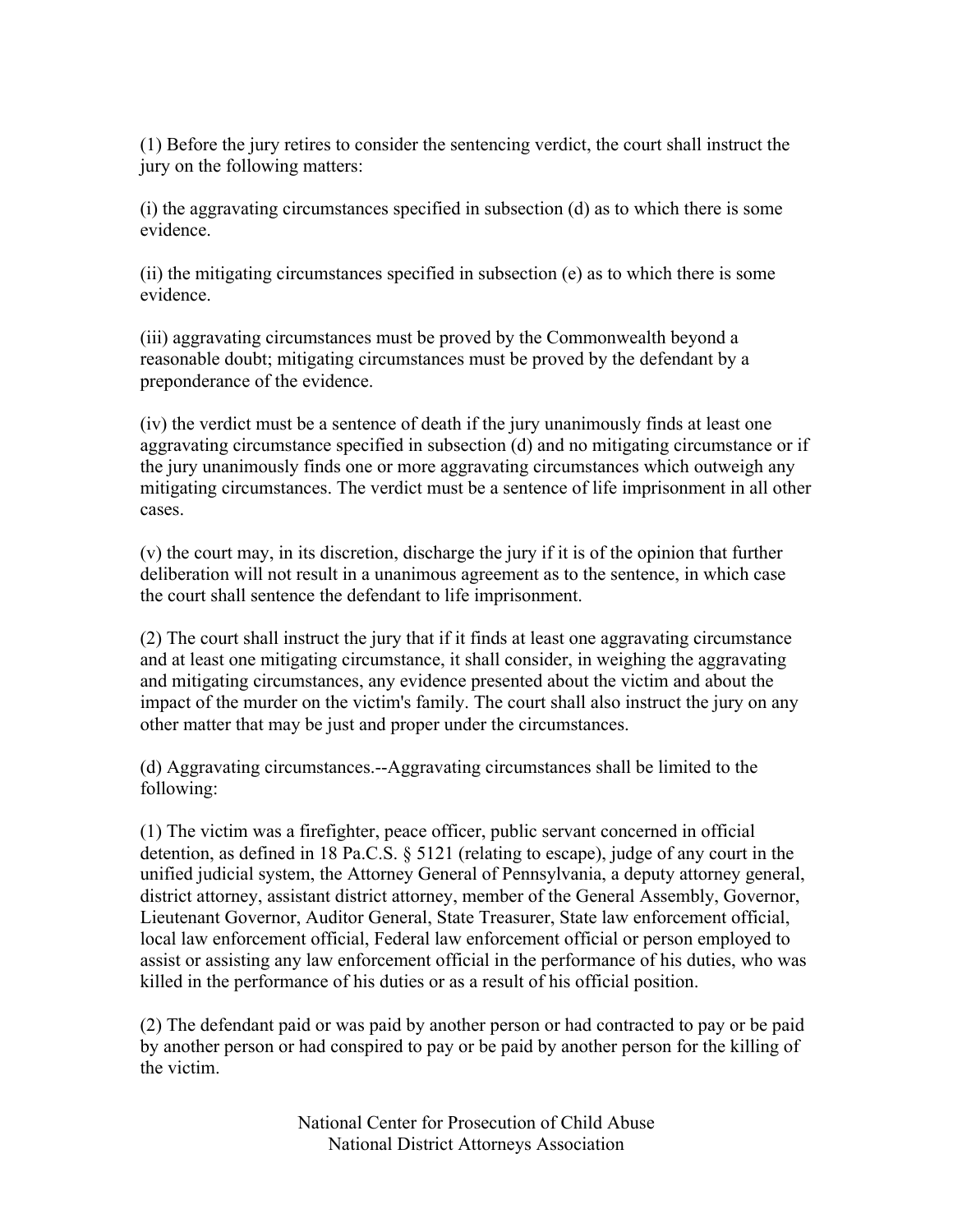(3) The victim was being held by the defendant for ransom or reward, or as a shield or hostage.

(4) The death of the victim occurred while defendant was engaged in the hijacking of an aircraft.

(5) The victim was a prosecution witness to a murder or other felony committed by the defendant and was killed for the purpose of preventing his testimony against the defendant in any grand jury or criminal proceeding involving such offenses.

(6) The defendant committed a killing while in the perpetration of a felony.

(7) In the commission of the offense the defendant knowingly created a grave risk of death to another person in addition to the victim of the offense.

(8) The offense was committed by means of torture.

(9) The defendant has a significant history of felony convictions involving the use or threat of violence to the person.

(10) The defendant has been convicted of another Federal or State offense, committed either before or at the time of the offense at issue, for which a sentence of life imprisonment or death was imposable or the defendant was undergoing a sentence of life imprisonment for any reason at the time of the commission of the offense.

(11) The defendant has been convicted of another murder committed in any jurisdiction and committed either before or at the time of the offense at issue.

(12) The defendant has been convicted of voluntary manslaughter, as defined in 18 Pa.C.S. § 2503 (relating to voluntary manslaughter), or a substantially equivalent crime in any other jurisdiction, committed either before or at the time of the offense at issue.

(13) The defendant committed the killing or was an accomplice in the killing, as defined in 18 Pa.C.S. § 306(c) (relating to liability for conduct of another; complicity), while in the perpetration of a felony under the provisions of the act of April 14, 1972 (P.L. 233, No. 64), known as The Controlled Substance, Drug, Device and Cosmetic Act, [FN1] and punishable under the provisions of 18 Pa.C.S. § 7508 (relating to drug trafficking sentencing and penalties).

(14) At the time of the killing, the victim was or had been involved, associated or in competition with the defendant in the sale, manufacture, distribution or delivery of any controlled substance or counterfeit controlled substance in violation of The Controlled Substance, Drug, Device and Cosmetic Act or similar law of any other state, the District of Columbia or the United States, and the defendant committed the killing or was an accomplice to the killing as defined in 18 Pa.C.S. § 306(c), and the killing resulted from or was related to that association, involvement or competition to promote the defendant's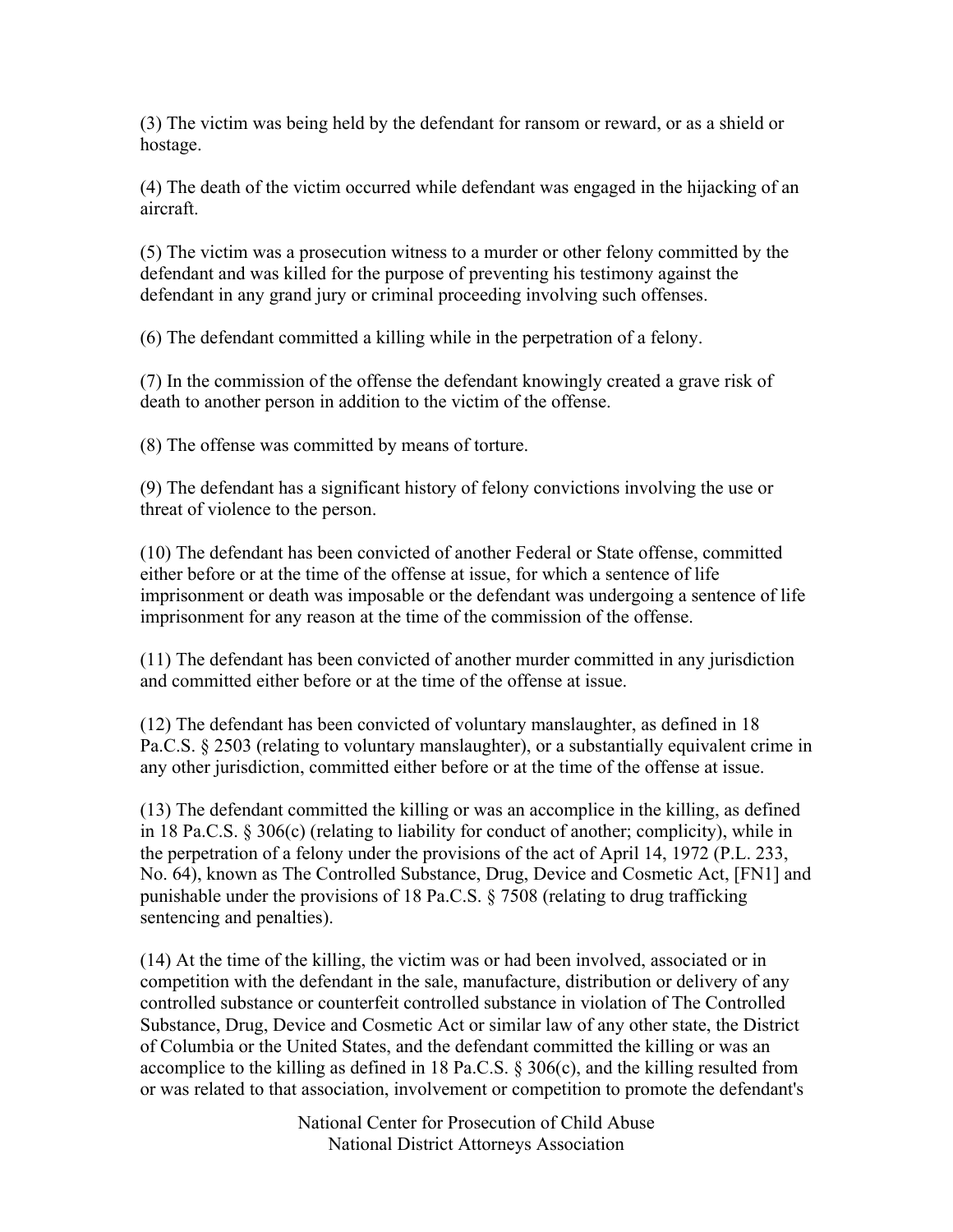activities in selling, manufacturing, distributing or delivering controlled substances or counterfeit controlled substances.

(15) At the time of the killing, the victim was or had been a nongovernmental informant or had otherwise provided any investigative, law enforcement or police agency with information concerning criminal activity and the defendant committed the killing or was an accomplice to the killing as defined in 18 Pa.C.S. § 306(c), and the killing was in retaliation for the victim's activities as a nongovernmental informant or in providing information concerning criminal activity to an investigative, law enforcement or police agency.

(16) The victim was a child under 12 years of age.

(17) At the time of the killing, the victim was in her third trimester of pregnancy or the defendant had knowledge of the victim's pregnancy.

(18) At the time of the killing the defendant was subject to a court order restricting in any way the defendant's behavior toward the victim pursuant to 23 Pa.C.S. Ch. 61 (relating to protection from abuse) or any other order of a court of common pleas or of the minor judiciary designed in whole or in part to protect the victim from the defendant.

(e) Mitigating circumstances.--Mitigating circumstances shall include the following:

(1) The defendant has no significant history of prior criminal convictions.

(2) The defendant was under the influence of extreme mental or emotional disturbance.

(3) The capacity of the defendant to appreciate the criminality of his conduct or to conform his conduct to the requirements of law was substantially impaired.

(4) The age of the defendant at the time of the crime.

(5) The defendant acted under extreme duress, although not such duress as to constitute a defense to prosecution under 18 Pa.C.S. § 309 (relating to duress), or acted under the substantial domination of another person.

(6) The victim was a participant in the defendant's homicidal conduct or consented to the homicidal acts.

(7) The defendant's participation in the homicidal act was relatively minor.

(8) Any other evidence of mitigation concerning the character and record of the defendant and the circumstances of his offense.

(f) Sentencing verdict by the jury.--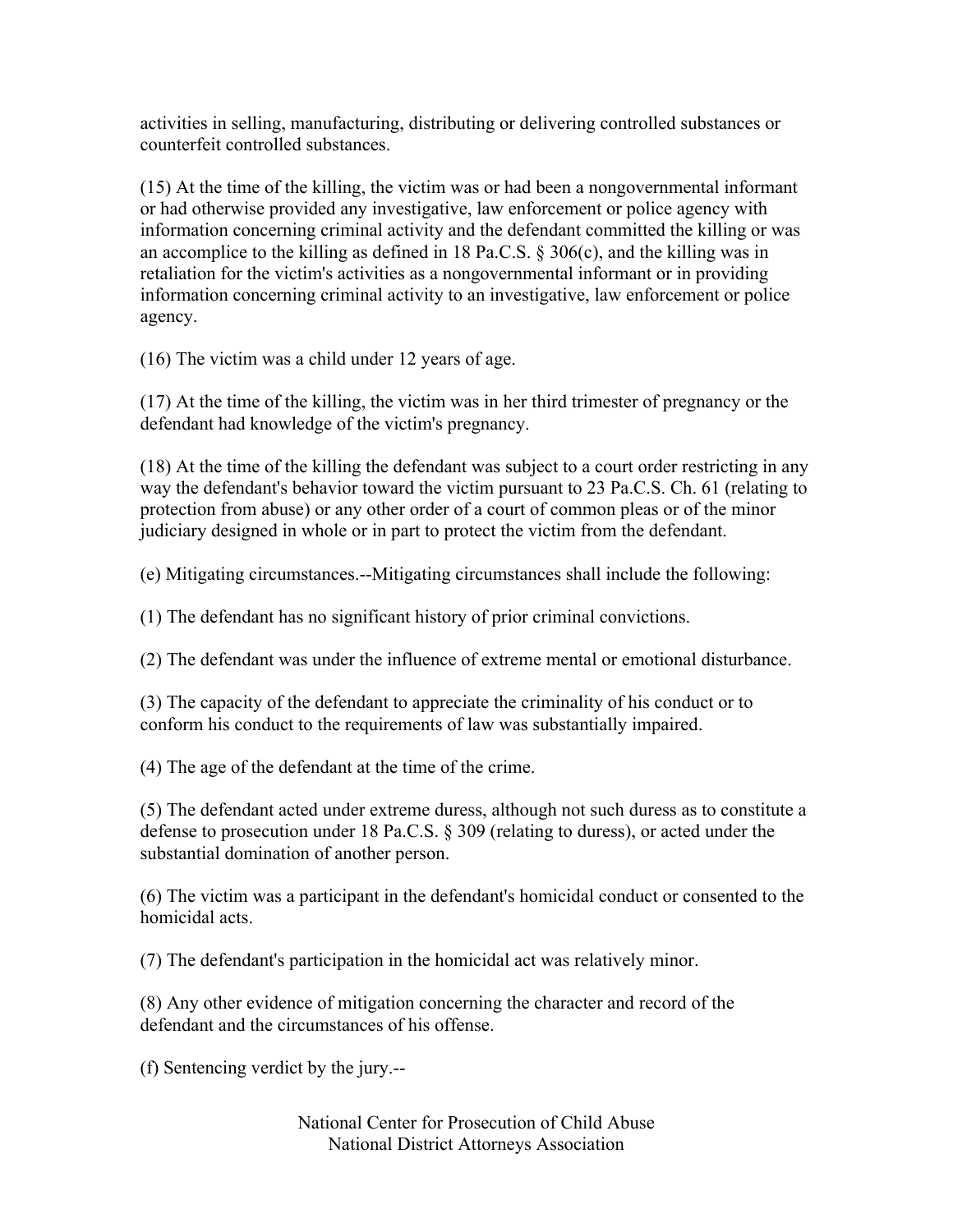(1) After hearing all the evidence and receiving the instructions from the court, the jury shall deliberate and render a sentencing verdict. In rendering the verdict, if the sentence is death, the jury shall set forth in such form as designated by the court the findings upon which the sentence is based.

(2) Based upon these findings, the jury shall set forth in writing whether the sentence is death or life imprisonment.

(g) Recording sentencing verdict.--Whenever the jury shall agree upon a sentencing verdict, it shall be received and recorded by the court. The court shall thereafter impose upon the defendant the sentence fixed by the jury.

(h) Review of death sentence.--

(1) A sentence of death shall be subject to automatic review by the Supreme Court of Pennsylvania pursuant to its rules.

(2) In addition to its authority to correct errors at trial, the Supreme Court shall either affirm the sentence of death or vacate the sentence of death and remand for further proceedings as provided in paragraph (4).

(3) The Supreme Court shall affirm the sentence of death unless it determines that:

(i) the sentence of death was the product of passion, prejudice or any other arbitrary factor; or

(ii) the evidence fails to support the finding of at least one aggravating circumstance specified in subsection (d)

(iii) Deleted.

(4) If the Supreme Court determines that the death penalty must be vacated because none of the aggravating circumstances are supported by sufficient evidence, then it shall remand for the imposition of a life imprisonment sentence. If the Supreme Court determines that the death penalty must be vacated for any other reason, it shall remand for a new sentencing hearing pursuant to subsections (a) through (g).

(i) Record of death sentence to Governor.--Where a sentence of death is upheld by the Supreme Court, the prothonotary of the Supreme Court shall transmit to the Governor a full and complete record of the trial, sentencing hearing, imposition of sentence, opinion and order by the Supreme Court within 30 days of one of the following, whichever occurs first:

(1) the expiration of the time period for filing a petition for writ of certiorari or extension thereof where neither has been filed;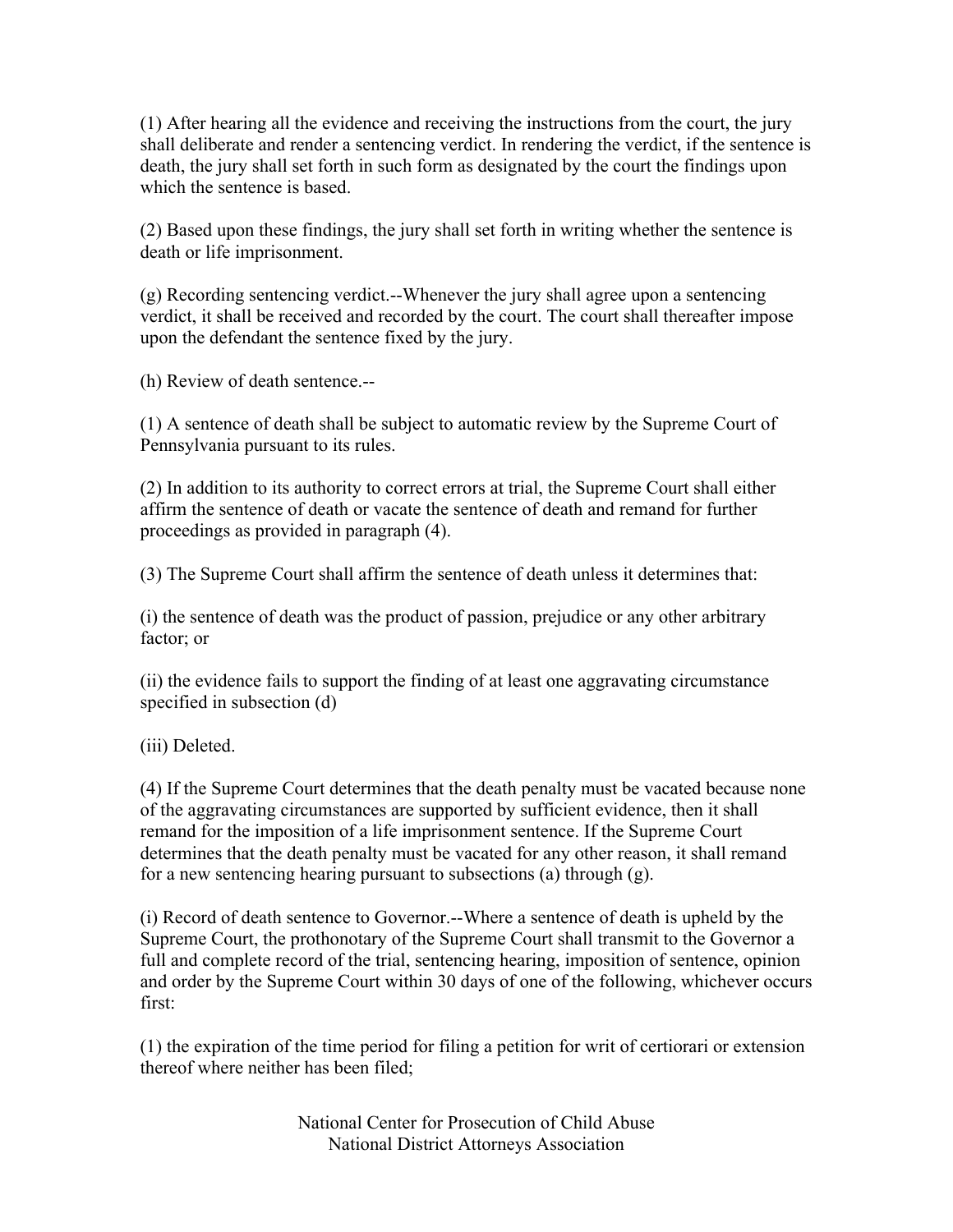(2) the denial of a petition for writ of certiorari; or

(3) the disposition of the appeal by the United States Supreme Court, if that court grants the petition for writ of certiorari.

Notice of this transmission shall contemporaneously be provided to the Secretary of **Corrections** 

(j) to (o) Repealed. 1998, June 18, P.L. 622, No. 80, effective in 60 days.

# **Rhode Island**

# **South Carolina**

#### **S.C. CODE ANN. § 16-3-20 Punishment for murder; separate sentencing proceeding when death penalty sought.**

(A) A person who is convicted of or pleads guilty to murder must be punished by death, or by a mandatory minimum term of imprisonment for thirty years to life. If the State seeks the death penalty and a statutory aggravating circumstance is found beyond a reasonable doubt pursuant to subsections (B) and (C), and a recommendation of death is not made, the trial judge must impose a sentence of life imprisonment. For purposes of this section, "life" or "life imprisonment" means until death of the offender without the possibility of parole, and when requested by the State or the defendant, the judge must charge the jury in his instructions that life imprisonment means until the death of the defendant without the possibility of parole. In cases where the defendant is eligible for parole, the judge must charge the applicable parole eligibility statute. No person sentenced to life imprisonment pursuant to this section is eligible for parole, community supervision, or any early release program, nor is the person eligible to receive any work credits, education credits, good conduct credits, or any other credits that would reduce the mandatory life imprisonment required by this section. No person sentenced to a mandatory minimum term of imprisonment for thirty years to life pursuant to this section is eligible for parole or any early release program, nor is the person eligible to receive any work credits, education credits, good conduct credits, or any other credits that would reduce the mandatory minimum term of imprisonment for thirty years to life required by this section. Under no circumstances may a female who is pregnant be executed so long as she is pregnant or for a period of at least nine months after she is no longer pregnant. When the Governor commutes a sentence of death to life imprisonment under the provisions of Section 14, Article IV of the Constitution of South Carolina, 1895, the commutee is not eligible for parole, community supervision, or any early release program, nor is the person eligible to receive any work credits, good conduct credits,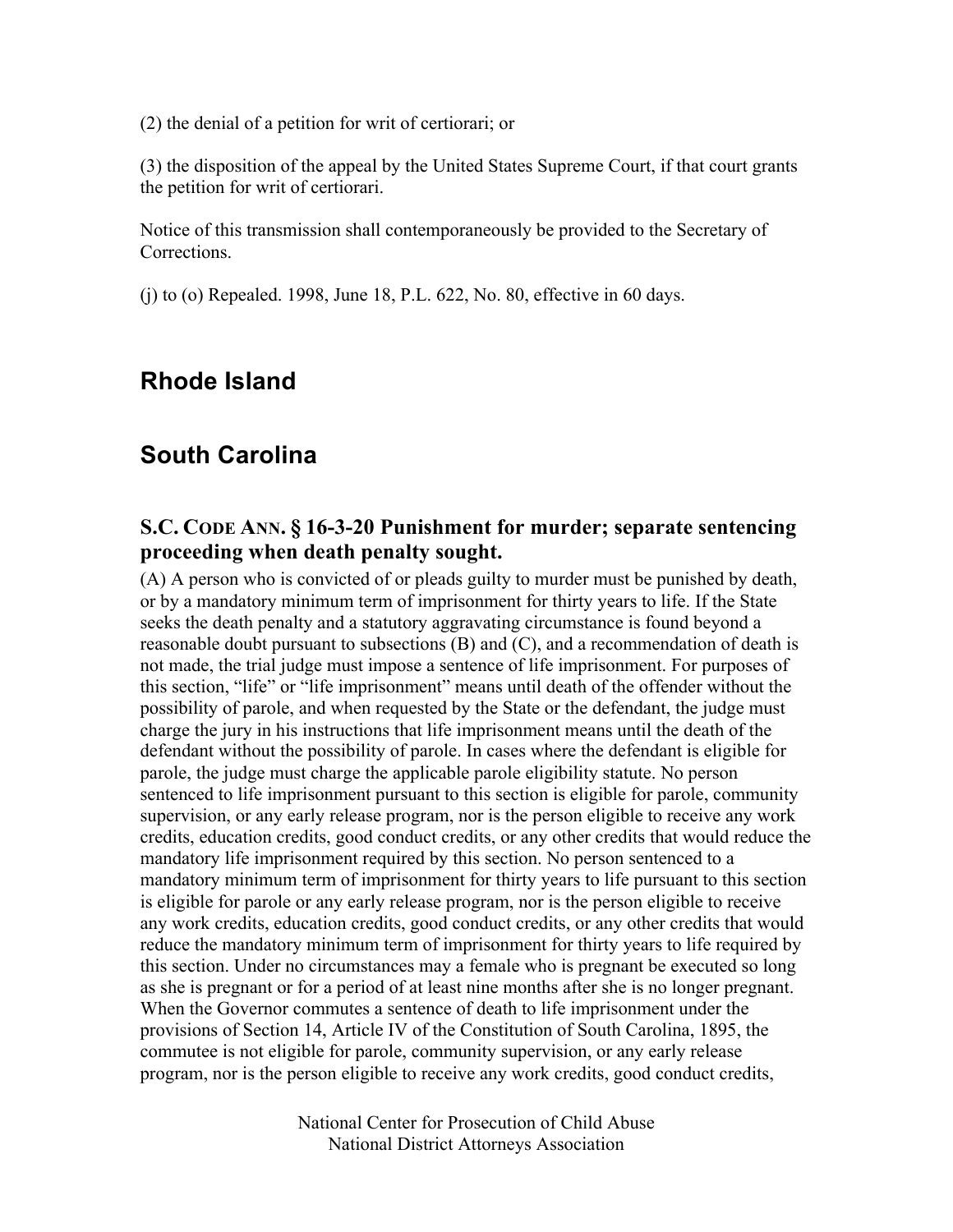education credits, or any other credits that would reduce the mandatory imprisonment required by this subsection.

(B) When the State seeks the death penalty, upon conviction or adjudication of guilt of a defendant of murder, the court shall conduct a separate sentencing proceeding. In the proceeding, if a statutory aggravating circumstance is found, the defendant must be sentenced to either death or life imprisonment. If no statutory aggravating circumstance is found, the defendant must be sentenced to either life imprisonment or a mandatory minimum term of imprisonment for thirty years to life. The proceeding must be conducted by the trial judge before the trial jury as soon as practicable after the lapse of twenty-four hours unless waived by the defendant. If trial by jury has been waived by the defendant and the State, or if the defendant pleaded guilty, the sentencing proceeding must be conducted before the judge. In the sentencing proceeding, the jury or judge shall hear additional evidence in extenuation, mitigation, or aggravation of the punishment. Only such evidence in aggravation as the State has informed the defendant in writing before the trial is admissible. This section must not be construed to authorize the introduction of any evidence secured in violation of the Constitution of the United States or the State of South Carolina or the applicable laws of either. The State, the defendant, and his counsel are permitted to present arguments for or against the sentence to be imposed. The defendant and his counsel shall have the closing argument regarding the sentence to be imposed.

(C) The judge shall consider, or he shall include in his instructions to the jury for it to consider, mitigating circumstances otherwise authorized or allowed by law and the following statutory aggravating and mitigating circumstances which may be supported by the evidence:

- (a) Statutory aggravating circumstances:
- (1) The murder was committed while in the commission of the following crimes or acts:
- (a) criminal sexual conduct in any degree;
- (b) kidnapping;
- (c) trafficking in persons;
- (d) burglary in any degree;
- (e) robbery while armed with a deadly weapon;
- (f) larceny with use of a deadly weapon;
- (g) killing by poison;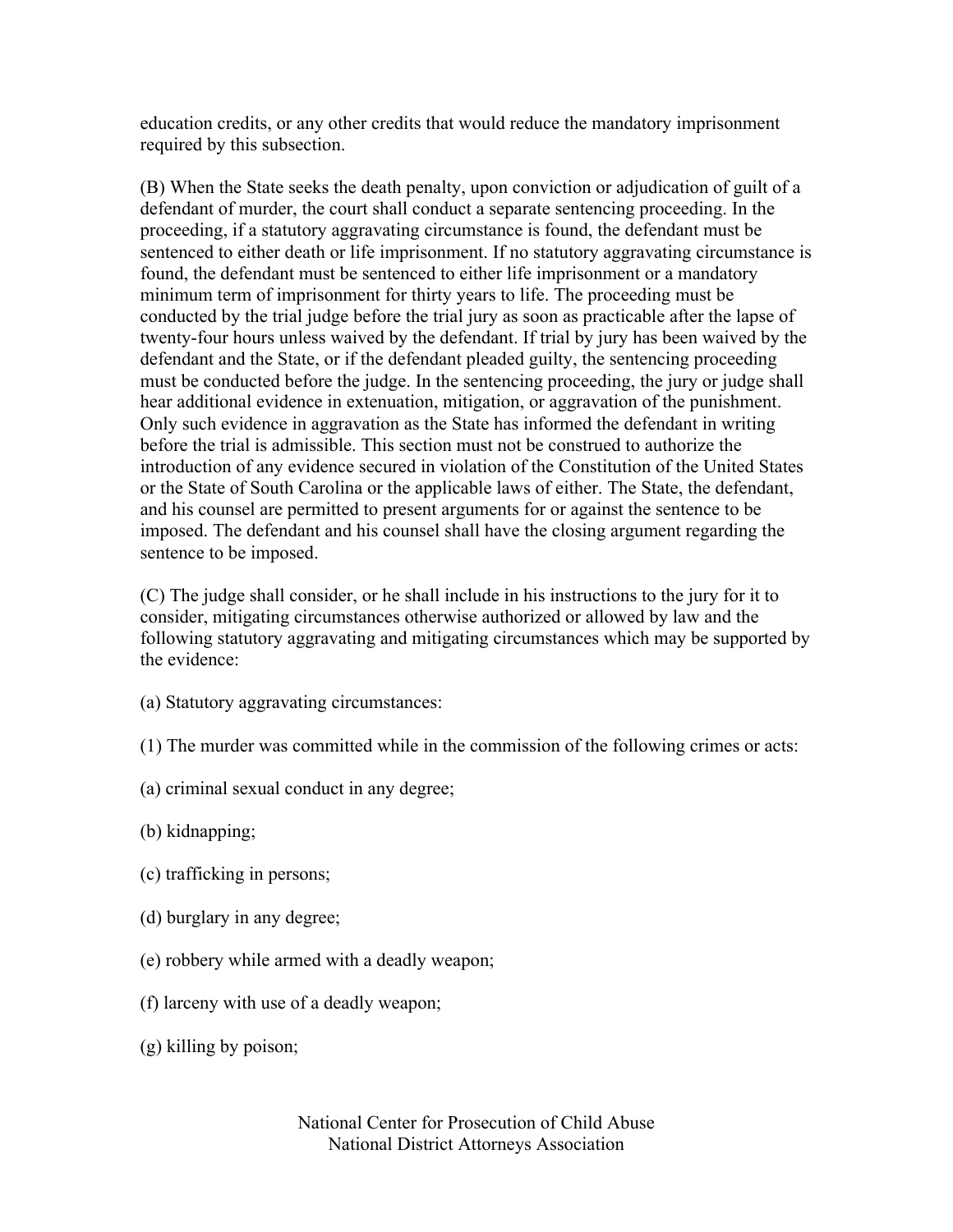(h) drug trafficking as defined in Section 44-53-370(e), 44-53-375(B), 44-53-440, or 44- 53-445;

(i) physical torture;

(j) dismemberment of a person; or

(k) arson in the first degree as defined in Section 16-11-110(A).

(2) The murder was committed by a person with a prior conviction for murder.

(3) The offender by his act of murder knowingly created a great risk of death to more than one person in a public place by means of a weapon or device which normally would be hazardous to the lives of more than one person.

(4) The offender committed the murder for himself or another for the purpose of receiving money or a thing of monetary value.

(5) The murder of a judicial officer, former judicial officer, solicitor, former solicitor, or other officer of the court during or because of the exercise of his official duty.

(6) The offender caused or directed another to commit murder or committed murder as an agent or employee of another person.

(7) The murder of a federal, state, or local law enforcement officer or former federal, state, or local law enforcement officer, peace officer or former peace officer, corrections officer or former corrections officer, including a county or municipal corrections officer or a former county or municipal corrections officer, a county or municipal detention facility employee or former county or municipal detention facility employee, or fireman or former fireman during or because of the performance of his official duties.

(8) The murder of a family member of an official listed in subitems (5) and (7) above with the intent to impede or retaliate against the official. "Family member" means a spouse, parent, brother, sister, child, or person to whom the official stands in the place of a parent or a person living in the official's household and related to him by blood or marriage.

(9) Two or more persons were murdered by the defendant by one act or pursuant to one scheme or course of conduct.

(10) The murder of a child eleven years of age or under.

(11) The murder of a witness or potential witness committed at any time during the criminal process for the purpose of impeding or deterring prosecution of any crime.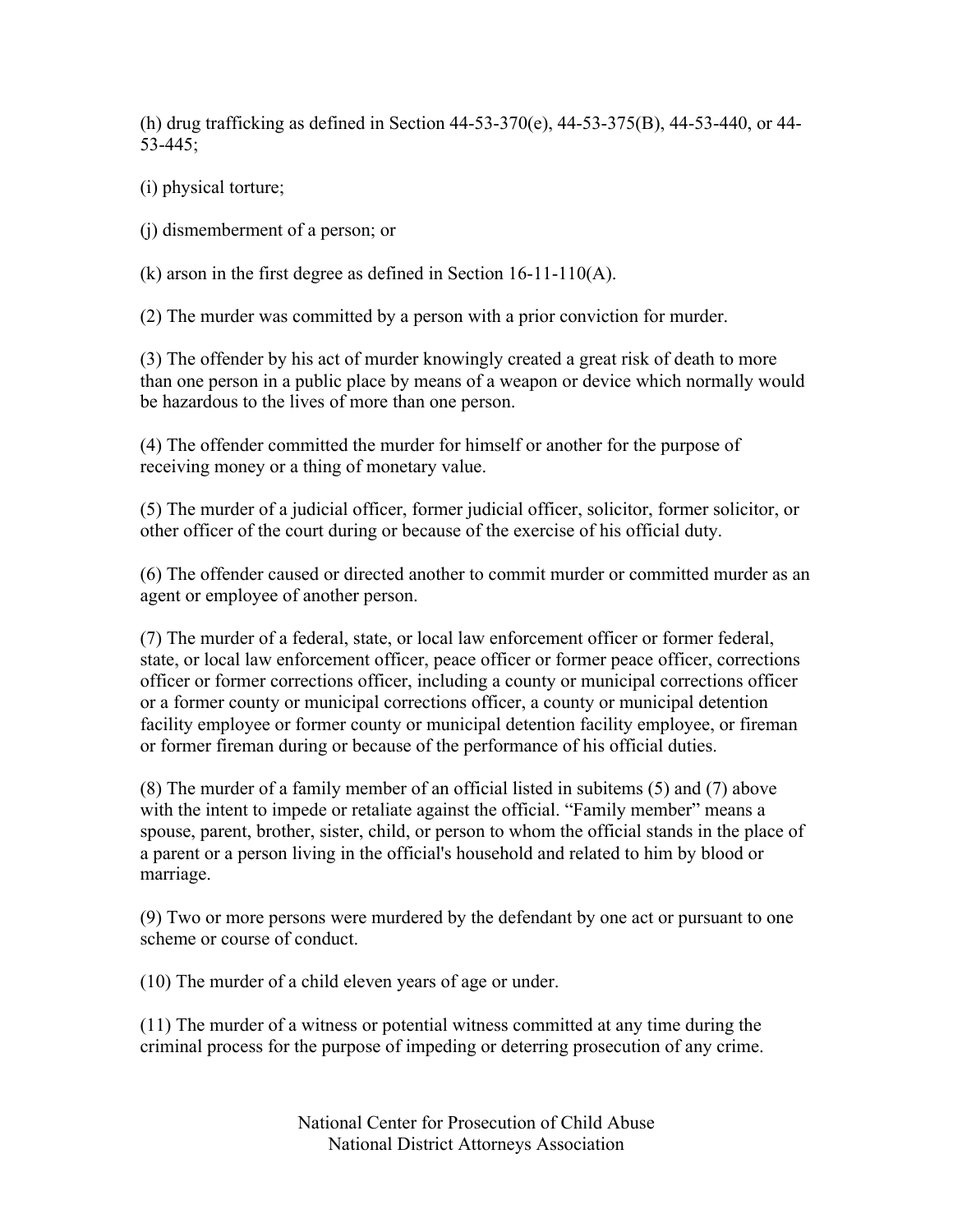(12) The murder was committed by a person deemed a sexually violent predator pursuant to the provisions of Chapter 48, Title 44, or a person deemed a sexually violent predator who is released pursuant to Section 44-48-120.

(b) Mitigating circumstances:

(1) The defendant has no significant history of prior criminal conviction involving the use of violence against another person.

(2) The murder was committed while the defendant was under the influence of mental or emotional disturbance.

(3) The victim was a participant in the defendant's conduct or consented to the act.

(4) The defendant was an accomplice in the murder committed by another person and his participation was relatively minor.

(5) The defendant acted under duress or under the domination of another person.

(6) The capacity of the defendant to appreciate the criminality of his conduct or to conform his conduct to the requirements of law was substantially impaired.

(7) The age or mentality of the defendant at the time of the crime.

(8) The defendant was provoked by the victim into committing the murder.

(9) The defendant was below the age of eighteen at the time of the crime.

(10) The defendant had mental retardation at the time of the crime. "Mental retardation" means significantly subaverage general intellectual functioning existing concurrently with deficits in adaptive behavior and manifested during the developmental period.

The statutory instructions as to statutory aggravating and mitigating circumstances must be given in charge and in writing to the jury for its deliberation. The jury, if its verdict is a recommendation of death, shall designate in writing, and signed by all members of the jury, the statutory aggravating circumstance or circumstances which it found beyond a reasonable doubt. The jury, if it does not recommend death, after finding a statutory aggravating circumstance or circumstances beyond a reasonable doubt, shall designate in writing, and signed by all members of the jury, the statutory aggravating circumstance or circumstances it found beyond a reasonable doubt. In nonjury cases the judge shall make the designation of the statutory aggravating circumstance or circumstances. Unless at least one of the statutory aggravating circumstances enumerated in this section is found, the death penalty must not be imposed.

Where a statutory aggravating circumstance is found and a recommendation of death is made, the trial judge shall sentence the defendant to death. The trial judge, before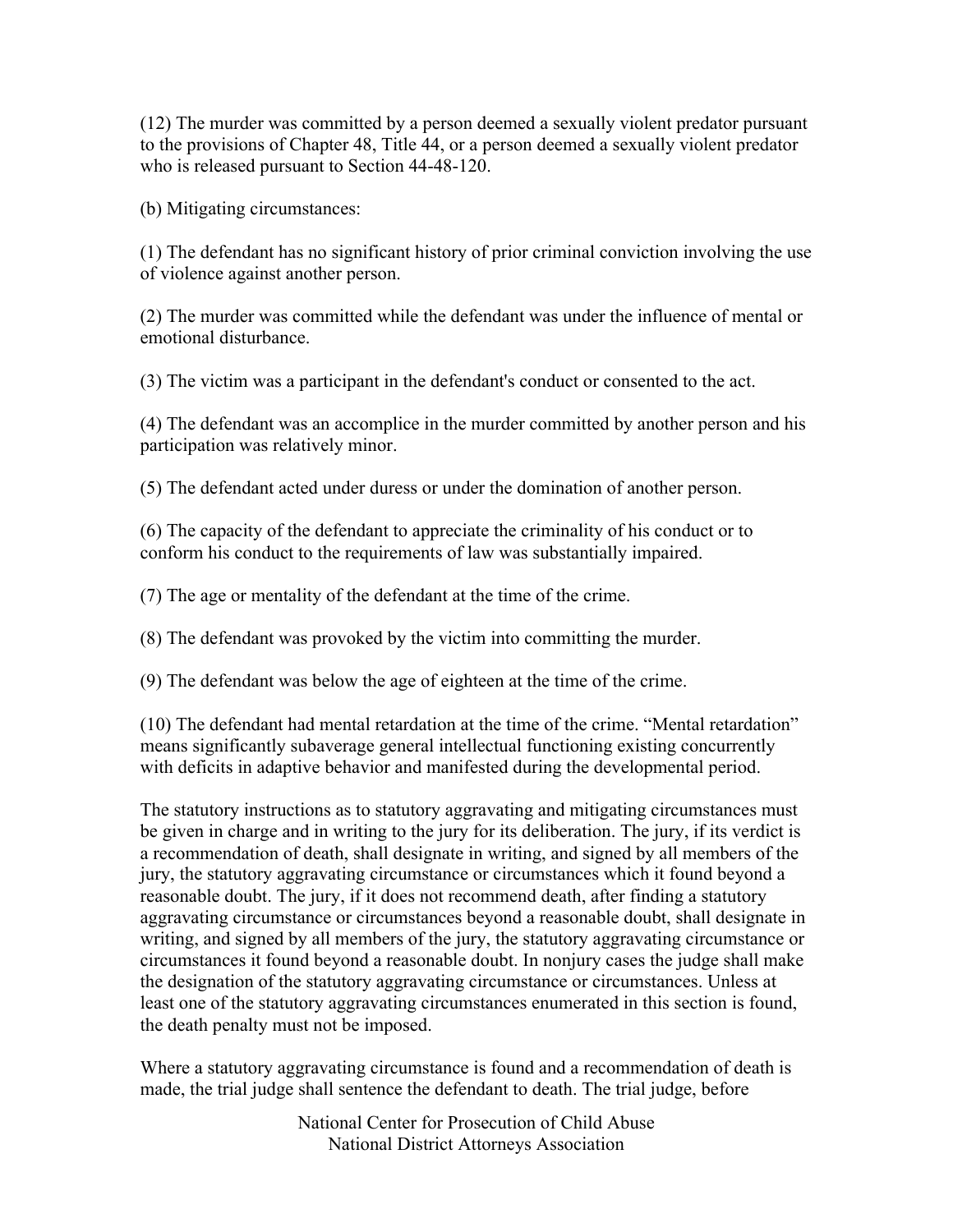imposing the death penalty, shall find as an affirmative fact that the death penalty was warranted under the evidence of the case and was not a result of prejudice, passion, or any other arbitrary factor. Where a statutory aggravating circumstance is found and a sentence of death is not recommended by the jury, the trial judge shall sentence the defendant to life imprisonment as provided in subsection (A). Before dismissing the jury, the trial judge shall question the jury as to whether or not it found a statutory aggravating circumstance or circumstances beyond a reasonable doubt. If the jury does not unanimously find any statutory aggravating circumstances or circumstances beyond a reasonable doubt, it shall not make a sentencing recommendation. Where a statutory aggravating circumstance is not found, the trial judge shall sentence the defendant to either life imprisonment or a mandatory minimum term of imprisonment for thirty years. No person sentenced to life imprisonment or a mandatory minimum term of imprisonment for thirty years under this section is eligible for parole or to receive any work credits, good conduct credits, education credits, or any other credits that would reduce the sentence required by this section. If the jury has found a statutory aggravating circumstance or circumstances beyond a reasonable doubt, the jury shall designate this finding, in writing, signed by all the members of the jury. The jury shall not recommend the death penalty if the vote for such penalty is not unanimous as provided. If members of the jury after a reasonable deliberation cannot agree on a recommendation as to whether or not the death sentence should be imposed on a defendant found guilty of murder, the trial judge shall dismiss such jury and shall sentence the defendant to life imprisonment as provided in subsection (A).

(D) Notwithstanding the provisions of Section 14-7-1020, in cases involving capital punishment a person called as a juror must be examined by the attorney for the defense.

(E) In a criminal action in which a defendant is charged with a crime which may be punishable by death, a person may not be disqualified, excused, or excluded from service as a juror by reason of his beliefs or attitudes against capital punishment unless such beliefs or attitudes would render him unable to return a verdict according to law.

# **South Dakota**

### **S.D. CODIFIED LAWS § 23A-27A-1 (2010). Mitigating and aggravating circumstances considered by judge or jury**

Pursuant to §§ 23A-27A-2 to 23A-27A-6, inclusive, in all cases for which the death penalty may be authorized, the judge shall consider, or shall include in instructions to the jury for it to consider, any mitigating circumstances and any of the following aggravating circumstances which may be supported by the evidence: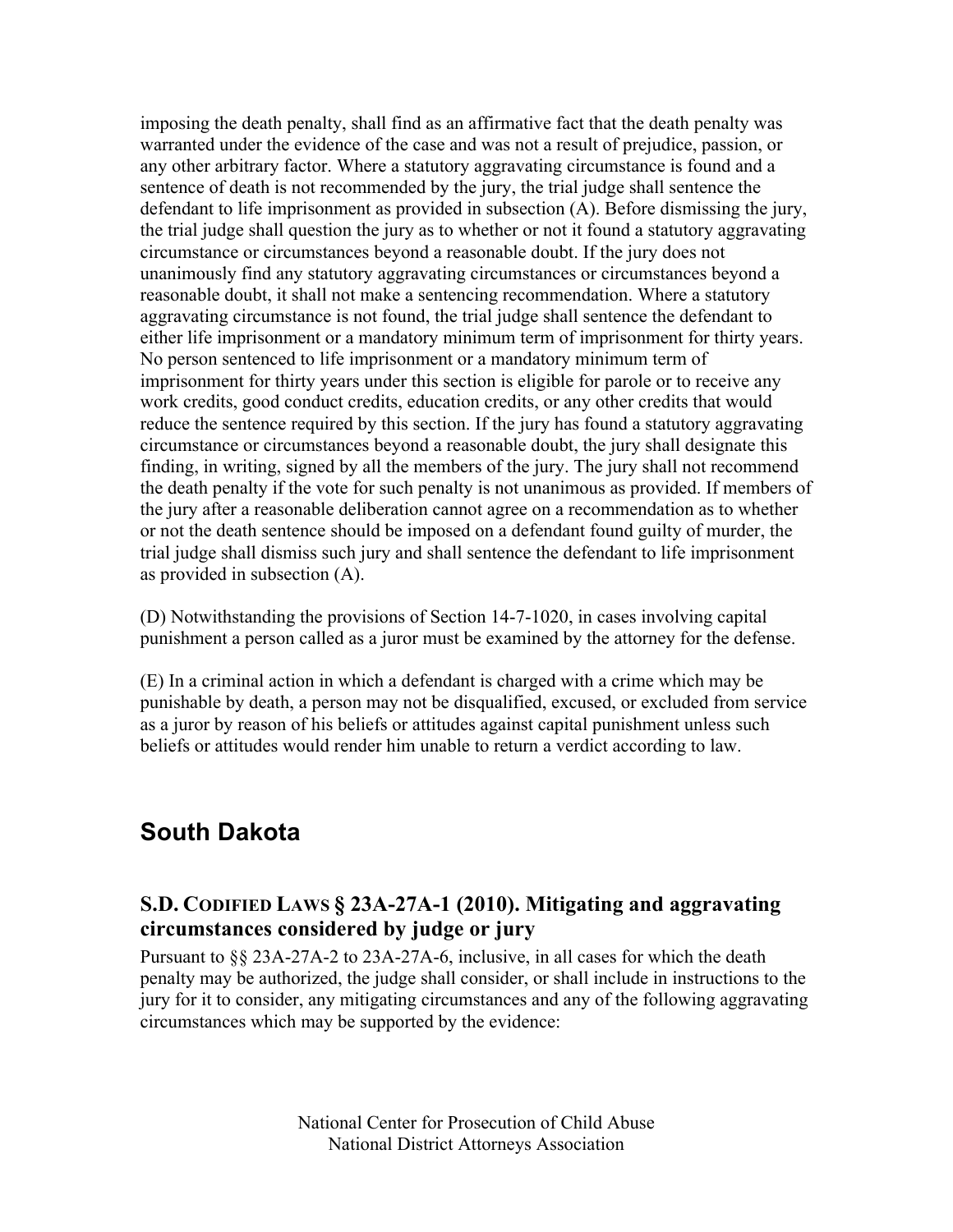(1) The offense was committed by a person with a prior record of conviction for a Class A or Class B felony, or the offense of murder was committed by a person who has a felony conviction for a crime of violence as defined in subdivision 22-1-2(9);

(2) The defendant by the defendant's act knowingly created a great risk of death to more than one person in a public place by means of a weapon or device which would normally be hazardous to the lives of more than one person;

(3) The defendant committed the offense for the benefit of the defendant or another, for the purpose of receiving money or any other thing of monetary value;

(4) The defendant committed the offense on a judicial officer, former judicial officer, prosecutor, or former prosecutor while such prosecutor, former prosecutor, judicial officer, or former judicial officer was engaged in the performance of such person's official duties or where a major part of the motivation for the offense came from the official actions of such judicial officer, former judicial officer, prosecutor, or former prosecutor;

(5) The defendant caused or directed another to commit murder or committed murder as an agent or employee of another person;

(6) The offense was outrageously or wantonly vile, horrible, or inhuman in that it involved torture, depravity of mind, or an aggravated battery to the victim. Any murder is wantonly vile, horrible, and inhuman if the victim is less than thirteen years of age;

(7) The offense was committed against a law enforcement officer, employee of a corrections institution, or firefighter while engaged in the performance of such person's official duties;

(8) The offense was committed by a person in, or who has escaped from, the lawful custody of a law enforcement officer or place of lawful confinement;

(9) The offense was committed for the purpose of avoiding, interfering with, or preventing a lawful arrest or custody in a place of lawful confinement, of the defendant or another; or

(10) The offense was committed in the course of manufacturing, distributing, or dispensing substances listed in Schedules I and II in violation of § 22-42-2.

# **Tennessee**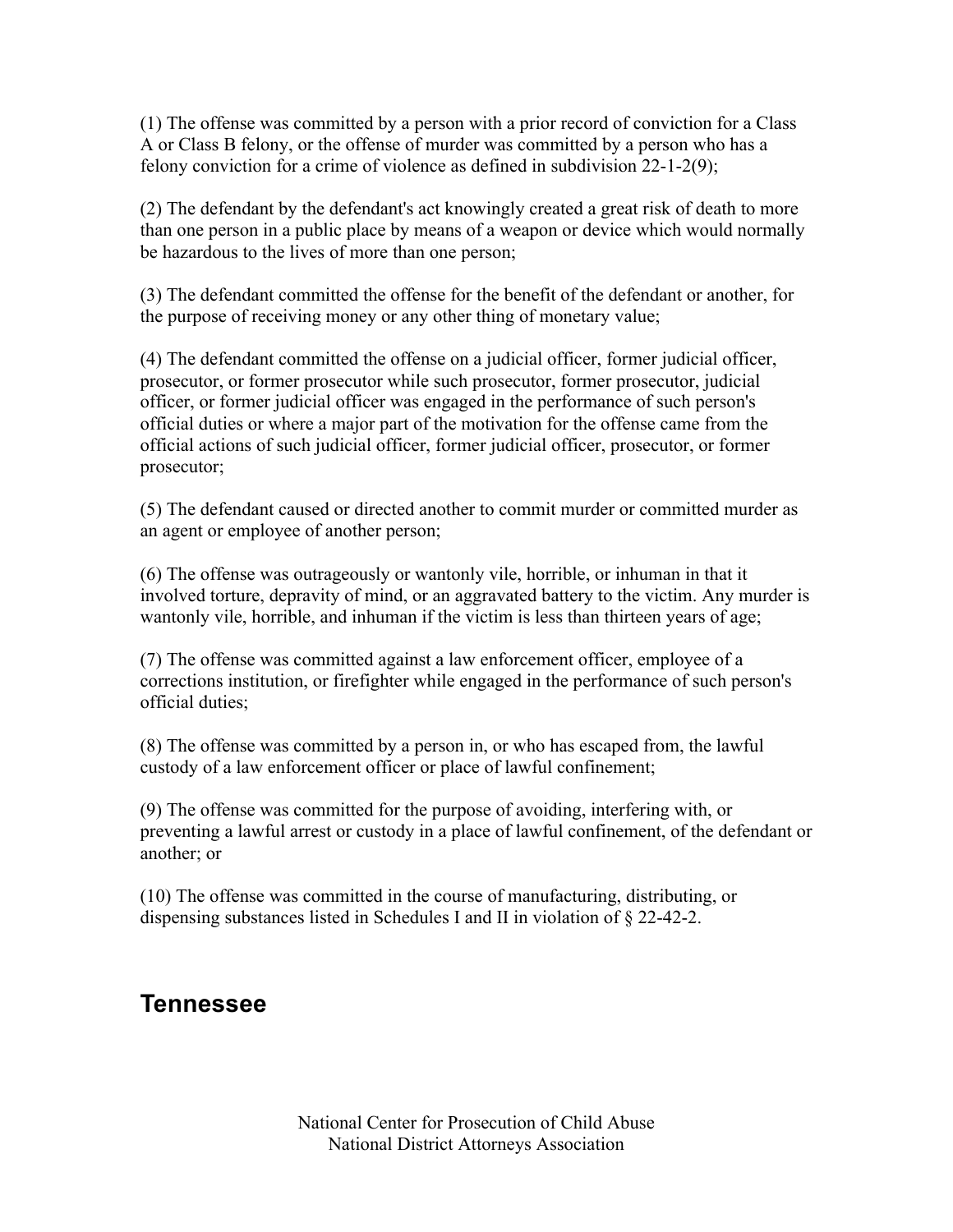# **TENN. CODE ANN. § 39-13-204 (2010). First degree murder; sentencing; factors**

(a) Upon a trial for first degree murder, should the jury find the defendant guilty of first degree murder, it shall not fix punishment as part of the verdict, but the jury shall fix the punishment in a separate sentencing hearing to determine whether the defendant shall be sentenced to death, to imprisonment for life without possibility of parole, or to imprisonment for life. The separate sentencing hearing shall be conducted as soon as practicable before the same jury that determined guilt, subject to the provisions of subsection (k) relating to certain retrials on punishment.

(b) In the sentencing proceeding, the attorney for the state shall be allowed to make an opening statement to the jury and then the attorney for the defendant shall also be allowed such statement; provided, that the waiver of opening statement by one party shall not preclude the opening statement by the other party.

(c) In the sentencing proceeding, evidence may be presented as to any matter that the court deems relevant to the punishment, and may include, but not be limited to, the nature and circumstances of the crime; the defendant's character, background history, and physical condition; any evidence tending to establish or rebut the aggravating circumstances enumerated in subsection (i); and any evidence tending to establish or rebut any mitigating factors. Any such evidence that the court deems to have probative value on the issue of punishment may be received, regardless of its admissibility under the rules of evidence; provided, that the defendant is accorded a fair opportunity to rebut any hearsay statements so admitted. However, this subsection (c) shall not be construed to authorize the introduction of any evidence secured in violation of the constitution of the United States or the constitution of Tennessee. In all cases where the state relies upon the aggravating factor that the defendant was previously convicted of one (1) or more felonies, other than the present charge, whose statutory elements involve the use of violence to the person, either party shall be permitted to introduce evidence concerning the facts and circumstances of the prior conviction. Such evidence shall not be construed to pose a danger of creating unfair prejudice, confusing the issues, or misleading the jury and shall not be subject to exclusion on the ground that the probative value of the evidence is outweighed by prejudice to either party. Such evidence shall be used by the jury in determining the weight to be accorded the aggravating factor. The court shall permit a member or members, or a representative or representatives of the victim's family to testify at the sentencing hearing about the victim and about the impact of the murder on the family of the victim and other relevant persons. The evidence may be considered by the jury in determining which sentence to impose. The court shall permit members or representatives of the victim's family to attend the trial, and those persons shall not be excluded because the person or persons shall testify during the sentencing proceeding as to the impact of the offense.

(d) In the sentencing proceeding, the state shall be allowed to make a closing argument to the jury; and then the attorney for the defendant shall also be allowed such argument, with the state having the right of closing.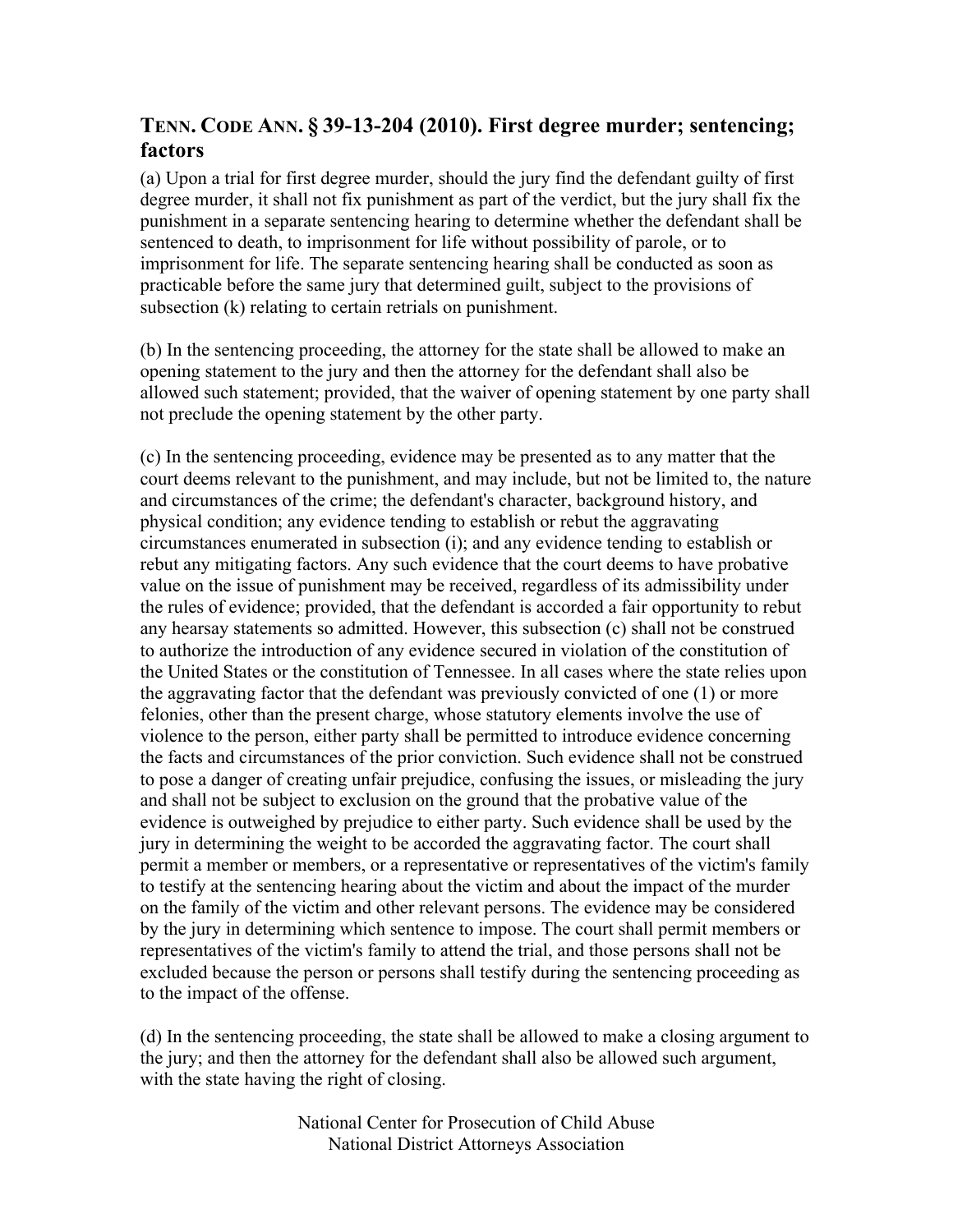(e)(1) After closing arguments in the sentencing hearing, the trial judge shall include instructions for the jury to weigh and consider any of the statutory aggravating circumstances set forth in subsection (i), which may be raised by the evidence at either the guilt or sentencing hearing, or both. The trial judge shall also include instructions for the jury to weigh and consider any mitigating circumstances raised by the evidence at either the guilt or sentencing hearing, or both, which shall include, but not be limited to, those circumstances set forth in subsection (j). These instructions and the manner of arriving at a sentence shall be given in the oral charge and in writing to the jury for its deliberations. However, a reviewing court shall not set aside a sentence of death or of imprisonment for life without the possibility of parole on the ground that the trial court did not specifically instruct the jury as to a requested mitigating factor that is not enumerated in subsection (j).

(2) The trial judge shall provide the jury three (3) separate verdict forms, as specified by subdivisions (f)(1), (f)(2), and (g)(2)(B). The jury shall be instructed that a defendant who receives a sentence of imprisonment for life shall not be eligible for parole consideration until the defendant has served at least twenty-five (25) full calendar years of the sentence. The jury shall also be instructed that a defendant who receives a sentence of imprisonment for life without possibility of parole shall never be eligible for release on parole.

 $(f)(1)$  If the jury unanimously determines that no statutory aggravating circumstance has been proven by the state beyond a reasonable doubt, the sentence shall be imprisonment for life. The jury shall then return its verdict to the judge upon a form provided by the court, which may appear substantially as follows:

#### PUNISHMENT OF IMPRISONMENT FOR LIFE

We, the jury, unanimously determine that no statutory aggravating circumstance has been proven by the state beyond a reasonable doubt. We, the jury, therefore find that the sentence shall be imprisonment for life.

| $\sqrt{s/}}$ |                 | $\sqrt{s}$ |       |
|--------------|-----------------|------------|-------|
|              | Jury Foreperson |            | Juror |
| $\sqrt{s/}}$ |                 | $\sqrt{s}$ |       |
|              | Juror           |            | Juror |
| $\sqrt{s/}}$ |                 | $\sqrt{s}$ |       |
|              | Juror           |            | Juror |
| $\sqrt{s/}}$ |                 | $\sqrt{s}$ |       |
|              | Juror           |            | Juror |
| $\sqrt{s/}}$ |                 | $\sqrt{s}$ |       |
|              | Juror           |            | Juror |
| $\sqrt{s/}}$ |                 | $\sqrt{s}$ |       |
|              | Juror           |            | Juror |
|              |                 |            |       |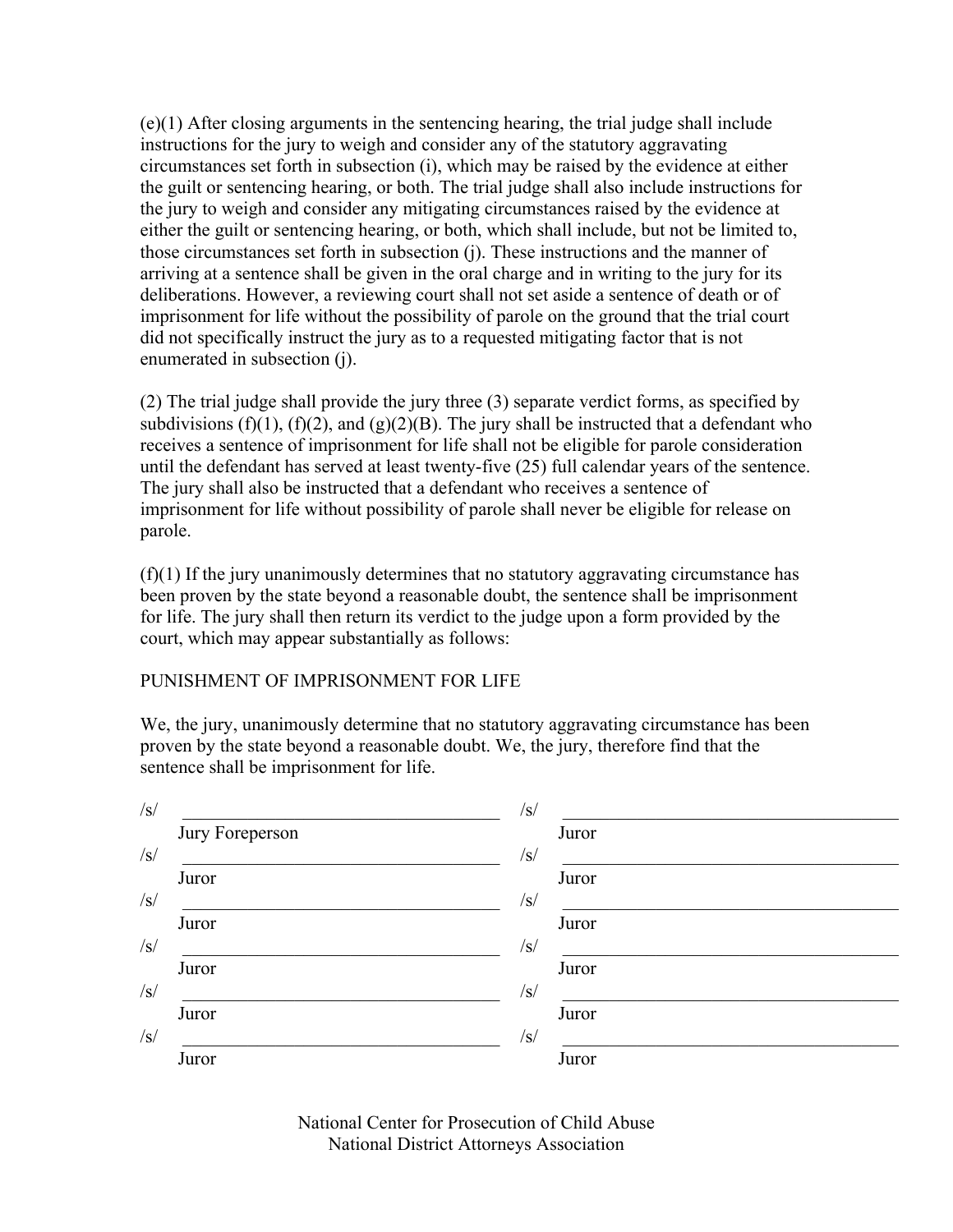(2) If the jury unanimously determines that a statutory aggravating circumstance or circumstances have been proven by the state beyond a reasonable doubt, but that such circumstance or circumstances have not been proven by the state to outweigh any mitigating circumstance or circumstances beyond a reasonable doubt, the jury shall, in its considered discretion, sentence the defendant either to imprisonment for life without possibility of parole or to imprisonment for life. The trial judge shall instruct the jury that, in choosing between the sentences of imprisonment for life without possibility of parole and imprisonment for life, the jury shall weigh and consider the statutory aggravating circumstance or circumstances proven by the state beyond a reasonable doubt and any mitigating circumstance or circumstances. In its verdict, the jury shall specify the statutory aggravating circumstance or circumstances proven by the state beyond a reasonable doubt and shall return its verdict to the judge upon a form provided by the court, which may appear substantially as follows:

#### PUNISHMENT OF IMPRISONMENT FOR LIFE WITHOUT POSSIBILITY OF PAROLE OR IMPRISONMENT FOR LIFE

We, the jury, unanimously find that the state has proven the following listed statutory aggravating circumstance or circumstances beyond a reasonable doubt:

[Here list the statutory aggravating circumstance or circumstances so found.]

We, the jury, unanimously find that such statutory aggravating circumstance or circumstances do not outweigh any mitigating circumstance or circumstances beyond a reasonable doubt; therefore:

#### CHECK ONE (1) BOX ONLY

[ ] We, the jury, unanimously agree that the defendant shall be sentenced to imprisonment for life without possibility of parole; or

[ ] We, the jury, unanimously agree that the defendant shall be sentenced to imprisonment for life.

| $\sqrt{s/}}$ |                 | $\sqrt{s/}$ |  |
|--------------|-----------------|-------------|--|
|              | Jury Foreperson | Juror       |  |
| $\sqrt{s/}}$ |                 | $\sqrt{s}$  |  |
|              | Juror           | Juror       |  |
| $\sqrt{s/}}$ |                 | $\sqrt{s}$  |  |
|              | Juror           | Juror       |  |
| $\sqrt{s/}}$ |                 | $\sqrt{s/}$ |  |
|              | Juror           | Juror       |  |
| $\sqrt{s/}}$ |                 | $\sqrt{s/}$ |  |
|              | Juror           | Juror       |  |
| $\sqrt{s/}}$ |                 | $\sqrt{s/}$ |  |
|              |                 |             |  |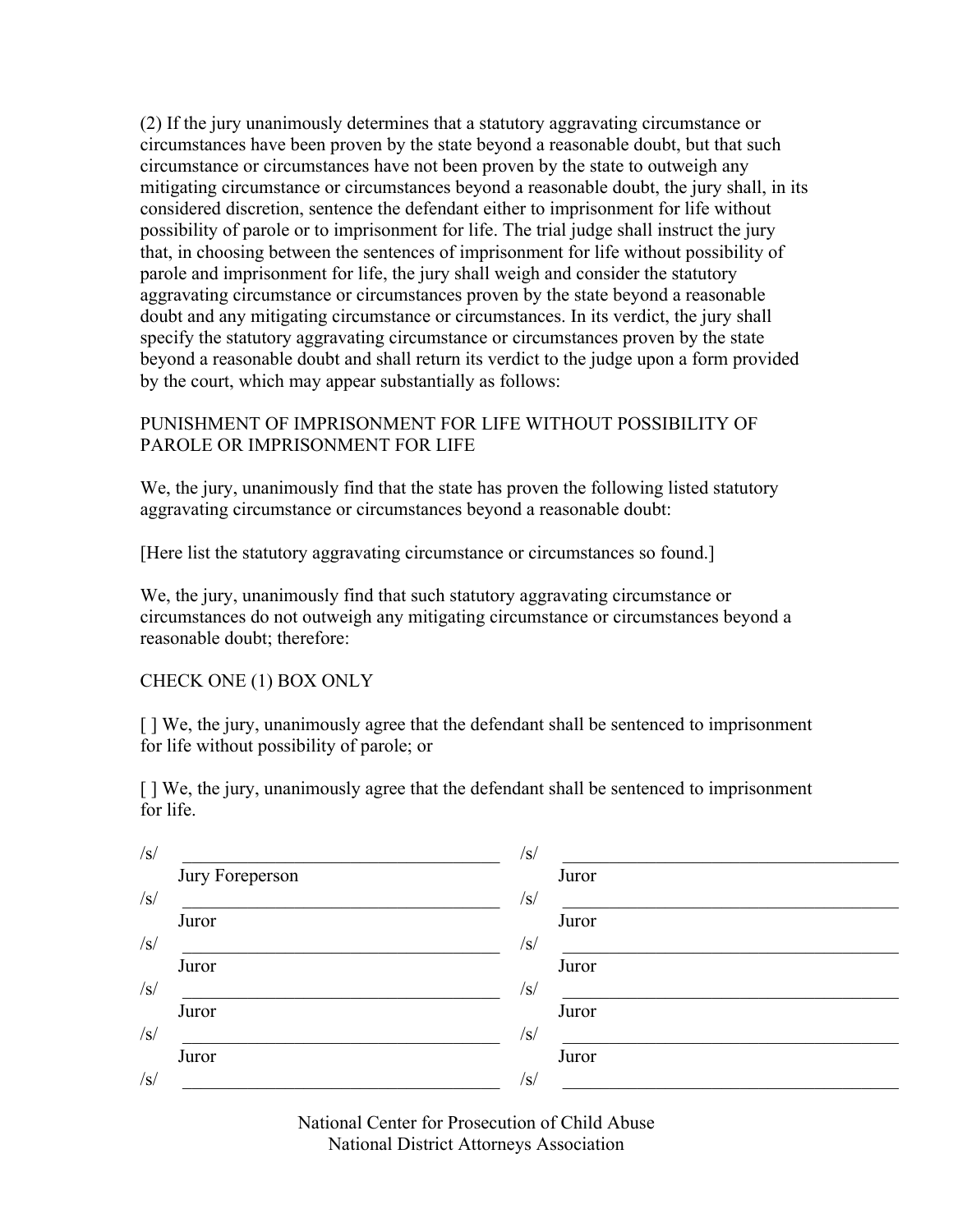Juror Juror

(g)(1) The sentence shall be death, if the jury unanimously determines that:

(A) At least one (1) statutory aggravating circumstance or several statutory aggravating circumstances have been proven by the state beyond a reasonable doubt; and

(B) Such circumstance or circumstances have been proven by the state to outweigh any mitigating circumstances beyond a reasonable doubt.

(2)(A) If the death penalty is the sentence of the jury, the jury shall:

(i) Reduce to writing the statutory aggravating circumstance or statutory aggravating circumstances so found; and

(ii) Signify that the state has proven beyond a reasonable doubt that the statutory aggravating circumstance or circumstances outweigh any mitigating circumstances.

(B) These findings and verdict shall be returned to the judge upon a form provided by the court, which may appear substantially as follows:

#### PUNISHMENT OF DEATH

We, the jury, unanimously find the following listed statutory aggravating circumstance or circumstances:

[Here list the statutory aggravating circumstance or circumstances so found.]

We, the jury, unanimously find that the state has proven beyond a reasonable doubt that the statutory aggravating circumstance or circumstances outweigh any mitigating circumstances.

Therefore, we, the jury, unanimously find that the punishment shall be death.

| /s/          |                 | $\sqrt{s/}}$ |  |
|--------------|-----------------|--------------|--|
|              | Jury Foreperson | Juror        |  |
| $\sqrt{s/}}$ |                 | $\sqrt{s/}$  |  |
|              | Juror           | Juror        |  |
| $\sqrt{s}$   |                 | $\sqrt{s}$   |  |
|              | Juror           | Juror        |  |
| $\sqrt{s/}}$ |                 | $\sqrt{s/}$  |  |
|              | Juror           | Juror        |  |
| /s/          |                 | $\sqrt{s}$   |  |
|              | Juror           | Juror        |  |
| $\sqrt{s/}}$ |                 | $\sqrt{s}$   |  |
|              |                 |              |  |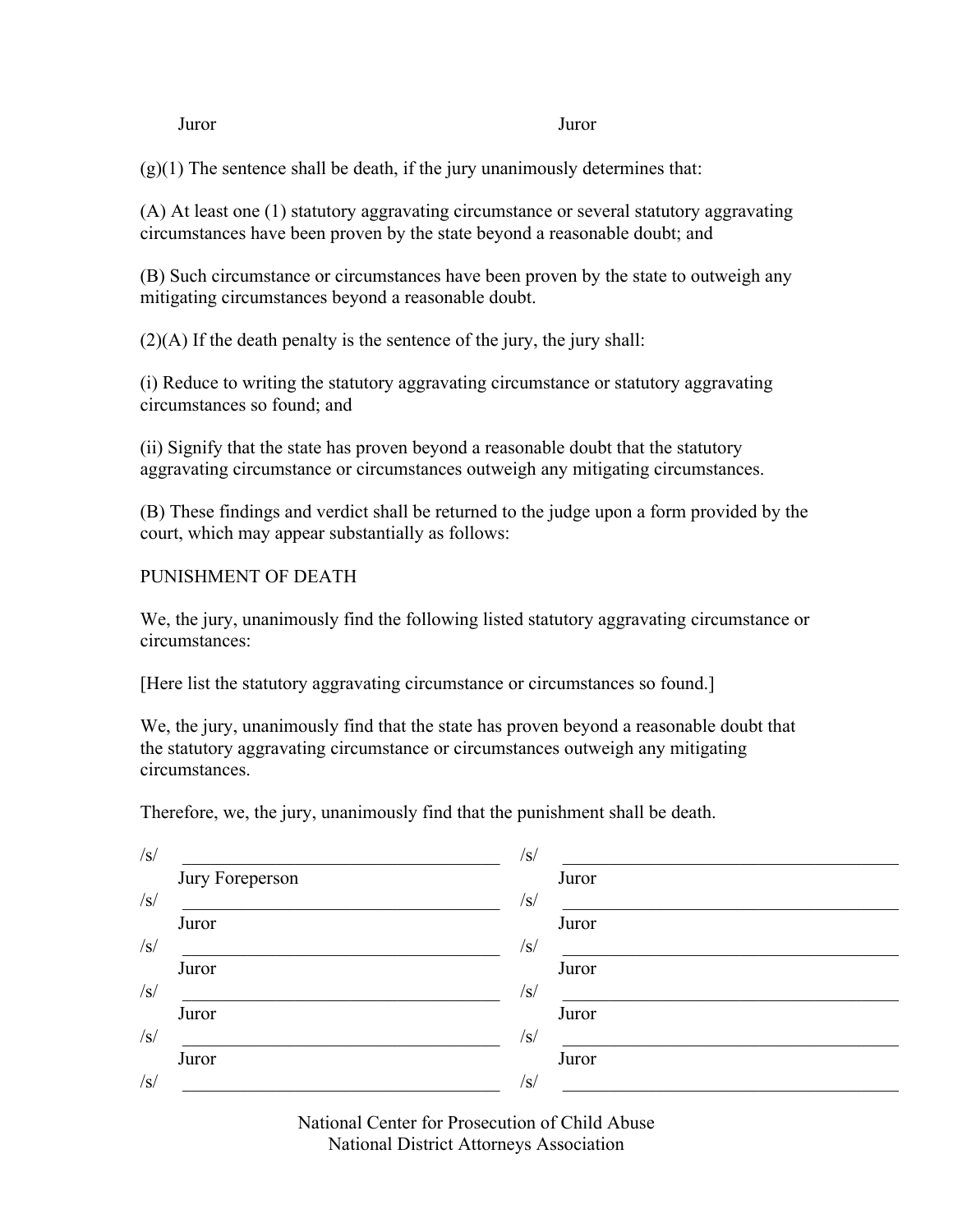#### Juror Juror

(h) If the jury cannot ultimately agree on punishment, the trial judge shall inquire of the foreperson of the jury whether the jury is divided over imposing a sentence of death. If the jury is divided over imposing a sentence of death, the judge shall instruct the jury that in further deliberations, the jury shall only consider the sentences of imprisonment for life without possibility of parole and imprisonment for life. If, after further deliberations, the jury still cannot agree as to sentence, the trial judge shall dismiss the jury and the judge shall impose a sentence of imprisonment for life. The judge shall not instruct the jury, nor shall the attorneys be permitted to comment at any time to the jury, on the effect of the jury's failure to agree on a punishment.

(i) No death penalty or sentence of imprisonment for life without possibility of parole shall be imposed, except upon a unanimous finding that the state has proven beyond a reasonable doubt the existence of one (1) or more of the statutory aggravating circumstances, which are limited to the following:

(1) The murder was committed against a person less than twelve (12) years of age and the defendant was eighteen (18) years of age or older;

(2) The defendant was previously convicted of one (1) or more felonies, other than the present charge, whose statutory elements involve the use of violence to the person;

(3) The defendant knowingly created a great risk of death to two (2) or more persons, other than the victim murdered, during the act of murder;

(4) The defendant committed the murder for remuneration or the promise of remuneration, or employed another to commit the murder for remuneration or the promise of remuneration;

(5) The murder was especially heinous, atrocious, or cruel, in that it involved torture or serious physical abuse beyond that necessary to produce death;

(6) The murder was committed for the purpose of avoiding, interfering with, or preventing a lawful arrest or prosecution of the defendant or another;

(7) The murder was knowingly committed, solicited, directed, or aided by the defendant, while the defendant had a substantial role in committing or attempting to commit, or was fleeing after having a substantial role in committing or attempting to commit, any first degree murder, arson, rape, robbery, burglary, theft, kidnapping, aggravated child abuse, aggravated child neglect, rape of a child, aggravated rape of a child, aircraft piracy, or unlawful throwing, placing or discharging of a destructive device or bomb;

(8) The murder was committed by the defendant while the defendant was in lawful custody or in a place of lawful confinement or during the defendant's escape from lawful custody or from a place of lawful confinement;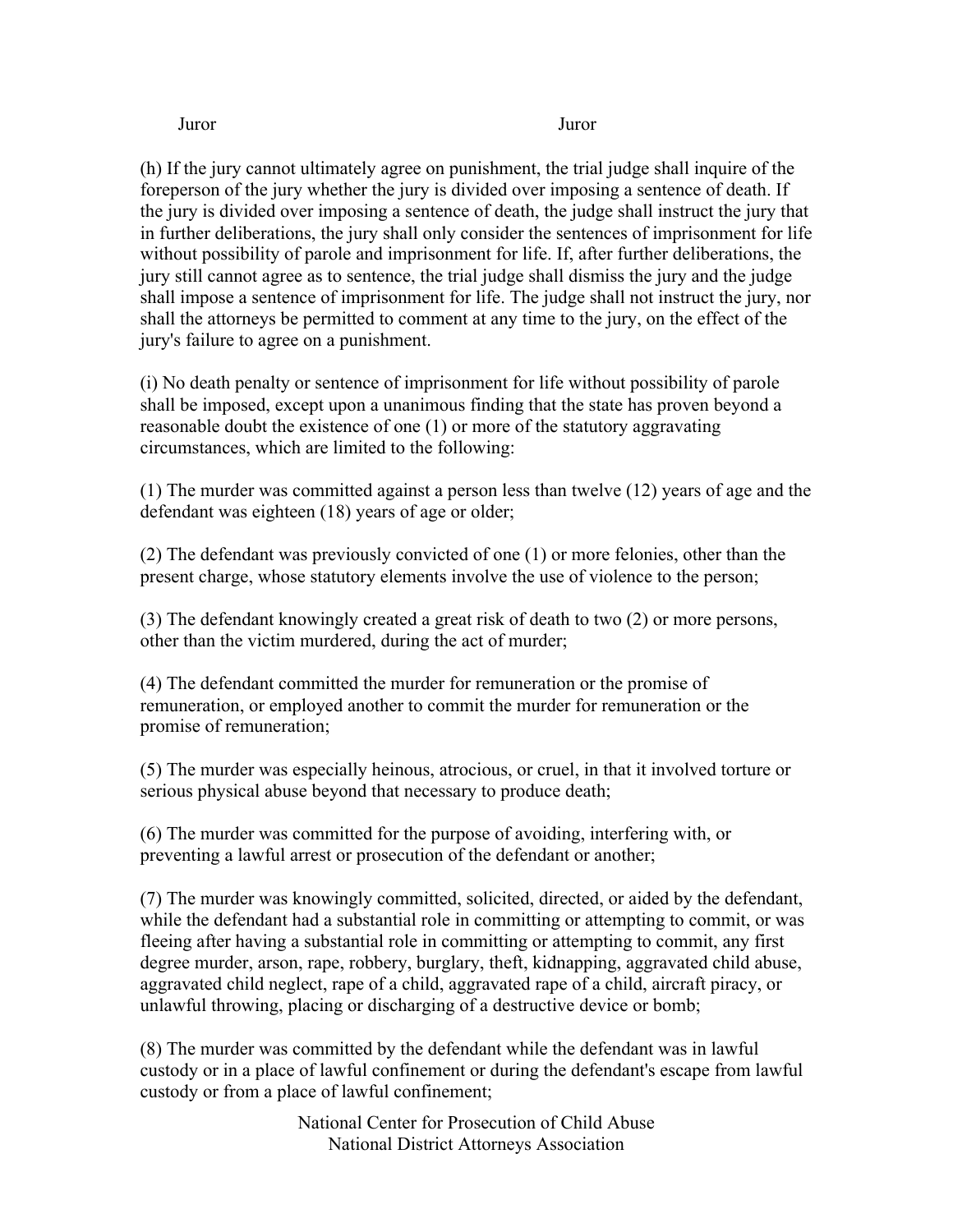(9) The murder was committed against any law enforcement officer, corrections official, corrections employee, probation and parole officer, emergency medical or rescue worker, emergency medical technician, paramedic or firefighter, who was engaged in the performance of official duties, and the defendant knew or reasonably should have known that the victim was a law enforcement officer, corrections official, corrections employee, probation and parole officer, emergency medical or rescue worker, emergency medical technician, paramedic or firefighter engaged in the performance of official duties;

(10) The murder was committed against any present or former judge, district attorney general or state attorney general, assistant district attorney general or assistant state attorney general, due to or because of the exercise of the victim's official duty or status and the defendant knew that the victim occupied such office;

(11) The murder was committed against a national, state, or local popularly elected official, due to or because of the official's lawful duties or status, and the defendant knew that the victim was such an official;

(12) The defendant committed "mass murder," which is defined as the murder of three (3) or more persons, whether committed during a single criminal episode or at different times within a forty-eight-month period;

(13) The defendant knowingly mutilated the body of the victim after death;

(14) The victim of the murder was seventy (70) years of age or older; or the victim of the murder was particularly vulnerable due to a significant handicap or significant disability, whether mental or physical, and at the time of the murder the defendant knew or reasonably should have known of such handicap or disability;

(15) The murder was committed in the course of an act of terrorism; or

(16) The murder was committed against a pregnant woman, and the defendant intentionally killed the victim, knowing that she was pregnant.

(j) In arriving at the punishment, the jury shall consider, pursuant to the provisions of this section, any mitigating circumstances, which shall include, but are not limited to, the following:

(1) The defendant has no significant history of prior criminal activity;

(2) The murder was committed while the defendant was under the influence of extreme mental or emotional disturbance;

(3) The victim was a participant in the defendant's conduct or consented to the act;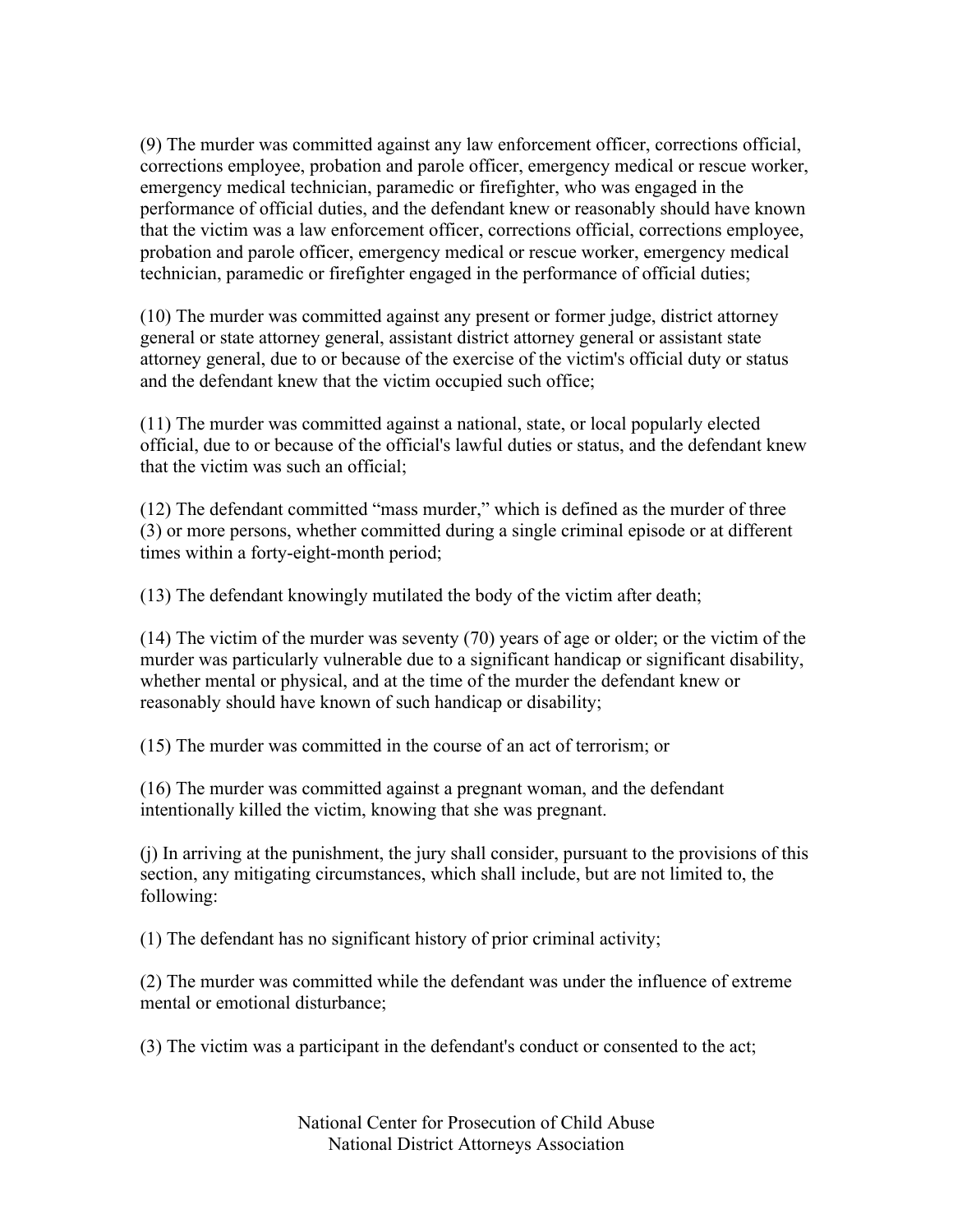(4) The murder was committed under circumstances that the defendant reasonably believed to provide a moral justification for the defendant's conduct;

(5) The defendant was an accomplice in the murder committed by another person and the defendant's participation was relatively minor;

(6) The defendant acted under extreme duress or under the substantial domination of another person;

(7) The youth or advanced age of the defendant at the time of the crime;

(8) The capacity of the defendant to appreciate the wrongfulness of the defendant's conduct or to conform the defendant's conduct to the requirements of the law was substantially impaired as a result of mental disease or defect or intoxication, which was insufficient to establish a defense to the crime but which substantially affected the defendant's judgment; and

(9) Any other mitigating factor that is raised by the evidence produced by either the prosecution or defense, at either the guilt or sentencing hearing.

(k) Upon motion for a new trial, after a conviction of first degree murder, if the court finds error in the trial determining guilt, a new trial on both guilt and sentencing shall be held; but if the court finds error alone in the trial determining punishment, a new trial on the issue of punishment alone shall be held by a new jury empanelled for that purpose. If the trial court, or any other court with jurisdiction to do so, orders that a defendant convicted of first degree murder, whether the sentence is death, imprisonment for life without possibility of parole or imprisonment for life, be granted a new trial, either as to guilt or punishment, or both, the new trial shall include the possible punishments of death, imprisonment for life without possibility of parole or imprisonment for life.

# **TENN. CODE ANN. § 39-13-207 (2010). First degree murder; life imprisonment; sentencing proceedings**

(a) In any first degree murder case in which the state does not seek the death penalty, but is seeking imprisonment for life without possibility of parole as the maximum punishment, should the jury find the defendant guilty of first degree murder, the jury shall fix the punishment in a separate sentencing proceeding, to determine whether the defendant shall be sentenced to imprisonment for life without possibility of parole or imprisonment for life. The sentencing proceeding shall be conducted in accordance with the provisions of § 39-13-204, excluding references to the death penalty.

(b) If the jury unanimously determines that no statutory aggravating circumstance or circumstances have been proven by the state beyond a reasonable doubt, as set forth in §  $39-13-204(i)$ , the jury shall return its verdict to the judge on the form described in § 39-13-204(f)(1), and the court shall sentence the defendant to imprisonment for life.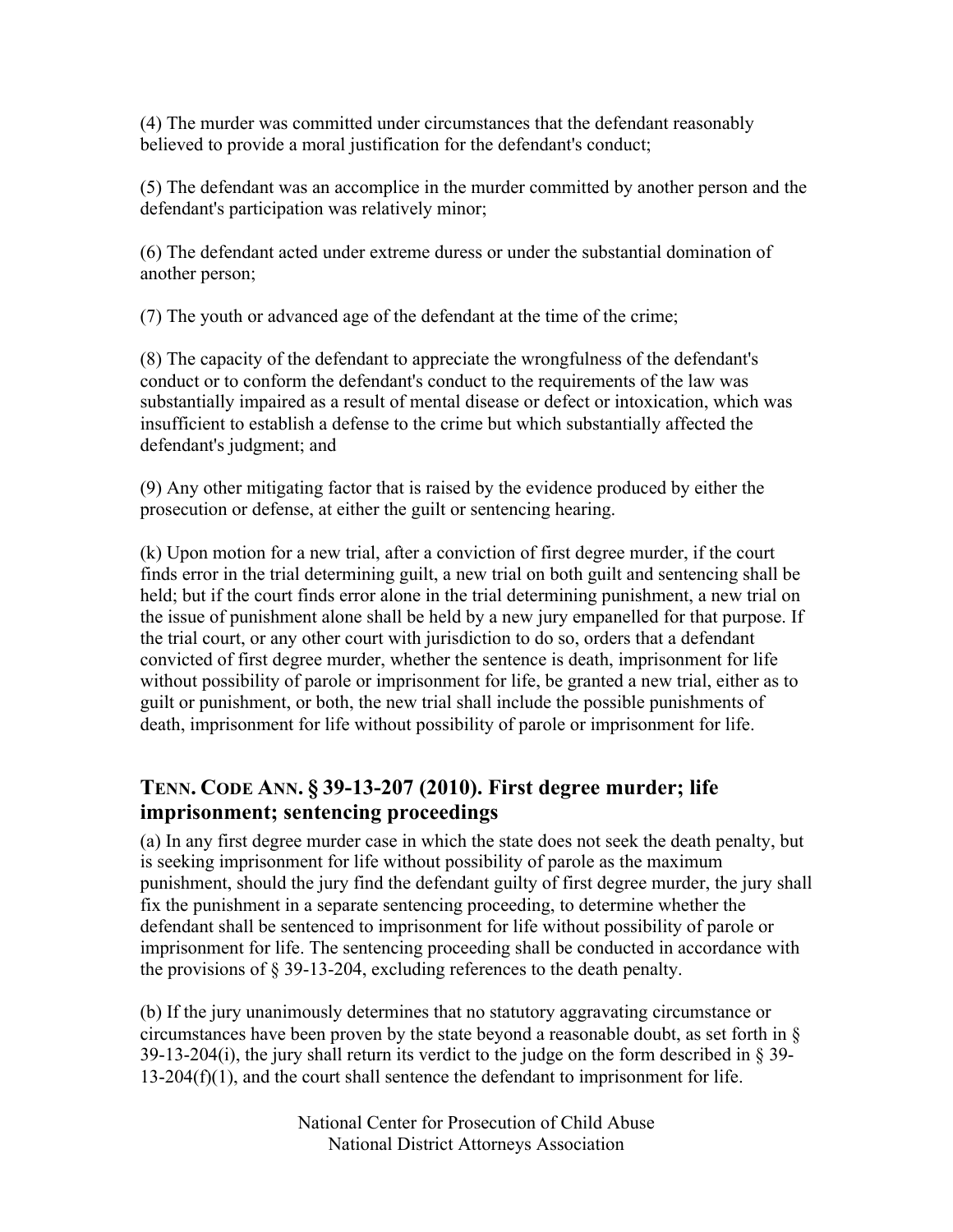(c) If the jury unanimously determines that the state has proven beyond a reasonable doubt one (1) or more of the statutory aggravating circumstances set forth in § 39-13- 204(i), the jury shall, in its considered discretion, sentence the defendant either to imprisonment for life without possibility of parole or to imprisonment for life.

(d) The jury shall be instructed that, in imposing sentence, it shall weigh and consider the statutory aggravating circumstance or circumstances proven by the state beyond a reasonable doubt and any mitigating circumstance or circumstances.

(e) The jury shall then return its verdict to the judge upon a form provided by the court, which may appear substantially as follows:

PUNISHMENT OF IMPRISONMENT FOR LIFE WITHOUT POSSIBILITY OF PAROLE OR IMPRISONMENT FOR LIFE

We, the jury, unanimously find that the state has proven the following listed statutory aggravating circumstance or circumstances beyond a reasonable doubt:

(Here list the statutory aggravating circumstance or circumstances so found)

#### CHECK ONE (1) BOX ONLY

[ ] We, the jury, unanimously agree that the defendant shall be sentenced to imprisonment for life without possibility of parole; or

[ ] We, the jury, unanimously agree that the defendant shall be sentenced to imprisonment for life.

| $\sqrt{s/}}$    | $\sqrt{s/}}$ |  |
|-----------------|--------------|--|
| Jury Foreperson | Juror        |  |
| $\sqrt{s}$      | $\sqrt{s/}$  |  |
| Juror           | Juror        |  |
| $\sqrt{s}$      | $\sqrt{s/}}$ |  |
| Juror           | Juror        |  |
| $\sqrt{s}$      | $\sqrt{s/}$  |  |
| Juror           | Juror        |  |
| $\sqrt{s}$      | $\sqrt{s}$   |  |
| Juror           | Juror        |  |
| $\sqrt{s}$      | $\sqrt{s/}$  |  |
| Juror           | Juror        |  |

(f) If the jury cannot ultimately agree as to punishment, the judge shall dismiss the jury and the judge shall impose a sentence of imprisonment for life. The judge shall not instruct the jury, nor shall the attorneys be permitted to comment at any time to the jury, on the effect of the jury's failure to agree on a punishment.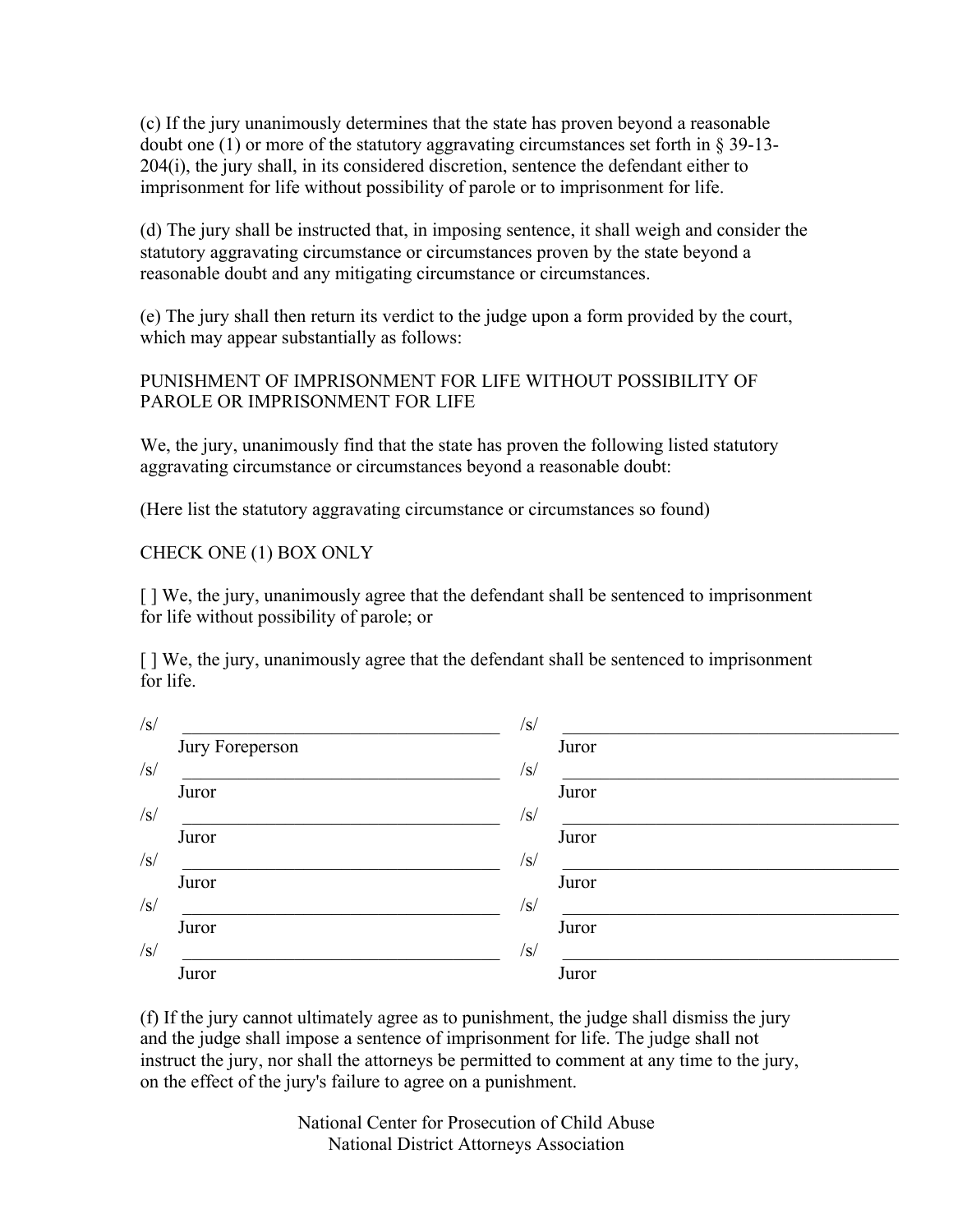(g) When a defendant has been sentenced to imprisonment for life without possibility of parole, the defendant may appeal the sentence to the Tennessee court of criminal appeals. The court of criminal appeals shall first consider any errors assigned and then the court shall review the appropriateness of the sentence. A sentence of imprisonment for life without possibility of parole shall be considered appropriate if the state proved beyond a reasonable doubt at least one (1) statutory aggravating circumstance contained in  $\S$  39-13-204(i), and the sentence was not otherwise imposed arbitrarily, so as to constitute a gross abuse of the jury's discretion.

# **Texas**

# **Tex. Penal Code Ann. § 12.31 (2009). Capital Felony**

(a) An individual adjudged guilty of a capital felony in a case in which the state seeks the death penalty shall be punished by imprisonment in the Texas Department of Criminal Justice for life without parole or by death. An individual adjudged guilty of a capital felony in a case in which the state does not seek the death penalty shall be punished by imprisonment in the Texas Department of Criminal Justice for:

(1) life, if the individual's case was transferred to the court under Section 54.02, Family Code; or

(2) life without parole.

(b) In a capital felony trial in which the state seeks the death penalty, prospective jurors shall be informed that a sentence of life imprisonment without parole or death is mandatory on conviction of a capital felony. In a capital felony trial in which the state does not seek the death penalty, prospective jurors shall be informed that the state is not seeking the death penalty and that:

(1) a sentence of life imprisonment is mandatory on conviction of the capital felony, if the case was transferred to the court under Section 54.02, Family Code; or

(2) a sentence of life imprisonment without parole is mandatory on conviction of the capital felony.

# **Tex. Penal Code Ann. § 19.03 (2009). Capital Murder**

(a) A person commits an offense if the person commits murder as defined under Section  $19.02(b)(1)$  and: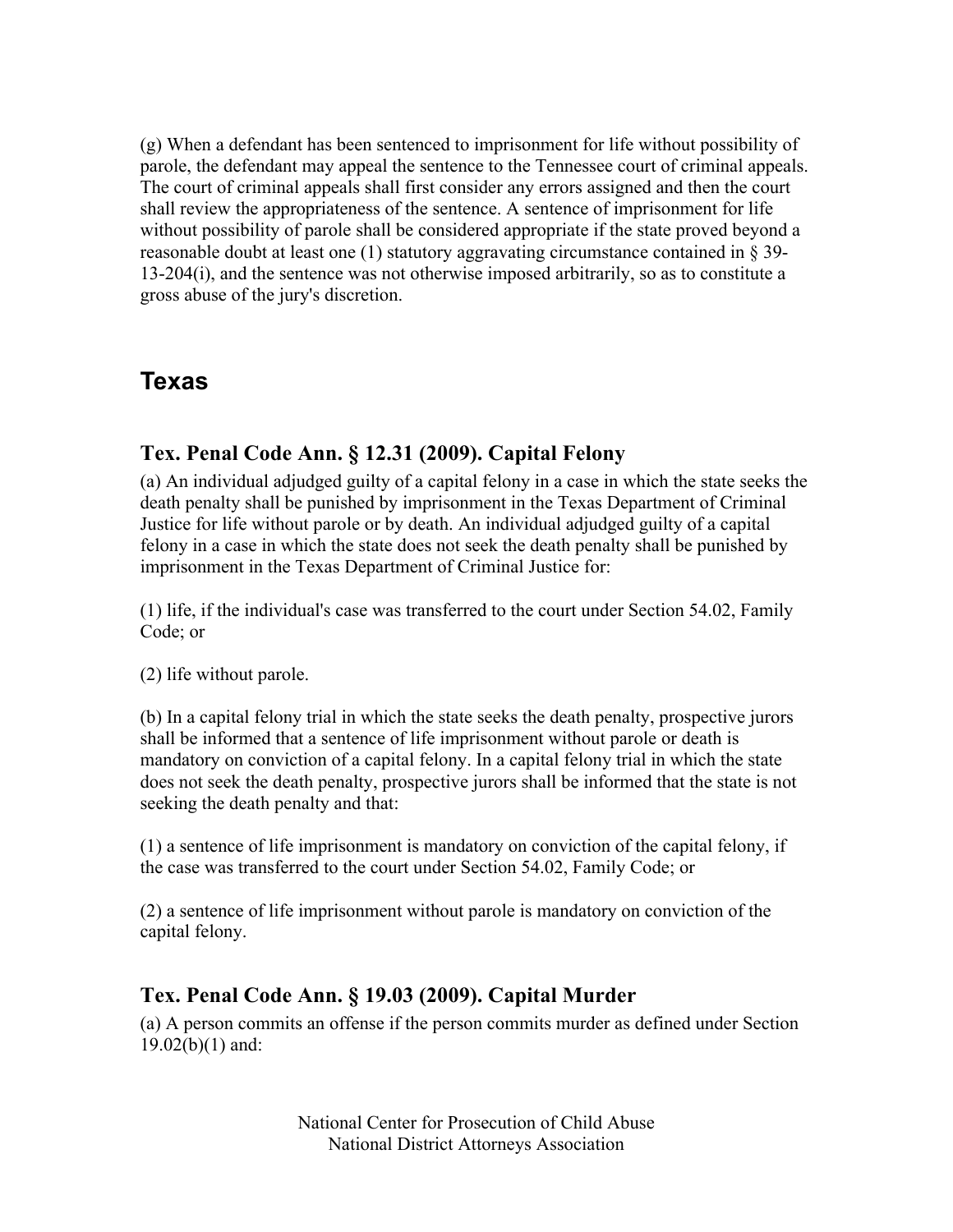(1) the person murders a peace officer or fireman who is acting in the lawful discharge of an official duty and who the person knows is a peace officer or fireman;

(2) the person intentionally commits the murder in the course of committing or attempting to commit kidnapping, burglary, robbery, aggravated sexual assault, arson, obstruction or retaliation, or terroristic threat under Section  $22.07(a)(1)$ ,  $(3)$ ,  $(4)$ ,  $(5)$ , or  $(6)$ ;

(3) the person commits the murder for remuneration or the promise of remuneration or employs another to commit the murder for remuneration or the promise of remuneration;

(4) the person commits the murder while escaping or attempting to escape from a penal institution;

(5) the person, while incarcerated in a penal institution, murders another:

(A) who is employed in the operation of the penal institution; or

(B) with the intent to establish, maintain, or participate in a combination or in the profits of a combination;

(6) the person:

(A) while incarcerated for an offense under this section or Section 19.02, murders another; or

(B) while serving a sentence of life imprisonment or a term of 99 years for an offense under Section 20.04, 22.021, or 29.03, murders another;

(7) the person murders more than one person:

(A) during the same criminal transaction; or

(B) during different criminal transactions but the murders are committed pursuant to the same scheme or course of conduct;

(8) the person murders an individual under six years of age; or

(9) the person murders another person in retaliation for or on account of the service or status of the other person as a judge or justice of the supreme court, the court of criminal appeals, a court of appeals, a district court, a criminal district court, a constitutional county court, a statutory county court, a justice court, or a municipal court.

(b) An offense under this section is a capital felony.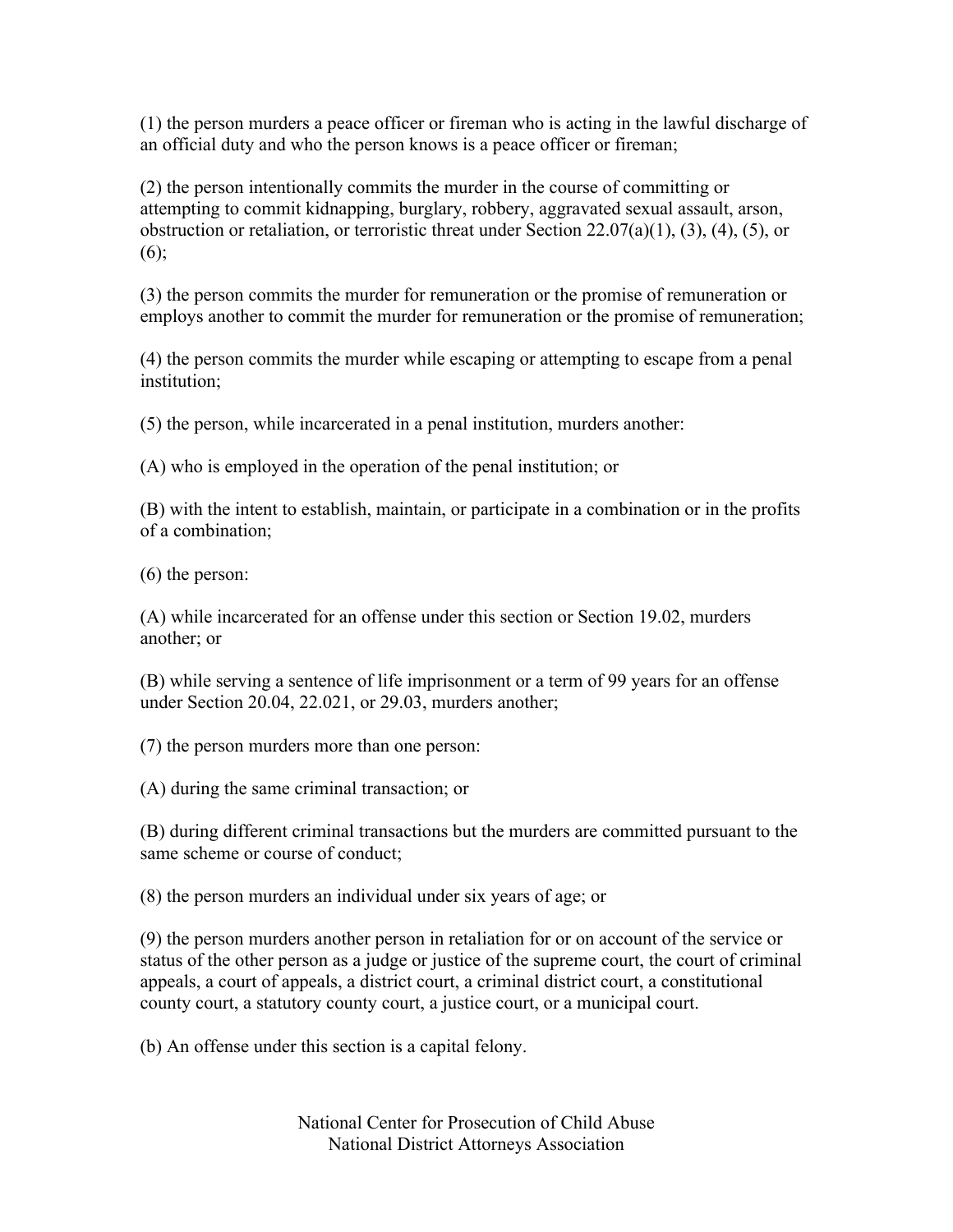(c) If the jury or, when authorized by law, the judge does not find beyond a reasonable doubt that the defendant is guilty of an offense under this section, he may be convicted of murder or of any other lesser included offense.

# **Utah**

### **UTAH CODE ANN. § 76-5-202 (2010). Aggravated murder**

(1) Criminal homicide constitutes aggravated murder if the actor intentionally or knowingly causes the death of another under any of the following circumstances:

(a) the homicide was committed by a person who is confined in a jail or other correctional institution;

(b) the homicide was committed incident to one act, scheme, course of conduct, or criminal episode during which two or more persons were killed, or during which the actor attempted to kill one or more persons in addition to the victim who was killed;

(c) the actor knowingly created a great risk of death to a person other than the victim and the actor;

(d) the homicide was committed incident to an act, scheme, course of conduct, or criminal episode during which the actor committed or attempted to commit aggravated robbery, robbery, rape, rape of a child, object rape, object rape of a child, forcible sodomy, sodomy upon a child, forcible sexual abuse, sexual abuse of a child, aggravated sexual abuse of a child, child abuse as defined in Subsection 76-5-109(2)(a), or aggravated sexual assault, aggravated arson, arson, aggravated burglary, burglary, aggravated kidnapping, or kidnapping, or child kidnapping;

(e) the homicide was committed incident to one act, scheme, course of conduct, or criminal episode during which the actor committed the crime of abuse or desecration of a dead human body as defined in Subsection 76-9-704(2)(e);

(f) the homicide was committed for the purpose of avoiding or preventing an arrest of the defendant or another by a peace officer acting under color of legal authority or for the purpose of effecting the defendant's or another's escape from lawful custody;

(g) the homicide was committed for pecuniary gain;

(h) the defendant committed, or engaged or employed another person to commit the homicide pursuant to an agreement or contract for remuneration or the promise of remuneration for commission of the homicide;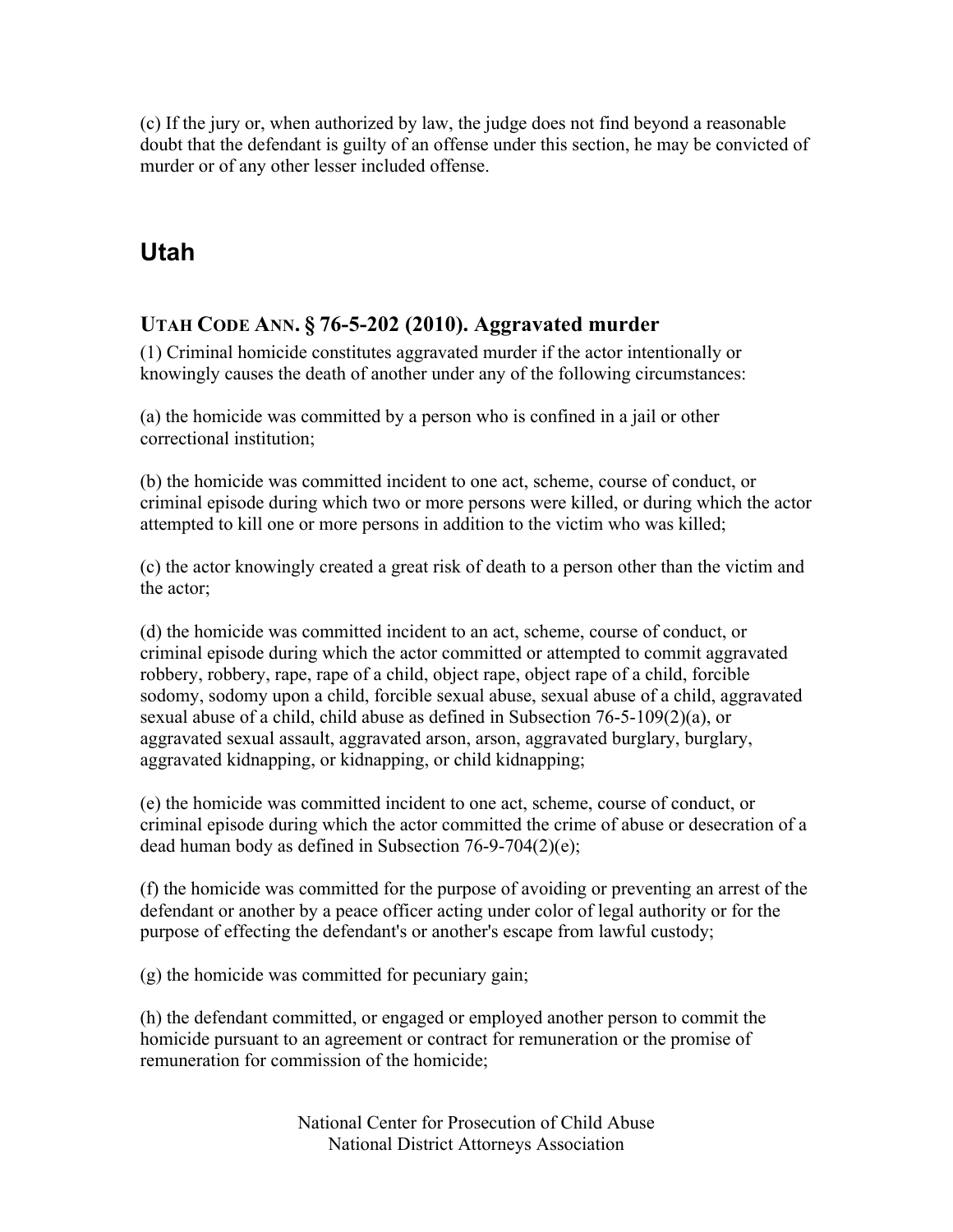- (i) the actor previously committed or was convicted of:
- (i) aggravated murder under this section;
- (ii) attempted aggravated murder under this section;
- (iii) murder, Section 76-5-203;
- (iv) attempted murder, Section 76-5-203; or

(v) an offense committed in another jurisdiction which if committed in this state would be a violation of a crime listed in this Subsection  $(1)(i)$ ;

- (j) the actor was previously convicted of:
- (i) aggravated assault, Subsection 76-5-103(2);
- (ii) mayhem, Section 76-5-105;
- (iii) kidnapping, Section 76-5-301;
- (iv) child kidnapping, Section 76-5-301.1;
- (v) aggravated kidnapping, Section 76-5-302;
- (vi) rape, Section 76-5-402;
- (vii) rape of a child, Section 76-5-402.1;
- (viii) object rape, Section 76-5-402.2;
- (ix) object rape of a child, Section 76-5-402.3;
- (x) forcible sodomy, Section 76-5-403;
- (xi) sodomy on a child, Section 76-5-403.1;
- (xii) aggravated sexual abuse of a child, Section 76-5-404.1;
- (xiii) aggravated sexual assault, Section 76-5-405;
- (xiv) aggravated arson, Section 76-6-103;
- (xv) aggravated burglary, Section 76-6-203;
- (xvi) aggravated robbery, Section 76-6-302;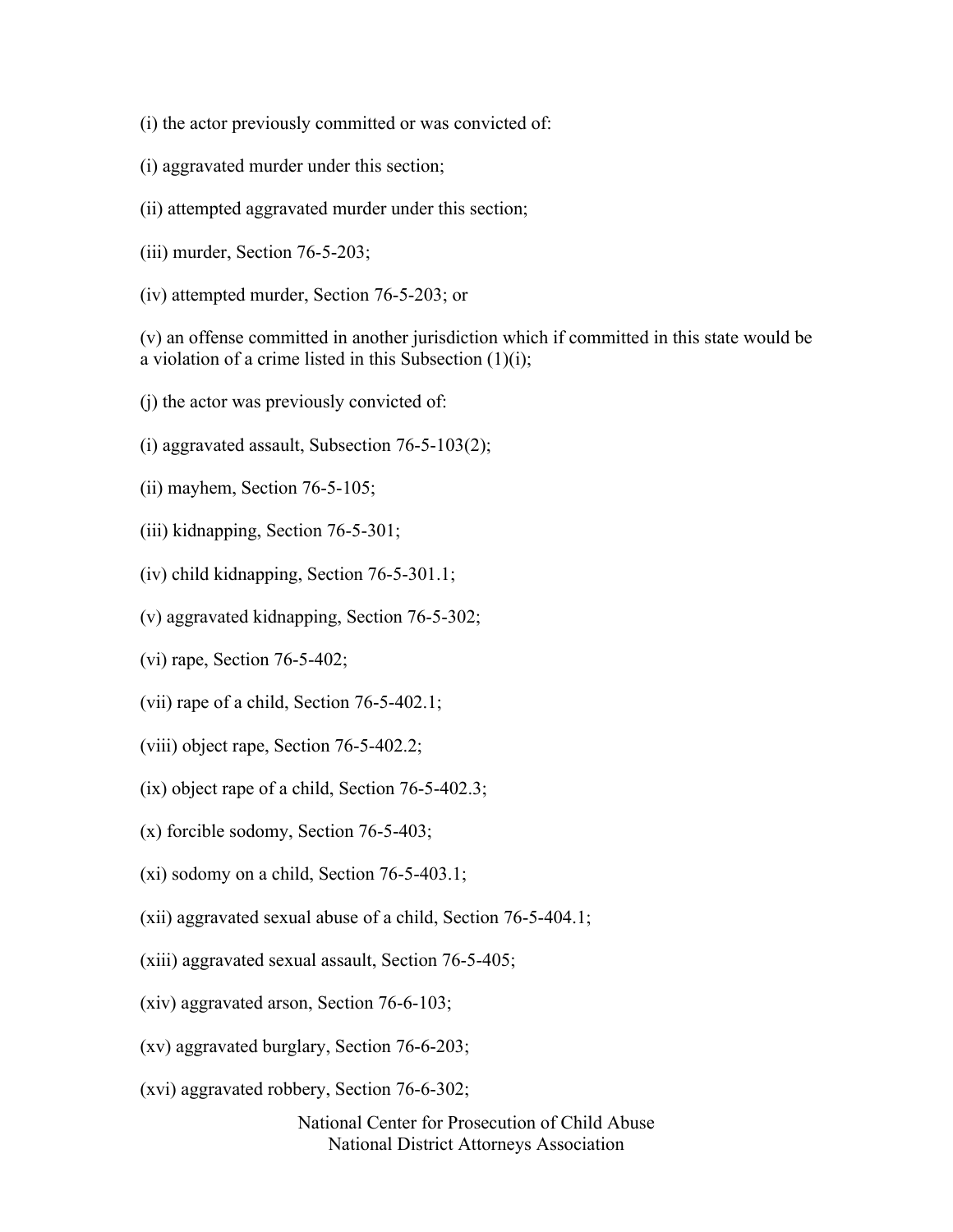(xvii) felony discharge of a firearm, Section 76-10-508.1; or

(xviii) an offense committed in another jurisdiction which if committed in this state would be a violation of a crime listed in this Subsection  $(1)(i)$ :

(k) the homicide was committed for the purpose of:

(i) preventing a witness from testifying;

(ii) preventing a person from providing evidence or participating in any legal proceedings or official investigation;

(iii) retaliating against a person for testifying, providing evidence, or participating in any legal proceedings or official investigation; or

(iv) disrupting or hindering any lawful governmental function or enforcement of laws;

(l) the victim is or has been a local, state, or federal public official, or a candidate for public office, and the homicide is based on, is caused by, or is related to that official position, act, capacity, or candidacy;

(m) the victim is or has been a peace officer, law enforcement officer, executive officer, prosecuting officer, jailer, prison official, firefighter, judge or other court official, juror, probation officer, or parole officer, and the victim is either on duty or the homicide is based on, is caused by, or is related to that official position, and the actor knew, or reasonably should have known, that the victim holds or has held that official position;

(n) the homicide was committed:

(i) by means of a destructive device, bomb, explosive, incendiary device, or similar device which was planted, hidden, or concealed in any place, area, dwelling, building, or structure, or was mailed or delivered; or

(ii) by means of any weapon of mass destruction as defined in Section 76-10-401;

(o) the homicide was committed during the act of unlawfully assuming control of any aircraft, train, or other public conveyance by use of threats or force with intent to obtain any valuable consideration for the release of the public conveyance or any passenger, crew member, or any other person aboard, or to direct the route or movement of the public conveyance or otherwise exert control over the public conveyance;

(p) the homicide was committed by means of the administration of a poison or of any lethal substance or of any substance administered in a lethal amount, dosage, or quantity;

(q) the victim was a person held or otherwise detained as a shield, hostage, or for ransom;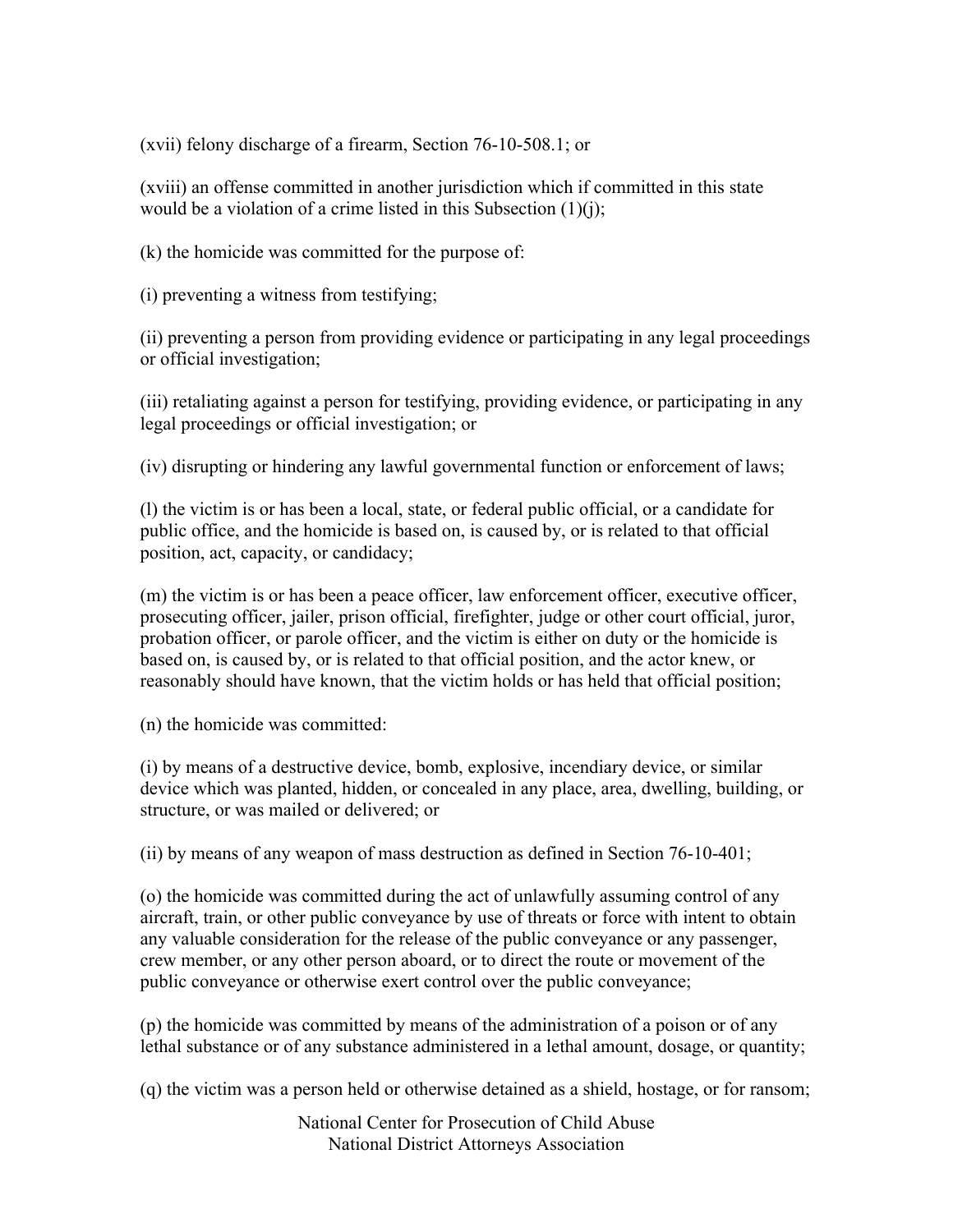(r) the homicide was committed in an especially heinous, atrocious, cruel, or exceptionally depraved manner, any of which must be demonstrated by physical torture, serious physical abuse, or serious bodily injury of the victim before death;

(s) the actor dismembers, mutilates, or disfigures the victim's body, whether before or after death, in a manner demonstrating the actor's depravity of mind; or

(t) the victim, at the time of the death of the victim:

(i) was younger than 14 years of age; and

(ii) was not an unborn child.

(2) Criminal homicide constitutes aggravated murder if the actor, with reckless indifference to human life, causes the death of another incident to an act, scheme, course of conduct, or criminal episode during which the actor is a major participant in the commission or attempted commission of:

(a) child abuse, Subsection  $76-5-109(2)(a)$ ;

(b) child kidnapping, Section 76-5-301.1;

(c) rape of a child, Section  $76-5-402.1$ ;

(d) object rape of a child, Section 76-5-402.3;

(e) sodomy on a child, Section 76-5-403.1; or

(f) sexual abuse or aggravated sexual abuse of a child, Section 76-5-404.1.

(3)(a) If a notice of intent to seek the death penalty has been filed, aggravated murder is a capital felony.

(b) If a notice of intent to seek the death penalty has not been filed, aggravated murder is a noncapital first degree felony punishable as provided in Section 76-3-207.7.

(c)(i) Within 60 days after arraignment of the defendant, the prosecutor may file notice of intent to seek the death penalty. The notice shall be served on the defendant or defense counsel and filed with the court.

(ii) Notice of intent to seek the death penalty may be served and filed more than 60 days after the arraignment upon written stipulation of the parties or upon a finding by the court of good cause.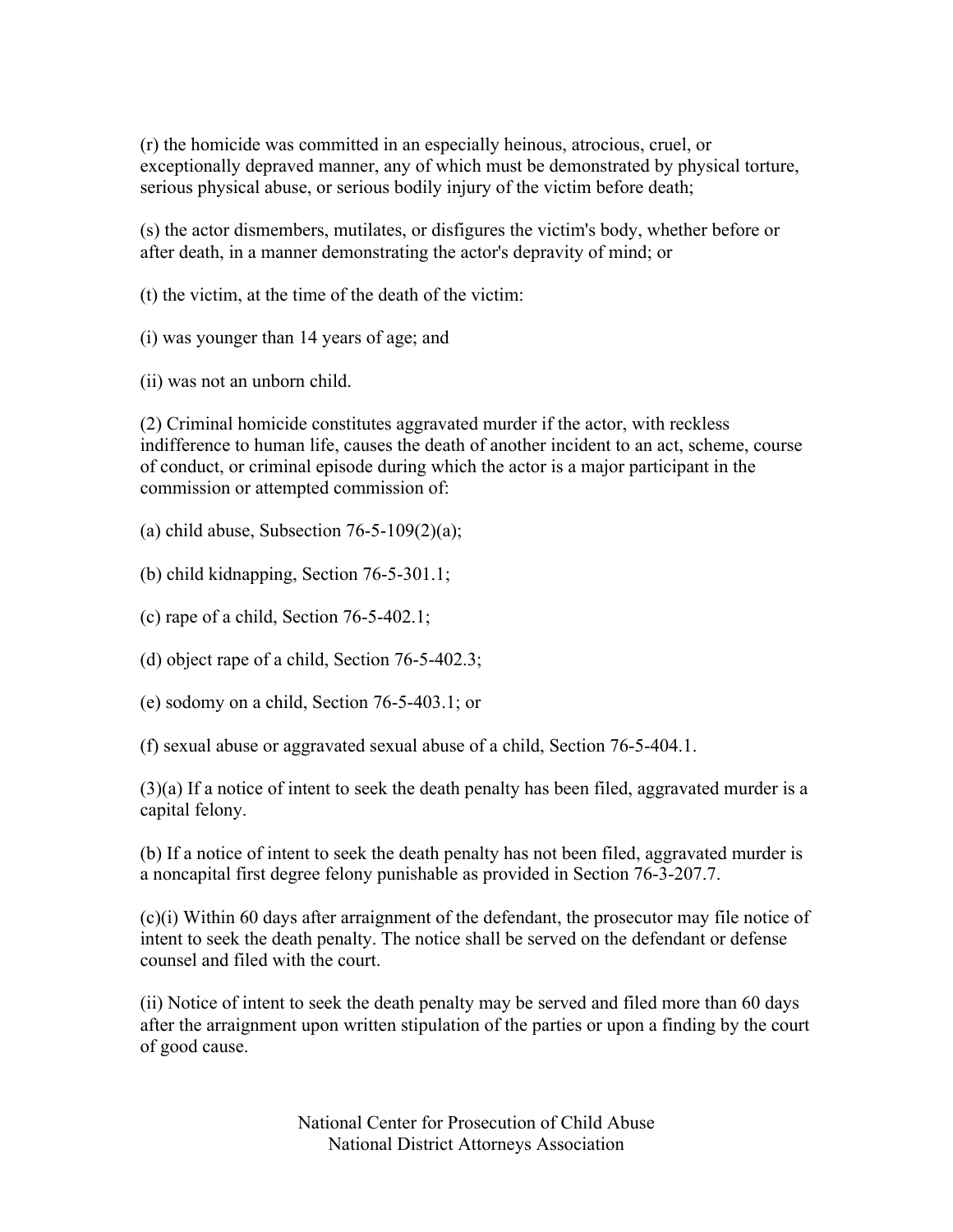(d) Without the consent of the prosecutor, the court may not accept a plea of guilty to noncapital first degree felony aggravated murder during the period in which the prosecutor may file a notice of intent to seek the death penalty under Subsection  $(3)(c)(i)$ .

(4)(a) It is an affirmative defense to a charge of aggravated murder or attempted aggravated murder that the defendant caused the death of another or attempted to cause the death of another under a reasonable belief that the circumstances provided a legal justification or excuse for the conduct although the conduct was not legally justifiable or excusable under the existing circumstances.

(b) The reasonable belief of the actor under Subsection (4)(a) shall be determined from the viewpoint of a reasonable person under the then existing circumstances.

(c) This affirmative defense reduces charges only as follows:

(i) aggravated murder to murder; and

(ii) attempted aggravated murder to attempted murder.

(5)(a) Any aggravating circumstance described in Subsection (1) or (2) that constitutes a separate offense does not merge with the crime of aggravated murder.

(b) A person who is convicted of aggravated murder, based on an aggravating circumstance described in Subsection (1) or (2) that constitutes a separate offense, may also be convicted of, and punished for, the separate offense.

## **Vermont**

# **Virginia**

### **VA. CODE ANN. § 18.2-31 (2011). Capital murder defined; punishment**

The following offenses shall constitute capital murder, punishable as a Class 1 felony:

1. The willful, deliberate, and premeditated killing of any person in the commission of abduction, as defined in § 18.2-48, when such abduction was committed with the intent to extort money or a pecuniary benefit or with the intent to defile the victim of such abduction;

2. The willful, deliberate, and premeditated killing of any person by another for hire;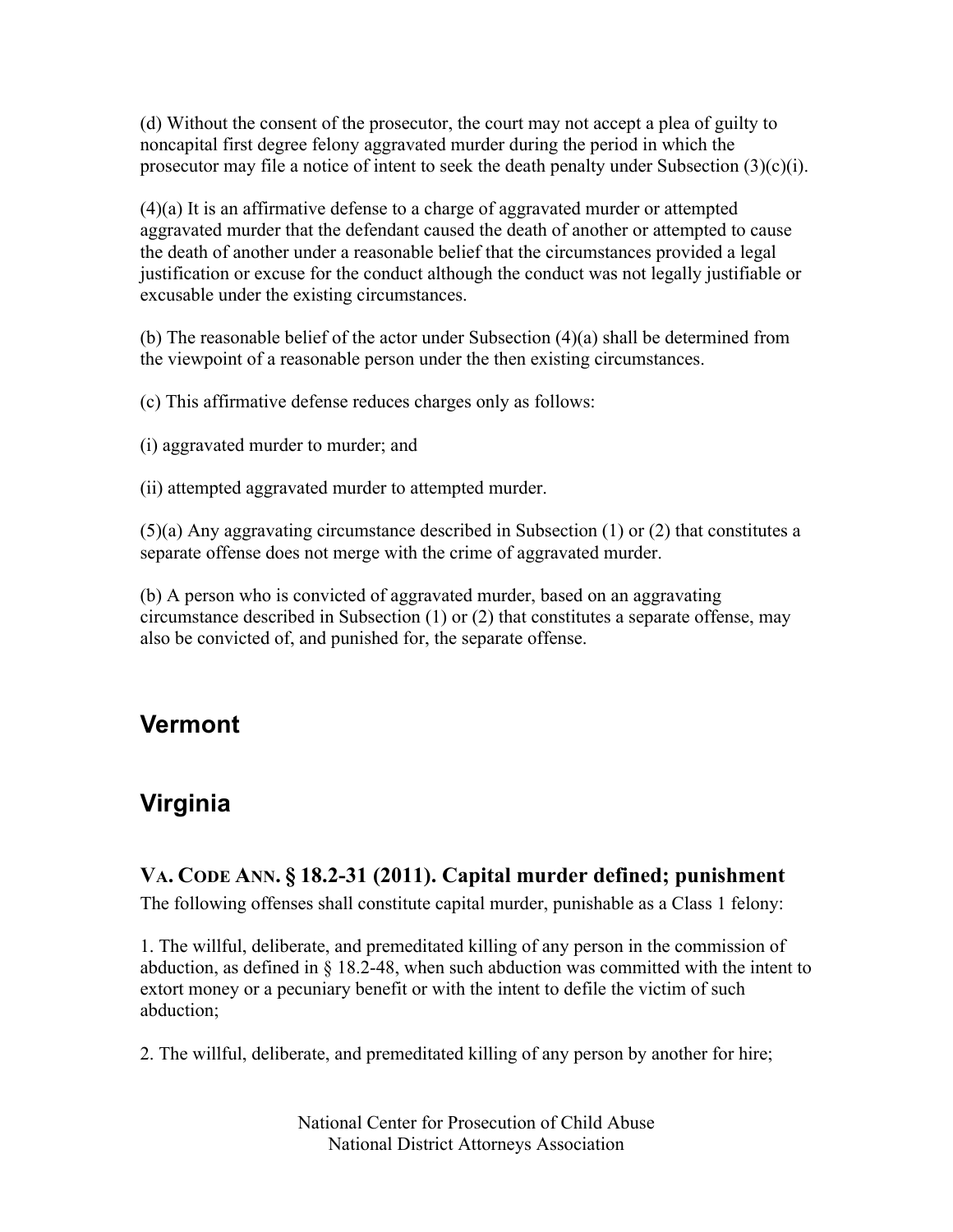3. The willful, deliberate, and premeditated killing of any person by a prisoner confined in a state or local correctional facility as defined in § 53.1-1, or while in the custody of an employee thereof;

4. The willful, deliberate, and premeditated killing of any person in the commission of robbery or attempted robbery;

5. The willful, deliberate, and premeditated killing of any person in the commission of, or subsequent to, rape or attempted rape, forcible sodomy or attempted forcible sodomy or object sexual penetration;

6. The willful, deliberate, and premeditated killing of a law-enforcement officer as defined in § 9.1-101, a fire marshal appointed pursuant to § 27-30 or a deputy or an assistant fire marshal appointed pursuant to § 27-36, when such fire marshal or deputy or assistant fire marshal has police powers as set forth in §§ 27-34.2 and 27-34.2:1, an auxiliary police officer appointed or provided for pursuant to §§ 15.2-1731 and 15.2- 1733, an auxiliary deputy sheriff appointed pursuant to § 15.2-1603, or any lawenforcement officer of another state or the United States having the power to arrest for a felony under the laws of such state or the United States, when such killing is for the purpose of interfering with the performance of his official duties;

7. The willful, deliberate, and premeditated killing of more than one person as a part of the same act or transaction;

8. The willful, deliberate, and premeditated killing of more than one person within a three-year period;

9. The willful, deliberate, and premeditated killing of any person in the commission of or attempted commission of a violation of § 18.2-248, involving a Schedule I or II controlled substance, when such killing is for the purpose of furthering the commission or attempted commission of such violation;

10. The willful, deliberate, and premeditated killing of any person by another pursuant to the direction or order of one who is engaged in a continuing criminal enterprise as defined in subsection I of § 18.2-248;

11. The willful, deliberate, and premeditated killing of a pregnant woman by one who knows that the woman is pregnant and has the intent to cause the involuntary termination of the woman's pregnancy without a live birth;

12. The willful, deliberate, and premeditated killing of a person under the age of fourteen by a person age twenty-one or older;

13. The willful, deliberate, and premeditated killing of any person by another in the commission of or attempted commission of an act of terrorism as defined in § 18.2-46.4;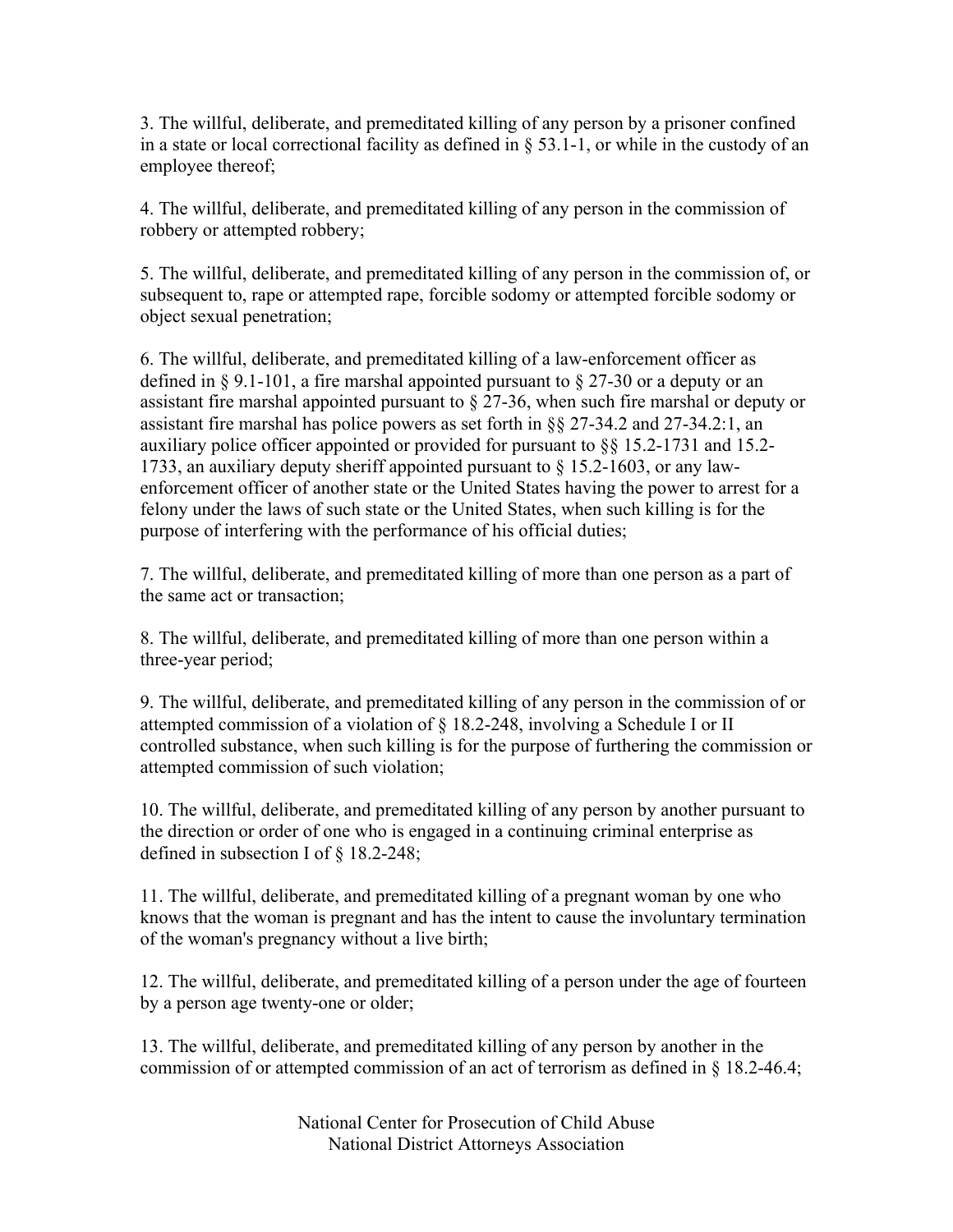14. The willful, deliberate, and premeditated killing of a justice of the Supreme Court, a judge of the Court of Appeals, a judge of a circuit court or district court, a retired judge sitting by designation or under temporary recall, or a substitute judge appointed under § 16.1-69.9:1 when the killing is for the purpose of interfering with his official duties as a judge; and

15. The willful, deliberate, and premeditated killing of any witness in a criminal case after a subpoena has been issued for such witness by the court, the clerk, or an attorney, when the killing is for the purpose of interfering with the person's duties in such case.

If any one or more subsections, sentences, or parts of this section shall be judged unconstitutional or invalid, such adjudication shall not affect, impair, or invalidate the remaining provisions thereof but shall be confined in its operation to the specific provisions so held unconstitutional or invalid.

# **Washington**

## **West Virginia**

### **Wisconsin**

## **Wyoming**

### **WYO. STAT. ANN. § 6-2-102 (2010). Presentence hearing for murder in the first degree; mitigating and aggravating circumstances; effect of error in hearing**

(a) Upon conviction of a person for murder in the first degree in a case in which the state seeks the death penalty, the judge shall conduct a separate sentencing hearing to determine whether the defendant should be sentenced to death, life imprisonment without parole or life imprisonment. The hearing shall be conducted before the judge alone if:

(i) The defendant was convicted by a judge sitting without a jury;

(ii) The defendant has pled guilty; or

(iii) The defendant waives a jury with respect to the sentence.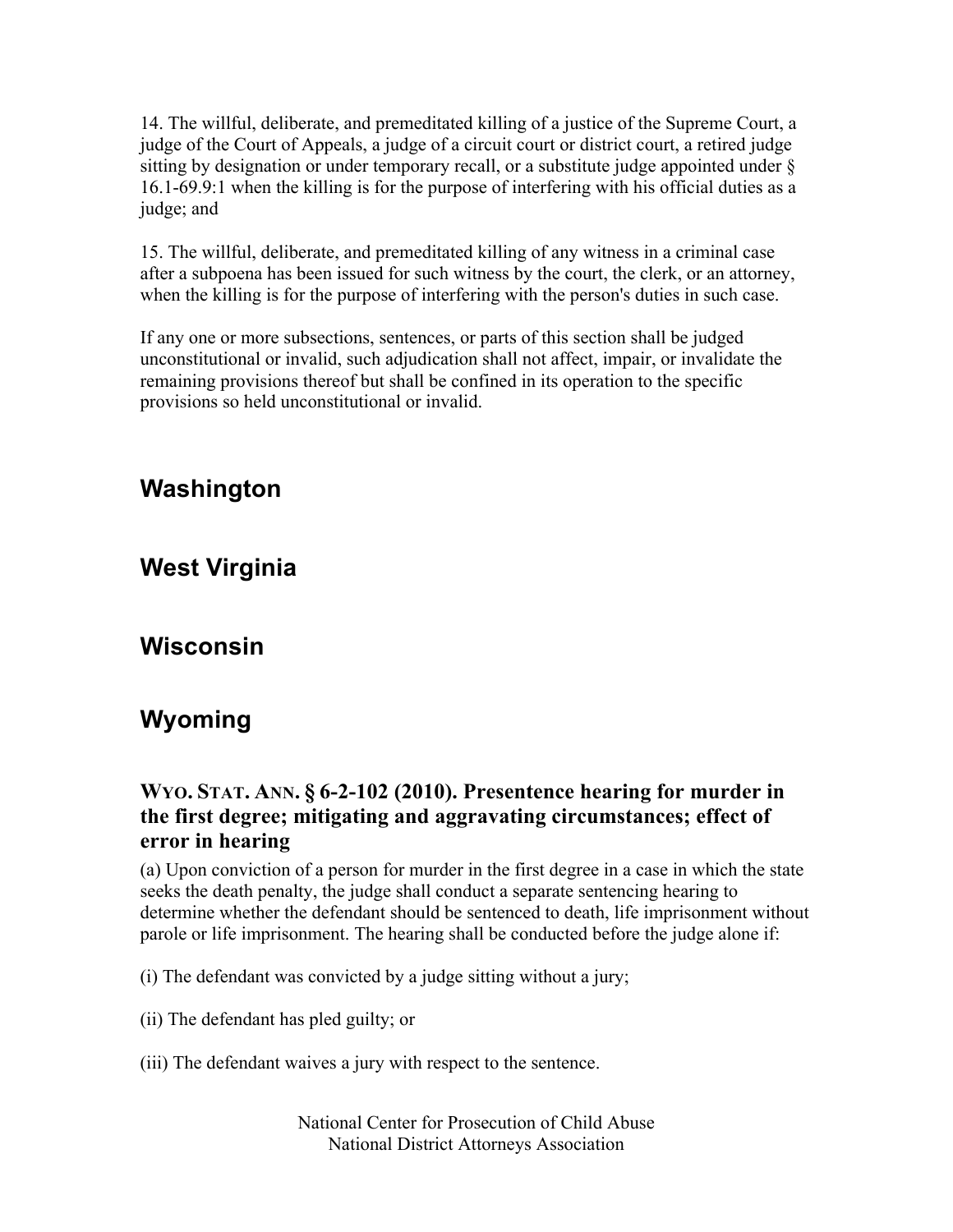(b) In all other cases the sentencing hearing shall be conducted before the jury which determined the defendant's guilt or, if the judge for good cause shown discharges that jury, with a new jury impaneled for that purpose. The jury shall be instructed that if the jury does not unanimously determine that the defendant should be sentenced to death, then the defendant shall be sentenced to life imprisonment without parole or life imprisonment.

(c) The judge or jury shall hear evidence as to any matter that the court deems relevant to a determination of the sentence, and shall include matters relating to any of the aggravating or mitigating circumstances enumerated in subsections (h) and (j) of this section. Any evidence which the court deems to have probative value may be received regardless of its admissibility under the exclusionary rules of evidence, provided the defendant is accorded a fair opportunity to rebut any hearsay statements, and provided further that only such evidence in aggravation as the state has made known to the defendant or his counsel prior to his trial shall be admissible.

(d) Upon conclusion of the evidence and arguments the judge shall give the jury appropriate instructions, including instructions as to any aggravating or mitigating circumstances, as defined in subsections (h) and (j) of this section, or proceed as provided by paragraph (iii) of this subsection:

(i) After hearing all the evidence, the jury shall deliberate and render a sentence based upon the following:

(A) Whether one (1) or more aggravating circumstances exist beyond a reasonable doubt as set forth in subsection (h) of this section;

(B) Whether, by a preponderance of the evidence, mitigating circumstances exist as set forth in subsection (j) of this section; and

(C) The mere number of aggravating or mitigating circumstances found shall have no independent significance.

(ii) The jury shall consider aggravating and mitigating circumstances unanimously found to exist, and each individual juror may also consider any mitigating circumstances found by that juror to exist. If the jury reports unanimous agreement to impose the sentence of death, the court shall discharge the jury and shall impose the sentence of death. If the jury is unable to reach a unanimous verdict imposing the sentence of death within a reasonable time, the court shall instruct the jury to determine by a unanimous vote whether the penalty of life imprisonment without parole shall be imposed. If the jury is unable to reach a unanimous verdict imposing the penalty of life imprisonment without parole within a reasonable time, the court shall discharge the jury and impose the sentence of life imprisonment;

(iii) In nonjury cases, the judge shall determine if any aggravating or mitigating circumstances exist and impose sentence within the limits prescribed by law, based upon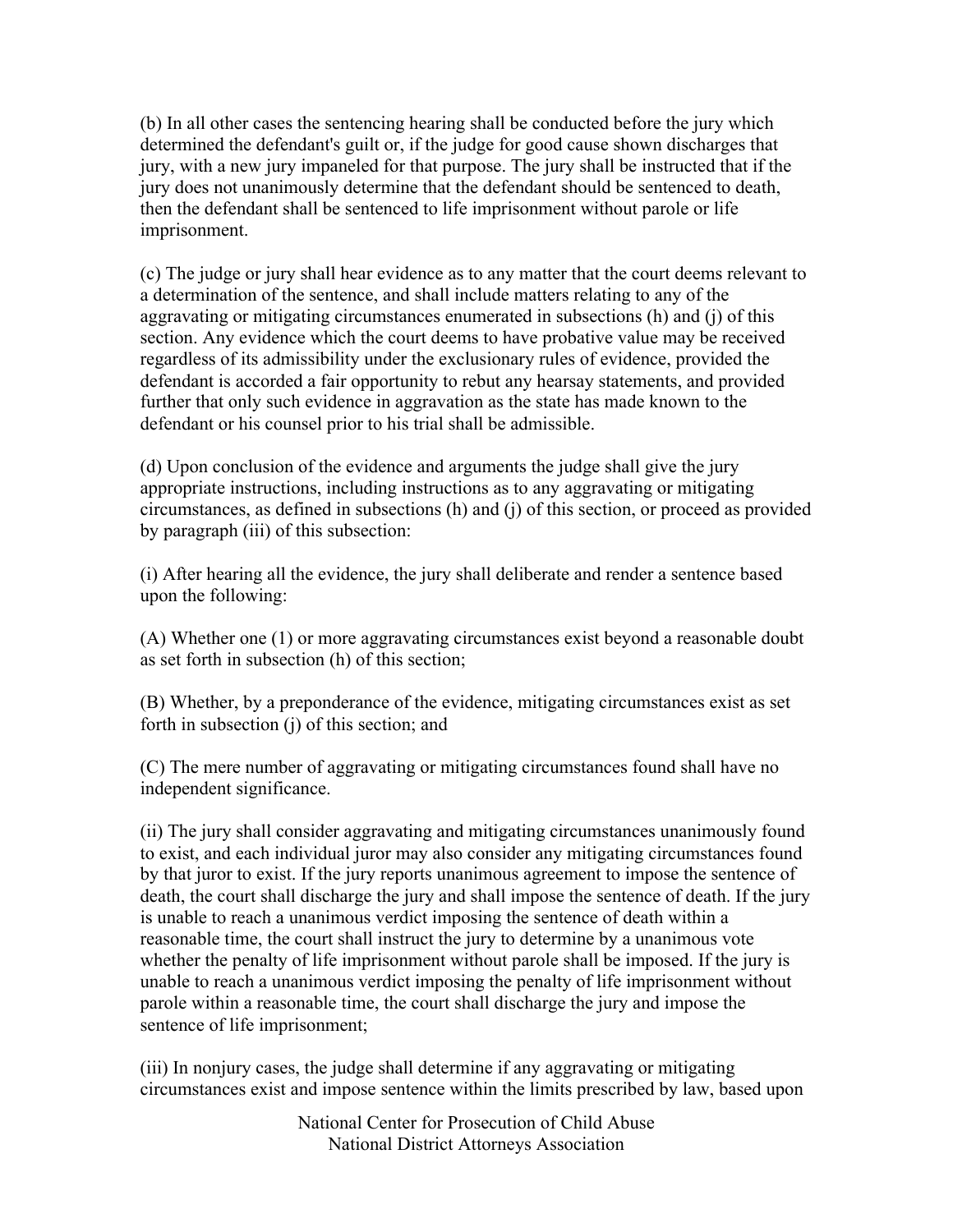the considerations enumerated in subparagraphs  $(A)$ ,  $(B)$  and  $(C)$  of paragraph  $(i)$  of this subsection.

(e) The death penalty shall not be imposed unless at least one (1) of the aggravating circumstances set forth in subsection (h) of this section is found. In nonjury cases the judge shall make such designation. The jury, if its verdict is a sentence of death, shall designate in writing signed by the foreman of the jury:

(i) The aggravating circumstance or circumstances which it unanimously found beyond a reasonable doubt;

(ii) The mitigating circumstance or circumstances which it unanimously found by a preponderance of the evidence; and

(iii) The mitigating circumstance or circumstances which any individual juror found by a preponderance of the evidence.

(f) Repealed by Laws 2001, ch. 96, § 3.

(g) If the trial court is reversed on appeal because of error only in the presentence hearing, the new trial which may be ordered shall apply only to the issue of punishment.

(h) Aggravating circumstances are limited to the following:

(i) The murder was committed by a person:

- (A) Confined in a jail or correctional facility;
- (B) On parole or on probation for a felony;
- (C) After escaping detention or incarceration; or

(D) Released on bail pending appeal of his conviction.

(ii) The defendant was previously convicted of another murder in the first degree or a felony involving the use or threat of violence to the person;

(iii) The defendant knowingly created a great risk of death to two (2) or more persons;

(iv) The murder was committed while the defendant was engaged, or was an accomplice, in the commission of, or an attempt to commit, or flight after committing or attempting to commit, any aircraft piracy or the unlawful throwing, placing or discharging of a destructive device or bomb;

(v) The murder was committed for the purpose of avoiding or preventing a lawful arrest or effecting an escape from custody;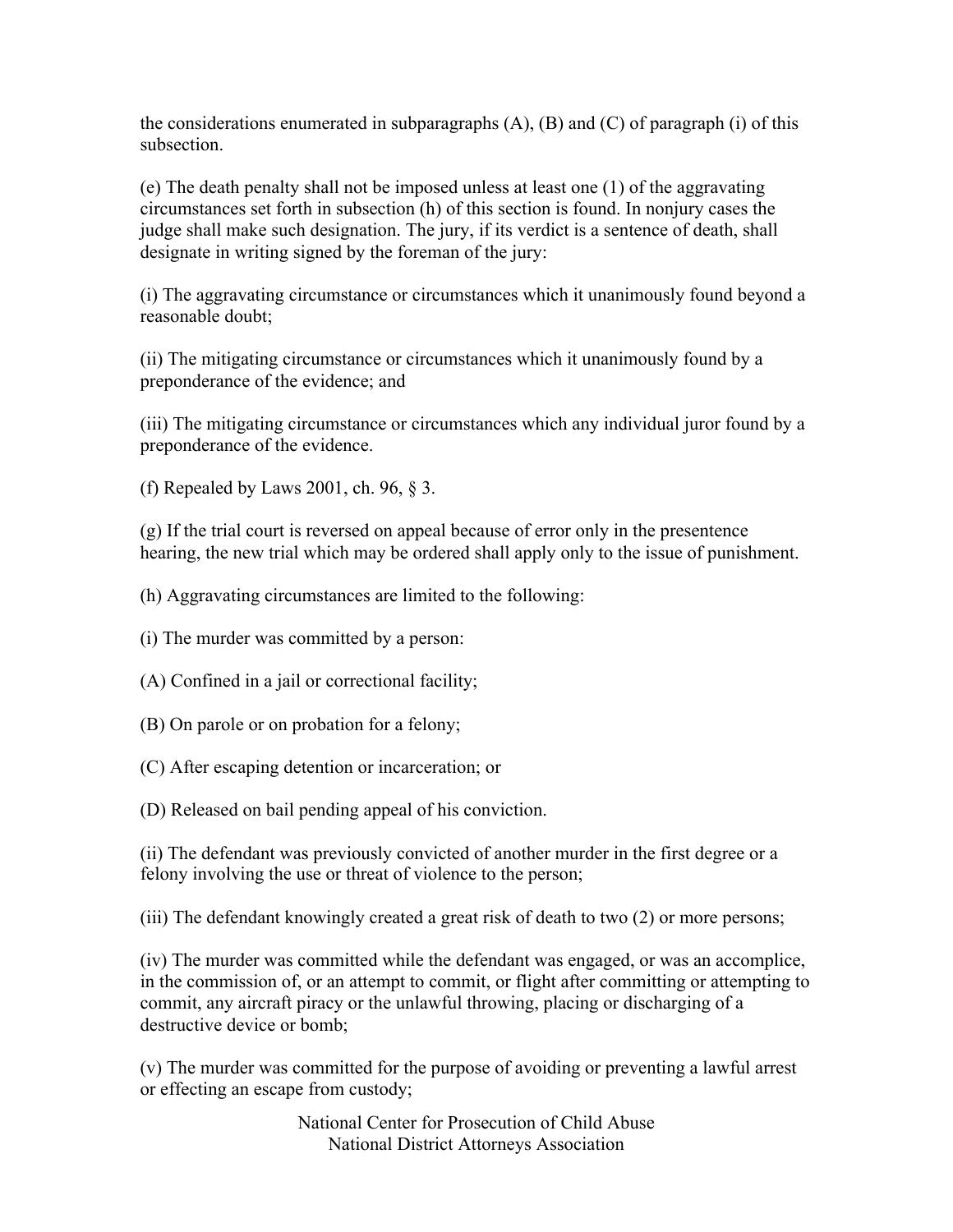(vi) The murder was committed for compensation, the collection of insurance benefits or other similar pecuniary gain;

(vii) The murder was especially atrocious or cruel, being unnecessarily torturous to the victim;

(viii) The murder of a judicial officer, former judicial officer, district attorney, former district attorney, defending attorney, peace officer, juror or witness, during or because of the exercise of his official duty or because of the victim's former or present official status;

(ix) The defendant knew or reasonably should have known the victim was less than seventeen (17) years of age or older than sixty-five (65) years of age;

(x) The defendant knew or reasonably should have known the victim was especially vulnerable due to significant mental or physical disability;

(xi) The defendant poses a substantial and continuing threat of future dangerousness or is likely to commit continued acts of criminal violence;

(xii) The defendant killed another human being purposely and with premeditated malice and while engaged in, or as an accomplice in the commission of, or an attempt to commit, or flight after committing or attempting to commit, any robbery, sexual assault, arson, burglary, kidnapping or abuse of a child under the age of sixteen (16) years.

(j) Mitigating circumstances shall include the following:

(i) The defendant has no significant history of prior criminal activity;

(ii) The murder was committed while the defendant was under the influence of extreme mental or emotional disturbance;

(iii) The victim was a participant in the defendant's conduct or consented to the act;

(iv) The defendant was an accomplice in a murder committed by another person and his participation in the homicidal act was relatively minor;

(v) The defendant acted under extreme duress or under the substantial domination of another person;

(vi) The capacity of the defendant to appreciate the criminality of his conduct or to conform his conduct to the requirements of law was substantially impaired;

(vii) The age of the defendant at the time of the crime;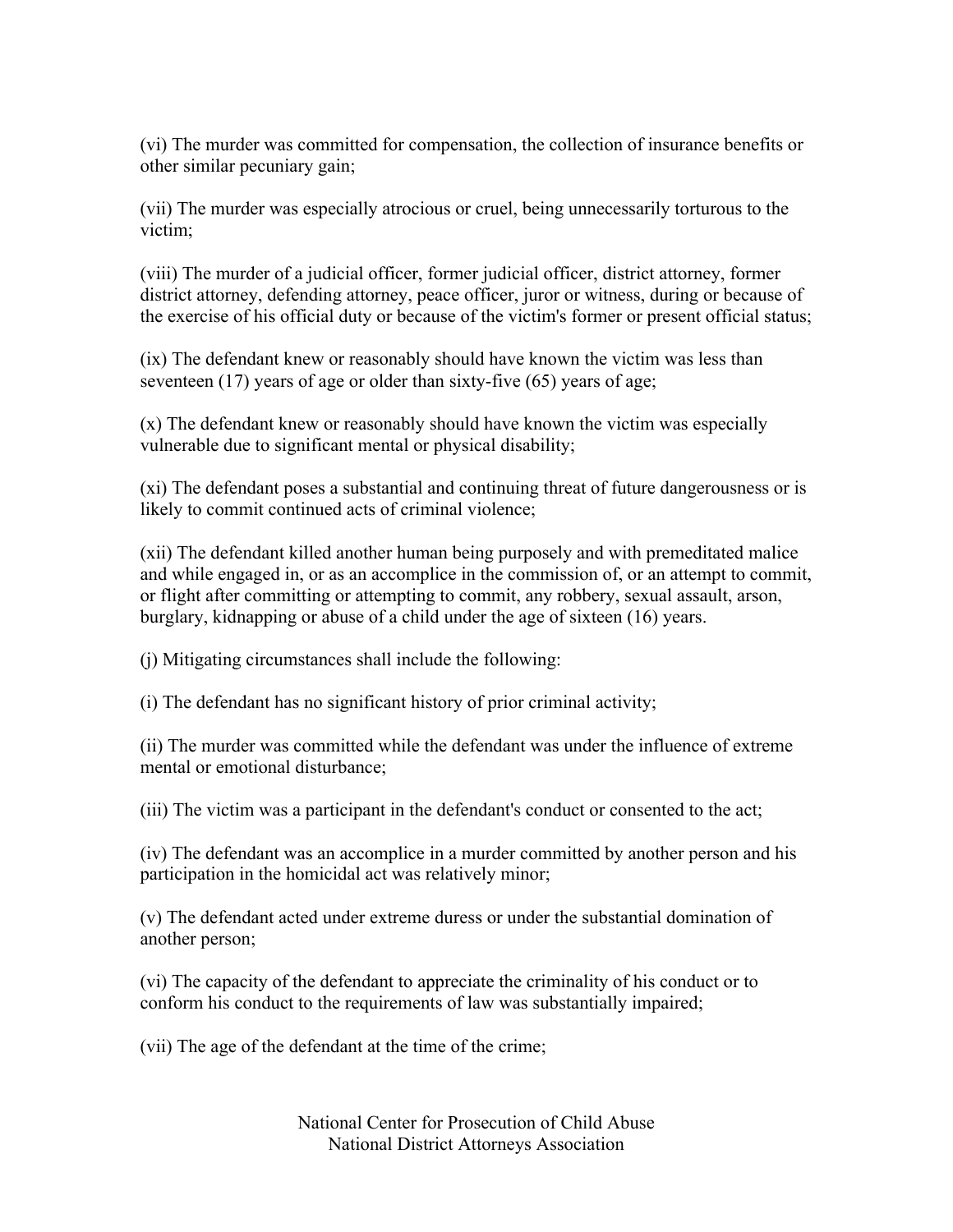(viii) Any other fact or circumstance of the defendant's character or prior record or matter surrounding his offense which serves to mitigate his culpability.

## **Federal Law**

### **18 U.S.C.S. § 3559 (2011). Sentencing classification of offenses**

(a) Classification.--An offense that is not specifically classified by a letter grade in the section defining it, is classified if the maximum term of imprisonment authorized is--

(1) life imprisonment, or if the maximum penalty is death, as a Class A felony;

(2) twenty-five years or more, as a Class B felony;

(3) less than twenty-five years but ten or more years, as a Class C felony;

(4) less than ten years but five or more years, as a Class D felony;

(5) less than five years but more than one year, as a Class E felony;

(6) one year or less but more than six months, as a Class A misdemeanor;

(7) six months or less but more than thirty days, as a Class B misdemeanor;

(8) thirty days or less but more than five days, as a Class C misdemeanor; or

(9) five days or less, or if no imprisonment is authorized, as an infraction.

(b) Effect of classification.--Except as provided in subsection (c), an offense classified under subsection (a) carries all the incidents assigned to the applicable letter designation, except that the maximum term of imprisonment is the term authorized by the law describing the offense.

(c) Imprisonment of certain violent felons.--

(1) Mandatory life imprisonment.--Notwithstanding any other provision of law, a person who is convicted in a court of the United States of a serious violent felony shall be sentenced to life imprisonment if--

(A) the person has been convicted (and those convictions have become final) on separate prior occasions in a court of the United States or of a State of--

(i) 2 or more serious violent felonies; or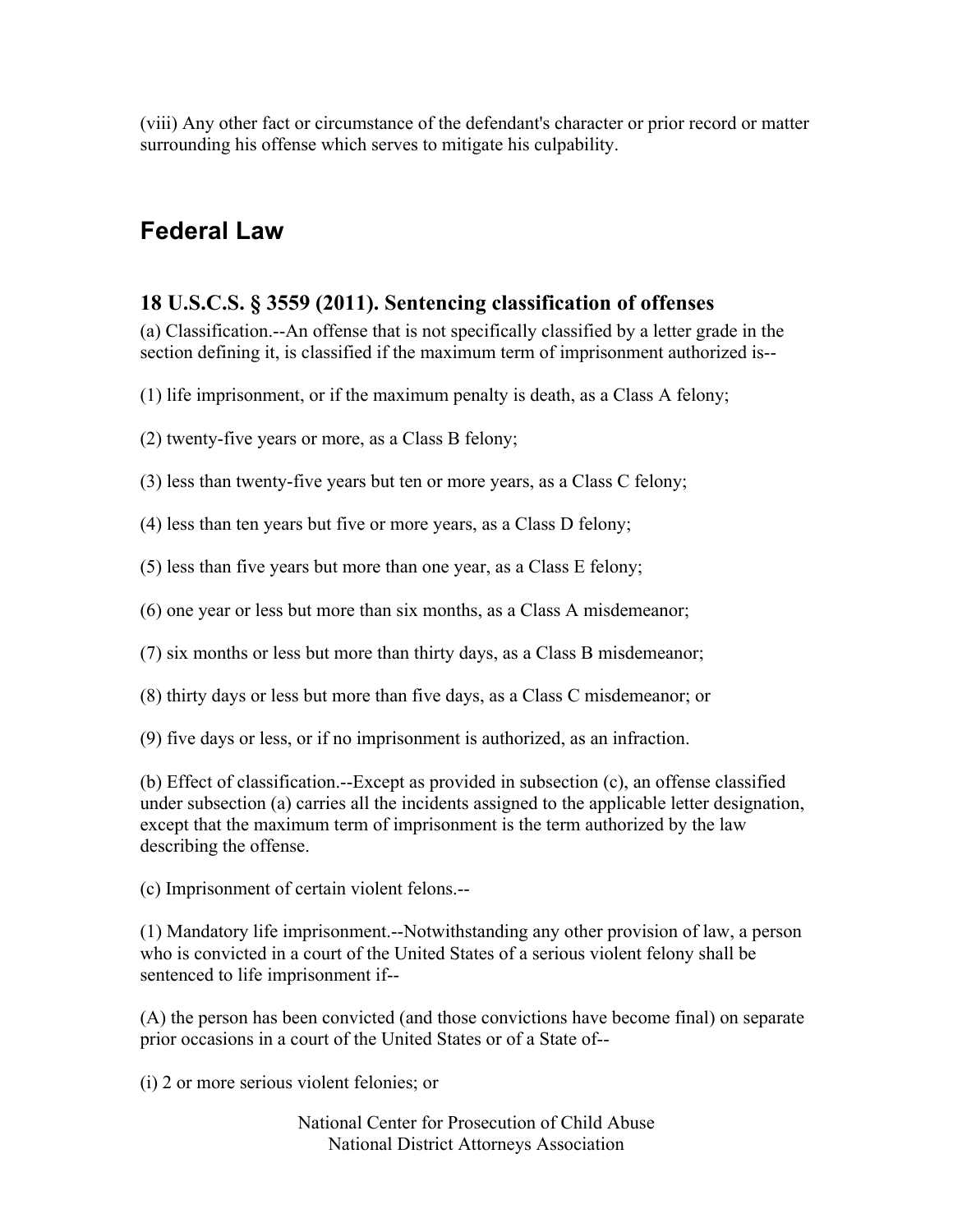(ii) one or more serious violent felonies and one or more serious drug offenses; and

(B) each serious violent felony or serious drug offense used as a basis for sentencing under this subsection, other than the first, was committed after the defendant's conviction of the preceding serious violent felony or serious drug offense.

(2) Definitions.--For purposes of this subsection--

(A) the term "assault with intent to commit rape" means an offense that has as its elements engaging in physical contact with another person or using or brandishing a weapon against another person with intent to commit aggravated sexual abuse or sexual abuse (as described in sections 2241 and 2242);

(B) the term "arson" means an offense that has as its elements maliciously damaging or destroying any building, inhabited structure, vehicle, vessel, or real property by means of fire or an explosive;

(C) the term "extortion" means an offense that has as its elements the extraction of anything of value from another person by threatening or placing that person in fear of injury to any person or kidnapping of any person;

(D) the term "firearms use" means an offense that has as its elements those described in section 924(c) or 929(a), if the firearm was brandished, discharged, or otherwise used as a weapon and the crime of violence or drug trafficking crime during and relation to which the firearm was used was subject to prosecution in a court of the United States or a court of a State, or both;

(E) the term "kidnapping" means an offense that has as its elements the abduction, restraining, confining, or carrying away of another person by force or threat of force;

(F) the term "serious violent felony" means--

(i) a Federal or State offense, by whatever designation and wherever committed, consisting of murder (as described in section 1111); manslaughter other than involuntary manslaughter (as described in section 1112); assault with intent to commit murder (as described in section 113(a)); assault with intent to commit rape; aggravated sexual abuse and sexual abuse (as described in sections 2241 and 2242); abusive sexual contact (as described in sections 2244 (a)(1) and (a)(2)); kidnapping; aircraft piracy (as described in section 46502 of Title 49); robbery (as described in section 2111, 2113, or 2118); carjacking (as described in section 2119); extortion; arson; firearms use; firearms possession (as described in section 924(c)); or attempt, conspiracy, or solicitation to commit any of the above offenses; and

(ii) any other offense punishable by a maximum term of imprisonment of 10 years or more that has as an element the use, attempted use, or threatened use of physical force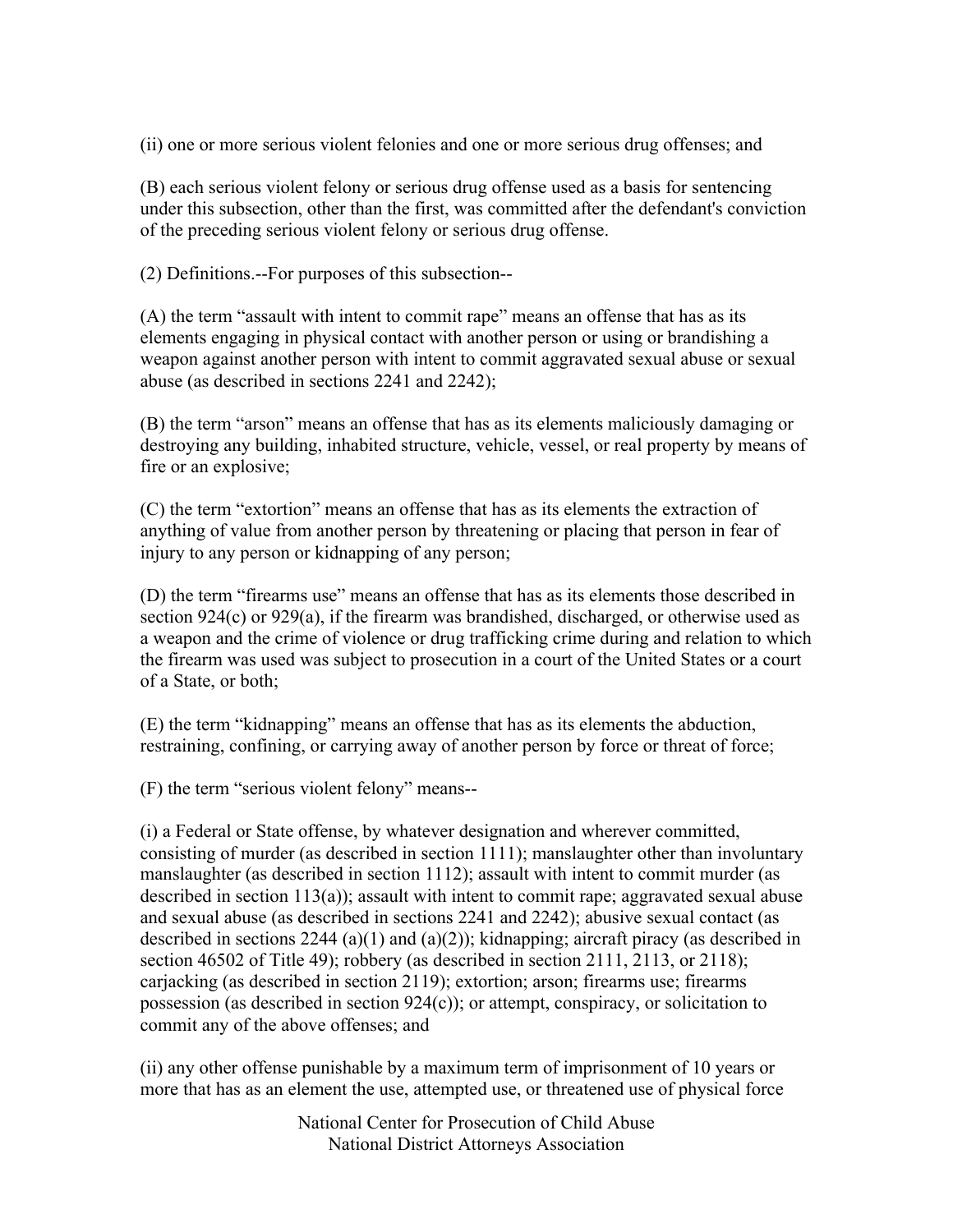against the person of another or that, by its nature, involves a substantial risk that physical force against the person of another may be used in the course of committing the offense;

(G) the term "State" means a State of the United States, the District of Columbia, and a commonwealth, territory, or possession of the United States; and

(H) the term "serious drug offense" means--

(i) an offense that is punishable under section  $401(b)(1)(A)$  or 408 of the Controlled Substances Act (21 U.S.C.  $841(b)(1)(A)$ , 848) or section  $1010(b)(1)(A)$  of the Controlled Substances Import and Export Act (21 U.S.C. 960(b)(1)(A)); or

(ii) an offense under State law that, had the offense been prosecuted in a court of the United States, would have been punishable under section  $401(b)(1)(A)$  or  $408$  of the Controlled Substances Act  $(21 \text{ U.S.C. } 841(b)(1)(\text{A}), 848)$  or section  $1010(b)(1)(\text{A})$  of the Controlled Substances Import and Export Act (21 U.S.C. 960(b)(1)(A)).

(3) Nonqualifying felonies.--

(A) Robbery in certain cases.--Robbery, an attempt, conspiracy, or solicitation to commit robbery; or an offense described in paragraph (2)(F)(ii) shall not serve as a basis for sentencing under this subsection if the defendant establishes by clear and convincing evidence that--

(i) no firearm or other dangerous weapon was used in the offense and no threat of use of a firearm or other dangerous weapon was involved in the offense; and

(ii) the offense did not result in death or serious bodily injury (as defined in section  $1365$ ) to any person.

(B) Arson in certain cases.--Arson shall not serve as a basis for sentencing under this subsection if the defendant establishes by clear and convincing evidence that--

(i) the offense posed no threat to human life; and

(ii) the defendant reasonably believed the offense posed no threat to human life.

(4) Information filed by United States Attorney.--The provisions of section 411(a) of the Controlled Substances Act (21 U.S.C. 851(a)) shall apply to the imposition of sentence under this subsection.

(5) Rule of construction.--This subsection shall not be construed to preclude imposition of the death penalty.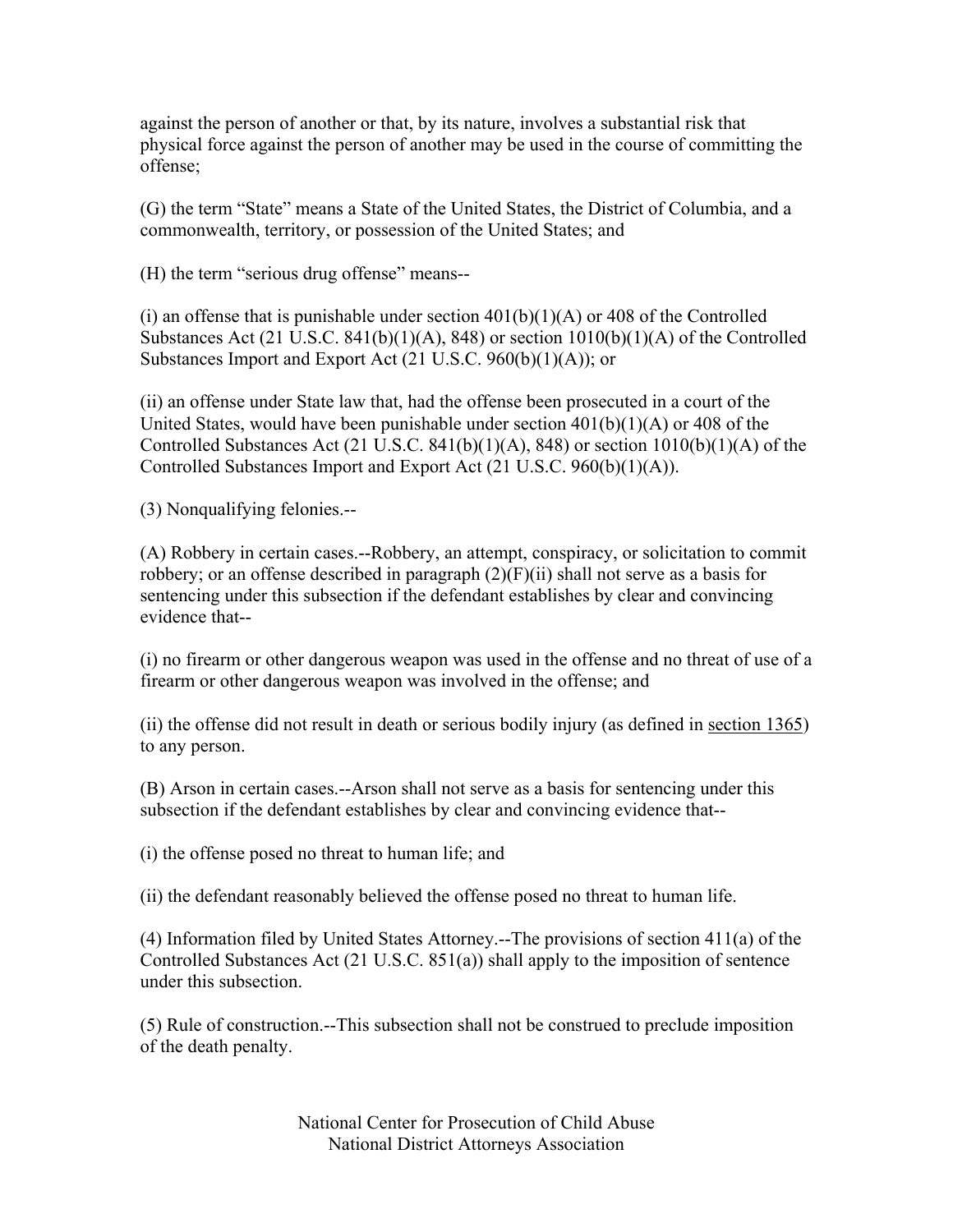(6) Special provision for Indian country.--No person subject to the criminal jurisdiction of an Indian tribal government shall be subject to this subsection for any offense for which Federal jurisdiction is solely predicated on Indian country (as defined in section 1151) and which occurs within the boundaries of such Indian country unless the governing body of the tribe has elected that this subsection have effect over land and persons subject to the criminal jurisdiction of the tribe.

(7) Resentencing upon overturning of prior conviction.--If the conviction for a serious violent felony or serious drug offense that was a basis for sentencing under this subsection is found, pursuant to any appropriate State or Federal procedure, to be unconstitutional or is vitiated on the explicit basis of innocence, or if the convicted person is pardoned on the explicit basis of innocence, the person serving a sentence imposed under this subsection shall be resentenced to any sentence that was available at the time of the original sentencing.

(d) Death or imprisonment for crimes against children.--

(1) In general.--Subject to paragraph (2) and notwithstanding any other provision of law, a person who is convicted of a Federal offense that is a serious violent felony (as defined in subsection (c)) or a violation of section 2422, 2423, or 2251 shall, unless the sentence of death is imposed, be sentenced to imprisonment for life, if--

(A) the victim of the offense has not attained the age of 14 years;

(B) the victim dies as a result of the offense; and

(C) the defendant, in the course of the offense, engages in conduct described in section  $3591(a)(2)$ .

(2) Exception.--With respect to a person convicted of a Federal offense described in paragraph (1), the court may impose any lesser sentence that is authorized by law to take into account any substantial assistance provided by the defendant in the investigation or prosecution of another person who has committed an offense, in accordance with the Federal Sentencing Guidelines and the policy statements of the Federal Sentencing Commission pursuant to section 994(p) of title 28, or for other good cause.

(e) Mandatory life imprisonment for repeated sex offenses against children.--

(1) In general.--A person who is convicted of a Federal sex offense in which a minor is the victim shall be sentenced to life imprisonment if the person has a prior sex conviction in which a minor was the victim, unless the sentence of death is imposed.

(2) Definitions.--For the purposes of this subsection--

(A) the term "Federal sex offense" means an offense under section 1591 (relating to sex trafficking of children), 2241 (relating to aggravated sexual abuse), 2242 (relating to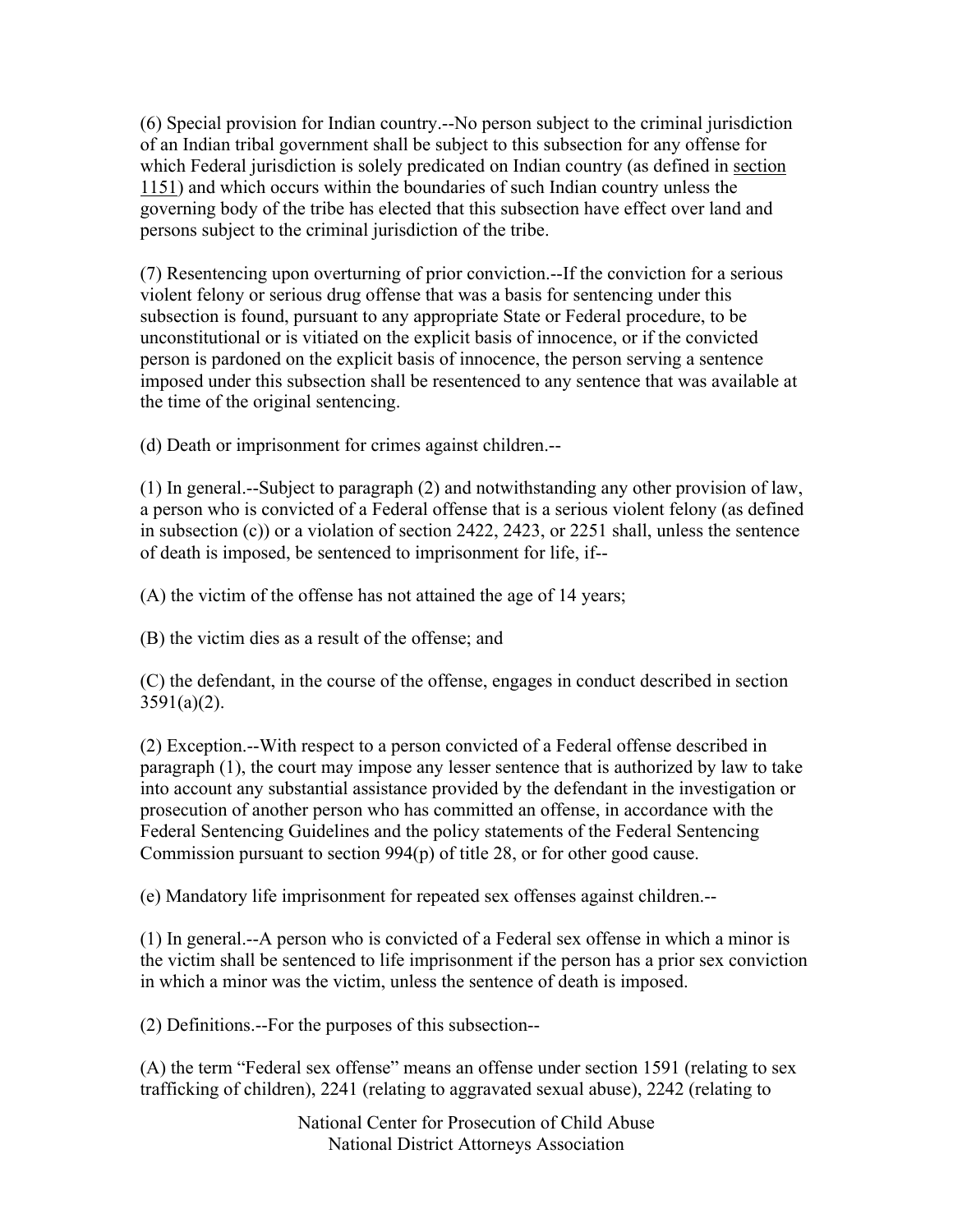sexual abuse), 2244(a)(1) (relating to abusive sexual contact), 2245 (relating to sexual abuse resulting in death), 2251 (relating to sexual exploitation of children), 2251A (relating to selling or buying of children), 2422(b) (relating to coercion and enticement of a minor into prostitution), or 2423(a) (relating to transportation of minors);

(B) the term "State sex offense" means an offense under State law that is punishable by more than one year in prison and consists of conduct that would be a Federal sex offense if, to the extent or in the manner specified in the applicable provision of this title--

(i) the offense involved interstate or foreign commerce, or the use of the mails; or

(ii) the conduct occurred in any commonwealth, territory, or possession of the United States, within the special maritime and territorial jurisdiction of the United States, in a Federal prison, on any land or building owned by, leased to, or otherwise used by or under the control of the Government of the United States, or in the Indian country (as defined in section 1151);

(C) the term "prior sex conviction" means a conviction for which the sentence was imposed before the conduct occurred constituting the subsequent Federal sex offense, and which was for a Federal sex offense or a State sex offense;

(D) the term "minor" means an individual who has not attained the age of 17 years; and

 $(E)$  the term "state" has the meaning given that term in subsection  $(c)(2)$ .

(3) Nonqualifying felonies.--An offense described in section 2422(b) or 2423(a) shall not serve as a basis for sentencing under this subsection if the defendant establishes by clear and convincing evidence that--

(A) the sexual act or activity was consensual and not for the purpose of commercial or pecuniary gain;

(B) the sexual act or activity would not be punishable by more than one year in prison under the law of the State in which it occurred; or

(C) no sexual act or activity occurred.

(f) Mandatory minimum terms of imprisonment for violent crimes against children.--A person who is convicted of a Federal offense that is a crime of violence against the person of an individual who has not attained the age of 18 years shall, unless a greater mandatory minimum sentence of imprisonment is otherwise provided by law and regardless of any maximum term of imprisonment otherwise provided for the offense--

(1) if the crime of violence is murder, be imprisoned for life or for any term of years not less than 30, except that such person shall be punished by death or life imprisonment if